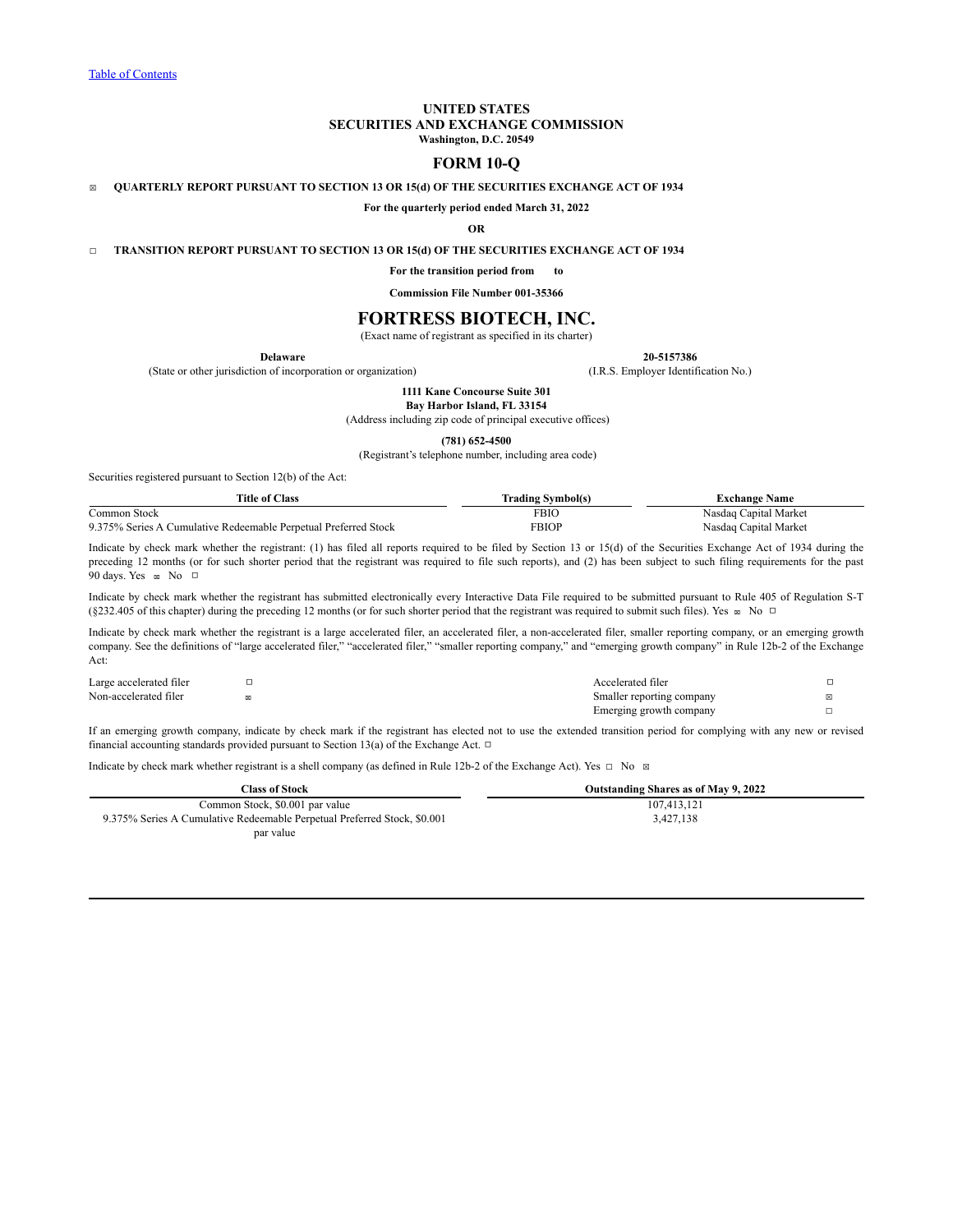# **FORTRESS BIOTECH, INC. AND SUBSIDIARIES Quarterly Report on Form 10-Q**

# **TABLE OF CONTENTS**

<span id="page-1-0"></span>

| PART I.           | <b>FINANCIAL INFORMATION</b>                                                          |    |
|-------------------|---------------------------------------------------------------------------------------|----|
| Item 1.           | <b>Unaudited Condensed Consolidated Financial Statements</b>                          |    |
| Item 2.           | Management's Discussion and Analysis of Financial Condition and Results of Operations | 26 |
| Item 3.           | Quantitative and Qualitative Disclosures About Market Risks                           | 35 |
| Item 4.           | <b>Controls and Procedures</b>                                                        | 35 |
| PART II.          | <b>OTHER INFORMATION</b>                                                              | 35 |
| Item 1.           | <b>Legal Proceedings</b>                                                              | 35 |
| Item 1A.          | <b>Risk Factors</b>                                                                   | 36 |
| Item 2.           | <u>Unregistered Sales of Equity Securities and Use of Proceeds</u>                    | 71 |
| Item 3.           | <b>Defaults Upon Senior Securities</b>                                                | 71 |
| Item 4.           | <b>Mine Safety Disclosures</b>                                                        | 71 |
| Item 5.           | <b>Other Information</b>                                                              | 71 |
| Item $6.$         | Exhibits                                                                              | 72 |
| <b>SIGNATURES</b> |                                                                                       | 74 |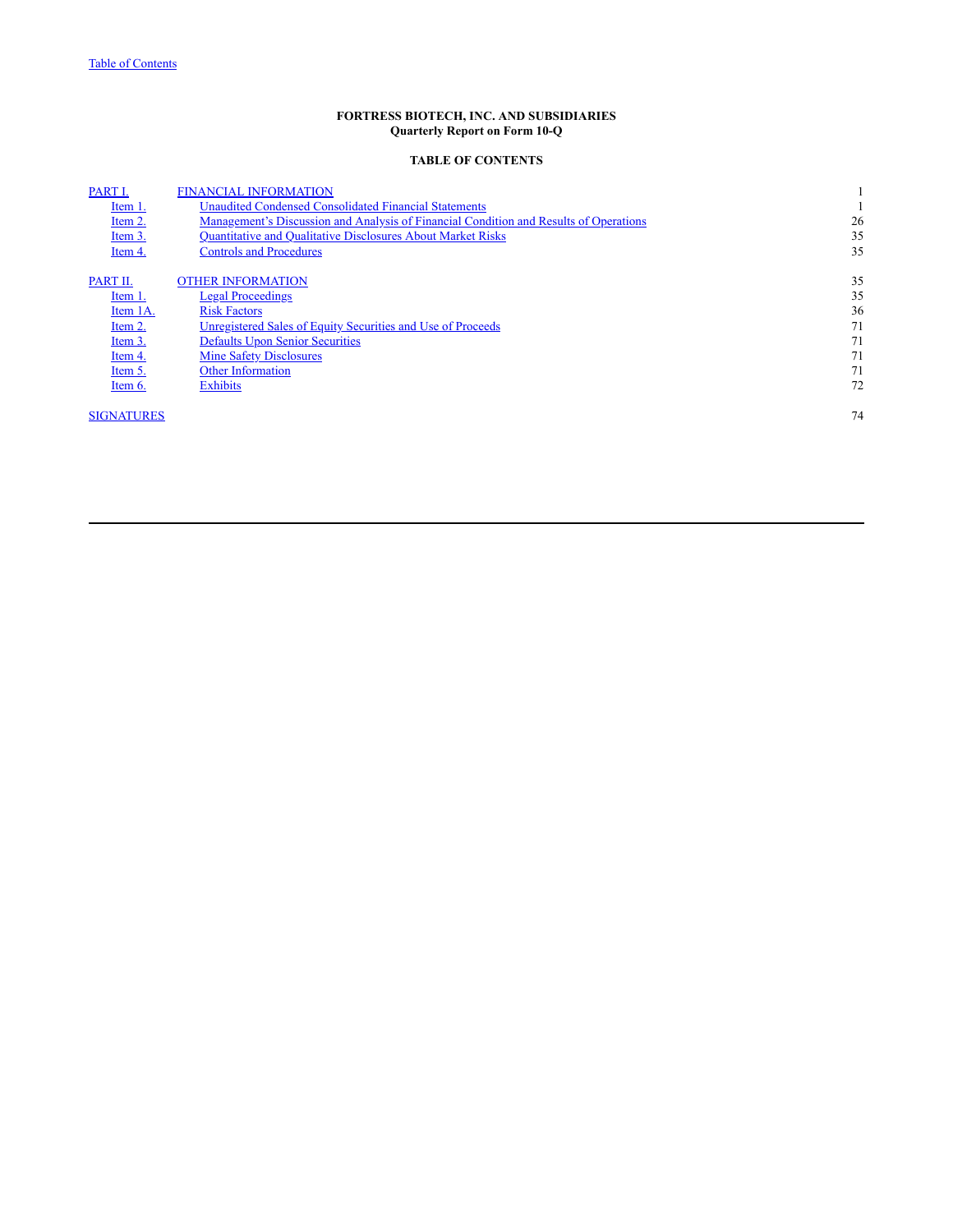### **SUMMARY RISK FACTORS**

Our business is subject to risks of which you should be aware before making an investment decision. The risks described below are a summary of the principal risks associated with an investment in us and are not the only risks we face. You should carefully consider these risk factors, the risk factors described in Item 1A, and the other reports and documents that we have filed with the Securities and Exchange Commission ("SEC"). As used below and throughout this filing (including in the risk factors described in Item 1A), the words "we", "us" and "our" may refer to Fortress Biotech, Inc. individually or together with one or more partner companies, as dictated by context.

### **Risks Inherent in Drug Development**

- Many of our and our partner companies' product candidates are in early development stages and are subject to time and cost intensive regulation and clinical testing. As a result, our product candidates may never be successfully developed or commercialized.
- Our competitors may develop treatments for our or our partner companies' products' target indications, which could limit our product candidates' commercial opportunity and profitability.

### **Risks Pertaining to the Need for and Impact of Existing and Additional Financing Activities**

- We have a history of operating losses and we expect such losses to continue in the future.
- We have funded our operations in part through the assumption of debt, which lending agreements may restrict our operations. Further, the occurrence of any default event under any applicable loan document could adversely affect our business.
- Our research and development ("R&D") programs will require additional capital, which we may be unable to raise as needed and which may impede our R&D programs, commercialization efforts, or planned acquisitions.
- If we raise additional capital by issuing securities, our existing stockholders will be diluted.

### **Risks Pertaining to Our Existing Revenue Stream from Journey Medical Corporation ("Journey")**

- Our operating income derives primarily from the sale of our partner company Journey's dermatology products, particularly Qbrexza, Amzeeq, Zilxi, Accutane, Ximino, Targadox and Exelderm. Any issues relating to the manufacture, sale, utilization, or reimbursement of Journey's products (including products liability claims) could significantly impact our operating results.
- The majority of Journey's sales derive from products that are without patent protection and/or are or may become subject to third party generic competition, the introduction of new competitor products, or an increase in market share of existing competitor products, any of which could have a significant adverse effect on our operating income. Four of Journey's marketed products, Qbrexza, Amzeeq, Zilxi and Ximino, as well as DFD-29, a modified release oral minocycline for the treatment of rosacea licensed from Dr. Reddy's Laboratories, currently have patent protection. Three of Journey's marketed products, Accutane, Targadox, and Exelderm, do not have patent protection or otherwise are not eligible for patent protection. With respect to Journey products that are covered by valid claims of issued patents, such patents may be subject to invalidation, which would harm our operating income.
- Continued sales and coverage, including formulary inclusion without the need for a prior authorization or step edit therapy, of our products for commercial sale will depend in part on the availability of reimbursement from third-party payors. Third-party payors are increasingly examining the medical necessity and cost-effectiveness of medical products and services, in addition to their safety and efficacy, and, accordingly, significant uncertainty exists as to the reimbursement status of newly approved therapeutics.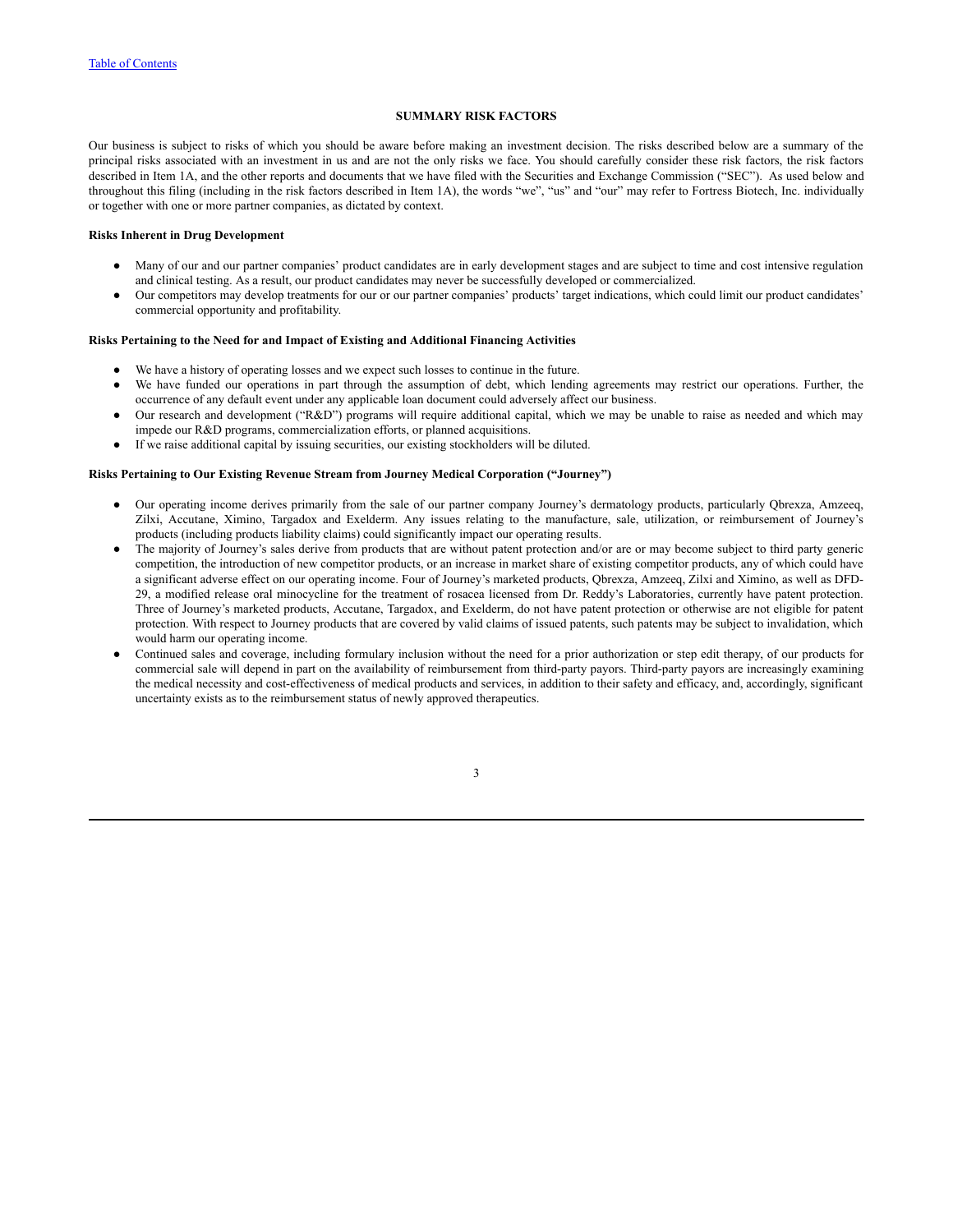### **Risks Pertaining to our Business Strategy, Structure and Organization**

- We have entered, and will likely in the future enter, into certain collaborations or divestitures which may cause a reduction in our business' size and scope, market share and opportunities in certain markets, or our ability to compete in certain markets and therapeutic categories.
- We and our partner companies have also entered into several arrangements under which we and/or they have agreed to contingent dispositions of such partner companies and/or their assets. The failure to consummate any such transaction may impair the value of such companies and/or assets, and we may not be able to identify or execute alternative arrangements on favorable terms, if at all. The consummation of any such arrangements with respect to certain product candidates may also result in our eligibility to receive a lower portion of sales (if any) of resulting approved products than if we or our partner companies had developed and commercialized such product candidates ourselves.
	- Our growth and success depend on our acquiring or in-licensing products or product candidates and integrating such products into our business.
- We act as guarantor and/or indemnitor of certain obligations of our subsidiaries and affiliates, which could require us to pay substantial amounts based on the actions or omissions of said subsidiaries or affiliates.

### **Risks Pertaining to Reliance on Third Parties**

We rely heavily on third parties for several aspects of our operations, including manufacturing and developing product candidates, conducting clinical trials, and producing commercial supplies for products. Such reliance on third-parties reduces our ability to control every aspect of the drug development process and may hinder our ability to develop and commercialize our products in a cost-effective and timely manner.

### **Risks Pertaining to Intellectual Property and Potential Disputes with Licensors Thereof**

- If we are unable to obtain and maintain patent protection for our technologies and products, or if the scope of the patent protection obtained is not sufficiently broad, our competitors could develop and commercialize technologies and products similar or identical to ours, and our ability to successfully commercialize our technologies and products may be impaired.
- We or our licensors may be subject to costly and time-consuming litigation for infringement of third-party intellectual property rights or to enforce our or our licensors' patents.
- Any dispute with our licensors may affect our ability to develop or commercialize our product candidates.

#### **Risks Pertaining to Generic Competition and Paragraph IV Litigation**

- Generic drug companies may submit applications seeking approval to market generic versions of our products.
- In connection with these applications, generic drug companies may seek to challenge the validity and enforceability of our patents through litigation and/or with the United States Patent and Trademark Office (PTO), such as the Paragraph IV certification made by Perrigo pertaining to the patents covering Qbrexza, and subsequently, Amzeeq, two products being commercialized by our partner company Journey. Such challenges may subject us to costly and time-consuming litigation and/or PTO proceedings.
- As a result of the loss of any patent protection from such litigation or PTO proceedings, or the "at-risk" launch by a generic competitor of our products, our products could be sold at significantly lower prices, and we could lose a significant portion of sales of that product in a short period of time, which could adversely affect our business, financial condition, operating results and prospects.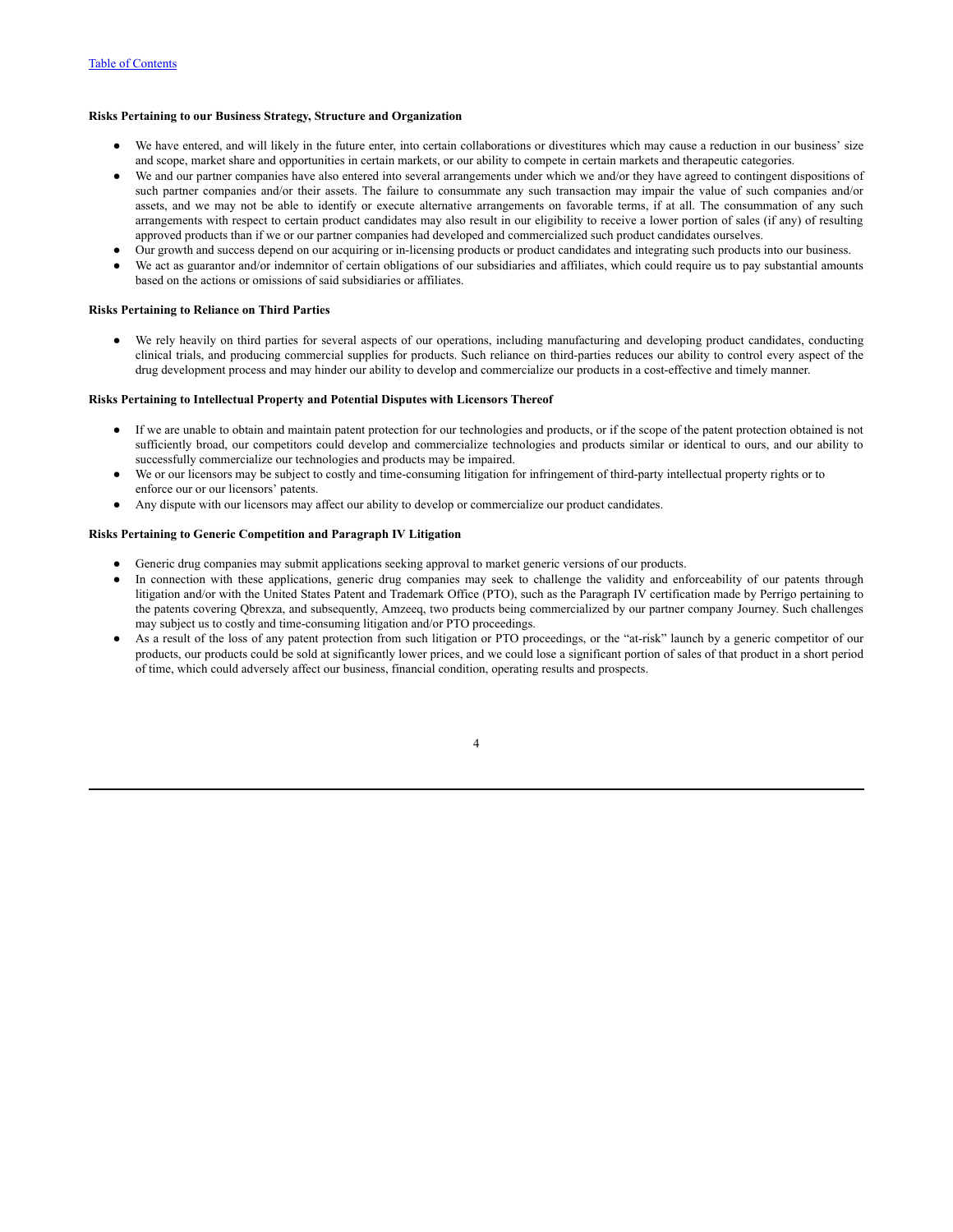# **Risks Pertaining to the Commercialization of Product Candidates**

- If our products are not broadly accepted by the healthcare community, the revenues from any such products are likely to be limited.
- We may not obtain the desired product labels or intended uses for product promotion, or favorable scheduling classifications desirable to successfully promote our products.
- Even if a product candidate is approved, it may be subject to various post-marketing requirements, including studies or clinical trials, the results of which could cause such products to later be withdrawn from the market.
- Any successful products liability claim related to any of our current or future product candidates may cause us to incur substantial liability and limit the commercialization of such products.

# **Risks Pertaining to Legislation and Regulation Affecting the Biopharmaceutical and Other Industries**

● We operate in a heavily regulated industry, and we cannot predict the impact that any future legislation or administrative or executive action may have on our operations.

| I<br>I<br>٠<br>۰. |  |
|-------------------|--|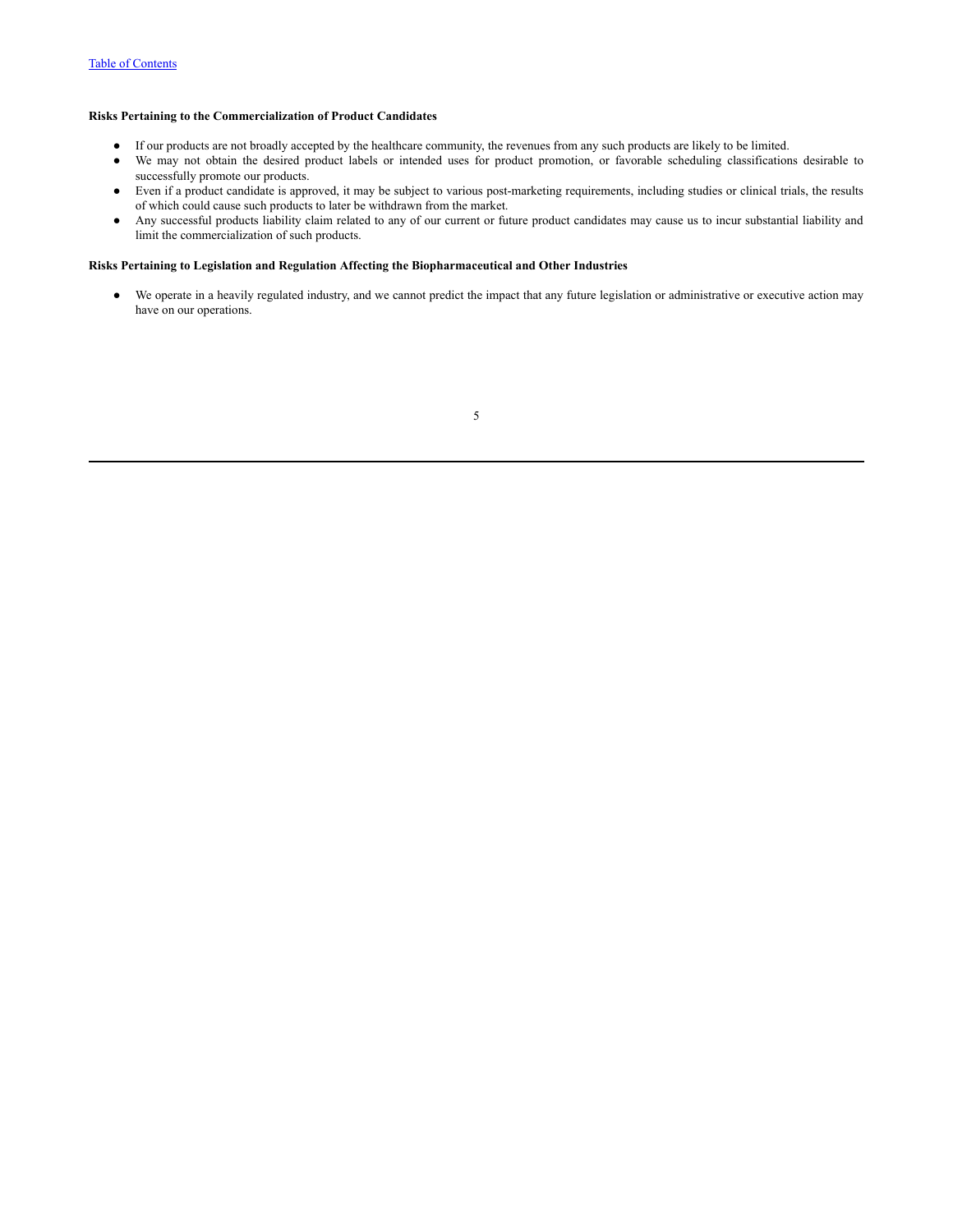# **PART I. FINANCIAL INFORMATION**

### <span id="page-5-1"></span><span id="page-5-0"></span>**Item 1. Unaudited Condensed Consolidated Financial Statements**

# **FORTRESS BIOTECH, INC. AND SUBSIDIARIES**

**Unaudited Condensed Consolidated Balance Sheets**

(\$ in thousands except for share and per share amounts)

|                                                                                                                                                                      |                    | March 31,<br>2022       | December 31,<br>2021 |                       |  |
|----------------------------------------------------------------------------------------------------------------------------------------------------------------------|--------------------|-------------------------|----------------------|-----------------------|--|
|                                                                                                                                                                      |                    |                         |                      |                       |  |
| <b>ASSETS</b>                                                                                                                                                        |                    |                         |                      |                       |  |
| Current assets                                                                                                                                                       |                    |                         |                      |                       |  |
| Cash and cash equivalents                                                                                                                                            | $\mathbf S$        | 287,511                 | <sup>\$</sup>        | 305,744               |  |
| Accounts receivable, net                                                                                                                                             |                    | 31,183                  |                      | 23,112                |  |
| Inventory                                                                                                                                                            |                    | 16,137                  |                      | 9,862                 |  |
| Other receivables - related party                                                                                                                                    |                    | 631                     |                      | 678                   |  |
| Prepaid expenses and other current assets                                                                                                                            |                    | 5,724                   |                      | 7,066                 |  |
| Total current assets                                                                                                                                                 |                    | 341,186                 |                      | 346,462               |  |
|                                                                                                                                                                      |                    |                         |                      |                       |  |
| Property, plant and equipment, net                                                                                                                                   |                    | 14,430                  |                      | 15,066                |  |
| Operating lease right-of-use asset, net                                                                                                                              |                    | 18,565                  |                      | 19,005                |  |
| Restricted cash                                                                                                                                                      |                    | 2,220                   |                      | 2,220                 |  |
| Intangible asset, net                                                                                                                                                |                    | 30,457                  |                      | 12,552                |  |
| Other assets                                                                                                                                                         |                    | 1,072                   |                      | 1,198                 |  |
| <b>Total assets</b>                                                                                                                                                  |                    | 407,930                 | $\mathbf{s}$         | 396.503               |  |
|                                                                                                                                                                      |                    |                         |                      |                       |  |
| <b>LIABILITIES AND STOCKHOLDERS' EQUITY</b>                                                                                                                          |                    |                         |                      |                       |  |
| Current liabilities                                                                                                                                                  |                    |                         |                      |                       |  |
| Accounts payable and accrued expenses                                                                                                                                | $\mathbf{\hat{s}}$ | 91,268                  | <sup>\$</sup>        | 90,660                |  |
| Deferred revenue                                                                                                                                                     |                    | 2,034                   |                      | 2,611                 |  |
| Income taxes payable                                                                                                                                                 |                    | 346                     |                      | 345                   |  |
| Operating lease liabilities, short-term                                                                                                                              |                    | 2,129                   |                      | 2,104                 |  |
| Partner company line of credit                                                                                                                                       |                    |                         |                      | 812                   |  |
| Partner company installment payments - licenses, short-term (net of imputed interest of \$637 and \$490 as of March 31,<br>2022 and December 31, 2021, respectively) |                    | 7,363                   |                      | 4,510                 |  |
| Total current liabilities                                                                                                                                            |                    | 103,140                 |                      | 101,042               |  |
|                                                                                                                                                                      |                    |                         |                      |                       |  |
| Notes payable, long-term (net of debt discount of \$10,994 and \$7,063 as of March 31, 2022 and December 31, 2021,                                                   |                    |                         |                      |                       |  |
| respectively)                                                                                                                                                        |                    | 85,056                  |                      | 42,937                |  |
| Operating lease liabilities, long-term<br>Partner company installment payments - licenses, long-term (net of imputed interest of \$284 and \$373 as of March 31,     |                    | 20,454                  |                      | 20,987                |  |
| 2022 and December 31, 2021, respectively)                                                                                                                            |                    | 3,716                   |                      | 3,627                 |  |
| Other long-term liabilities                                                                                                                                          |                    | 1,986                   |                      | 2,033                 |  |
| <b>Total liabilities</b>                                                                                                                                             |                    | 214,352                 |                      | 170,626               |  |
|                                                                                                                                                                      |                    |                         |                      |                       |  |
| <b>Commitments and contingencies (Note 12)</b>                                                                                                                       |                    |                         |                      |                       |  |
| Stockholders' equity                                                                                                                                                 |                    |                         |                      |                       |  |
| Cumulative redeemable perpetual preferred stock, \$.001 par value, 15,000,000 authorized, 5,000,000 designated Series A                                              |                    |                         |                      |                       |  |
| shares, 3,427,138 shares issued and outstanding as of March 31, 2022 and December 31, 2021, respectively, liquidation<br>value of \$25.00 per share                  |                    | $\overline{\mathbf{3}}$ |                      | 3                     |  |
| Common stock, \$.001 par value, 170,000,000 shares authorized, 106,321,875 and 101,435,505 shares issued and                                                         |                    |                         |                      |                       |  |
| outstanding as of March 31, 2022 and December 31, 2021, respectively                                                                                                 |                    | 106                     |                      | 101                   |  |
| Additional paid-in-capital<br>Accumulated deficit                                                                                                                    |                    | 660.973<br>(563, 223)   |                      | 656.033<br>(547, 463) |  |
| Total stockholders' equity attributed to the Company                                                                                                                 |                    | 97,859                  |                      | 108.674               |  |
|                                                                                                                                                                      |                    |                         |                      |                       |  |
| Non-controlling interests<br>Total stockholders' equity                                                                                                              |                    | 95.719<br>193.578       |                      | 117.203<br>225.877    |  |
| Total liabilities and stockholders' equity                                                                                                                           | S                  | 407,930                 |                      | 396,503               |  |
|                                                                                                                                                                      |                    |                         |                      |                       |  |

The accompanying notes are an integral part of these unaudited condensed consolidated financial statements.

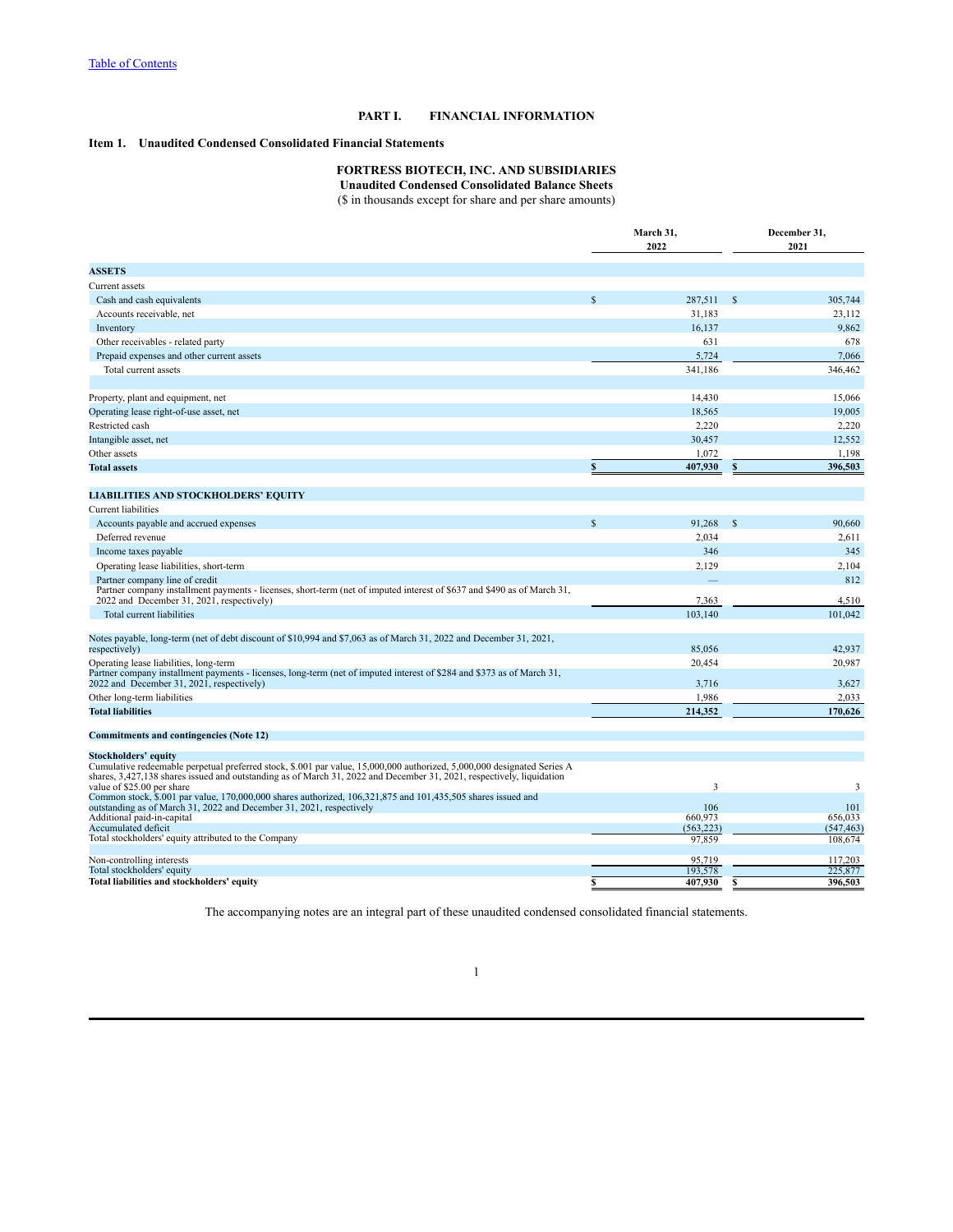# **FORTRESS BIOTECH, INC. AND SUBSIDIARIES**

**Unaudited Condensed Consolidated Statements of Operations**

(\$ in thousands except for share and per share amounts)

|                                                                                           | Three Months Ended March 31,<br>2022                                  |                     |    |            |
|-------------------------------------------------------------------------------------------|-----------------------------------------------------------------------|---------------------|----|------------|
|                                                                                           |                                                                       | 2021                |    |            |
| Revenue                                                                                   |                                                                       |                     |    |            |
| Product revenue, net                                                                      | \$                                                                    | 20,796              | \$ | 10,719     |
| Collaboration revenue                                                                     |                                                                       | 577                 |    | 800        |
| Revenue - related party                                                                   |                                                                       | 52                  |    | 68         |
| Other revenue                                                                             |                                                                       | 2,500               |    |            |
| Net revenue                                                                               |                                                                       | 23,925              |    | 11,587     |
|                                                                                           |                                                                       |                     |    |            |
| <b>Operating expenses</b>                                                                 |                                                                       |                     |    |            |
| Cost of goods sold - product revenue                                                      |                                                                       | 8,203               |    | 3,908      |
| Research and development                                                                  |                                                                       | 36,722              |    | 20,028     |
| Research and development - licenses acquired                                              |                                                                       |                     |    | 126        |
| Selling, general and administrative                                                       |                                                                       | 26,270              |    | 17,542     |
| Total operating expenses                                                                  |                                                                       | $\overline{71,195}$ |    | 41,604     |
| Loss from operations                                                                      |                                                                       | (47,270)            |    | (30,017)   |
|                                                                                           |                                                                       |                     |    |            |
| Other income (expense)                                                                    |                                                                       |                     |    |            |
| Interest income                                                                           |                                                                       | 142                 |    | 227        |
| Interest expense and financing fee                                                        |                                                                       | (2,350)             |    | (2,189)    |
| Change in fair value of investments                                                       |                                                                       |                     |    | 5,913      |
| Total other income (expense)                                                              |                                                                       | (2,208)             |    | 3,951      |
| <b>Net loss</b>                                                                           |                                                                       | (49, 478)           |    | (26,066)   |
|                                                                                           |                                                                       |                     |    |            |
| Net loss attributable to non-controlling interests                                        |                                                                       | 33,718              |    | 17,244     |
| Net loss attributable to common stockholders                                              | \$                                                                    | (15,760)            | \$ | (8, 822)   |
|                                                                                           |                                                                       |                     |    |            |
| Net loss per common share - basic and diluted                                             | \$                                                                    | (0.57)              | \$ | (0.32)     |
| Net loss per common share attributable to non - controlling interests - basic and diluted | $\mathbb{S}% _{t}\left( t\right) \equiv\mathbb{S}_{t}\left( t\right)$ | (0.39)              | \$ | (0.21)     |
| Net loss per common share attributable to common stockholders - basic and diluted         | \$                                                                    | (0.18)              | \$ | (0.11)     |
|                                                                                           |                                                                       |                     |    |            |
| Weighted average common shares outstanding - basic and diluted                            |                                                                       | 86.255.142          |    | 80.851.671 |

The accompanying notes are an integral part of these unaudited condensed consolidated financial statements.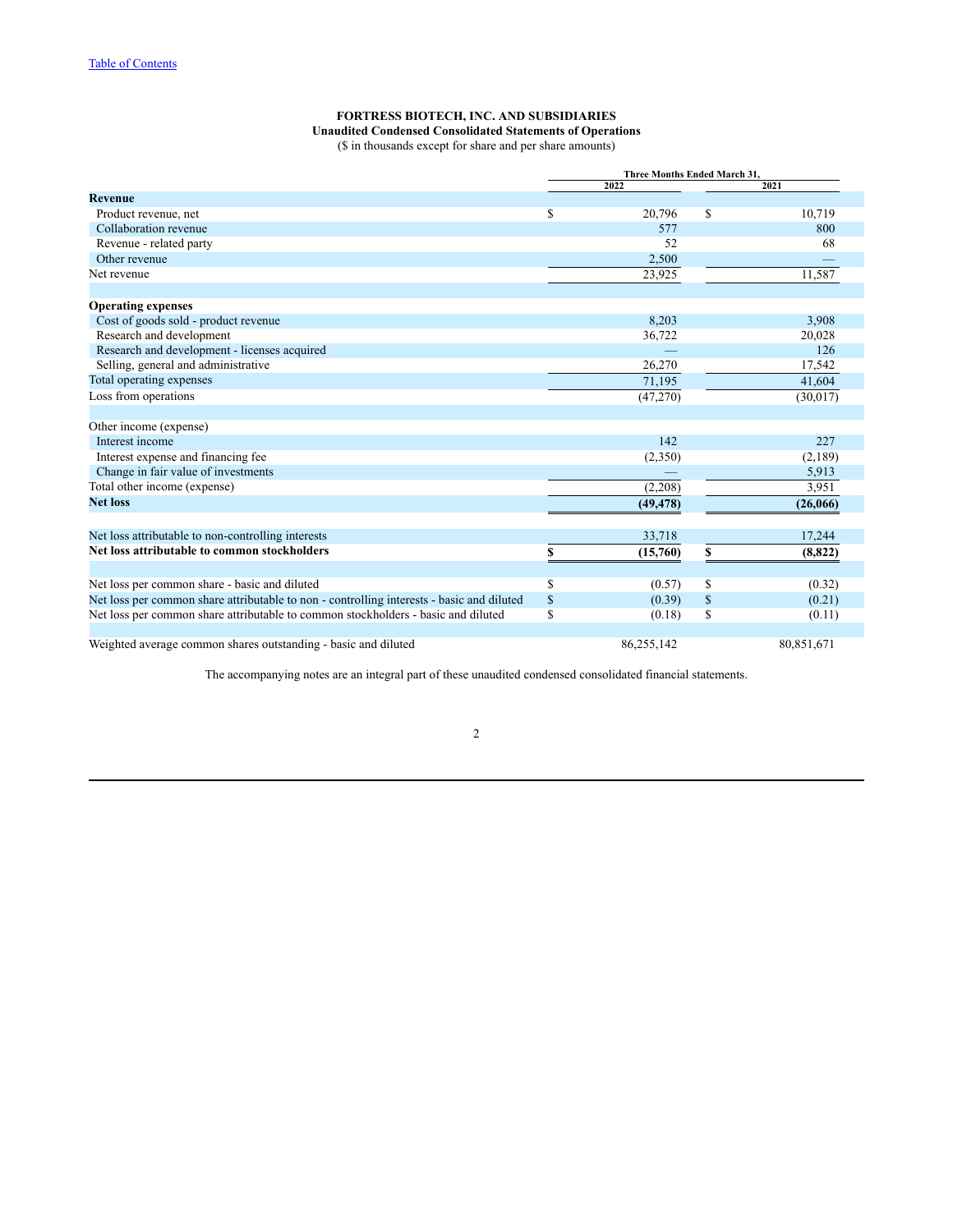# **FORTRESS BIOTECH, INC. AND SUBSIDIARIES**

**Unaudited Condensed Consolidated Statement of Changes in Stockholders' Equity**

(\$ in thousands except for share amounts)

### **For the Three Months Ended March 31, 2022**

|                                                      | <b>Series A Perpetual</b><br><b>Preferred Stock</b> |        | <b>Common Stock</b> |        | Paid-In   | Accumulated | <b>Non-Controlling</b> | Total<br>Stockholders' |
|------------------------------------------------------|-----------------------------------------------------|--------|---------------------|--------|-----------|-------------|------------------------|------------------------|
|                                                      | <b>Shares</b>                                       | Amount | <b>Shares</b>       | Amount | Capital   | Deficit     | <b>Interests</b>       | Equity                 |
| <b>Balance as of December 31, 2021</b>               | 3,427,138                                           |        | 101.435.505         | 101    | 656.033   | (547, 463)  | 117.203                | 225,877                |
| Stock-based compensation expense                     |                                                     | _      |                     |        | 5,563     |             |                        | 5,563                  |
| Issuance of common stock related to equity plans     |                                                     |        | 2.469.969           |        | (3)       |             |                        |                        |
| Issuance of common stock for at-the-market offering, |                                                     |        |                     |        |           |             |                        |                        |
| net                                                  |                                                     |        | 2,416,401           |        | 4,224     |             |                        | 4,226                  |
| Preferred A dividends declared and paid              |                                                     |        |                     |        | (2,008)   |             |                        | (2,008)                |
| Partner company's at-the-market offering, net        |                                                     |        |                     |        | 10,783    |             |                        | 10,783                 |
| Issuance of common stock under partner company's     |                                                     |        |                     |        |           |             |                        |                        |
| <b>ESPP</b>                                          |                                                     |        |                     |        | 116       |             |                        | 116                    |
| Partner company's dividends declared and paid        |                                                     |        |                     |        | (187)     |             |                        | (187)                  |
| Partner company's net settlement of shares withheld  |                                                     |        |                     |        |           |             |                        |                        |
| for taxes                                            |                                                     |        |                     |        | (1,698)   |             |                        | (1,698)                |
| Partner company's warrants issued in conjunction     |                                                     |        |                     |        |           |             |                        |                        |
| with debt                                            |                                                     |        |                     |        | 384       |             |                        | 384                    |
| Non-controlling interest in partner companies        |                                                     |        |                     |        | (12, 234) |             | 12,234                 |                        |
| Net loss attributable to non-controlling interest    |                                                     |        |                     |        |           |             | (33,718)               | (33, 718)              |
| Net loss attributable to common stockholders         |                                                     |        |                     |        |           | (15,760)    |                        | (15,760)               |
| <b>Balance as of March 31, 2022</b>                  | 3.427.138                                           |        | 106.321.875         | 106    | 660,973   | (563, 223)  | 95,719                 | 193,578                |

The accompanying notes are an integral part of these unaudited condensed consolidated financial statements.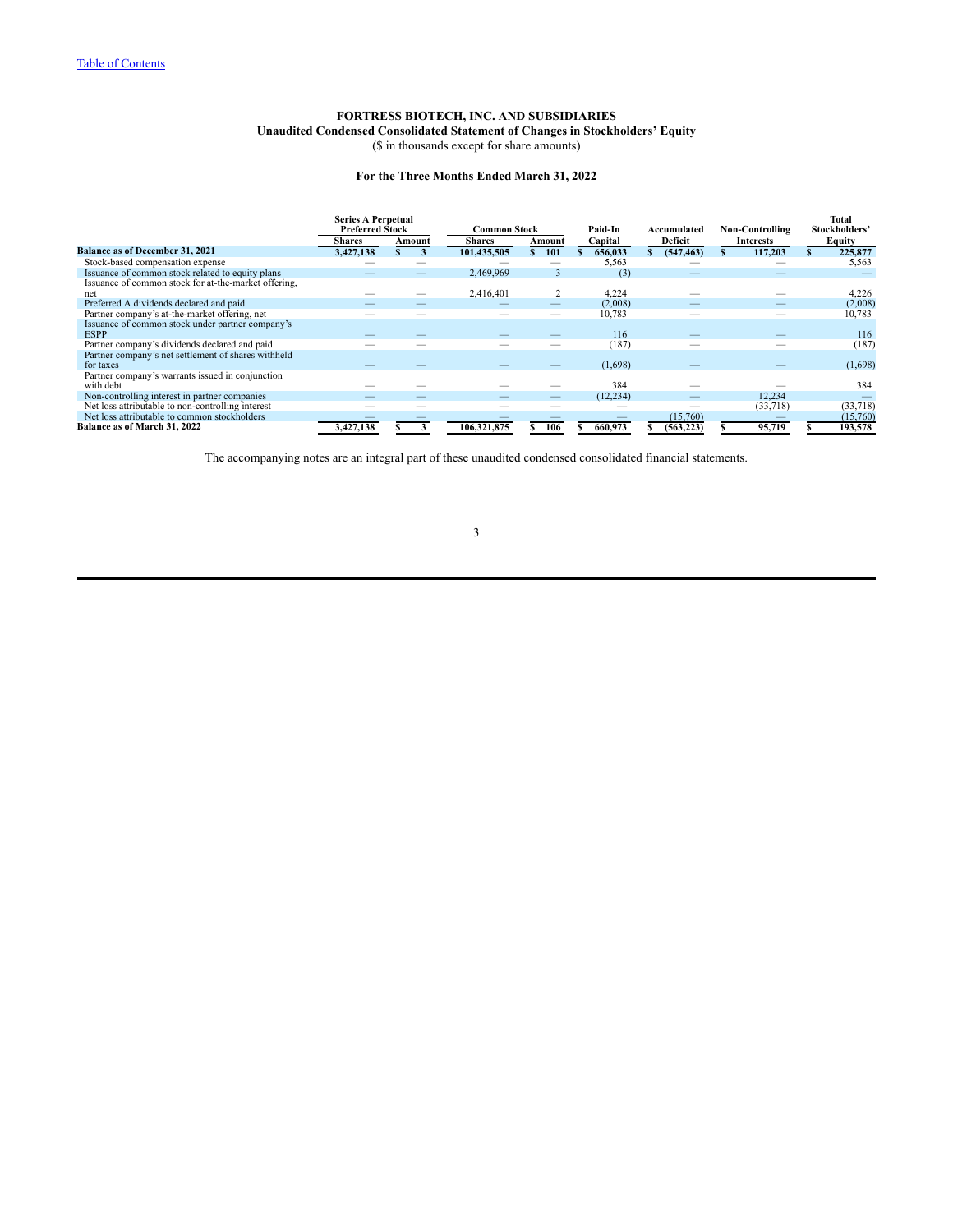# **FORTRESS BIOTECH, INC. AND SUBSIDIARIES**

**Unaudited Condensed Consolidated Statement of Changes in Stockholders' Equity**

(\$ in thousands except for share amounts)

### **For the Three Months Ended March 31, 2021**

|                                                   | <b>Series A Perpetual</b><br><b>Preferred Stock</b> |        | <b>Common Stock</b> |        | Paid-In  | Accumulated | <b>Non-Controlling</b> | Total<br>Stockholders' |
|---------------------------------------------------|-----------------------------------------------------|--------|---------------------|--------|----------|-------------|------------------------|------------------------|
|                                                   | <b>Shares</b>                                       | Amount | <b>Shares</b>       | Amount | Capital  | Deficit     | <b>Interests</b>       | Equity                 |
| <b>Balance as of December 31, 2020</b>            | 3.427.138                                           |        | 94,877,492          | 95     | 583,000  | (482,760)   | 96.661                 | 196,999                |
| Stock-based compensation expense                  |                                                     | _      |                     |        | 3,773    |             |                        | 3,773                  |
| Issuance of common stock related to equity plans  |                                                     |        | 2,385,562           |        | (2)      |             |                        |                        |
| Preferred A dividends declared and paid           |                                                     |        |                     |        | (2,007)  |             |                        | (2,007)                |
| Partner company's at-the-market offering, net     |                                                     | __     |                     |        | 71.422   |             |                        | 71,422                 |
| Partner company's exercise of options for cash    |                                                     |        |                     |        |          |             |                        |                        |
| Issuance of common stock under partner company's  |                                                     |        |                     |        |          |             |                        |                        |
| <b>ESPP</b>                                       |                                                     |        |                     |        | 158      |             |                        | 158                    |
| Partner company's dividends declared and paid     |                                                     |        |                     |        | (187)    |             |                        | (187)                  |
| Issuance of partner company's common shares for   |                                                     |        |                     |        |          |             |                        |                        |
| research and development expenses                 |                                                     |        |                     |        | 126      |             |                        | 126                    |
| Non-controlling interest in partner companies     |                                                     |        |                     |        | (58,906) |             | 58,906                 |                        |
| Net loss attributable to non-controlling interest |                                                     |        |                     |        |          |             | (17, 244)              | (17, 244)              |
| Net loss attributable to common stockholders      |                                                     |        |                     |        |          | (8, 822)    |                        | (8, 822)               |
| <b>Balance as of March 31, 2021</b>               | 3.427.138                                           |        | 97,263,054          | 97     | 597.384  | (491, 582)  | 138,323                | 244,225                |

The accompanying notes are an integral part of these unaudited condensed consolidated financial statements.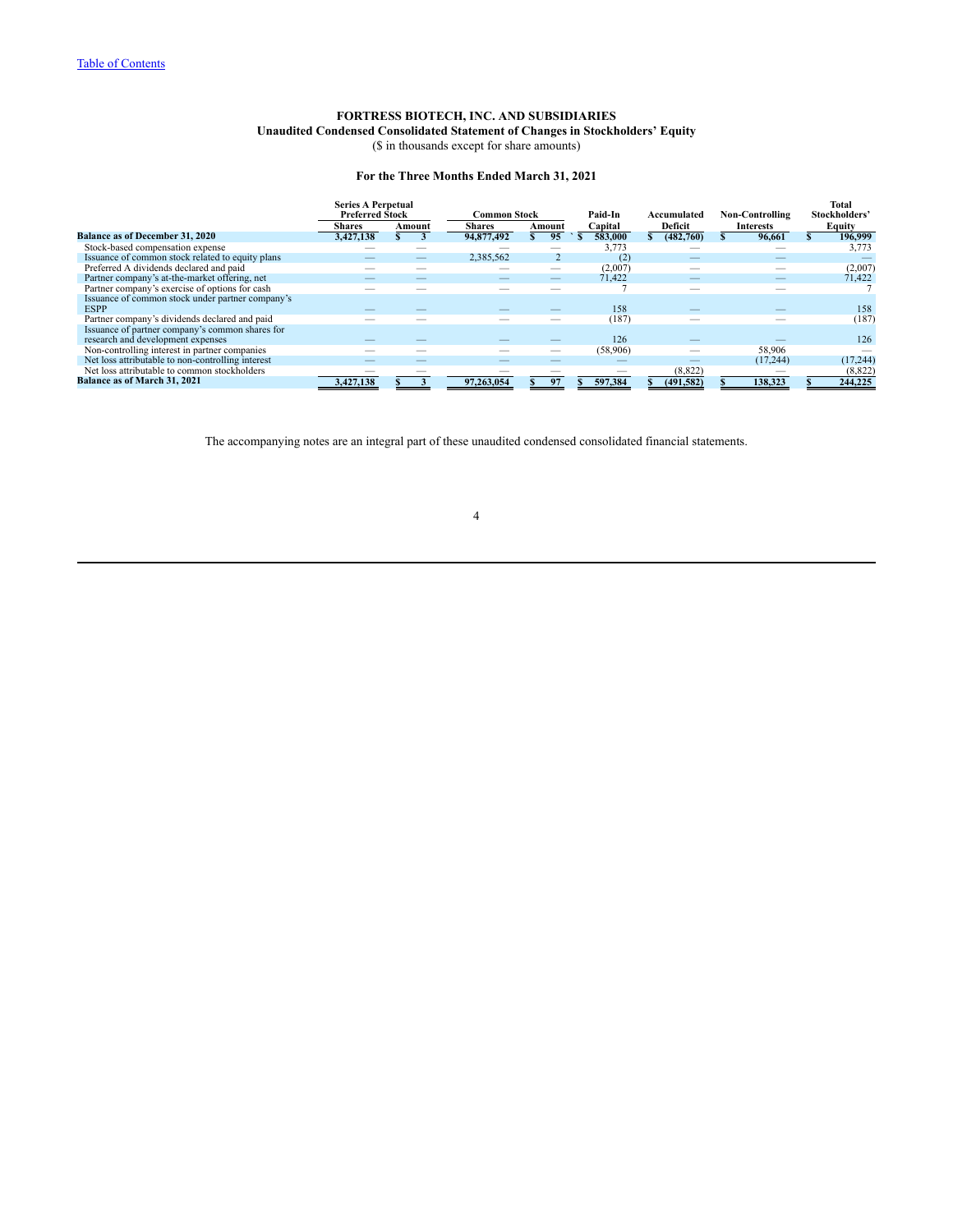### **FORTRESS BIOTECH, INC. AND SUBSIDIARIES Unaudited Condensed Consolidated Statements of Cash Flows**

(\$ in thousands)

|                                                                                                              |   | Three Months Ended March 31,<br>2022 | 2021 |          |
|--------------------------------------------------------------------------------------------------------------|---|--------------------------------------|------|----------|
| <b>Cash Flows from Operating Activities:</b>                                                                 |   |                                      |      |          |
| Net loss                                                                                                     | S | (49, 478)                            | -S   | (26,066) |
| Reconciliation of net loss to net cash used in operating activities:                                         |   |                                      |      |          |
| Depreciation expense                                                                                         |   | 739                                  |      | 603      |
| Bad debt (reserve) expense                                                                                   |   | (76)                                 |      | 70       |
| Amortization of debt discount                                                                                |   | 389                                  |      | 309      |
| Non-cash interest                                                                                            |   | 203                                  |      | 221      |
| Amortization of product revenue license fee                                                                  |   | 1,017                                |      | 584      |
| Amortization of operating lease right-of-use assets                                                          |   | 440                                  |      | 415      |
| Stock-based compensation expense                                                                             |   | 5,563                                |      | 3,773    |
| Issuance of partner company's common shares for research and development expenses                            |   |                                      |      | 126      |
| Change in fair value of investment in Caelum                                                                 |   |                                      |      | (5, 913) |
| Increase (decrease) in cash and cash equivalents resulting from changes in operating assets and liabilities: |   |                                      |      |          |
| Accounts receivable                                                                                          |   | (7,995)                              |      | (160)    |
| Inventory                                                                                                    |   | (234)                                |      | (887)    |
| Other receivables - related party                                                                            |   | 47                                   |      | (105)    |
| Prepaid expenses and other current assets                                                                    |   | 1,342                                |      | 1,206    |
| Other assets                                                                                                 |   | 126                                  |      | (108)    |
| Accounts payable and accrued expenses                                                                        |   | 2,188                                |      | (2, 457) |
| Deferred revenue                                                                                             |   | (577)                                |      | 7,200    |
| Income taxes payable                                                                                         |   |                                      |      |          |
| Lease liabilities                                                                                            |   | (508)                                |      | (453)    |
| Other long-term liabilities                                                                                  |   | (47)                                 |      | (46)     |
| Net cash used in operating activities                                                                        |   | (46, 860)                            |      | (21,688) |
|                                                                                                              |   |                                      |      |          |
| <b>Cash Flows from Investing Activities:</b>                                                                 |   |                                      |      |          |
| Purchase of property and equipment                                                                           |   | (1, 337)                             |      | (458)    |
| Acquisition of VYNE products                                                                                 |   | (20,000)                             |      |          |
| Net cash used in investing activities                                                                        |   | (21, 337)                            |      | (458)    |

The accompanying notes are an integral part of these unaudited condensed consolidated financial statements.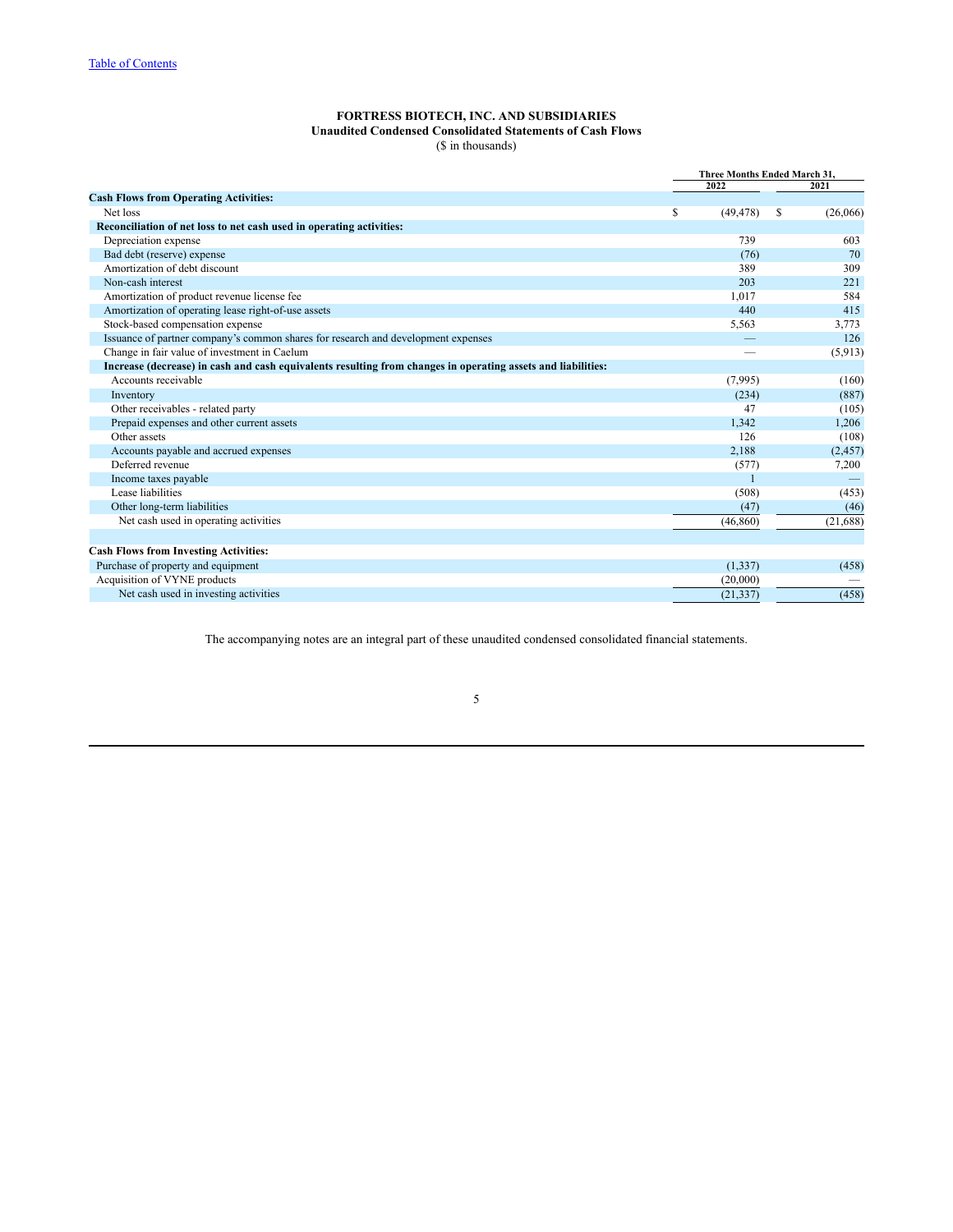#### **FORTRESS BIOTECH, INC. AND SUBSIDIARIES Unaudited Condensed Consolidated Statements of Cash Flows**

(\$ in thousands)

|                                                                                                           | Three Months Ended March 31, |               |         |  |
|-----------------------------------------------------------------------------------------------------------|------------------------------|---------------|---------|--|
|                                                                                                           | 2022                         |               | 2021    |  |
| <b>Cash Flows from Financing Activities:</b>                                                              |                              |               |         |  |
| Payment of Series A perpetual preferred stock dividends                                                   | \$<br>(2,008)                | \$            | (2,007) |  |
| Proceeds from issuance of common stock for at-the-market offering, net                                    | 4,226                        |               |         |  |
| Proceeds from partner companies' ESPP                                                                     | 116                          |               | 158     |  |
| Partner company's dividends declared and paid                                                             | (187)                        |               | (187)   |  |
| Payment of costs related to partner company's sale of stock                                               | (371)                        |               |         |  |
| Proceeds from partner companies' at-the-market offering, net                                              | 10,783                       |               | 71,363  |  |
| Payment of costs related to partner company's preferred stock offering                                    |                              |               | (13)    |  |
| Proceeds from exercise of partner companies' equity grants                                                |                              |               | $\tau$  |  |
| Partner company's net settlement of shares withheld for taxes                                             | (1,698)                      |               |         |  |
| Payment of debt issuance costs associated with Oaktree Note                                               |                              |               | (13)    |  |
| Repayment of partner company installment payments - licenses                                              | (2,000)                      |               | (1,800) |  |
| Payment of debt issuance costs associated with partner company convertible preferred shares               | (214)                        |               | 11,184  |  |
| Proceeds from partner company long-term debt                                                              | 45,000                       |               |         |  |
| Payment of debt issuance costs associated with partner company long-term debt                             | (2,871)                      |               |         |  |
| Repayment of partner company's line of credit                                                             | (812)                        |               |         |  |
| Net cash provided by financing activities                                                                 | 49.964                       |               | 78,692  |  |
| Net (decrease) increase in cash and cash equivalents and restricted cash                                  | (18, 233)                    |               | 56,546  |  |
| Cash and cash equivalents and restricted cash at beginning of period                                      | 307,964                      |               | 234,996 |  |
| Cash and cash equivalents and restricted cash at end of period                                            | \$<br>289,731                | \$            | 291,542 |  |
| Supplemental disclosure of cash flow information:                                                         |                              |               |         |  |
| Cash paid for interest                                                                                    | \$<br>1,556                  | \$            | 1,670   |  |
| Cash paid for tax                                                                                         | \$<br>107                    | S             |         |  |
| Supplemental disclosure of non-cash financing and investing activities:                                   |                              |               |         |  |
| Settlement of restricted stock units into common stock                                                    | \$<br>3                      | $\mathsf{\$}$ | 2       |  |
| Unpaid fixed assets                                                                                       | \$<br>36                     | S             | 545     |  |
| Partner company's unpaid intangible assets                                                                | \$<br>4,740                  | \$            | 400     |  |
| Unpaid partner company's at-the-market offering cost                                                      | \$                           | S             | 25      |  |
| Unpaid partner company's debt offering cost                                                               | \$<br>1,065                  | \$            | 135     |  |
| Partner company derivative warrant liability associated with partner company convertible preferred shares | \$                           | S             | 362     |  |
| Partner company's warrants issued in conjunction with debt                                                | \$<br>384                    | \$            |         |  |

The accompanying notes are an integral part of these unaudited condensed consolidated financial statements.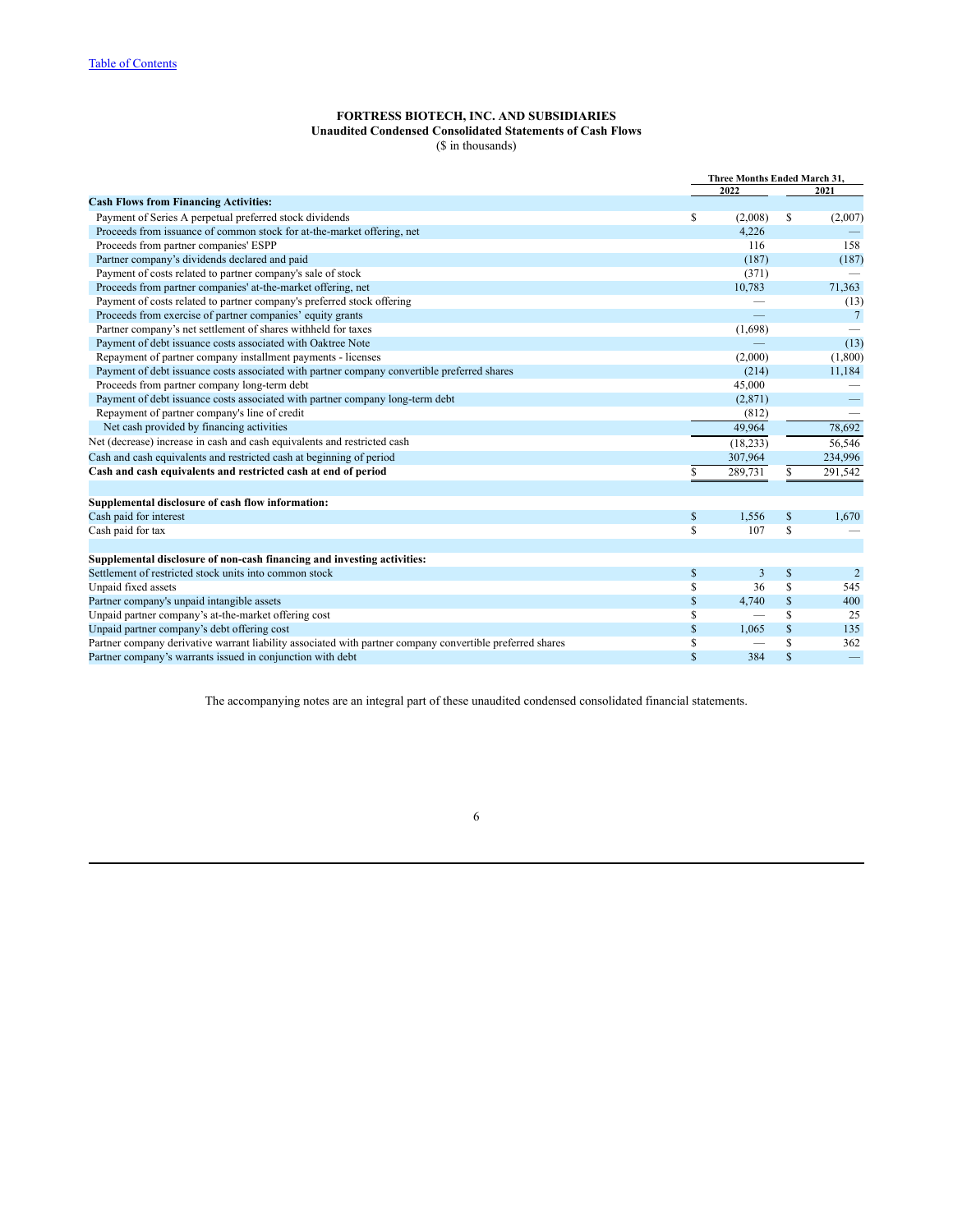#### **1. Organization and Description of Business**

Fortress Biotech, Inc. ("Fortress" or the "Company") is a biopharmaceutical company dedicated to acquiring, developing and commercializing pharmaceutical and biotechnology products and product candidates, which the Company does at the Fortress level, at its majority-owned and majoritycontrolled subsidiaries and joint ventures, and at entities the Company founded and in which it maintains significant minority ownership positions. Fortress has a talented and experienced business development team, comprised of scientists, doctors and finance professionals, who identify and evaluate promising products and product candidates for potential acquisition by new or existing partner companies. Fortress through its partner companies has executed such arrangements in partnership with some of the world's foremost universities, research institutes and pharmaceutical companies, including City of Hope National Medical Center, Fred Hutchinson Cancer Research Center, St. Jude Children's Research Hospital, Dana-Farber Cancer Institute, Nationwide Children's Hospital, Cincinnati Children's Hospital Medical Center, Columbia University, the University of Pennsylvania, Mayo Foundation for Medical Education and Research, AstraZeneca plc and Dr. Reddy's Laboratories, Ltd.

Following the exclusive license or other acquisition of the intellectual property underpinning a product or product candidate, Fortress leverages its business, scientific, regulatory, legal and financial expertise to help the partners achieve their goals. Partner companies then assess a broad range of strategic arrangements to accelerate and provide additional funding to support research and development, including joint ventures, partnerships, outlicensings, and public and private financings. To date, four partner companies are publicly-traded, and two have consummated strategic partnerships with industry leaders AstraZeneca plc as successor-in-interest to Alexion Pharmaceuticals, Inc., ("AstraZeneca") and Sentynl Therapeutics, Inc. ("Sentynl").

Our subsidiary and partner companies that are pursuing development and/or commercialization of biopharmaceutical products and product candidates include Aevitas Therapeutics, Inc. ("Aevitas"), Baergic Bio, Inc. ("Baergic"), Caelum Biosciences, Inc. ("Caelum"), Cellvation, Inc. ("Cellvation"), Checkpoint Therapeutics, Inc. ("Checkpoint"), Cyprium Therapeutics, Inc. ("Cyprium"), Helocyte, Inc. ("Helocyte"), Journey Medical Corporation ("Journey" or "JMC"), Mustang Bio, Inc. ("Mustang"), Oncogenuity, Inc. ("Oncogenuity") and UR-1 Therapeutics, Inc. ("UR-1").

As used throughout this filing, the words "we", "us" and "our" may refer to Fortress individually or together with our affiliates and partners, and the word "partner" refers to either entities that are publicy traded and in which we own or control a majority of the ownership position or third party entities with whom we have a significant business relationship, each as dictated by context. We refer to private companies in which we own or control a majority of the ownership position as our subsidiaries; however instances of either term should be read as applying to either or both as dictated by context.

#### *Liquidity and Capital Resources*

Since inception, the Company's operations have been financed primarily through the sale of equity and debt securities, from the sale of partner companies, and the proceeds from the exercise of warrants and stock options. The Company has incurred losses from operations and negative cash flows from operating activities since inception and expects to continue to incur substantial losses for the next several years as it continues to fully develop and prepare regulatory filings and obtain regulatory approvals for its existing and new product candidates. The Company's current cash and cash equivalents are sufficient to fund operations for at least the next 12 months. However, the Company will need to raise additional funding through strategic relationships, public or private equity or debt financings, sale of a partner company, grants or other arrangements to fully develop and prepare regulatory filings and obtain regulatory approvals for the existing and new product candidates, fund operating losses, and, if deemed appropriate, establish or secure through third parties manufacturing for the potential products, sales and marketing capabilities. If such funding is not available or not available on terms acceptable to the Company, the Company's current development plan and plans for expansion of its general and administrative infrastructure may be curtailed. The Company also has the ability, subject to limitations imposed by Rule 144 of the Securities Act of 1933 and other applicable laws and regulations, to raise money from the sale of common stock of the public companies in which it has ownership positions. In addition to the foregoing, the Company experienced minimal impact on its development timelines, revenue levels and its liquidity due to the worldwide spread of COVID-19.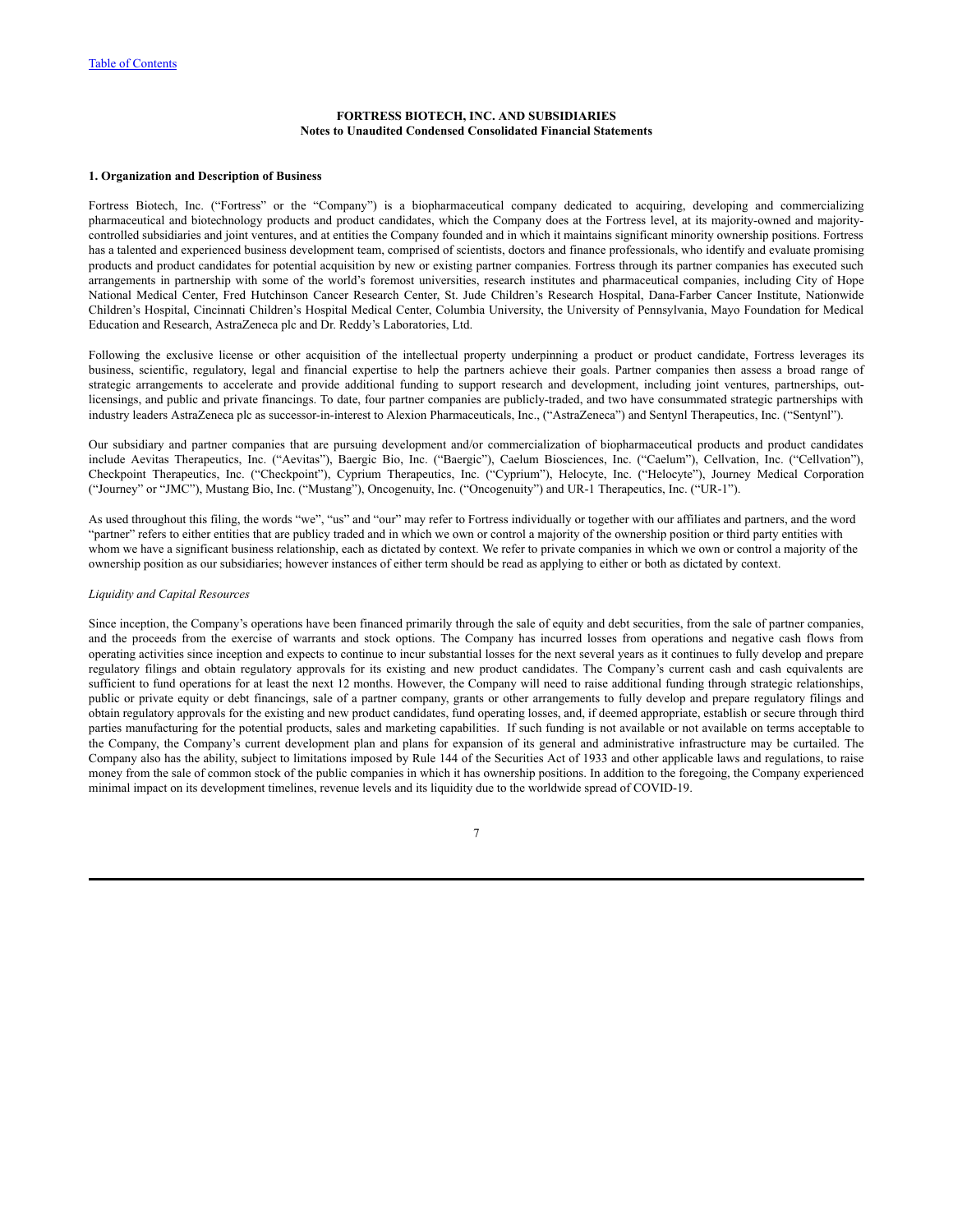#### **2. Summary of Significant Accounting Policies**

### **Basis of Presentation and Principles of Consolidation**

The accompanying unaudited interim condensed consolidated financial statements have been prepared in accordance with generally accepted accounting principles in the United States of America ("GAAP") for interim financial information and the instructions to Form 10-Q and Article 10 of Regulation S-X. Accordingly, they do not include all of the information and footnotes required by GAAP for complete financial statements. In the opinion of management, the unaudited interim condensed consolidated financial statements reflect all adjustments, which include only normal recurring adjustments necessary for the fair statement of the balances and results for the periods presented. Certain information and footnote disclosures normally included in the Company's annual financial statements prepared in accordance with GAAP have been condensed or omitted. These condensed consolidated financial statement results are not necessarily indicative of results to be expected for the full fiscal year or any future period.

The unaudited condensed consolidated financial statements and related disclosures have been prepared with the presumption that users of the unaudited condensed consolidated financial statements have read or have access to the audited financial statements for the preceding fiscal year for each of Avenue, Checkpoint and Mustang. Accordingly, these unaudited condensed consolidated financial statements should be read in conjunction with the Company's Form 10-K, which was filed with the United States Securities and Exchange Commission ("SEC") on March 28, 2022 (the "2021 Form 10-K"), from which the Company derived the balance sheet data at December 31, 2021, as well as Checkpoint's Form 10-K, filed with the SEC on March 28, 2022, Mustang's Form 10-K, filed with the SEC on March 23, 2022, Avenue's Form 10-K, filed with the SEC on March 25, 2022, and Journey's Form 10-K, filed with the SEC on March 28, 2022.

The Company's unaudited condensed consolidated financial statements include the accounts of the Company's subsidiaries. For consolidated entities where the Company owns less than 100% of the subsidiary, the Company records net loss attributable to non-controlling interests in its consolidated statements of operations equal to the percentage of the economic or ownership interest retained in such entities by the respective non-controlling parties. The Company also consolidates subsidiaries in which it owns less than 50% of the subsidiary but maintains voting control. The Company continually assesses whether changes to existing relationships or future transactions may result in the consolidation or deconsolidation of partner companies.

The preparation of the Company's unaudited condensed consolidated financial statements in conformity with GAAP requires management to make estimates and assumptions that affect the reported amounts of assets and liabilities and disclosure of contingent assets and liabilities at the date of the unaudited condensed consolidated financial statements and the reported amounts of expenses during the reporting period.

### **Use of Estimates**

The Company's unaudited condensed consolidated financial statements include certain amounts that are based on management's best estimates and judgments. The Company's significant estimates include, but are not limited to, useful lives assigned to long-lived assets, fair value of stock options and warrants, stock-based compensation, common stock issued to acquire licenses, investments, accrued expenses, provisions for income taxes, and contingencies. Due to the uncertainty inherent in such estimates, actual results may differ from these estimates.

### **Restricted Cash**

The Company records cash held in trust or pledged to secure certain debt obligations as restricted cash. As of March 31, 2022 and December 31, 2021, the Company had \$2.2 million of restricted cash representing pledges to secure letters of credit in connection with certain office leases.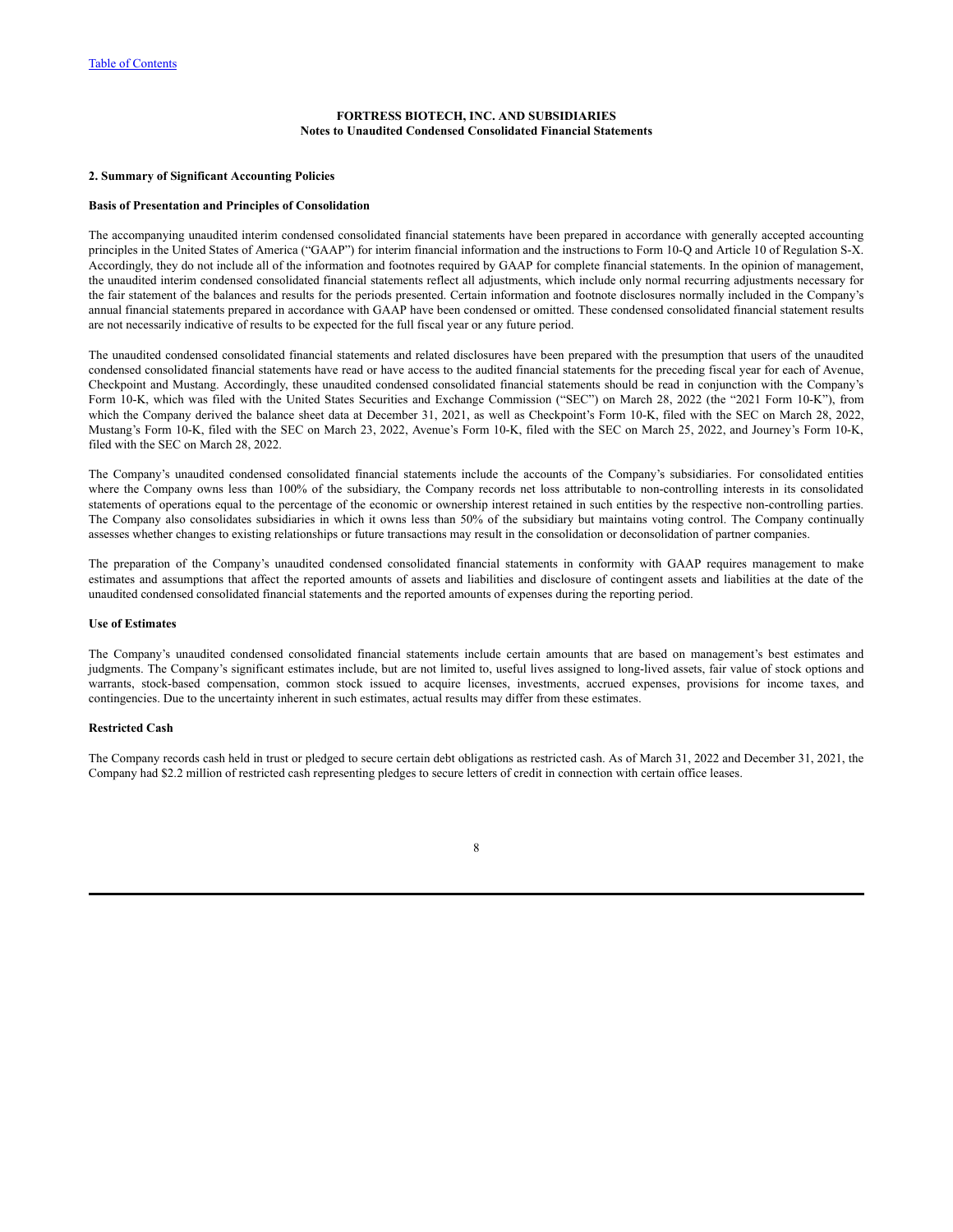The following table provides a reconciliation of cash, cash equivalents, and restricted cash from the unaudited condensed consolidated balance sheets to the unaudited condensed consolidated statements of cash flows at March 31, 2022, and 2021:

|                                                     |         | <b>March 31</b> |         |
|-----------------------------------------------------|---------|-----------------|---------|
|                                                     | 2022    |                 | 2021    |
| Cash and cash equivalents                           | 287.51  |                 | 289,897 |
| Restricted cash                                     | 2.220   |                 | .645    |
| Total cash and cash equivalents and restricted cash | 289.731 |                 | 291.542 |

### **Significant Accounting Policies**

There have been no material changes in the Company's significant accounting policies to those previously disclosed in the 2021 Form 10-K.

### **Recently Issued Accounting Pronouncements**

In August 2020, the Financial Accounting Standards Board ("FASB") issued Accounting Standards Update ("ASU") No. 2020-06, *Debt-Debt with* Conversion and Other Options (Subtopic 470-20) and Derivatives and Hedging-Contracts in Entity's Own Equity (Subtopic 815-40): Accounting for *Convertible Instruments and Contracts in an Entity's Own Equity*, which simplifies accounting for convertible instruments by removing major separation models required under current GAAP. The ASU removes certain settlement conditions that are required for equity contracts to qualify for the derivative scope exception and it also simplifies the diluted earnings per share calculation in certain areas. This guidance is effective for fiscal years, and interim periods within those fiscal years, beginning after December 15, 2023. Early adoption will be permitted. The Company is currently evaluating the impact of this standard on its consolidated financial statements.

In June 2016, the FASB issued ASU 2016-13, *Financial Instruments – Credit Losses*. The ASU sets forth a current expected credit loss model which requires the Company to measure all expected credit losses for financial instruments held at the reporting date based on historical experience, current conditions, and reasonable supportable forecasts. This replaces the existing incurred loss model and is applicable to the measurement of credit losses on financial assets measured at amortized cost and applies to some off-balance sheet credit exposures. This ASU is effective for for smaller reporting companies in 2023. The Company is currently assessing the impact of the adoption of this ASU on its consolidated financial statements.

### **3. Collaboration and Stock Purchase Agreements**

*Cyprium*

### Agreement with Sentynl

On February 24, 2021, Cyprium entered into an asset purchase agreement with Sentynl. Pursuant to the terms of the agreement, Sentynl paid Cyprium an upfront fee of \$8.0 million specifically earmarked to complete the CUTX-101 development program for the treatment of Menkes disease, through the filing of Cyprium's New Drug Application ("NDA") with the U.S. Food and Drug Administration ("FDA"). As further compensation, Cyprium will receive an additional \$12.0 million to be paid (i) \$3.0 million upon NDA acceptance by the FDA and (ii) \$9.0 million upon FDA approval of the NDA and transfer of CUTX-101 to Sentynl. The Company will recognize revenue associated with these future milestones based upon achievement. At March 31, 2022, none of these future milestones were deemed probable.

Upon the transfer of CUTX-101 to Sentynl, Cyprium is eligible to earn an additional five potential sales milestones totaling \$255.0 million in addition to royalties on CUTX-101 net sales ranging from mid-single digits up to the mid-twenties. Cyprium will retain 100% ownership over any FDA priority review voucher that may be issued at NDA approval for CUTX-101.

In connection with the \$8.0 million upfront payment from Sentynl, the Company is recognizing revenue using an input method based upon the costs incurred to date in relation to the total estimated costs to complete the development activities. Accordingly, revenue is

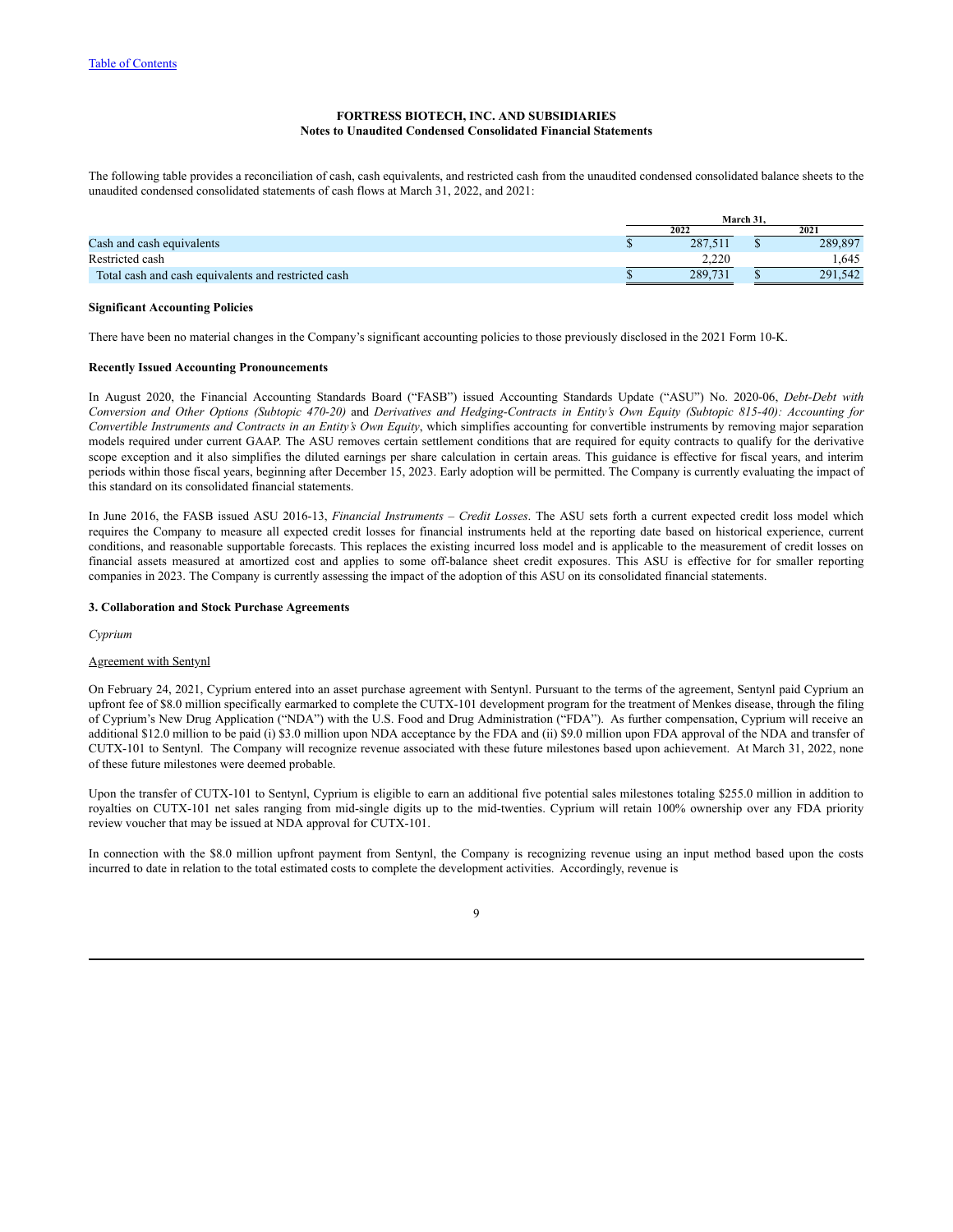being recognized over the period in which the development activities are expected to occur. For the three month period ending March 31, 2022 and 2021, the company recognized revenue of \$0.6 million and \$0.8 million, respectively.

#### **4. Inventory**

| (\$ in thousands) | March 31,<br>2022 | December 31,<br>2021 |       |  |
|-------------------|-------------------|----------------------|-------|--|
| Raw materials     | 8,357             |                      | 5,572 |  |
| Work-in-process   | 533               |                      |       |  |
| Finished goods    | 7,297             |                      | 4,290 |  |
| Inventory reserve | (50)              |                      |       |  |
| Total inventories | 16,137            |                      | 9,862 |  |

At March 31, 2022 included in finished goods inventory is a step up of \$0.6 million related to the Vyne Product Acquisition (as defined in Note 6). This amount will be expensed within cost of sales as the inventory is sold to customers. For additional information on Journey's acquisition of Vyne Products, please refer to Note 6.

# **5. Property, Plant and Equipment**

Fortress' property, plant and equipment consisted of the following:

| (S in thousands)                      | <b>Useful Life</b><br>(Years) | March 31.<br>2022 |   | December 31.<br>2021 |
|---------------------------------------|-------------------------------|-------------------|---|----------------------|
| Computer equipment                    |                               | 743               | S | 739                  |
| Furniture and fixtures                |                               | 1,387             |   | 1,387                |
| Machinery & equipment                 |                               | 6,634             |   | 6,550                |
| Leasehold improvements                | $2 - 15$                      | 13.175            |   | 13,175               |
| <b>Buildings</b>                      | 40                            | 581               |   | 581                  |
| Construction in progress <sup>1</sup> | N/A                           | 2,043             |   | 2,028                |
| Total property and equipment          |                               | 24.563            |   | 24,460               |
| Less: Accumulated depreciation        |                               | (10, 133)         |   | (9,394)              |
| Property, plant and equipment, net    |                               | 14.430            |   | 15,066               |

Note 1: Relates to the Mustang cell processing facility.

Fortress' depreciation expense for the three months ended March 31, 2022 and 2021 was approximately \$0.7 million and \$0.6 million, respectively, and was recorded in both research and development expense and general and administrative expense in the Condensed Consolidated Statement of Operations.

### 6**. Intangibles, net**

*VYNE Therapeutics Product Acquisition ("VYNE Product Acquisition")*

In January 2022, we acquired two FDA-Approved Topical Minocycline Products, Amzeeq (minocycline) topical foam 4%, and Zilxi (minocycline) topical foam, 1.5%, and a Molecule Stabilizing Technology<sup>TM</sup> proprietary platform from VYNE Therapeutics, Inc. ("VYNE") for an upfront payment of \$20.0 million and an additional \$5.0 million payment on the one (1)-year anniversary of the closing (The "VYNE Product Acquisition"). This expands Journey's product portfolio to seven actively marketed branded dermatology products. Journey also acquired certain associated inventory.

The VYNE Product Acquisition also provides for contingent net sales milestone payments. In the first calendar year in which annual sales reach each of \$100 million, \$200 million, \$300 million, \$400 million and \$500 million, a one-time payment of \$10 million, \$20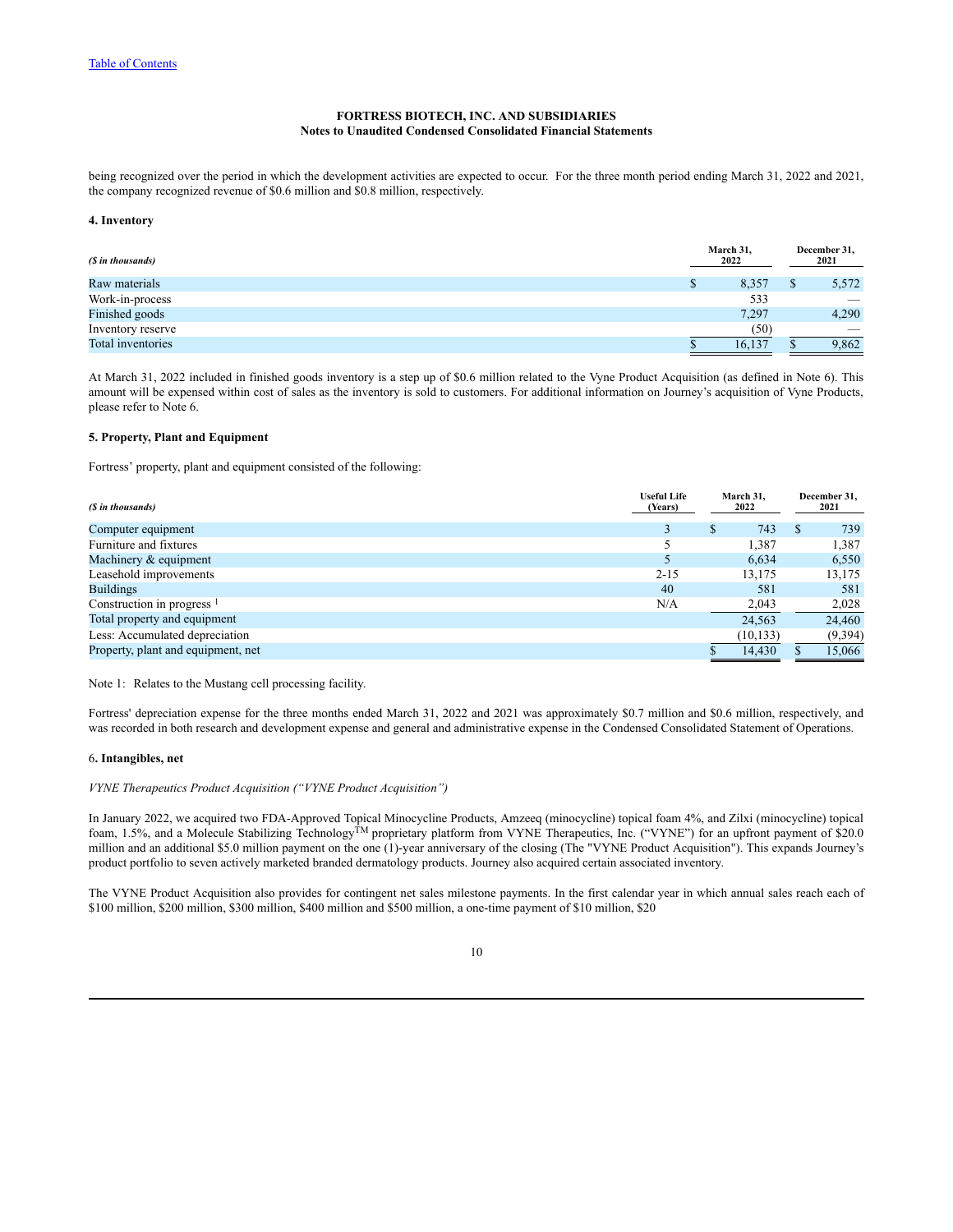million, \$30 million, \$40 million and \$50 million, respectively, will be paid in that year only, per product, totaling up to \$450 million. In addition, Journey will pay VYNE 10% of any upfront payment received by Journey from a licensee or sublicensee of the products in any territory outside of the United States, subject to exceptions for certain jurisdictions as detailed in the VYNE Product Acquisition.

The following table summarizes the aggregate consideration transferred for the assets acquired by Journey in connection with the VYNE Product Acquisition:

|                                                      | Aggregate          |
|------------------------------------------------------|--------------------|
|                                                      | Consideration      |
| (S in thousands)                                     | <b>Transferred</b> |
| Consideration transferred to VYNE at closing         | 20,000             |
| Fair value of deferred cash payment due January 2023 | 4.740              |
| <b>Transaction costs</b>                             | 223                |
| Total consideration transferred at closing           | 24.963             |

The fair value of the deferred cash payment is being accreted to the \$5.0 million January 2023 cash payment over a one-year period through interest expense. The fair value of the deferred cash payment of \$4.8 million at March 31, 2022 is included in partner company installment payments – short term on the condensed consolidated balance sheets.

The following table summarizes the assets acquired in the VYNE Product Acquisition:

| (S in thousands)                               | <b>Assets Recognized</b> |
|------------------------------------------------|--------------------------|
| Inventory                                      | 6.041                    |
| Identifiable intangibles:                      |                          |
| Amzeeg                                         | 15,162                   |
| Zilxi                                          | 3,760                    |
| Fair value of net identifiable assets acquired | 24.963                   |

The table below provides a summary of the Journey intangible assets as of March 31, 2022 and December 31, 2021, respectively:

| (\$ in thousands)                    | Estimated Useful<br>Lives (Years) | <b>March 31, 2022</b> | <b>December 31, 2021</b> |
|--------------------------------------|-----------------------------------|-----------------------|--------------------------|
| Intangible assets – product licenses | $3$ to 9                          | 37.925                | 19,003                   |
| Accumulated amortization             |                                   | (7.468)               | (6, 451)                 |
| Net intangible assets                |                                   | 30.457                | 12.552                   |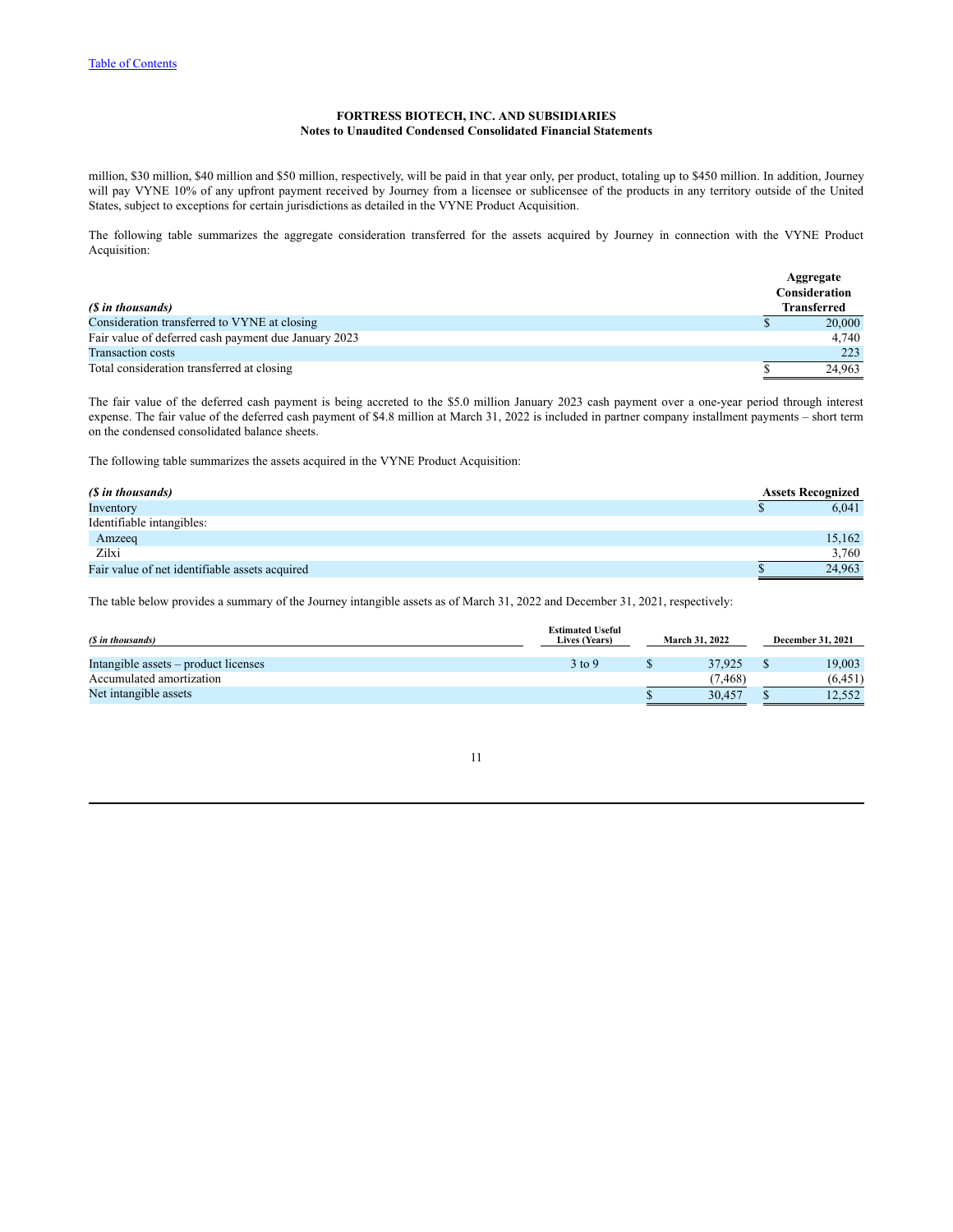For the three months ended March 31, 2022 and 2021, Journey's amortization expense related to its product licenses was \$1.0 million and \$0.6 million, respectively, which was recorded as a component of cost of goods sold on the Condensed Consolidated Statement of Operations.

The future amortization of these intangible assets is as follows:

|                                                                 |                    | <b>Total</b>        |  |
|-----------------------------------------------------------------|--------------------|---------------------|--|
| <b>Ximino®</b><br>(\$ in thousands)<br>Amzeeq®<br>Accutane®     | Zilxi <sup>®</sup> | <b>Amortization</b> |  |
| Nine Months Ended December 31, 2022<br>710<br>764<br>1,264<br>D | 313                | 3,051               |  |
| 1,019<br>945<br>December 31, 2023<br>1,684                      | 418                | 4,066               |  |
| 1,019<br>946<br>December 31, 2024<br>1,685                      | 417                | 4,067               |  |
| 1.019<br>945<br>December 31, 2025<br>1,685                      | 418                | 4,067               |  |
| December 31, 2026<br>595<br>157<br>1,684                        | 418                | 2,854               |  |
| 6.739<br>Thereafter                                             | .671               | 8,410               |  |
| Sub-total<br>3,703<br>14.741<br>4.416<br>Ф                      | 3.655              | 26,515              |  |
| Asset not yet placed in service:                                |                    | 3,942               |  |
| Total<br>14.741<br>3.703<br>4.416                               | 3,655              | 30,457              |  |

#### **7. Debt and Interest**

### *Debt*

Total debt consists of the following:

| (\$ in thousands)               | March 31.<br>2022 | December 31.<br>2021 |           |           |                      | Interest rate | <b>Maturity</b> |
|---------------------------------|-------------------|----------------------|-----------|-----------|----------------------|---------------|-----------------|
| Oaktree Note                    | 50,000            |                      | 60.450    | $11.00\%$ | <b>August</b> - 2025 |               |                 |
| EWB term loan                   | 15,000            |                      |           | 5.23 $%$  | January - 2026       |               |                 |
| Runway Note                     | 31,050            |                      |           | $9.36\%$  | April - 2027         |               |                 |
| Less: Discount on notes payable | (10,994)          |                      | (7,063)   |           |                      |               |                 |
| Repayment of Oaktree Note       |                   |                      | (10, 450) |           |                      |               |                 |
| Total notes payable             | 85.056            |                      | 42,937    |           |                      |               |                 |

### *Oaktree Note*

In August 2020, Fortress, as borrower, entered into a \$60.0 million senior secured credit agreement with Oaktree (the "Oaktree Agreement" and the debt thereunder the "Oaktree Note"). The Oaktree Agreement contains customary representations and warranties and customary affirmative and negative covenants as well as certain financial covenants, including, among other things, (i) maintenance of minimum liquidity and (ii) a minimum revenue test that requires Journey's annual revenue to be equal to or to exceed annual revenue projections set forth in the agreement. Failure by the Company or Journey, as applicable, to comply with the financial covenants will result in an event of default, subject to certain cure rights of the Company. The Company, was in compliance with all applicable covenants under the Oaktree Agreement as of March 31, 2022.

The Company is required to make quarterly interest-only payments until the fifth anniversary of the closing date, August 27, 2025, the "Maturity Date," at which point the outstanding principal amount is due. The Company may voluntarily prepay the Oaktree Note at any time subject to a prepayment fee. The Company is required to make mandatory prepayments of the Oaktree Note under various circumstances as defined in the Oaktree Agreement. No mandatory prepayments were required in the three months ended March 31, 2022.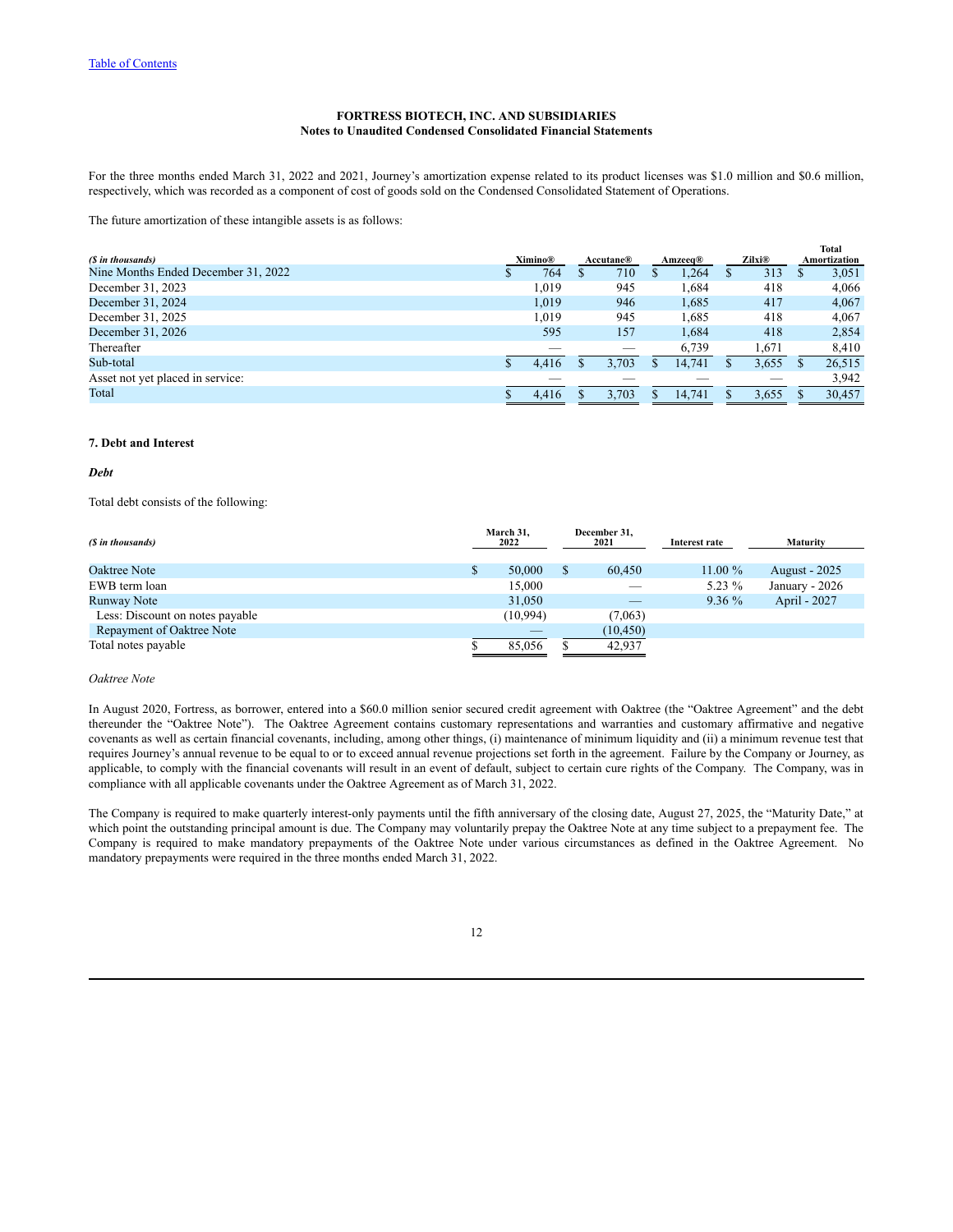#### *Journey Working Capital Line of Credit Amendment and Term Loan*

On January 12, 2022, Journey entered into a third amendment (the "Amendment") of its loan and security agreement with East West Bank, which increased the borrowing capacity of Journey's revolving line of credit to \$10.0 million, from \$7.5 million, and added a term loan ("EWB term loan") not to exceed \$20.0 million. Both the revolving line of credit and the EWB term loan mature on January 12, 2026. The EWB term loan includes two tranches, the first of which is a \$15.0 million term loan and the second of which is a \$5.0 million term loan (available at Journey's option through June 12, 2023). On January 12, 2022, Journey borrowed \$15.0 million against the first tranche of the EWB term loan to facilitate the VYNE Product Acquisition (see Note 6). The EWB term loan bears interest at a floating rate equal to 1.73% above the prime rate and is payable monthly. The EWB term loans contain an interest only payment period through January 12, 2024, with an extension through July 12, 2024 if certain covenants are met, after which the outstanding balance of each term loan is payable in equal monthly installments of principal, plus all accrued interest, through the EWB term loan maturity date. Journey may prepay all or any part of the EWB term loan without penalty or premium, but may not re-borrow any amount, once repaid. Any outstanding borrowing against the revolving line of credit bears interest at a floating rate equal to 0.70% above the prime rate. The Amendment includes customary financial covenants such as collateral ratios and minimum liquidity provisions as well as audit provisions. Journey was in compliance with all applicable covenants under the Amendment as of March 31, 2022.

Journey accounted for the Amendment as a debt modification whereby the remaining unamortized debt issuance costs related to the original revolving facility together with any lender fees and direct third-party costs incurred to issue the Amendment are considered associated with the new arrangement. The fees allocated to the revolving line are capitalized as deferred debt costs (asset) and amortized over the new four-year term of the amended revolving facility. The fees allocated to the EWB term loan are recorded as a debt discount and amortized to interest expense over the four-year term of the EWB term loan under the effective interest method.

There was no outstanding balance on the revolving line of credit at March 31, 2022, and \$0.8 million outstanding at December 31, 2021.

### *Mustang Runway Growth Finance Corp. ("Runway") Debt Facility*

On March 4, 2022 (the "Closing Date"), Mustang entered into a \$75.0 million long-term debt facility with Runway Growth Finance Corp. (the "Term Loan"). Under the Term Loan, \$30.0 million of the \$75.0 million loan was funded on the Closing Date, with the remaining \$45.0 million fundable Mustang achieves certain predetermined milestones.

The Term Loan matures on April 15, 2027 (the "Maturity Date"). Starting March 15, 2022, Mustang will make monthly payments of interest only until April 1, 2024 (the "Amortization Date"). The Amortization Date may be extended to April 1, 2025 if Mustang achieves certain predetermined milestones based on equity raises and the initiation of certain clinical trials. After that, Mustang will make monthly payments of interest and principal. If the Amortization Date is extended to April 1, 2025, the monthly payments will be recalculated in equal amounts according to the remaining number of payment dates through the Maturity Date. All unpaid outstanding principal and accrued and unpaid interest will be due and payable in full on the Maturity Date.

The Runway Note accrues interest at a variable annual rate equal to 8.75% plus the greater of (i) 0.50% and (ii) the three month LIBOR Rate for U.S. dollar deposits or a rate equivalent to the three month LIBOR (the "Applicable Rate"); provided that the Applicable Rate will not be less than 9.25%. At March 31, 2022 the floating interest rate was 9.67%.

Mustang has the option to prepay all of the outstanding Runway Note but not less. Prepayment would include outstanding principal, accrued interest, prepayment fee and final payment which is equal to the original principal amount of the Runway Note times 3.5% or \$1.0 million.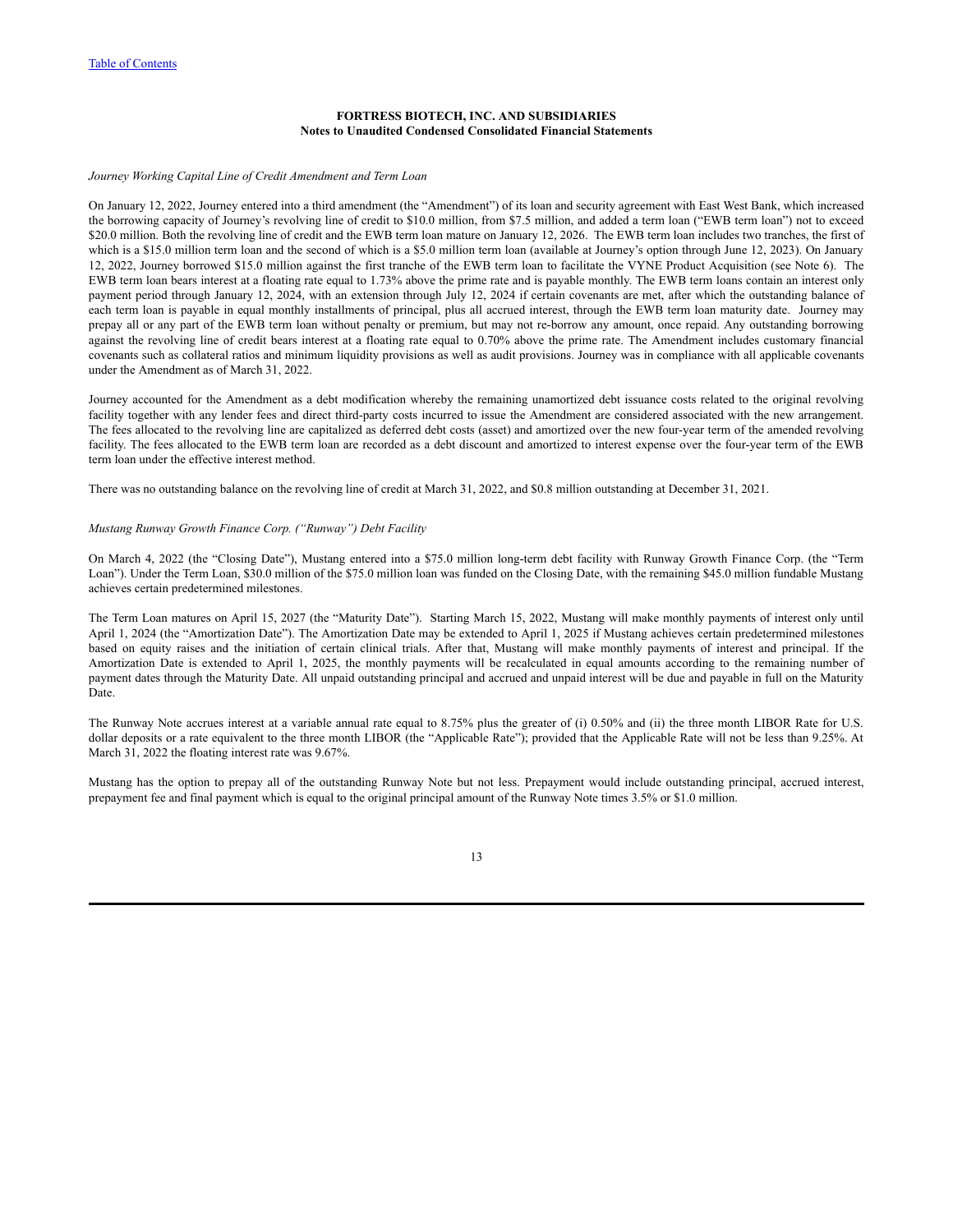In addition, Mustang's Runway Note is secured by a lien on substantially all of our assets other than certain intellectual property assets and certain other excluded collateral, and it contains a minimum liquidity covenant and other covenants that include among other items: (i) limits on indebtedness, repurchase of stock from employees, officers and directors. Mustang was in compliance with all applicable covenants as of March 31, 2022.

The Runway Note contains customary events of default, in certain circumstances subject to customary cure periods. Following an event of default and any cure period, if applicable, Runway will have the right upon notice to accelerate all amounts outstanding under the Runway Note, in addition to other remedies available to the lenders as secured creditors of the Mustang.

Pursuant to the terms of the Runway Note, upon closing Mustang paid Runway an upfront commitment fee equal to 1% of the \$30 million, or \$0.3 million. In addition, Mustang paid a \$75,000 deposit fee to Runway, together with other cash fees of \$2.7 million directly to third parties involved in the transaction. Mustang also issued to Runway a warrant to purchase up to 748,036 of Mustang common shares with an exercise price of \$0.8021 per share, pursuant to the terms of the Runway Note. In addition, the provisions of the warrant provide for additional warrants to be issued upon funding of the loan tranches.

The fair value of the warrant was determined utilizing a Black Scholes Model with the following assumptions: risk free rate of return 1.74%, volatility of 57.3%, 10-year life yielding a value of approximately \$0.4 million at March 31, 2022. The fair value of the warrant was recorded in debt discount and will be amortized over the life of the note. For the three months ended March 31, 2022, Mustang amortized approximately \$12,900, of debt discount associated with the Runway Note, which was included in interest expense in the condensed consolidated statement of operations.

### *Partner Company Installment Payments – Licenses*

The following tables show the details of partner company installment payments – licenses for the periods presented.

|                                                                       | March 31, 2022      |       |                       |                          |  |           |       |        |
|-----------------------------------------------------------------------|---------------------|-------|-----------------------|--------------------------|--|-----------|-------|--------|
| (\$ in thousands)                                                     | Ximino <sup>1</sup> |       | Accutane <sup>2</sup> | <b>VYNE Product</b>      |  |           | Total |        |
| Partner company installment payments - licenses, short-term           |                     | 2.000 |                       | 1,000                    |  | 5,000     |       | 8,000  |
| Less: imputed interest                                                |                     | (379) |                       | (52)                     |  | (206)     |       | (637)  |
| Sub-total partner company installment payments - licenses, short-term |                     | 1.621 |                       | 948                      |  | 4,794     |       | 7,363  |
| Partner company installment payments - licenses, long-term            |                     | 3.000 |                       | 1.000                    |  |           |       | 4,000  |
| Less: imputed interest                                                |                     | (271) |                       | (13)                     |  |           |       | (284)  |
| Sub-total partner company installment payments - licenses, long-term  |                     | 2.729 |                       | 987                      |  |           |       | 3,716  |
| Total partner company installment payments - licenses                 |                     | 4,350 |                       | 1.935                    |  | 4.794     |       | 11,079 |
|                                                                       |                     |       |                       | <b>December 31, 2021</b> |  |           |       |        |
|                                                                       |                     |       |                       |                          |  | Anti_Itch |       |        |

| (S in thousands)                                                      |  | Ximino <sup>1</sup><br>Accutane <sup>2</sup> |  |       |  | Anti-Itch<br>Product <sup>3</sup> | Total |       |  |
|-----------------------------------------------------------------------|--|----------------------------------------------|--|-------|--|-----------------------------------|-------|-------|--|
| Partner company installment payments - licenses, short-term           |  | 2.000                                        |  | 2.000 |  | 1,000                             |       | 5,000 |  |
| Less: imputed interest                                                |  | (425)                                        |  | (65)  |  |                                   |       | (490) |  |
| Sub-total partner company installment payments - licenses, short-term |  | .575                                         |  | 1.935 |  | 1.000                             |       | 4,510 |  |
|                                                                       |  |                                              |  |       |  |                                   |       |       |  |
| Partner company installment payments - licenses, long-term            |  | 3.000                                        |  | 1.000 |  |                                   |       | 4.000 |  |
| Less: imputed interest                                                |  | (350)                                        |  | (23)  |  |                                   |       | (373) |  |
| Sub-total partner company installment payments - licenses, long-term  |  | 2.650                                        |  | 977   |  | –                                 |       | 3,627 |  |
|                                                                       |  |                                              |  |       |  |                                   |       |       |  |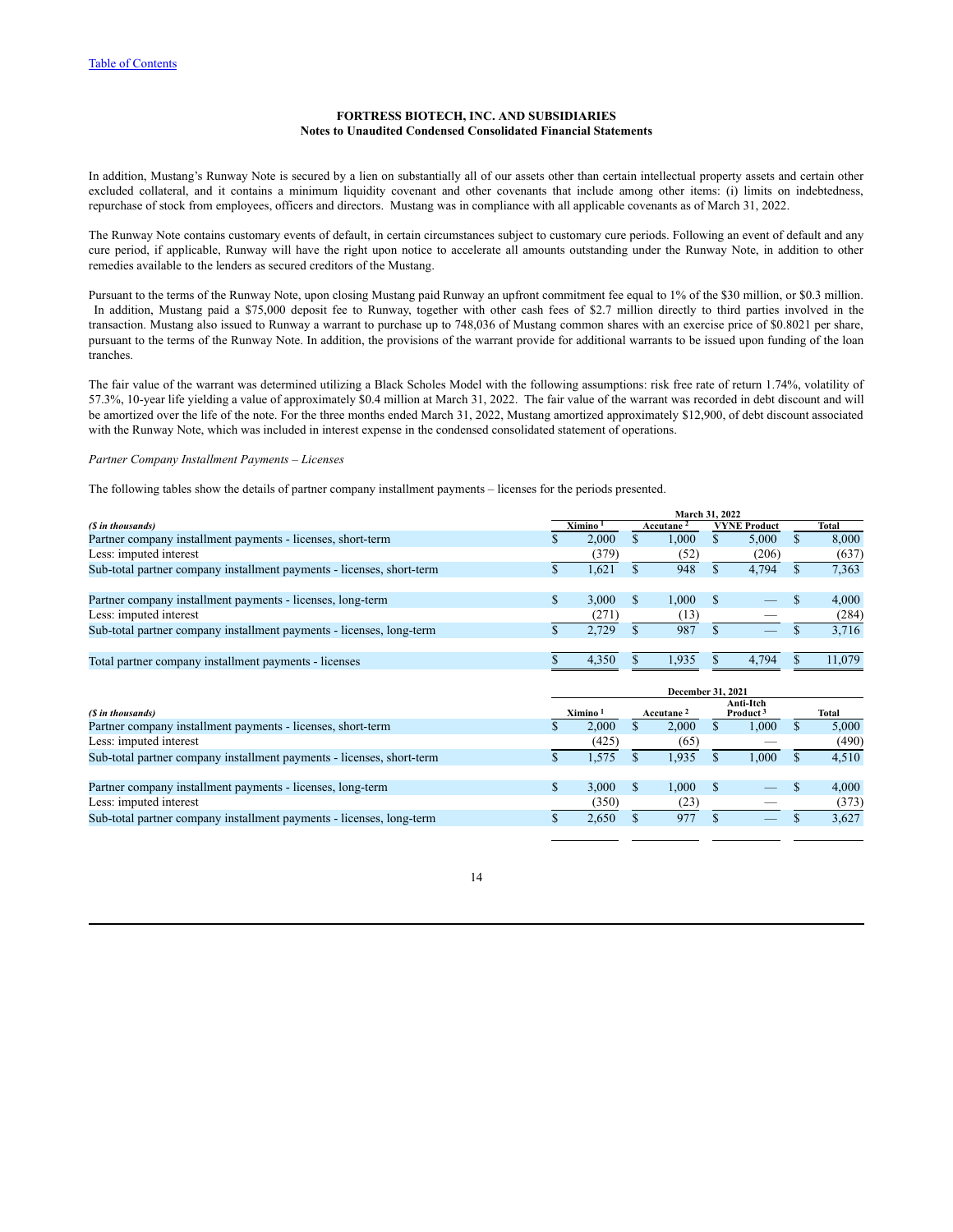| Total partner company installment payments - licenses                 |  |  | $\text{\$}$ 4,225 \$ 2,912 \$ 1,000 \$ 8,137 |  |
|-----------------------------------------------------------------------|--|--|----------------------------------------------|--|
| Note 1: Imputed interest rate of 11.96% and maturity date of July 22, |  |  |                                              |  |

2024.

Note 2: Imputed interest rate of 4.03% and maturity date of July 29, 2023.

Note 3: Imputed interest rate of 4.25% and maturity date of January 1, 2022.

# **Interest Expense**

The following table shows the details of interest expense for all debt arrangements during the periods presented. Interest expense includes contractual interest; fees include amortization of the debt discount and amortization of fees associated with loan transaction costs, amortized over the life of the loan: **Three Months Ended March 31,**

| 2022 |       |                 |      |  |       | 2021 |       |                 |                              |  |       |
|------|-------|-----------------|------|--|-------|------|-------|-----------------|------------------------------|--|-------|
|      |       |                 | Fees |  | Total |      |       |                 | Fees                         |  | Total |
|      |       |                 |      |  |       |      |       |                 |                              |  |       |
|      | 1,375 |                 | 356  |  | .731  |      | .650  |                 | 309                          |  | 1.959 |
|      | 203   |                 |      |  | 203   |      | 221   |                 |                              |  | 221   |
|      | 368   |                 | 33   |  | 401   |      |       |                 |                              |  |       |
|      | .961  |                 | 389  |  | 2.350 |      | .,880 |                 | 309                          |  | 2,189 |
|      |       | <i>Interest</i> |      |  |       |      |       | <i>Interest</i> | Three Months Ended March 31. |  |       |

# **8. Accounts Payable and Accrued Expenses**

Accounts payable and accrued expenses consisted of the following:

| (\$ in thousands)                                   | March 31,<br>2022 |   | December 31,<br>2021 |  |  |  |  |
|-----------------------------------------------------|-------------------|---|----------------------|--|--|--|--|
| <b>Accounts Payable</b>                             | \$<br>44,532      | S | 47,429               |  |  |  |  |
| Accrued expenses:                                   |                   |   |                      |  |  |  |  |
| Professional fees                                   | 2,501             |   | 1,835                |  |  |  |  |
| Salaries, bonus and related benefits                | 9,061             |   | 8,809                |  |  |  |  |
| Research and development                            | 9,292             |   | 7,932                |  |  |  |  |
| Research and development - license maintenance fees | 445               |   | 4,640                |  |  |  |  |
| Research and development - milestones               | 4,600             |   | 850                  |  |  |  |  |
| Accrued royalties payable                           | 3,779             |   | 3,833                |  |  |  |  |
| Accrued coupon and rebates                          | 11,627            |   | 10,603               |  |  |  |  |
| Return reserve                                      | 3,151             |   | 3,240                |  |  |  |  |
| Accrued interest                                    | 187               |   |                      |  |  |  |  |
| Other                                               | 2,093             |   | 1,489                |  |  |  |  |
| Total accounts payable and accrued expenses         | 91,268            |   | 90,660               |  |  |  |  |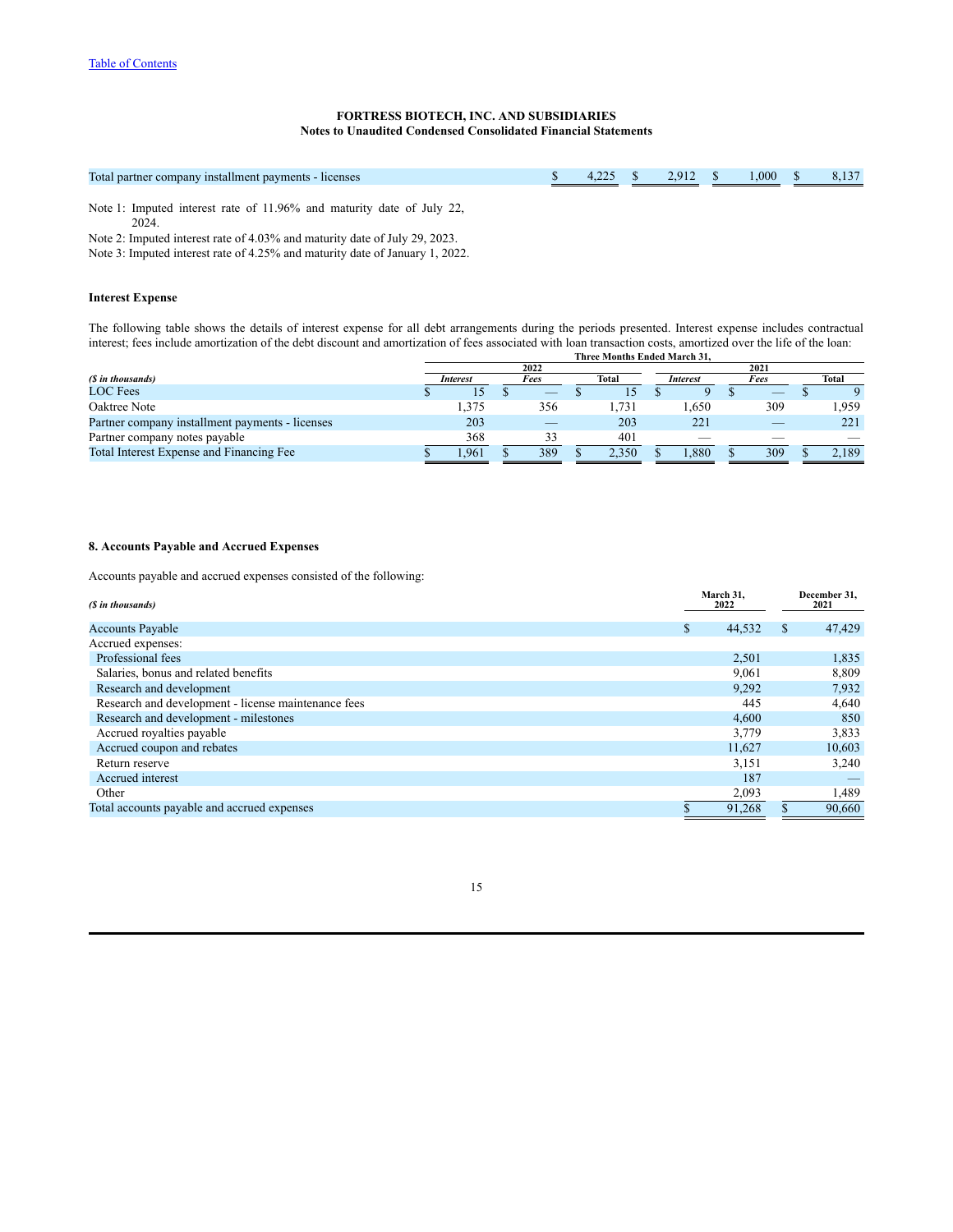### **9. Non-Controlling Interests**

Non-controlling interests in consolidated entities are as follows:

| (\$ in thousands)       | As of March 31, 2022<br>Non-controlling interests<br>equity share | <b>For the Three Months Ended</b><br>March 31, 2022<br>Net loss attributable to<br>non-controlling interests | As of March 31, 2022<br><b>Non-controlling interests</b><br>in consolidated entities | Non-controlling<br>ownership |
|-------------------------|-------------------------------------------------------------------|--------------------------------------------------------------------------------------------------------------|--------------------------------------------------------------------------------------|------------------------------|
| UR-1                    | 423                                                               | (315)<br>S                                                                                                   | 108<br><sup>\$</sup>                                                                 | 34.5 %                       |
| Aevitas                 | (5,057)                                                           | (190)                                                                                                        | (5,247)                                                                              | 45.9%                        |
| Avenue $2$              | 3,286                                                             | (2,326)                                                                                                      | 960                                                                                  | 82.8%                        |
| Baergic                 | (2,086)                                                           | (90)                                                                                                         | (2,176)                                                                              | 39.0 %                       |
| Cellvation              | (1, 544)                                                          | (74)                                                                                                         | (1,618)                                                                              | 21.7%                        |
| Checkpoint <sup>1</sup> | 29,839                                                            | (13,603)                                                                                                     | 16,236                                                                               | 80.3 %                       |
| Coronado SO             | (290)                                                             |                                                                                                              | (290)                                                                                | 13.0 %                       |
| Cyprium                 | (2,166)                                                           | (260)                                                                                                        | (2,426)                                                                              | 29.0 %                       |
| Helocyte                | (5,529)                                                           | (110)                                                                                                        | (5,639)                                                                              | 18.3 %                       |
| JMC.                    | 19,120                                                            | (457)                                                                                                        | 18,663                                                                               | 41.6 $%$                     |
| Mustang <sup>2</sup>    | 95,305                                                            | (16, 181)                                                                                                    | 79,124                                                                               | 81.3 %                       |
| Oncogenuity             | (1, 124)                                                          | (103)                                                                                                        | (1,227)                                                                              | 24.9 %                       |
| Tamid                   | (740)                                                             | (9)                                                                                                          | (749)                                                                                | 22.8 %                       |
| Total                   | 129,437                                                           | (33, 718)                                                                                                    | 95,719                                                                               |                              |

|                         |                                                             | <b>For the Year Ended</b>                     |                                                      |                 |
|-------------------------|-------------------------------------------------------------|-----------------------------------------------|------------------------------------------------------|-----------------|
|                         | As of December 31, 2021<br><b>Non-controlling interests</b> | December 31, 2021<br>Net loss attributable to | As of December 31, 2021<br>Non-controlling interests | Non-controlling |
| (\$ in thousands)       | equity share                                                | non-controlling interests                     | in consolidated entities                             | ownership       |
| UR-1                    | (442)<br>S                                                  | $(1,353)$ \$                                  | (1,795)                                              | 34.5 %          |
| Aevitas                 | (4,159)                                                     | (901)                                         | (5,060)                                              | 45.9 %          |
| Avenue $2$              | 5,739                                                       | (2,909)                                       | 2,830                                                | 82.0 %          |
| Baergic                 | (2,047)                                                     | (39)                                          | (2,086)                                              | 39.0 %          |
| Cellvation              | (1, 413)                                                    | (131)                                         | (1, 544)                                             | 21.7%           |
| Checkpoint <sup>1</sup> | 63,464                                                      | (39, 226)                                     | 24,238                                               | 81.5 %          |
| Coronado SO             | (290)                                                       |                                               | (290)                                                | 13.0%           |
| Cyprium                 | (1, 397)                                                    | (807)                                         | (2,204)                                              | 29.8%           |
| Helocyte                | (5,440)                                                     | (89)                                          | (5,529)                                              | 18.3 %          |
| JMC                     | 23,150                                                      | (5,652)                                       | 17,498                                               | 41.6 $%$        |
| Mustang $2$             | 141,527                                                     | (48,518)                                      | 93,009                                               | 82.7 %          |
| Oncogenuity             | (627)                                                       | (497)                                         | (1, 124)                                             | 24.9 %          |
| Tamid                   | (739)                                                       | (1)                                           | (740)                                                | 22.8 %          |
| Total                   | 217,326                                                     | (100, 123)                                    | 117,203                                              |                 |

Note 1: Checkpoint is consolidated with Fortress' operations because Fortress maintains voting control through its ownership of Checkpoint's Class A Common Shares which provide super-majority voting rights.

Note 2: Avenue and Mustang are consolidated with Fortress' operations because Fortress maintains voting control through its ownership of Preferred Class A Shares which provide super-majority voting rights.

# **10. Net Loss per Common Share**

Basic net loss per share is calculated by dividing the net loss by the weighted-average number of shares of common stock, \$0.001 par value per share (the "Common Stock") outstanding during the period, without consideration for Common Stock equivalents. Diluted net loss per share is computed by dividing the net loss by the weighted-average number of Common Stock and Common Stock equivalents outstanding for the period.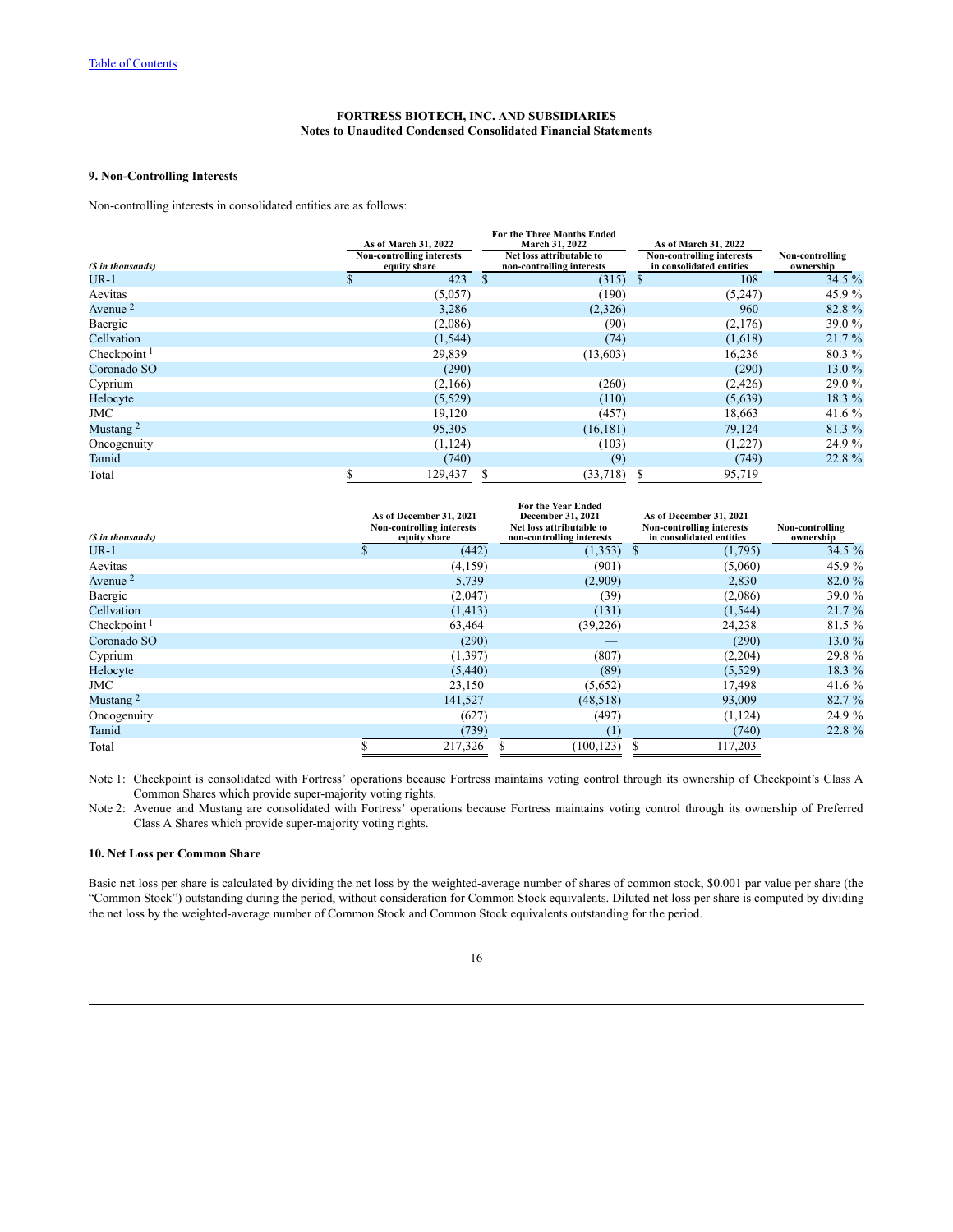The following shares of potentially dilutive securities have been excluded from the computation of diluted weighted average shares outstanding, as the effect of including such securities would be anti-dilutive for the three months ended March 31, 2022:

|                                   | Three Months Ended March 31. |            |  |
|-----------------------------------|------------------------------|------------|--|
|                                   | 2022                         | 2021       |  |
| Warrants to purchase Common Stock | 4.505.621                    | 4.579.954  |  |
| Options to purchase Common Stock  | 820.990                      | 853.490    |  |
| <b>Unvested Restricted Stock</b>  | 18,710,303                   | 16,391,786 |  |
| Unvested Restricted Stock Units   | 103.832                      | 231.926    |  |
| Total                             | 24.140.746                   | 22,057,156 |  |

### **11. Stockholders' Equity**

# **Stock-based Compensation**

The following table summarizes the stock-based compensation expense from stock option, employee stock purchase programs and restricted Common Stock awards and warrants for the three months ended March 31, 2022 and 2021:

|                                               | Three Months Ended March 31. |     |       |  |  |  |
|-----------------------------------------------|------------------------------|-----|-------|--|--|--|
| (\$ in thousands)                             | 2022                         |     | 2021  |  |  |  |
| Employee and non-employee awards              | 2,599                        |     | 1,510 |  |  |  |
| Executive awards of Fortress Companies' stock |                              | 162 | 345   |  |  |  |
|                                               |                              |     |       |  |  |  |
| Partner Companies:                            |                              |     |       |  |  |  |
| Avenue                                        |                              | 569 | 115   |  |  |  |
| Checkpoint                                    |                              | 775 | 774   |  |  |  |
| Mustang                                       |                              | 664 | 996   |  |  |  |
| Journey                                       |                              | 773 | 22    |  |  |  |
| Other                                         |                              | 21  |       |  |  |  |
| Total stock-based compensation expense        | 5,563                        |     | 3.773 |  |  |  |

For the three months ended March 31, 2022 and 2021, approximately \$1.4 million and \$1.2 million, respectively, of stock-based compensation expense was included in research and development expenses in connection with equity grants made to employees and consultants and approximately \$4.1 million and \$2.6 million, respectively, was included in general and administrative expenses in connection with grants made to employees, members of the board of directors and consultants.

# *Stock Options*

The following table summarizes Fortress stock option activities excluding activity related to Fortress partner companies:

|                                                          | <b>Number of shares</b> | Weighted average<br>exercise price | Total<br>weighted average<br>intrinsic value | <b>Weighted average</b><br>remaining<br>contractual life<br>(vears) |
|----------------------------------------------------------|-------------------------|------------------------------------|----------------------------------------------|---------------------------------------------------------------------|
| Options vested and expected to vest at December 31, 2021 | 1.018.490               | 5.04                               | 368.344                                      | 1.68                                                                |
| Granted                                                  | 2.500                   | 2.50                               |                                              | 9.76                                                                |
| Expired                                                  | (255.000)               | 6.39                               |                                              |                                                                     |
| Options vested and expected to vest at March 31, 2022    | 765.990                 | 4.44                               |                                              | 2.16                                                                |
| Options vested and exercisable at March 31, 2022         | 705.990                 | 4.44                               |                                              | 2.16                                                                |

As of March 31, 2022, Fortress had no unrecognized stock-based compensation expense related to options.

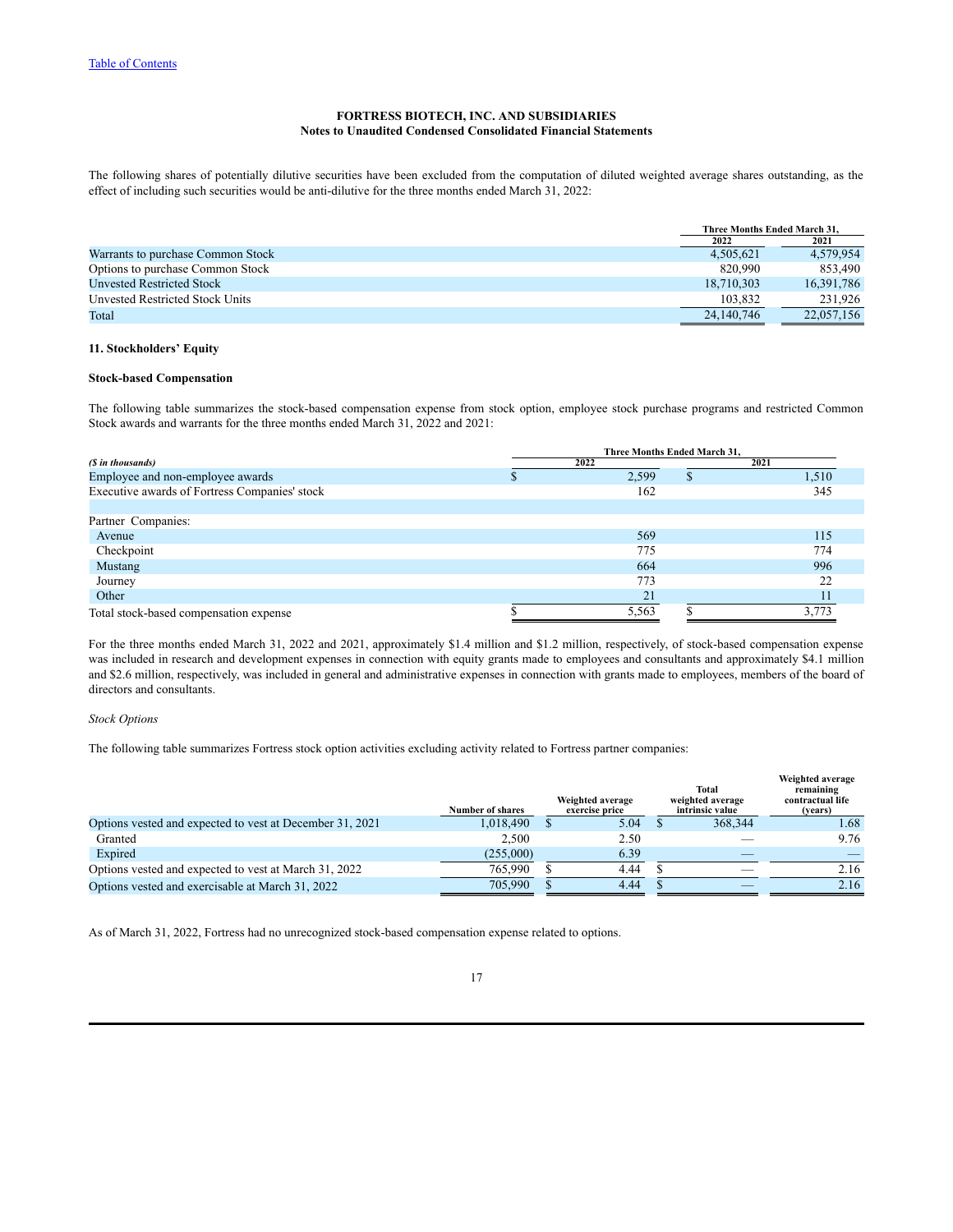*Restricted Stock and Restricted Stock Units*

The following table summarizes Fortress restricted stock awards and restricted stock units activities, excluding activities related to Fortress Companies:

|                                       |                         | Weighted<br>average grant |
|---------------------------------------|-------------------------|---------------------------|
|                                       | <b>Number of shares</b> | price                     |
| Unvested balance at December 31, 2021 | 18,060,000              | 2.64                      |
| Restricted stock granted              | 2,375,972               | 2.50                      |
| Restricted stock vested               | (135,000)               | 2.71                      |
| Restricted stock units granted        | 375,602                 | 2.75                      |
| Restricted stock units forfeited      | (23,750)                | 3.49                      |
| Restricted stock units vested         | (93,060)                | 3.55                      |
| Unvested balance at March 31, 2022    | 20,559,764              | 2.62                      |

As of March 31, 2022 and 2021, the Company had unrecognized stock-based compensation expense related to restricted stock and restricted stock unit awards of approximately \$25.2 million and \$21.8 million, respectively, which is expected to be recognized over the remaining weighted-average vesting period of 2.5 years and 3.6 years, respectively.

#### *Warrants*

The following table summarizes Fortress warrant activities, excluding activities related to Fortress Companies:

|                                     | Number of<br>shares | Weighted average<br>exercise price |      | <b>Total weighted</b><br>average<br>intrinsic<br>value | Weighted average<br>remaining<br>contractual life<br>(vears) |  |
|-------------------------------------|---------------------|------------------------------------|------|--------------------------------------------------------|--------------------------------------------------------------|--|
| Outstanding as of December 31, 2021 | 4,505,621           |                                    | 3.20 | 68.800                                                 | 3.93                                                         |  |
| Expired                             | (87.946)            |                                    | 3.70 |                                                        |                                                              |  |
| Outstanding as of March 31, 2022    | 4.417.675           |                                    | 3.19 |                                                        | 3.76                                                         |  |
| Exercisable as of March 31, 2022    | 4.370.621           |                                    | 3.23 |                                                        | 3.61                                                         |  |

In connection with the Oaktree Note (see Note 7), the Company issued warrants to Oaktree and certain of its affiliates to purchase up to 1,749,450 shares of common stock at a purchase price of \$3.20 per share (the "Oaktree Warrants"). Oaktree is entitled to additional warrants if at any time prior to the expiration of the Oaktree Warrants in event the Company issues equity, warrants or convertible notes (collectively known as "Security Instruments") at a price that is less than 95% of the market price of the Company's Common Stock on the trading day prior to the issuance of the Security Instruments. The Oaktree Warrants expire on August 27, 2030 and may be net exercised at the holder's election. The Company also agreed to file a registration statement on Form S-3 to register the resale of the shares of Common Stock issuable upon exercise of the Oaktree Warrants.

### *Long-Term Incentive Program ("LTIP")*

On July 15, 2015, the Company's stockholders approved the LTIP for the Company's Chairman, President and Chief Executive Officer, Dr. Rosenwald, and Executive Vice Chairman, Strategic Development, Mr. Weiss. The LTIP consists of a program to grant equity interests in the Company and in the Company's subsidiaries, and a performance-based bonus program that is designed to result in performance-based compensation that is deductible without limit under Section 162(m) of the Internal Revenue Code of 1986, as amended.

On January 1, 2022 and 2021, the Compensation Committee granted 1,102,986 and 1,030,339 shares each to Dr. Rosenwald and Mr. Weiss, respectively. These equity grants, made in accordance with the LTIP, represent 1% of total outstanding shares of the Company as of the dates of such grants and were granted in recognition of their performance in 2021 and 2020. The shares will vest in full once both of the following conditions are met: (i) the Company's market capitalization has increased by a minimum of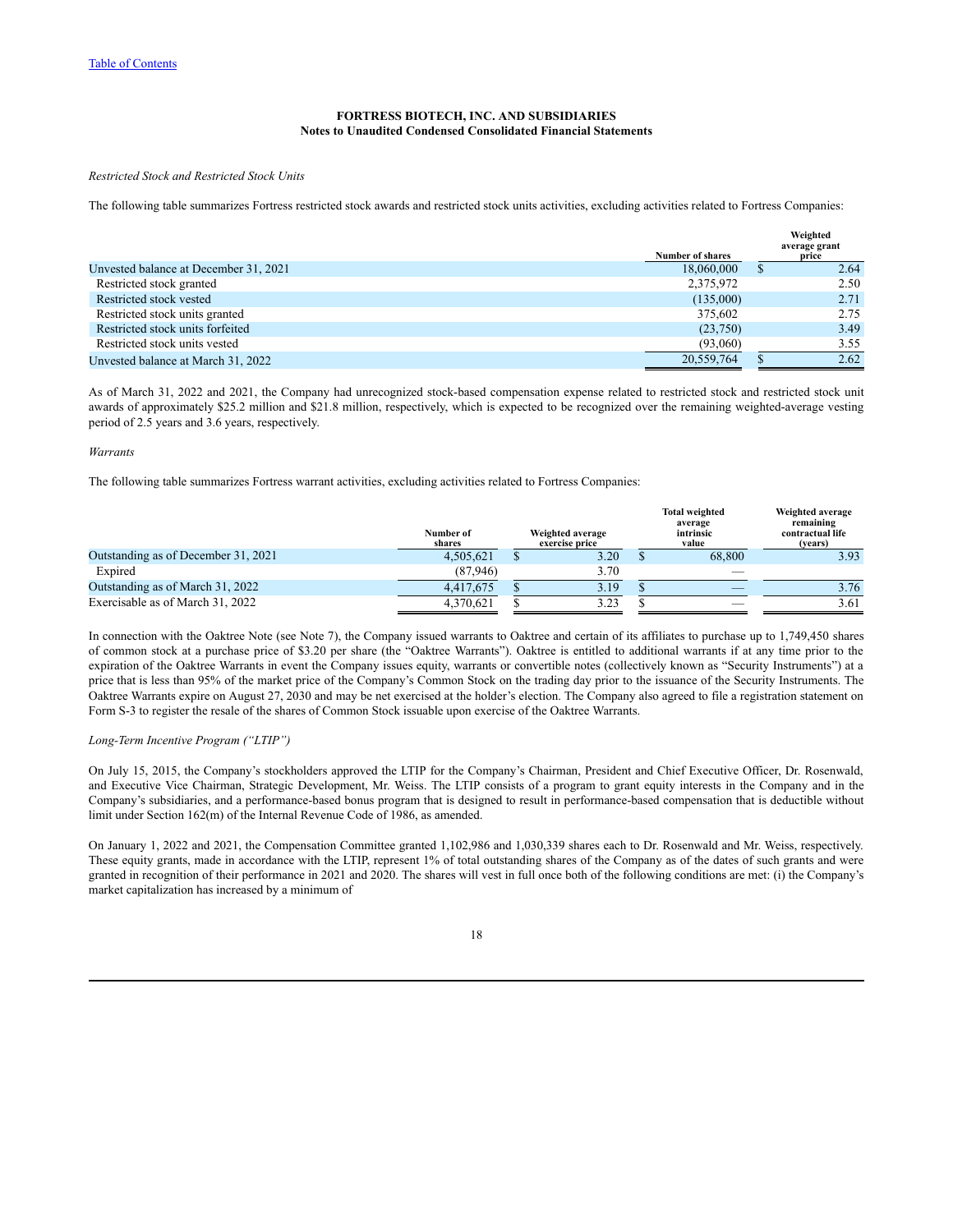\$100.0 million from the date of grant, and (ii) the employee is either in the service of the Company as an employee or as a Board member (or both) on the tenth anniversary of the LTIP, or the eligible employee has had an involuntary separation from service (as defined in the LTIP). The Company's repurchase option on such shares will also lapse upon the occurrence of a corporate transaction (as defined in the LTIP) if the eligible employee is in service on the date of the corporate transaction. The fair value of each grant on the grant date was approximately \$2.8 million for the 2022 grant and \$3.3 million for the 2021 grant. For the three months ended March 31, 2022 and 2021, the Company recorded stock compensation expense of approximately \$1.3 million and \$1.0 million, respectively related to the LTIP grants on the Condensed Consolidated Statements of Operations.

#### **Capital Raises**

### *2021 Shelf*

On July 23, 2021, the Company filed a shelf registration statement 333-255185 on Form S-3, which was declared effective on July 30, 2021 (the "2021 Shelf"). No securities have been taken down under the 2021 Shelf as of March 31, 2022.

### *Common Stock At-the-Market Of ering and 2020 Shelf*

On May 18, 2020, the Company filed a shelf registration statement on Form S-3, which was declared effective on May 26, 2020 (the "2020 Shelf"). In connection with the 2020 Shelf, the Company entered into an At Market Issuance Sales Agreement ("2020 Common ATM"), governing potential sales of the Company's Common Stock.

For the three month period ended March 31, 2022, the Company issued approximately 2.4 million shares of common stock at an average price of \$1.80 per share for gross proceeds of \$4.4 million. In connection with these sales, the Company paid aggregate fees of approximately \$0.1 million. Approximately \$13.0 million of securities remain available for sale under the 2020 Shelf at March 31, 2022. No shares were sold under the ATM for the three month period ended March 31, 2022.

#### *Mustang At-the-Market Of ering (the "Mustang ATM")*

During the three months ended March 31, 2022, Mustang issued approximately 2.8 million shares of common stock at an average price of \$1.00 per share for gross proceeds of \$2.8 million under the Mustang ATM. In connection with these sales, Mustang paid aggregate fees of approximately \$49,000. During the three months ended March 31, 2021, Mustang issued approximately 11.6 million shares of common stock at an average price of \$4.17 per share for gross proceeds of \$48.4 million under the Mustang ATM. In connection with these sales, Mustang paid aggregate fees of approximately \$0.9 million for net proceeds of approximately \$47.5 million.

Pursuant to the terms of the Founder's Agreement between the Company and Mustang (see Note 13), Mustang issued to Fortress 2.5% of the aggregate number of shares of Mustang common stock issued in connection with the shares issued under the Mustang ATM. Additionally, Mustang issued shares to Fortress equal to 2.5% of the \$30 million proceeds from the Runway Note (see Note 7). Accordingly, Mustang issued 1,049,302 shares of common stock to Fortress for the three months ended March 31, 2022 and issued 325,221 shares of common stock and recorded 63,688 shares issuable for the three months ended March 31, 2021.

On October 23, 2020, Mustang filed a shelf registration statement No. 333-249657 on Form S-3 (the "Mustang 2020 S-3"), which was declared effective on December 4, 2020. Under the Mustang 2020 S-3, Mustang may sell up to a total of \$100.0 million of its securities. As of March 31, 2022, approximately \$11.7 million of the Mustang 2020 S-3 remains available for sales of securities.

On April 23, 2021, Mustang filed a shelf registration statement No. 333-255476 on Form S-3 (the "Mustang 2021 S-3"), which was declared effective on May 24, 2021. Under the Mustang 2021 S-3, Mustang may sell up to a total of \$200 million of its securities. As of March 31, 2022, \$200 million of the Mustang 2021 S-3 remains available for sales of securities.

### *Checkpoint At-the-Market Of ering (the "Checkpoint ATM")*

During the three months ended March 31, 2022, Checkpoint sold a total of 3,741,939 shares of common stock under the Checkpoint ATM for aggregate total gross proceeds of approximately \$8.2 million at an average selling price of \$2.19 per share, resulting in net proceeds of approximately \$8.0 million after deducting commissions and other transaction costs.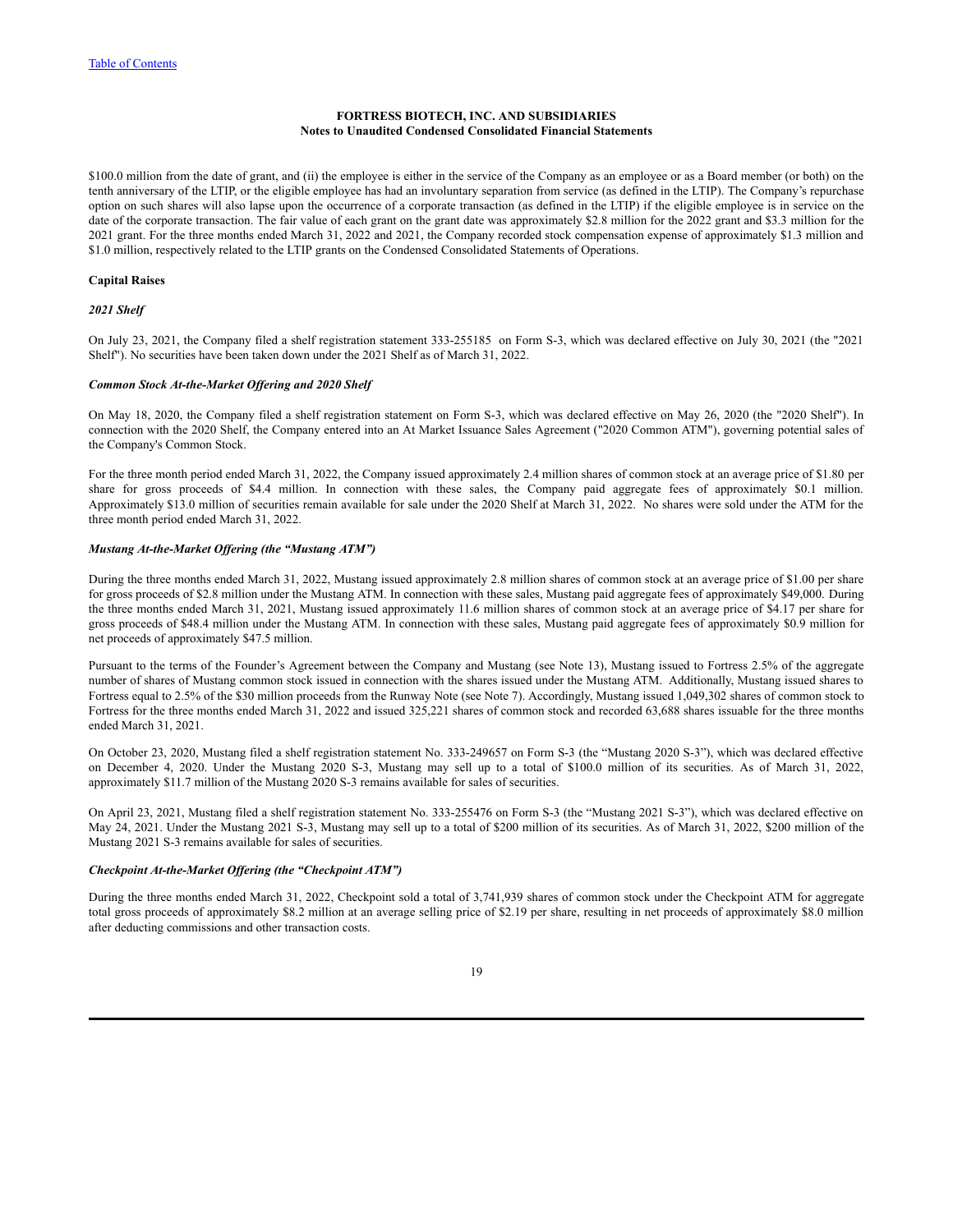During the three months ended March 31, 2021, Checkpoint sold a total of 7,025,309 shares of common stock under the Checkpoint ATM for aggregate total gross proceeds of approximately \$24.6 million at an average selling price of \$3.50 per share, resulting in net proceeds of approximately \$23.9 million after deducting commissions and other transaction costs.

Pursuant to the Founders Agreement between the Company and Checkpoint (see Note 13), Checkpoint issued to Fortress 2.5% of the aggregate number of shares of Checkpoint common stock issued under the Checkpoint ATM. Accordingly, Checkpoint issued 93,542 shares of common stock to Fortress for the three months ended March 31, 2022 and issued 175,625 shares of common stock for the three months ended March 31, 2021.

The Checkpoint S-3 is a shelf registration statement filed by Checkpoint in November 2020 that was declared effective in December 2020, under which Checkpoint may sell up to \$100 million of its securities. At March 31, 2022, approximately \$46.4 million of the Checkpoint shelf remains available for sale under the Checkpoint S-3.

### **12. Commitments and Contingencies**

### **Indemnification**

In accordance with its certificate of incorporation, bylaws and indemnification agreements, the Company has indemnification obligations to its officers and directors for certain events or occurrences, subject to certain limits, while they are serving at the Company's request in such capacity. The Company has director and officer insurance to address such claims. The Company also provides indemnification of contractual counterparties in certain situtations, including without limitation to clinical sites, service providers and licensors.

#### **Legal Proceedings**

### *Qbrexza*

On March 31, 2021 Journey executed an Asset Purchase Agreement (the "Qbrexza APA") with Dermira, Inc., a subsidiary of Eli Lilly and Company ("Dermira"), and the transaction closed on May 14, 2021. Pursuant to the terms of the Qbrexza APA, Journey acquired the rights to Qbrexza® (glycoprronium), a prescription cloth towelette to treat primary axillary hyperhidrosis in patients nine years of age or older. Upon closing of the Qbrexza purchase, Journey became substituted for Dermira as the plaintiff in, and is currently vigorously litigating, U.S. patent litigation commenced by Dermira on October 21, 2020 in the U.S. District Court of Delaware (the "Perrigo Patent Litigation") against Perrigo Pharma International DAC ("Perrigo") (N/K/A Padagis Israel Pharmaceuticals Ltd.) alleging infringement of certain patents covering Qbrexza (the "Qbrexza Patents"), which are included among the proprietary rights to Qbrexza that Journey acquired pursuant to the Qbrexza APA. The Perrigo Patent Litigation was initiated following the submission by Perrigo, in accordance with the procedures set out in the Drug Price Competition and Patent Term Restoration Act of 1984 (the "Hatch-Waxman Act"), of an Abbreviated New Drug Application, or ANDA. The ANDA seeks approval to market a generic version of Qbrexza prior to the expiration of the Qbrexza Patents and alleges that the Qbrexza Patents are invalid. Perrigo is subject to a 30-month stay preventing it from selling a generic version, but that stay is set to expire on March 9, 2023. Trial in the Perrigo Patent Litigation is scheduled for September 19, 2022. Journey cannot make any predictions about the final outcome of this matter or the timing thereof.

On March 4, 2022, Journey filed a complaint against Teva Pharmaceuticals, Inc., Teva Pharmaceuticals USA, Inc., and Teva Pharmaceuticals Industries Ltd. in the U.S. District Court of Delaware (the "Teva Patent Litigation") alleging infringement of certain patents covering Qbrexza (the "Qbrexza Patents"), which are included among the proprietary rights to Qbrexza that were acquired pursuant to the Qbrexza APA. The Teva Patent Litigation was initiated following the submission by Teva, in accordance with the procedures set out in the Drug Price Competition and Patent Term Restoration Act of 1984 (the "Hatch-Waxman Act"), of an ANDA. The ANDA seeks approval to market a generic version of Qbrexza prior to the expiration of the Qbrexza Patents and alleges that the Qbrexza Patents are invalid. Teva is subject to a 30-month stay preventing it from selling a generic version. The stay should expire no earlier than August 8, 2024. Trial in the Teva Patent Litigation has not yet been scheduled. The Company cannot make any predictions about the final outcome of this matter or the timing thereof.

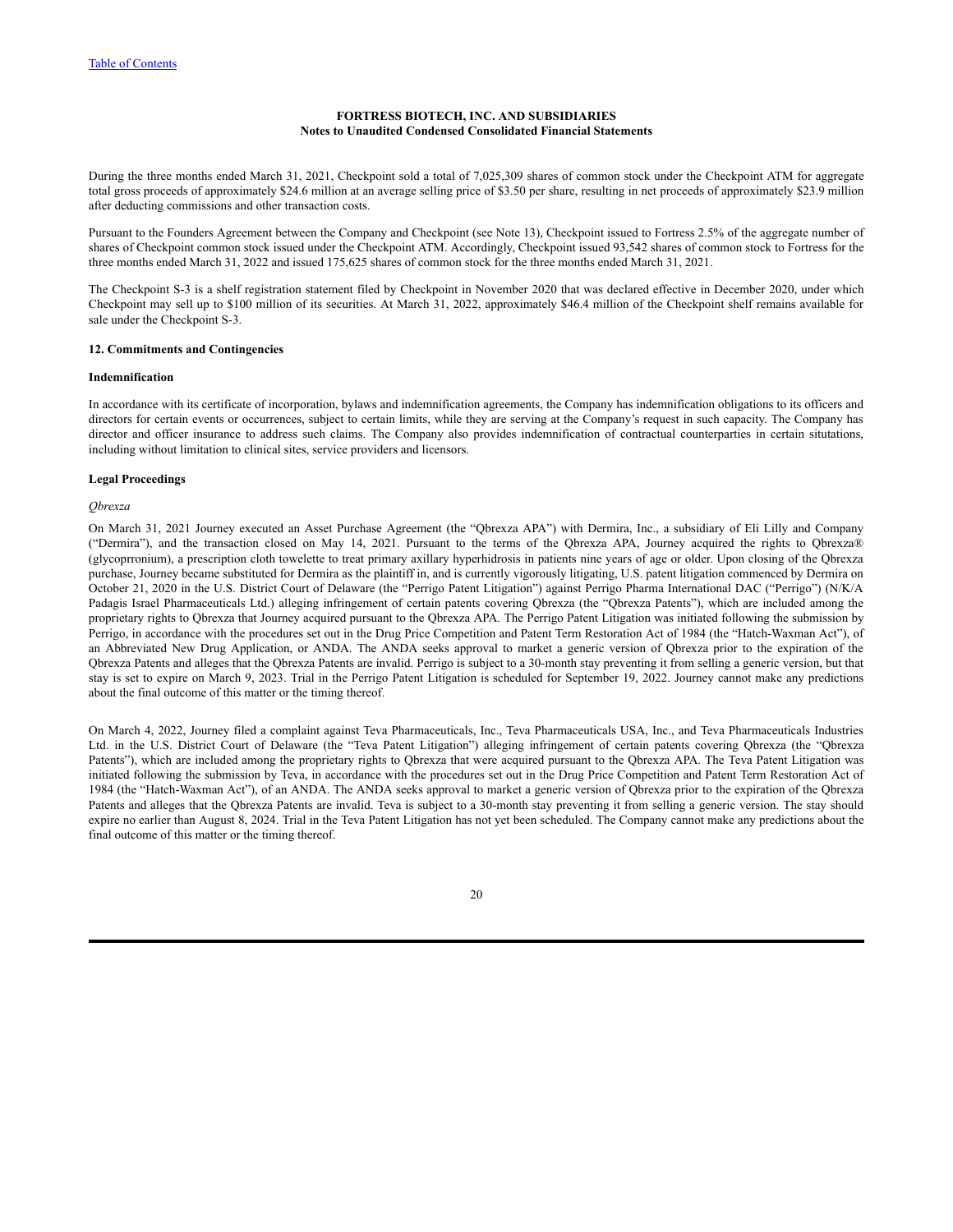#### *Amzeeq*

In January 2022, upon completion of the VYNE Product Acquisition, Journey became substituted for VYNE as the plaintiff in U.S. patent litigation commenced by VYNE on August 9, 2021 in the U.S. District Court of Delaware (the "Padagis Patent Litigation") against Padagis Israel Pharmaceuticals Ltd. (F/K/A Perrigo Israel Pharmaceuticals Ltd.) ("Padagis") alleging infringement of certain patents covering Amzeeq® (the "Amzeeq® Patents"), which are included among the proprietary rights to Amzeeq® that were acquired pursuant to the APA. The Padagis Patent Litigation was initiated following the submission by Padagis, in accordance with the procedures set out in the Hatch-Waxman Act, of the ANDA. The ANDA seeks approval to market a generic version of Amzeeq® prior to the expiration of the Amzeeq® Patents and alleges that the Amzeeq® Patents are invalid. Padagis is subject to a 30-month stay preventing it from selling a generic version, but that stay is set to expire on December 30, 2023. Journey is seeking, among other relief, an order that the effective date of any United States Food and Drug Administration approval of Padagis' ANDA be no earlier than the expiration of the patents listed in the Orange Book, the latest of which expires on September 8, 2037, and such further and other relief as the court may deem appropriate. Trial in the Padagis Patent Litigation is scheduled for July 10, 2023. Journey cannot make any predictions about the final outcome of this matter or the timing thereof.

#### **13. Related Party Transactions**

The Company's Chairman, President and Chief Executive Officer, individually and through certain trusts over which he has voting and dispositive control, beneficially owned approximately 10.9% of the Company's issued and outstanding Common Stock as of March 31, 2022. The Company's Executive Vice Chairman, Strategic Development owns approximately 11.6% of the Company's issued and outstanding Common Stock as of March 31, 2022.

### *Shared Services Agreement with TG Therapeutics, Inc ("TGTX")*

In July 2015, TGTX and the Company entered into an arrangement to share the cost of certain research and development employees. The Company's Executive Vice Chairman, Strategic Development, is Executive Chairman and Interim Chief Executive Officer of TGTX. Under the terms of the Agreement, TGTX will reimburse the Company for the salary and benefit costs associated with these employees based upon actual hours worked on TGTX related projects. In connection with the shared services agreement, the Company invoiced TGTX \$0.1 million and \$0.1 million, and received payments of \$0.1 million and \$0.1 million for the three months ended March 31, 2022 and 2021, respectively.

#### *Shared Services Agreement with Journey*

On November 12, 2021, Journey and the Company entered into an arrangement to share the cost of certain legal, finance, regulatory, and research and development employees. The Company's Executive Chairman and Chief Executive Officer is the Executive Chairman of Journey. Under the terms of the arrangement, Journey began reimbursing the Company for the salary and benefit costs associated with these employees based upon actual hours worked on Journey related projects following the completion of their initial public offering in November 2021. For the three months ended March 31, 2022, the Company's employees have provided services to Journey totaling approximately \$0.1 million.

#### *Desk Share Agreement with TGTX*

The Desk Share Agreement with TGTX, as amended, requires TGTX to pay 65% of the average annual rent for the New York, NY office space. In connection with the Company's Desk Share Agreement with TGTX for the three months ended March 31, 2022 and 2021, the Company had paid \$0.9 million and \$0.7 million in rent, respectively, and invoiced TGTX approximately \$0.5 million and \$0.4 million, respectively, for their prorated share of the rent base. At March 31, 2022, there were no amounts due from TGTX related to this arrangement.

As of July 1, 2018, TGTX employees began to occupy desks in the Waltham, MA office under the Desk Share Agreement. TGTX began to pay their share of the rent based on actual percentage of the office space occupied on a month by month basis. For the three months

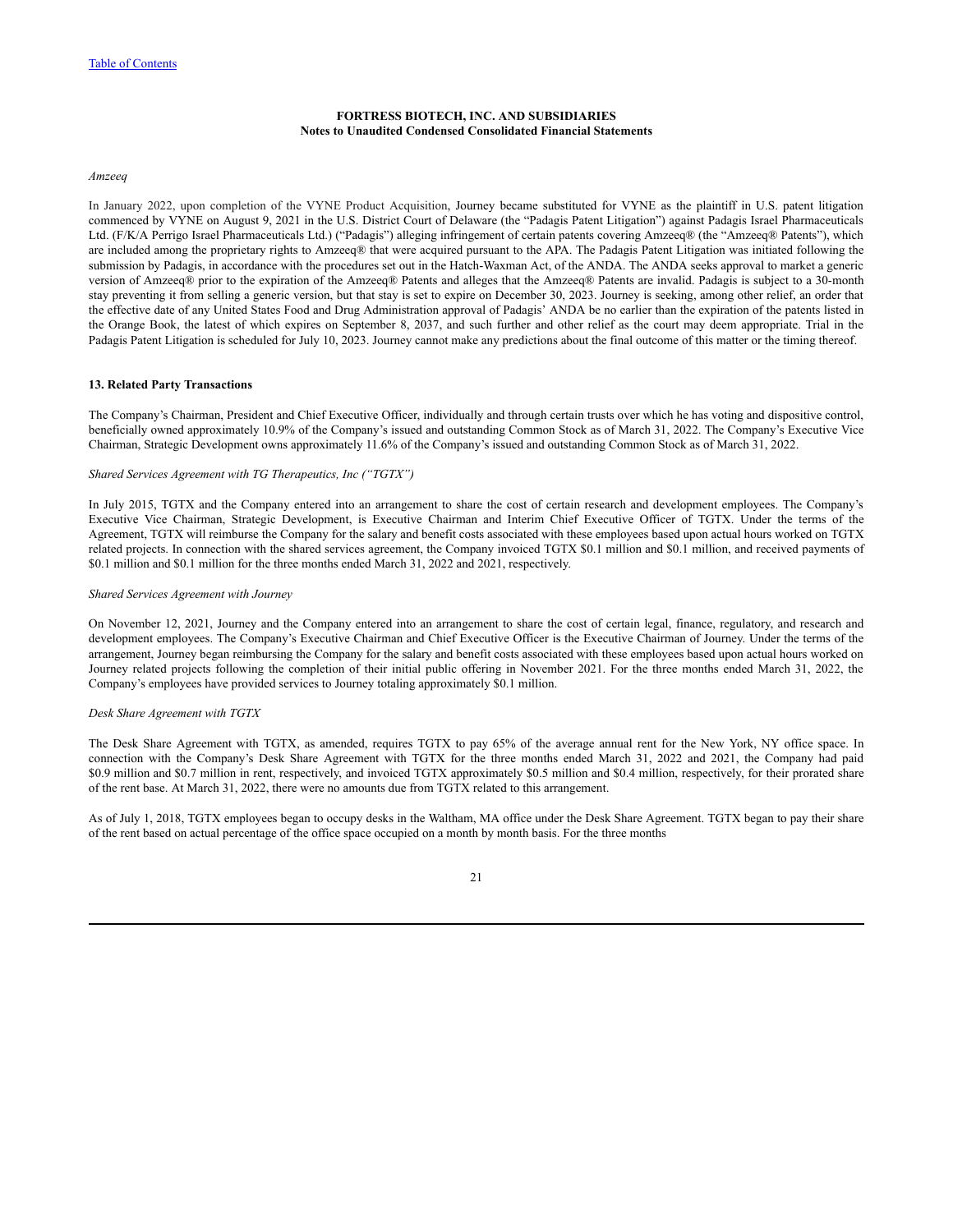ended March 31, 2022 and 2021, the Company had paid approximately \$0.1 million and \$0.1 million in rent for the Waltham, MA office, and invoiced TGTX approximately \$20,000 and \$28,000, respectively.

### *Founders Agreement*

The Company has entered into Founders Agreements and, in some cases, exchange agreements with certain of its subsidiaries as described in the 2021 Form 10-K. The following table summarizes, by partner company, the effective date of the Founders Agreements and Payment-in-Kind ("PIK") dividend or equity fee payable to the Company in accordance with the terms of the Founders Agreements, exchange agreements, and the subsidiaries' certificates of incorporation:

|                        |                                | <b>PIK Dividend as</b><br>a % of fully<br>diluted<br>outstanding | <b>Class of Stock</b> |
|------------------------|--------------------------------|------------------------------------------------------------------|-----------------------|
| <b>Partner Company</b> | <b>Effective Date 1</b>        | capitalization                                                   | <b>Issued</b>         |
| Aevitas                | July 28, 2017                  | $2.5\%$                                                          | Common Stock          |
| Avenue                 | February 17, 2015              | $0.0\%^{2}$                                                      | Common Stock          |
| Baergic                | December 17, 2019 <sup>4</sup> | $2.5\%$                                                          | Common Stock          |
| Cellvation             | October 31, 2016               | $2.5 \%$                                                         | Common Stock          |
| Checkpoint             | March 17, 2015                 | $0.0\%^{3}$                                                      | <b>Common Stock</b>   |
| Cyprium                | March 13, 2017                 | $2.5 \%$                                                         | Common Stock          |
| Helocyte               | March 20, 2015                 | $2.5\%$                                                          | Common Stock          |
| Mustang                | March 13, 2015                 | $2.5 \%$                                                         | Common Stock          |
| Oncogenuity            | April 22, 2020 <sup>4</sup>    | $2.5\%$                                                          | Common Stock          |
| $UR-1$                 | November 7, 2017 <sup>4</sup>  | $2.5\%$                                                          | Common Stock          |

Note 1: Represents the effective date of each subsidiary's Founders Agreement. Each PIK dividend and equity fee is payable on the annual anniversary of the effective date of the original Founders Agreement or has since been amended to January 1 of each calendar year.

Note 2: PIK dividends in Avenue will not be paid or accrued so long as InvaGen Pharmaceuticals Inc. ("InvaGen") retains certain rights under that certain Stockholders Agreement, dated as of November 12, 2018, by and among the Company, Avenue, InvaGen and the other stockholder parties thereto (the "Avenue Stockholders Agreement").

Note 3: Instead of a PIK dividend, Checkpoint pays the Company an annual equity fee in shares of Checkpoint's common stock equal to 2.5% of Checkpoint's fully diluted outstanding capitalization.

Note 4: Represents the Trigger Date, the date that the Fortress partner company first acquires, whether by license or otherwise, ownership rights in a product.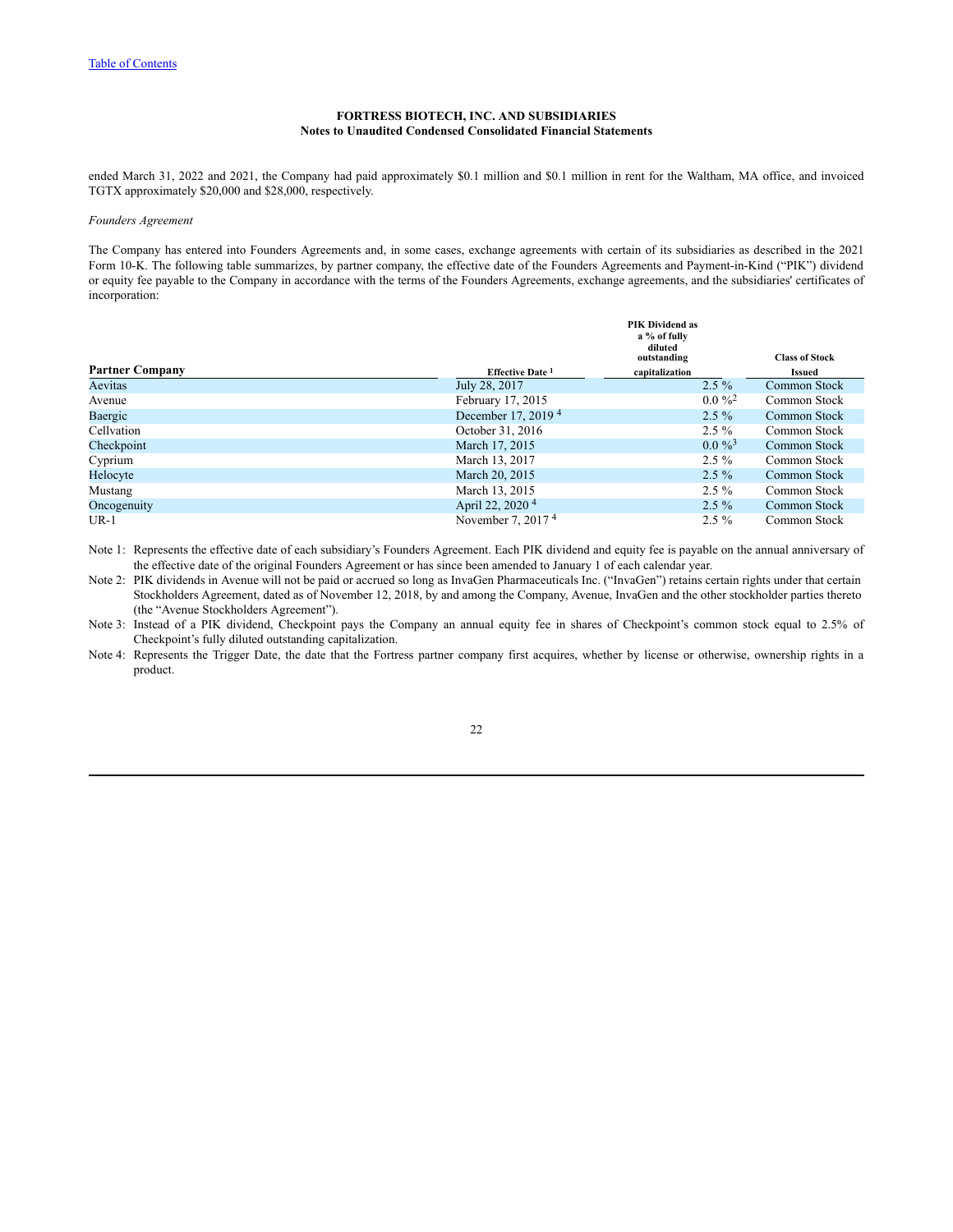#### *Management Services Agreements*

The Company has entered in Management Services Agreements (the "MSAs") with certain of its partner companies as described in the 2021 Form 10-K. The following table summarizes the effective date of the MSA and the annual consulting fee payable by the partner company to the Company in quarterly installments:

|                               |                       | <b>Annual MSA Fee</b> |         |
|-------------------------------|-----------------------|-----------------------|---------|
| Partner company               | <b>Effective Date</b> | (Income)/Expense      |         |
| Aevitas                       | July 28, 2017         | ъ                     | 500     |
| Avenue $1$                    | February 17, 2015     |                       |         |
| Baergic                       | March 9, 2017         |                       | 500     |
| Cellvation                    | October 31, 2016      |                       | 500     |
| Checkpoint                    | March 17, 2015        |                       | 500     |
| Cyprium                       | March 13, 2017        |                       | 500     |
| Helocyte                      | March 20, 2015        |                       | 500     |
| Mustang                       | March 13, 2015        |                       | 1,000   |
| Oncogenuity                   | February 10, 2017     |                       | 500     |
| $UR-1$                        | November 7, 2017      |                       | 500     |
| Fortress                      |                       |                       | (5,000) |
| Consolidated (Income)/Expense |                       |                       |         |

Note 1: MSA fees from Avenue will not be paid or accrued so long as InvaGen retains certain rights under the Avenue Stockholders Agreement.

### **14. Segment Information**

The Company operates in two reportable segments, Dermatology Product Sales and Pharmaceutical and Biotechnology Product Development. The accounting policies of the Company are consistently applied to all segments. The following tables summarize, for the periods indicated, operating results from continued operations by reportable segment:

| (S in thousands)                    |  | Dermatology<br><b>Products</b> |   | and<br>Biotechnology<br>Product |              |
|-------------------------------------|--|--------------------------------|---|---------------------------------|--------------|
| Three Months Ended March 31, 2022   |  | <b>Sales</b>                   |   | Development                     | Consolidated |
| Net revenue                         |  | 23,296                         | Ф | 629                             | 23,925       |
| Cost of goods - product revenue     |  | (8,203)                        |   |                                 | (8,203)      |
| Research and development            |  | (1,266)                        |   | (35, 456)                       | (36, 722)    |
| Selling, general and administrative |  | (14, 715)                      |   | (11, 555)                       | (26,270)     |
| Other expense                       |  | (386)                          |   | (1,822)                         | (2,208)      |
| Income tax (expense) benefit $l$    |  | (104)                          |   | 104                             |              |
| Segment loss                        |  | (1,378)                        |   | (48,100)                        | (49, 478)    |

Note 1: Dermatology Product Sales segment reflects stand-alone income tax expense that has been eliminated in consolidation.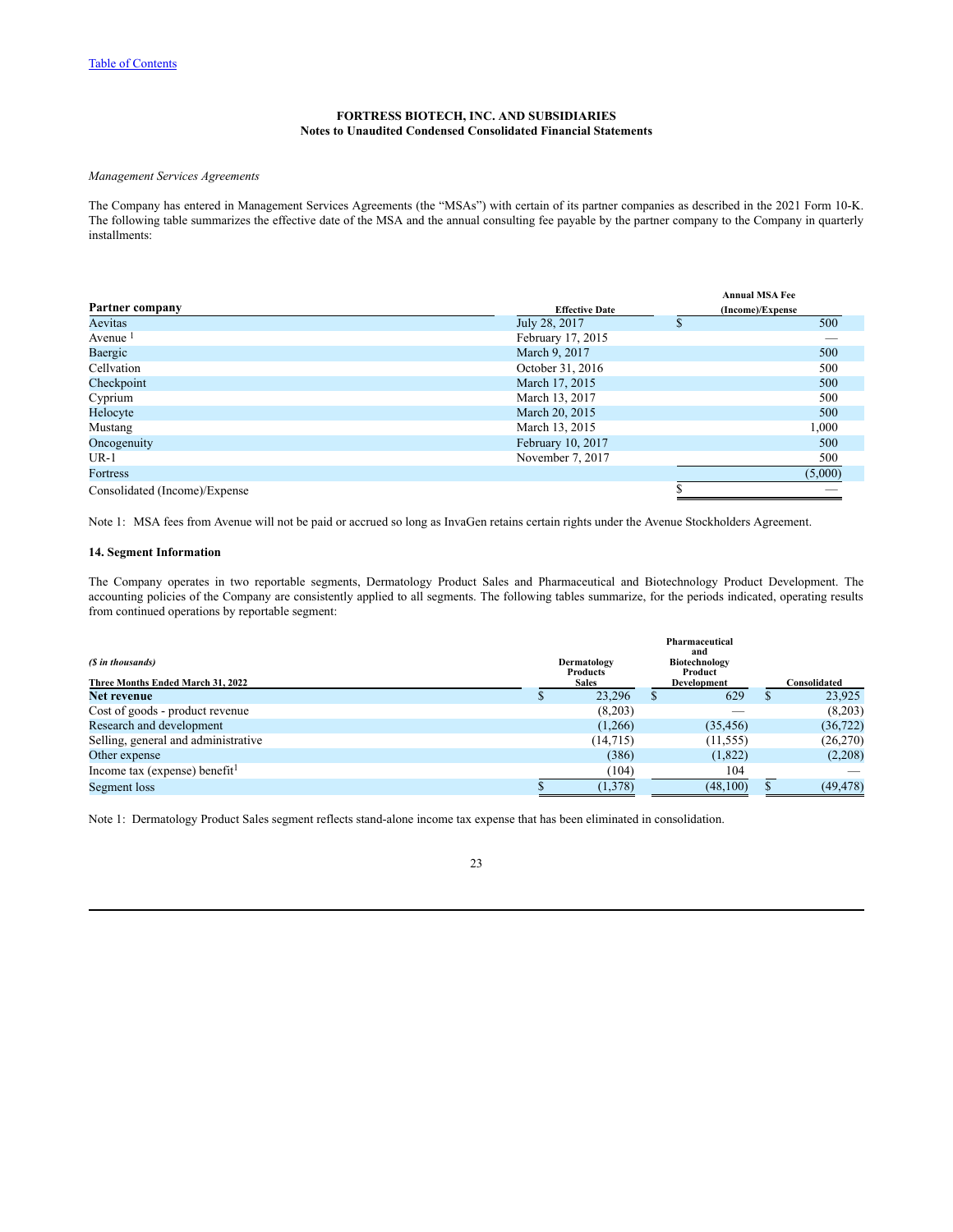| (S in thousands)                    | Dermatology<br><b>Products</b> | Pharmaceutical<br>and<br>Biotechnology<br>Product |              |
|-------------------------------------|--------------------------------|---------------------------------------------------|--------------|
| Three Months Ended March 31, 2021   | <b>Sales</b>                   | Development                                       | Consolidated |
| Net revenue                         | 10.719                         | 868                                               | 11,587       |
| Cost of goods - product revenue     | (3,908)                        |                                                   | (3,908)      |
| Research and development            |                                | (20, 154)                                         | (20, 154)    |
| Selling, general and administrative | (6,226)                        | (11,316)                                          | (17, 542)    |
| Other expense                       | (221)                          | 4,172                                             | 3,951        |
| Segment income (loss)               | 364                            | (26, 430)                                         | (26,066)     |

The following tables summarize, for the periods indicated, total assets by reportable segment:

| (\$ in thousands)<br>March 31, 2022    |    | Dermatology<br><b>Products</b><br><b>Sales</b> |    | and<br>Biotechnology<br>Product<br>Development                   | <b>Total Assets</b> |
|----------------------------------------|----|------------------------------------------------|----|------------------------------------------------------------------|---------------------|
| Intangible assets, net                 | .D | 30,457                                         | S. |                                                                  | 30,457              |
| Tangible assets                        |    | 90,444                                         |    | 287,029                                                          | 377,473             |
| Total segment assets                   |    | 120,901                                        |    | 287,029                                                          | 407,930             |
| (\$ in thousands)<br>December 31, 2021 |    | Dermatology<br><b>Products</b><br><b>Sales</b> |    | Pharmaceutical<br>and<br>Biotechnology<br>Product<br>Development | <b>Total Assets</b> |
| Intangible assets, net                 |    | 12,552                                         |    |                                                                  | 12,552              |
| Tangible assets                        |    | 84,732                                         |    | 299,219                                                          | 383,951             |
| Total segment assets                   |    | 97,284                                         |    | 299.219                                                          | 396,503             |

**Pharmaceutical**

# **15. Revenues from Contracts and Significant Customers**

#### Disaggregation of Total Revenue

Journey has the following actively marketed products, Qbrexza®, Accutane®, Targadox®, Ximino®, Exelderm®, Luxamend®, Amzeeq® and Zilxi®. All of Journey's product revenues are recorded in the U.S. The Company's collaboration revenue is from Cyprium's agreement with Sentynl (see Note 3). The Company's related party revenue is from Checkpoint's collaborations with TGTX (see Note 13). Other revenue consists of a net \$2.5 million milestone payment made to Journey triggered by Qbrexza® (Rapifort® Wipes 2.5%), receiving manufacturing and marketing approval in Japan in February 2022. The net \$2.5 million milestone payment reflects a milestone payment of \$10 million to Journey from their exclusive licensing partner in Japan, Maruho Co., Ltd. ("Maruho"), offset by a \$7.5 million payment to Dermira, pursuant to the terms of the Qbrexza APA between Journey and Dermira.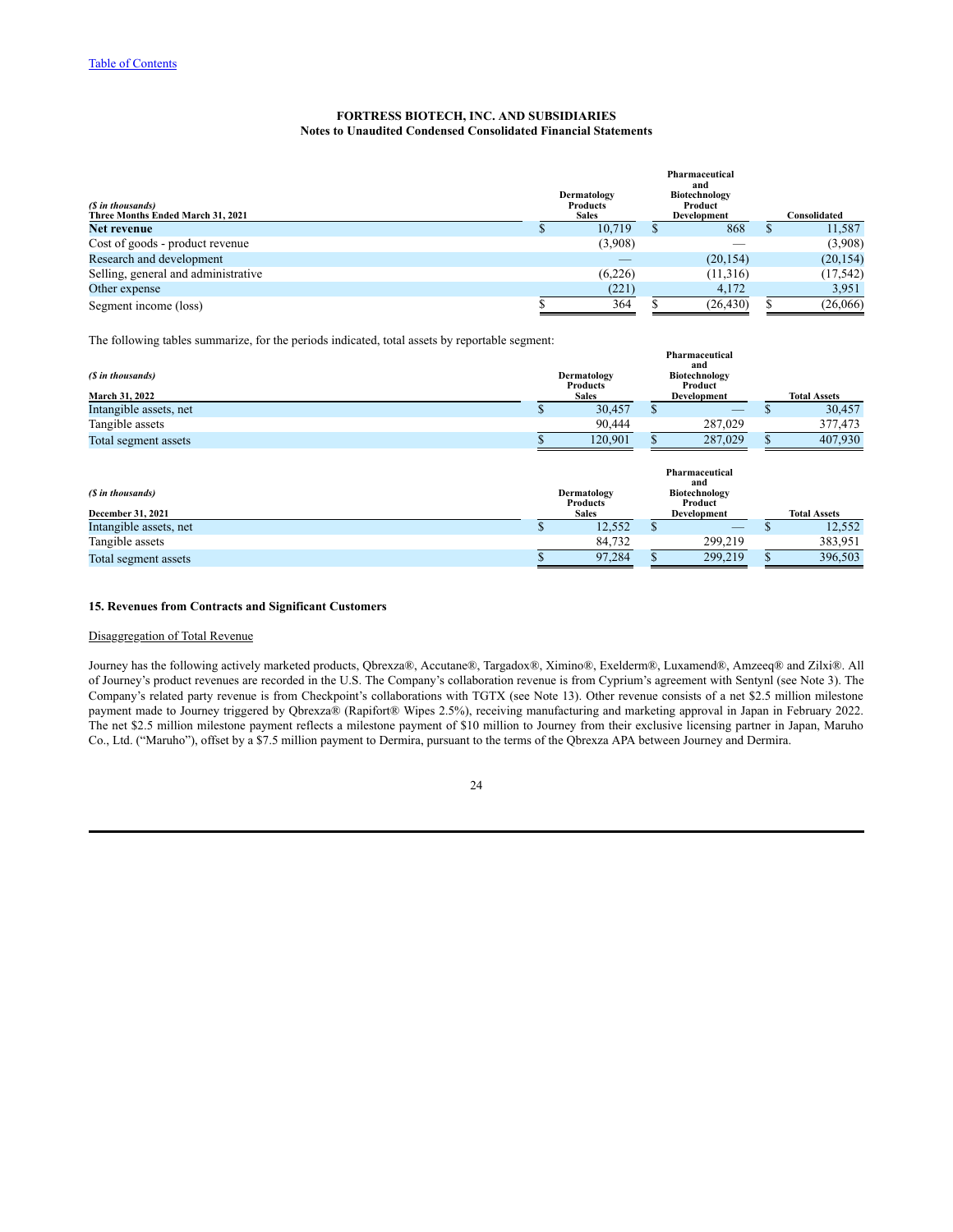The table below summarizes the Company's revenue for the three months ending March 31, 2022 and 2021:

|                         |    | Three Months Ended March 31, |              |                |  |  |  |
|-------------------------|----|------------------------------|--------------|----------------|--|--|--|
|                         |    | 2022                         | 2021         |                |  |  |  |
| Revenue                 |    |                              |              |                |  |  |  |
| Targadox®               | \$ | 2,634                        | $\mathbb{S}$ | 7,199          |  |  |  |
| Ximino®                 |    | 967                          |              | 2,100          |  |  |  |
| Exelderm®               |    | 704                          |              | 1,217          |  |  |  |
| Accutane®               |    | 4,907                        |              | 196            |  |  |  |
| Qbrexza®                |    | 7,376                        |              | —              |  |  |  |
| Amzeeq®                 |    | 3,466                        |              |                |  |  |  |
| Zilxi@                  |    | 741                          |              | _              |  |  |  |
| Other branded revenue   |    |                              |              | $\overline{7}$ |  |  |  |
| Collaboration revenue   |    | 577                          |              | 800            |  |  |  |
| Revenue – related party |    | 52                           |              | 68             |  |  |  |
| Other revenue           |    | 2,500                        |              |                |  |  |  |
| Net revenue             |    | 23,925                       |              | 11,587         |  |  |  |

#### Significant Customers

For the three month period ending March 31, 2022 and 2021, none of the Company's dermatology products customers accounted for more than 10% of its total gross product revenue.

At March 31, 2022 and December 31, 2021, two of the Company's dermatology products customers accounted for more than 10% of its total accounts receivable balance.

### **16. Income taxes**

The Company and its subsidiaries are subject to US federal and state income taxes. Income tax expense is the total of the current year income tax due or refundable and the change in deferred tax assets and liabilities. Deferred tax assets and liabilities are recognized for the future tax consequences attributable to differences between the financial statement carrying amounts of existing assets and liabilities and their respective tax bases and operating loss and tax credit carry-forwards. Deferred tax assets and liabilities are measured using enacted tax rates expected to apply to taxable income in the years in which those temporary differences are expected to be recovered or settled. The effect on deferred tax assets and liabilities of a change in tax rates is recognized in income in the period that includes the enactment date. Deferred tax assets are reduced by a valuation allowance when, in the opinion of Management, it is more likely than not that some portion, or all, of the deferred tax asset will not be realized.

The Company files a consolidated income tax return with subsidiaries for which the Company has an 80% or greater ownership interest. Subsidiaries for which the Company does not have an 80% or more ownership are not included in the Company's consolidated income tax group and file their own separate income tax return. As a result, certain corporate entities included in these financial statements are not able to combine or offset their taxable income or losses with other entities' tax attributes.

Income tax expense for the three months ended March 31, 2022 and 2021 is based on the estimated annual effective tax rate. The Company expects a net DTA with a full valuation allowance and 0% estimated annual effective tax rate for 2022. No income tax expense was recognized for the three months ended March 31, 2022 or 2021.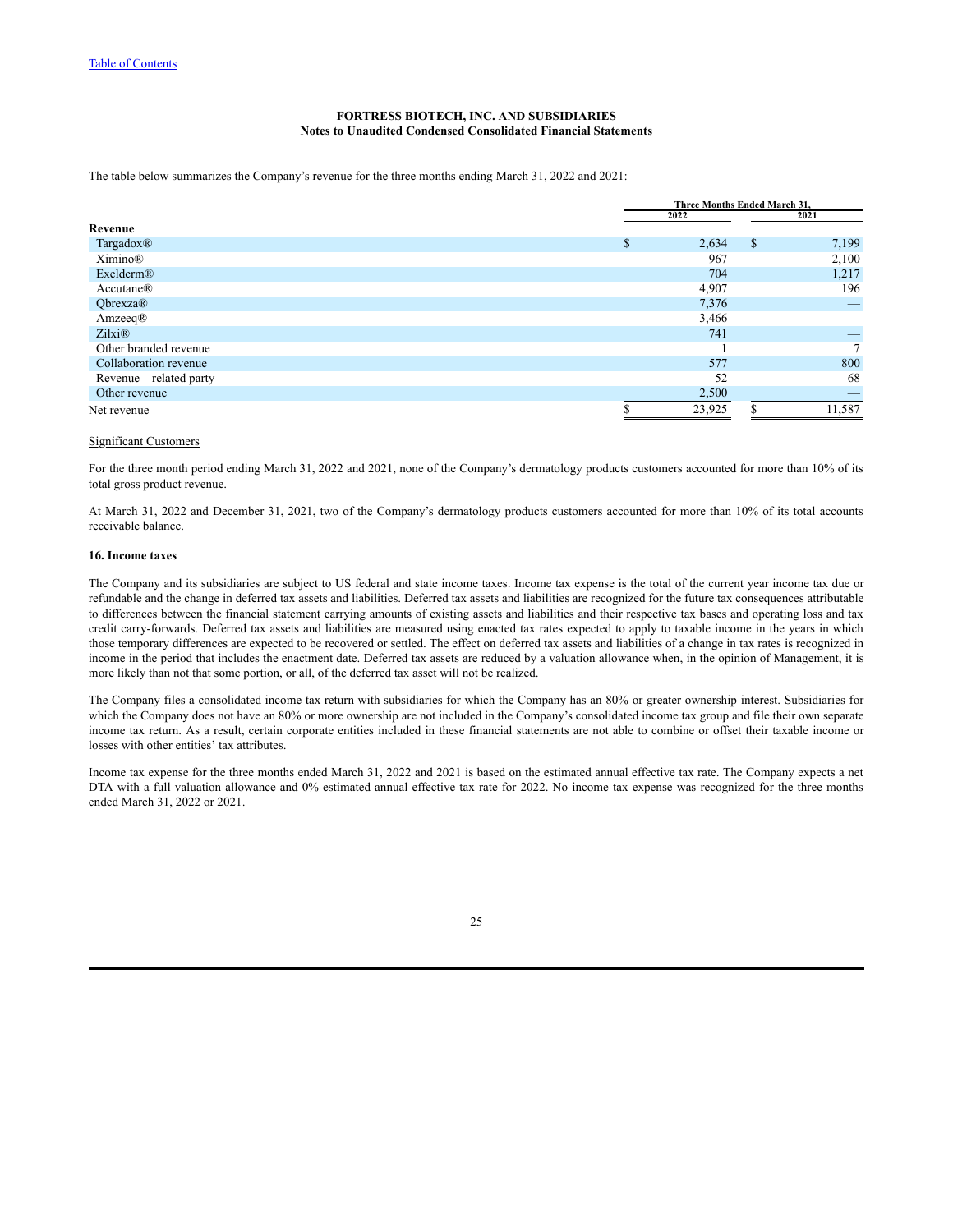### <span id="page-30-0"></span>**Item 2. Management's Discussion and Analysis of Financial Condition and Results of Operations**

#### **Forward-Looking Statements**

You should read the following discussion and analysis of our financial condition and results of operations in conjunction with our condensed consolidated financial statements and the related notes included elsewhere in this Form 10-O. Our condensed consolidated financial statements have been prepared in accordance with U.S. GAAP. The following discussion and analysis contains forward-looking statements within the meaning of Section 27A of the Securities Act of 1933 and Section 21E of the Securities Exchange Act of 1934 (the "Exchange Act"), including, without limitation, statements regarding our expectations, beliefs, intentions or future strategies that are signified by the words "expect," "anticipate," "intend," "believe," "may," "plan", "seek" or similar language. All forward-looking statements included in this document are based on information available to us on the date hereof and we assume no obligation to update any such forward-looking statements. For such forward-looking statements, we claim the protection of the safe harbor for forward-looking statements contained in the Private Securities Litigation Reform Act of 1995. Our business and financial performance are subject to substantial risks and uncertainties. Actual results could differ materially, from those projected in, or implied by the forward-looking statements. In evaluating our business, you should carefully consider the information set forth under Item 1A "Risk Factors" in this Quarterly Report on Form 10-O. As used below, the words "we," "us" and "our" may refer to Fortress Biotech, Inc. individually or together with one or more partner companies, as dictated *by context.*

### **Overview**

We are a biopharmaceutical company dedicated to acquiring, developing and commercializing pharmaceutical and biotechnology products and product candidates, which we do at the Fortress level, at its majority-owned and majority-controlled subsidiaries and joint ventures, and at entities we founded and in which we maintain significant minority ownership positions. Fortress has a talented and experienced business development team, comprised of scientists, doctors and finance professionals, who identify and evaluate promising products and product candidates for potential acquisition by new or existing partner companies. Through our partner companies, we have executed such arrangements in partnership with some of the world's foremost universities, research institutes and pharmaceutical companies, including City of Hope National Medical Center, Fred Hutchinson Cancer Research Center, St. Jude Children's Research Hospital, Dana-Farber Cancer Institute, Nationwide Children's Hospital, Cincinnati Children's Hospital Medical Center, Columbia University, the University of Pennsylvania, Mayo Foundation for Medical Education and Research, AstraZeneca plc and Dr. Reddy's Laboratories, Ltd.

Following the exclusive license or other acquisition of the intellectual property underpinning a product or product candidate, we leverage our business, scientific, regulatory, legal and financial expertise to help the partners achieve their goals. Our partner companies then assess a broad range of strategic arrangements to accelerate and provide additional funding to support research and development, including joint ventures, partnerships, out-licensings, and public and private financings. To date, four partner companies are publicly-traded, and two have consummated strategic partnerships with industry leaders AstraZeneca and Sentynl.

### **Recent Events**

### *Marketed Dermatology Products*

- Our nine prescription dermatology products are sold by our partner company, Journey.
- During the three months ended March 31, 2022 and 2021, JMC generated net revenue of \$20.8 million and \$10.7 million, respectively.
- On February 11, 2022 Journey announced, Qbrexza® (Rapifort® Wipes 2.5%), received manufacturing and marketing approval in Japan, triggering a net \$2.5 million milestone payment to us. The net payment reflects a milestone payment of \$10 million to Journey from their exclusive licensing partner in Japan, Maruho, offset by a \$7.5 million payment to Dermira, pursuant to the terms of the Qbrexza APA between Journey and Dermira.
- In January 2022, Journey acquired and launched Amzeeq (minocycline) topical foam, 4%, and Zilxi (minocycline) topical foam, 1.5%, two FDA-Approved Topical Minocycline Products and Molecule Stabilizing Technology (MST)™ from VYNE.

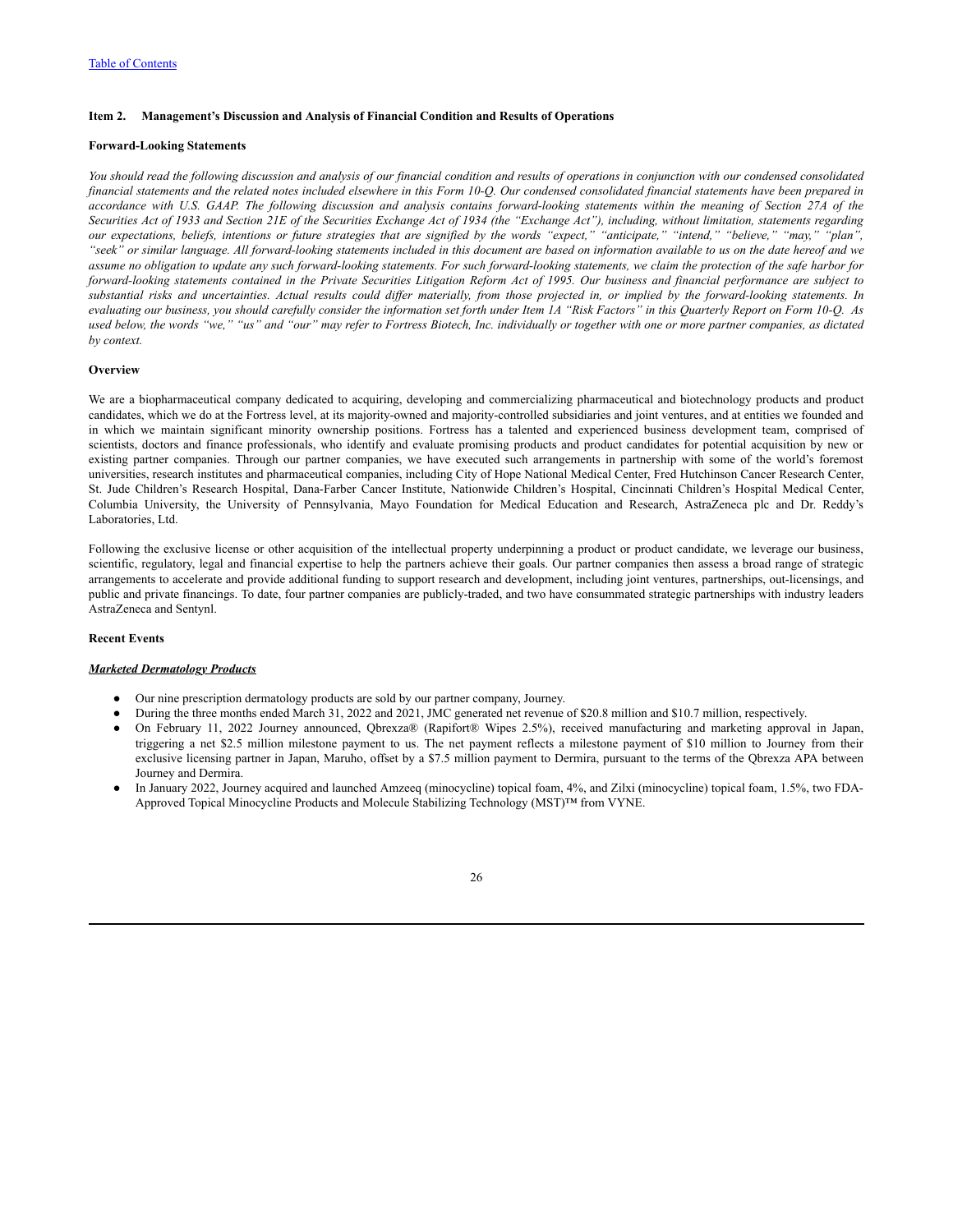### *Late Stage Product Candidates*

### *CUTX-101 (Copper Histidinate for Menkes disease)*

- In December 2021, we initiated the rolling submission of an NDA to the FDA for CUTX-101. We intend to complete the rolling submission of the NDA for CUTX-101 in mid-2022.
- CUTX-101 is currently in development at our partner company, Cyprium.

#### *MB-107 (Ex vivo Lentiviral Therapy for Newly Diagnosed X-linked Severe Combined Immunodeficiency (XSCID))*

- In the second half of 2022, we expect to enroll the first patient in a pivotal multicenter Phase 2 clinical trial under Mustang's IND to evaluate MB-107, a lentiviral gene therapy for the treatment of infants under the age of two with XSCID.
- MB-107 is currently in development at our partner company, Mustang.

### *MB-207 (Ex vivo Lentiviral Gene Therapy for Previously Transplanted XSCID)*

- In January 2022, the FDA issued a hold, pending Chemistry, Manufacturing and Controls ("CMC") clearance, on Mustang's IND application to conduct a pivotal non-randomized multicenter Phase 2 clinical trial of MB-207 in previously transplanted XSCID patients. In order to lift this hold and receive FDA clearance for the IND, we believe the most critical activities will be to (1) perform process validation manufacturing runs using healthy donor material and (2) ensure qualification of all assays related to the product release. We estimate that these activities will take 3-6 months to complete, and we therefore expect to enroll the first patient in a pivotal multicenter Phase 2 clinical trial in the first quarter of 2023.
- MB-207 is currently in development at our partner company, Mustang.

#### *Cosibelimab (anti-PD-L1 antibody (formerly CK-301))*

- In January 2022, we announced topline results from a cohort of the registration-enabling Phase 1 clinical trial of cosibelimab administered as a fixed dose of 800 mg every two weeks in patients with metastatic CSCC. The cohort met its primary endpoint, with cosibelimab demonstrating a confirmed objective response rate ("ORR") of 47.4% (95% CI: 36.0, 59.1) based on independent central review of 78 patients enrolled in the metastatic CSCC cohort using Response Evaluation Criteria in Solid Tumors version 1.1 ("RECIST 1.1").
- Cosibelimab was sourced by Fortress and is currently in development at our partner company, Checkpoint.

### *DFD-29 (modified release oral minocycline for the treatment of rosacea)*

- In March 2022, JMC dosed the first patient in the Phase 3 clinical program of DFD-29 for the treatment of papulopustular rosacea. Topline data is anticipated in the first quarter of 2023 with an NDA filing expected in the second half of 2023.
- DFD-29 is currently in development at our partner company, JMC.

#### *Early Stage Product Candidates*

### *MB-106 (CD20-targeted CAR T cell therapy)*

- In April 2022, we announced interim Phase 1/2 data on MB-106, a CD20-targeted, autologous CAR T cell therapy for patients with relapsed or refractory B-cell non-Hodgkin lymphomas ("NHL") and chronic lymphocytic leukemia ("CLL"), were presented at the 2022 Tandem Meetings I Transplantation & Cellular Therapy Meetings of the American Society of Transplantation and Cellular Therapy and Center for International Blood & Marrow Transplant Research. A copy of the abstract can be viewed on the meeting website here. Data demonstrated high efficacy and a very favorable safety profile in all patients (n=25). Five dose levels were used during the study, and complete responses were observed at all dose levels. Durable responses were observed in a wide range of hematologic malignancies including follicular lymphoma ("FL"), CLL, diffuse large B-cell lymphoma ("DLBCL"), and Waldenstrom macroglobulinemia ("WM"). An overall response rate ("ORR") of 96% and complete response ("CR") rate of 72% was observed in all patients across all dose levels. Additionally, two patients had been previously treated with CD19-directed CAR T therapy and subsequently relapsed, and both responded to treatment, one patient with FL with a CR and the other with DLBCL with a partial response. We expect to dose the first patient in Phase 1/2 clinical trial evaluating the safety and efficacy of MB-106 for relapsed or refractory B-NHL and CLL later this quarter.
- MB-106 is currently in development at our partner company, Mustang.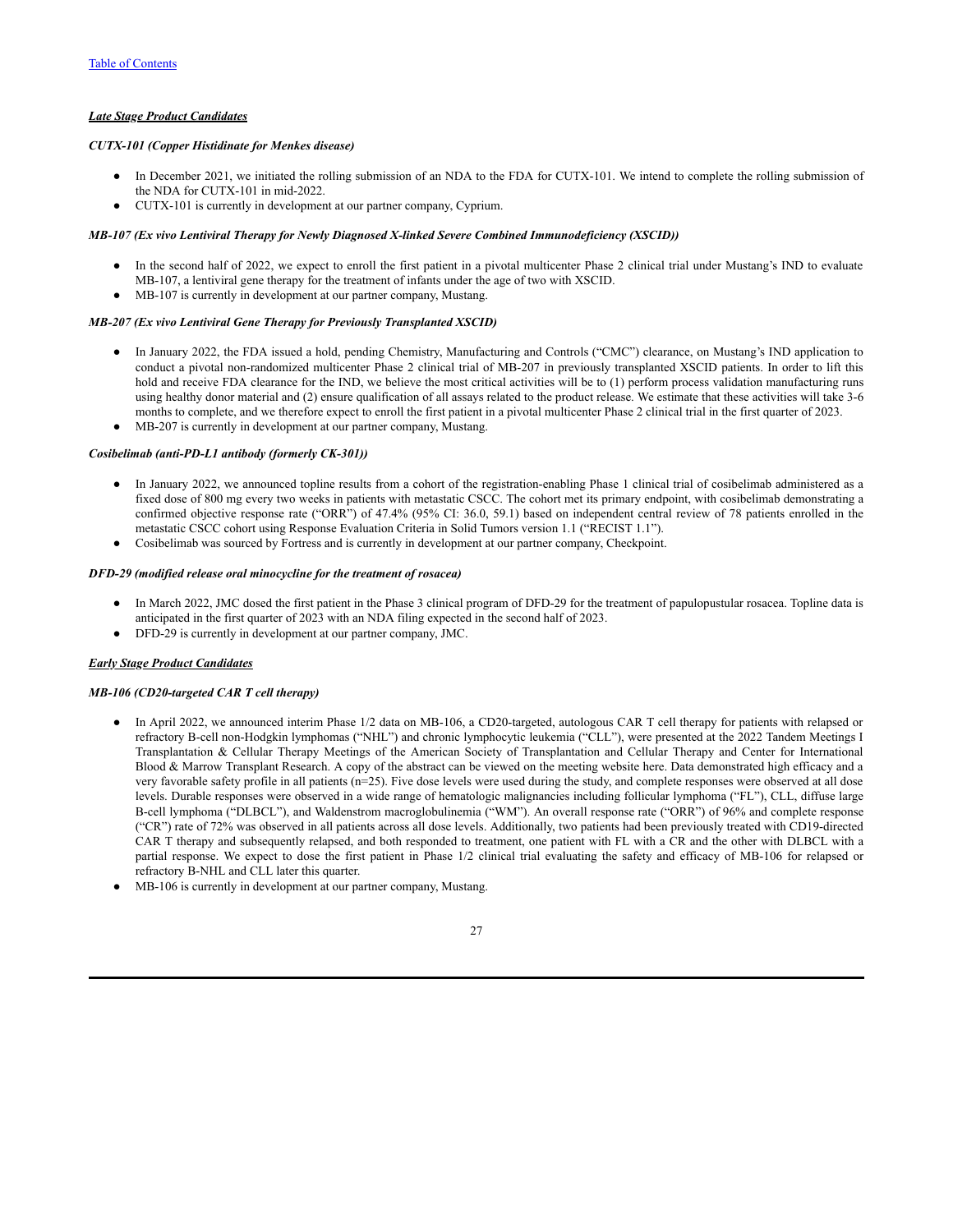### *Dotinurad (Urate Transporter (URAT1) Inhibitor)*

- In December 2021, we filed an IND with the FDA. We expect to initiate a Phase 1 clinical trial to evaluate Dotinurad for the treatment of gout in the first half of 2022. We anticipate topline data from the Phase 1 trial in the second half of 2022.
- Dotinurad is currently in development at our partner company, UR-1 Therapeutics, Inc.

### *MB-109 (MB-101 (IL13Rα2-targeted CAR T Cell Therapy) + MB-108 oncolytic virus)*

- In April 2022, we announced our plan to file an IND in the second half of 2022 and initiate a Phase 1 clinical trial combining CAR T cells and oncolytic virus for the treatment of recurrent glioblastoma (rGBM), supported by interim data from two ongoing investigator-sponsored Phase 1 clinical trials evaluating two clinical candidates, MB-108 (C134 oncolytic virus) and MB-101 (City of Hope's IL13Ra2-targeted CAR T cell therapy). The data are from a late-breaking poster presented at the American Association for Cancer Research ("AACR") Annual Meeting 2022. Preclinical data also presented support the safety of administering these two therapies sequentially in a regimen designated as MB-109 to optimize treatment.
- MB-101 and MB-108 were sourced by Fortress and they are currently in development at our partner company, Mustang.

#### *General Corporate*

- On March 8, 2022, Mustang announced completion of a \$75 million long-term debt facility with Runway. Of the \$75 million, \$30 million was funded upon closing, and the additional \$45 million available under the facility may be funded upon Mustang's achieving certain predetermined milestones. Proceeds from the facility will be used to support the ongoing clinical development of key investigational product candidates within Mustang's pipeline and for general working capital purposes.
- On January 12, 2022, Journey entered into the Amendment of its loan and security agreement with East West Bank, which increased the borrowing capacity of Journey's revolving line of credit to \$10.0 million, from \$7.5 million, and added a term loan not to exceed \$20.0 million. On January 12, 2022, Journey borrowed \$15.0 million against the first tranche of the term loan to facilitate the VYNE Product Acquisition. There was no outstanding balance on the revolving line of credit at March 31, 2022.

### **Critical Accounting Policies and Use of Estimates**

Our discussion and analysis of our financial condition and results of operations are based on our consolidated financial statements, which we have prepared in accordance with accounting principles generally accepted in the United States. Applying these principles requires our judgment in determining the appropriateness of acceptable accounting principles and methods of application in diverse and complex economic activities. The preparation of these financial statements requires us to make estimates and judgments that affect the reported amounts of revenues, expenses, assets and liabilities, and related disclosure of contingent assets and liabilities. We base our estimates on historical experience and other assumptions that we believe are reasonable under the circumstances. Actual results may differ from these estimates under different assumptions or conditions.

For a discussion of our critical accounting estimates, see the MD&A in the 2021 Form 10-K. There were no material changes in our critical accounting estimates or accounting policies from December 31, 2021.

### **Accounting Pronouncements**

During the three-month period ended March 31, 2022, there were no new accounting pronouncements or updates to recently issued accounting pronouncements disclosed in the 2021 Form 10-K that are expected to materially affect the Company's present or future financial statements.

#### **Smaller Reporting Company Status**

We are a "smaller reporting company," meaning that the market value of our shares held by non-affiliates is less than \$700 million and our annual revenue was less than \$100 million during the most recently completed fiscal year. We may continue to be a smaller reporting company if either (i) the market value of our shares held by non-affiliates is less than \$250 million or (ii) our annual revenue was less than \$100 million during the most recently completed fiscal year and the market value of our shares held by non-affiliates is less than \$700 million. As a smaller reporting company, we may choose to present only the two most recent fiscal years of audited financial statements in the 2021 Form 10-K, have reduced disclosure obligations regarding executive compensation and certain other matters,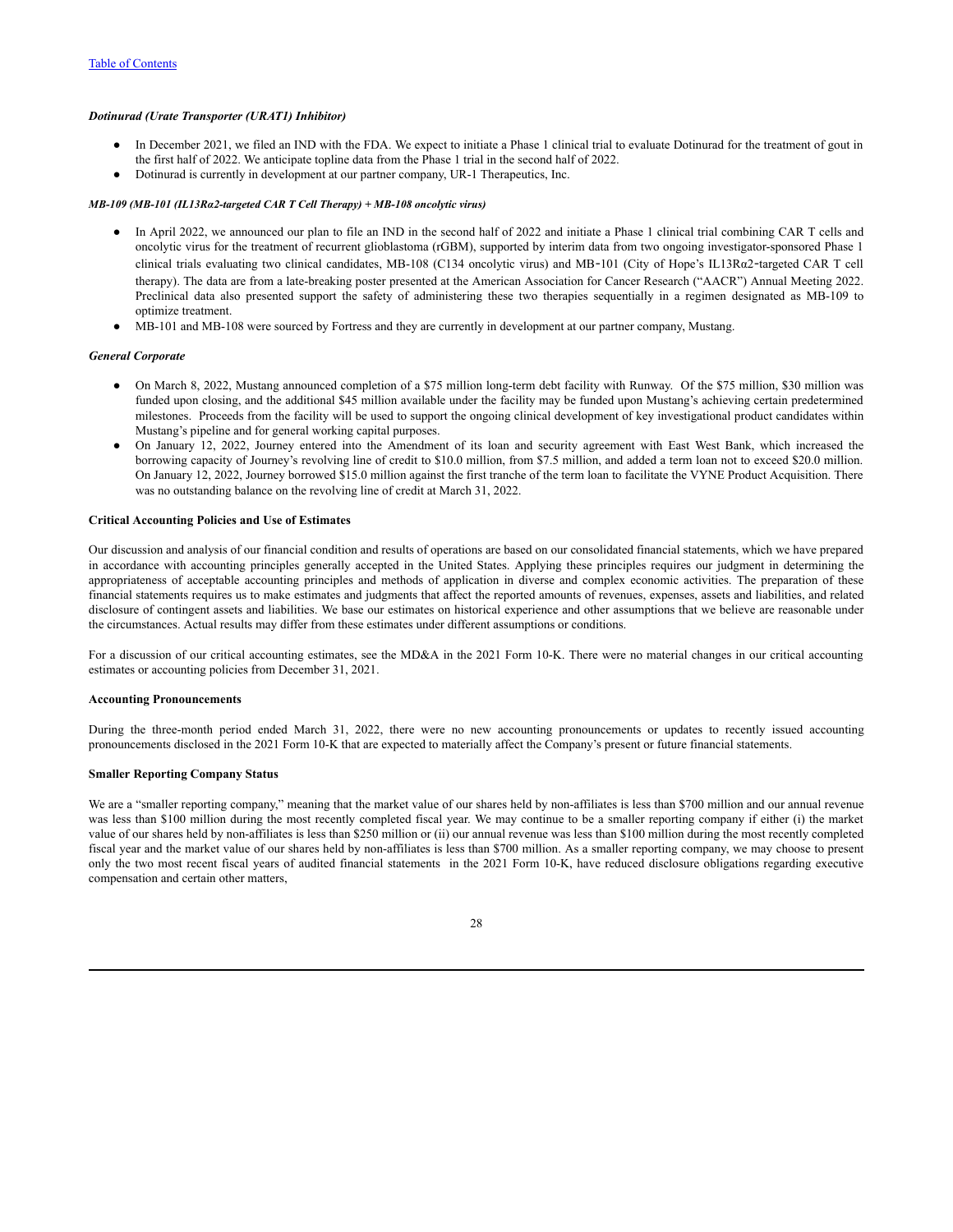and smaller reporting companies are permitted to delay adoption of certain recent accounting pronouncements discussed in Note 2 to our consolidated financial statements in this report on Form 10-Q.

### **Results of Operations**

### *General*

For the three months ended March 31, 2022 and 2021, we generated \$23.9 million and \$11.6 million, respectively, of net revenue, of which \$20.8 million and \$10.7 million, respectively, relates primarily to the sale of Journey branded and generic products and approximately \$0.1 million and \$0.1 million, respectively, relates to Checkpoint's collaborative agreements with TGTX. Collaboration revenue of \$0.6 million and \$0.8 million, respectively, recognized in the quarters ended March 31, 2022 and 2021 is a result of Cyprium's agreement with Sentynl. As of March 31, 2022, we had an accumulated deficit of \$563.2 million. While we may in the future generate revenue from a variety of sources, including license fees, milestone payments, research and development payments in connection with strategic partnerships and/or product sales, our and our subsidiaries' current product candidates are at an early stage of development and may never be successfully developed or commercialized. Accordingly, we expect to continue to incur substantial losses from operations for the foreseeable future, and there can be no assurance that we will ever generate significant revenues.

For the three months ended March 31, 2022 and 2021, we had \$8.2 million or 39.4% of product revenue, and \$3.9 million or 36.5% of product revenue, net, respectively, of costs of goods sold in connection with the sale of Journey's marketed products. The increase is a result of higher sales volume, incremental royalties from Qbrexza, which was launched in the second quarter of 2021, and an incremental increase in amortization of acquired intangible assets due to the acquisition of Amzeeq and Zilxi from VYNE in January 2022.

### *Research and Development Expenses*

Research and development costs primarily consist of personnel related expenses, including salaries, benefits, travel, and other related expenses, stockbased compensation, payments made to third parties for license and milestone costs related to in-licensed products and technology, payments made to third party contract research organizations for preclinical and clinical studies, investigative sites for clinical trials, consultants, the cost of acquiring and manufacturing clinical trial materials, costs associated with regulatory filings and patents, laboratory costs and other supplies.

For the three months ended March 31, 2022 and 2021, research and development expenses were approximately \$36.7 million and \$20.0 million, respectively. Additionally, during the three months ended March 31, 2022 and 2021, we expensed approximately nil and \$0.1 million, respectively, in costs related to the acquisition of licenses. Noncash, stock-based compensation expense included in research and development for the three months ended March 31, 2022 and 2021, was \$1.4 million and \$1.2 million, respectively.

The table below provides a summary of research and development costs associated with the development of our licenses by entity, for the quarter ended March 31, 2022 and 2021, by entity:

|                                                 | <b>Three Months Ended</b><br>March 31. |        |  |        | % of total |          |  |
|-------------------------------------------------|----------------------------------------|--------|--|--------|------------|----------|--|
| (S in thousands)                                |                                        | 2022   |  | 2021   | 2022       | 2021     |  |
| <b>Research &amp; Development</b>               |                                        |        |  |        |            |          |  |
| Fortress                                        | \$                                     | 788    |  | 647    | $2\%$      | $3\%$    |  |
| Partner Companies:                              |                                        |        |  |        |            |          |  |
| Avenue                                          |                                        | 1,808  |  | 258    | $5\%$      | $1\%$    |  |
| Checkpoint                                      |                                        | 14,670 |  | 4,213  | 40 $%$     | $21\%$   |  |
| <b>JMC</b>                                      |                                        | 1,266  |  |        | $3\%$      | $-$ %    |  |
| Mustang                                         |                                        | 16.166 |  | 11,562 | 44 $%$     | 58 %     |  |
| Other <sup>1</sup>                              |                                        | 2.024  |  | 3,348  | $6\%$      | $17\%$   |  |
| <b>Total Research &amp; Development Expense</b> | \$                                     | 36,722 |  | 20,028 | $100 \%$   | $100 \%$ |  |

Note 1: Includes the following partner companies: Aevitas, Baergic, Cellvation, Cyprium, Helocyte, Oncogenuity and UR-1.

#### *General and Administrative Expenses*

General and administrative expenses consist principally of sales and marketing costs, personnel-related costs, professional fees for legal, consulting, audit and tax services, rent, and other general operating expenses not otherwise included in research and development expenses. For the three months ended March 31, 2022 and 2021, general and administrative expenses were approximately \$26.3 million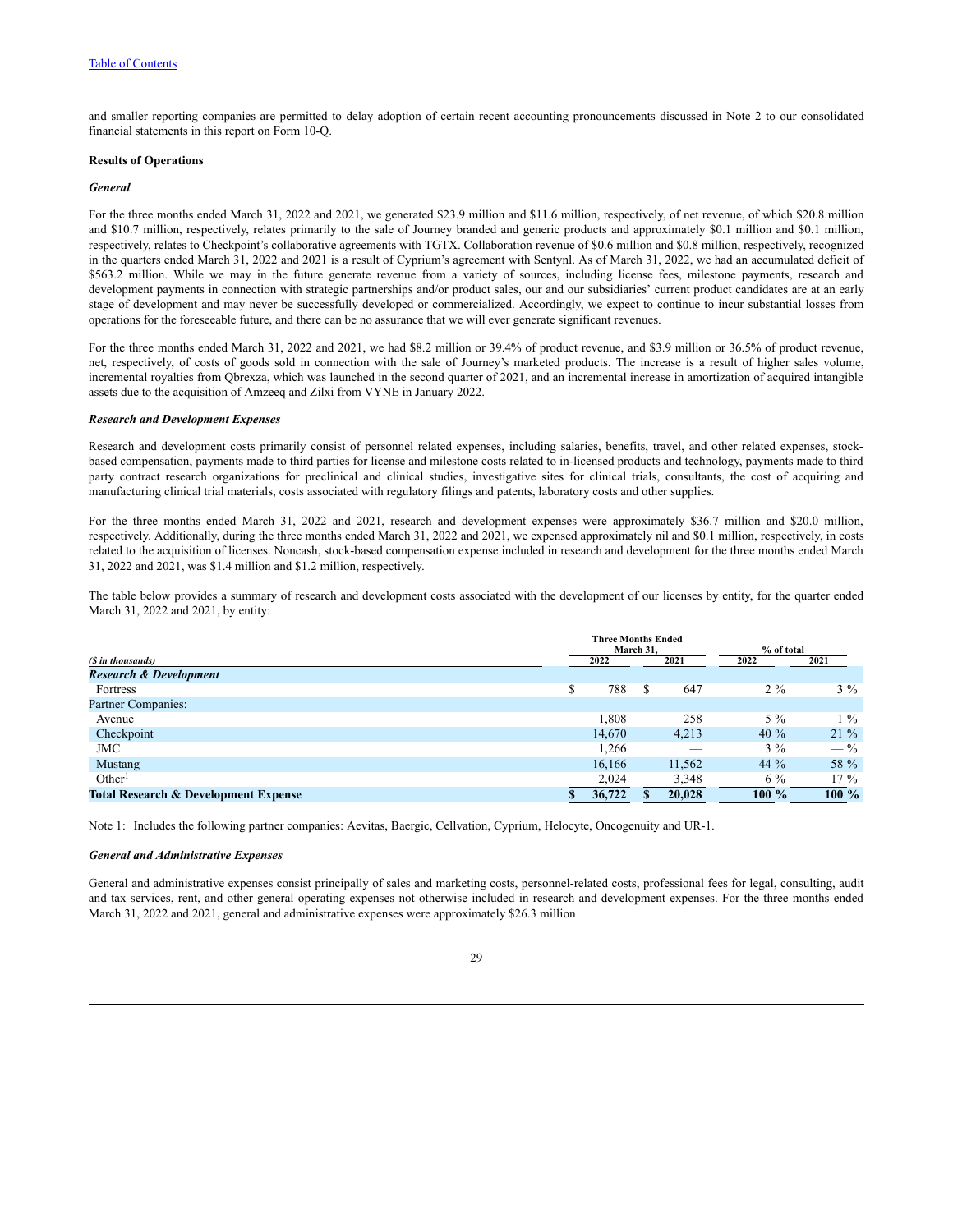and \$17.5 million, respectively. Noncash, stock-based compensation expense included in general and administrative expenses for the three months March 31, 2022 and 2021, was \$4.1 million and \$2.6 million, respectively.

The table below provides a summary of general and administrative costs for the quarter ended March 31, 2022 and 2021, by entity:

|                                                 |      | <b>Three Months Ended</b><br>March 31. |        | % of Total |          |  |
|-------------------------------------------------|------|----------------------------------------|--------|------------|----------|--|
| (\$ in thousands)                               | 2022 |                                        | 2021   | 2022       | 2021     |  |
| <b>Selling, General &amp; Administrative</b>    |      |                                        |        |            |          |  |
| Fortress                                        | \$   | 5.713                                  | 5,819  | $22\%$     | 33 %     |  |
| Partner Companies:                              |      |                                        |        |            |          |  |
| Avenue                                          |      | 1,055                                  | 743    | $4\%$      | $4\%$    |  |
| Checkpoint                                      |      | 1,922                                  | 1,614  | $7\%$      | $9\%$    |  |
| JMC <sup>1</sup>                                |      | 14,715                                 | 6,226  | 56 %       | $36\%$   |  |
| Mustang                                         |      | 2,399                                  | 2,203  | $9\%$      | $13\%$   |  |
| Other <sup>2</sup>                              |      | 466                                    | 937    | $2\%$      | $5\%$    |  |
| Total Selling, General & Administrative Expense |      | 26,270                                 | 17,542 | $100 \%$   | $100 \%$ |  |

Note 1: Includes cost of outsourced sales force for the three months ended March 31, 2022 and 2021 of \$5.3 million and \$2.9 million, respectively. Note 2: Includes the following partner companies: Aevitas, Baergic, Cellvation, Cyprium, Helocyte, Oncogenuity and UR-1.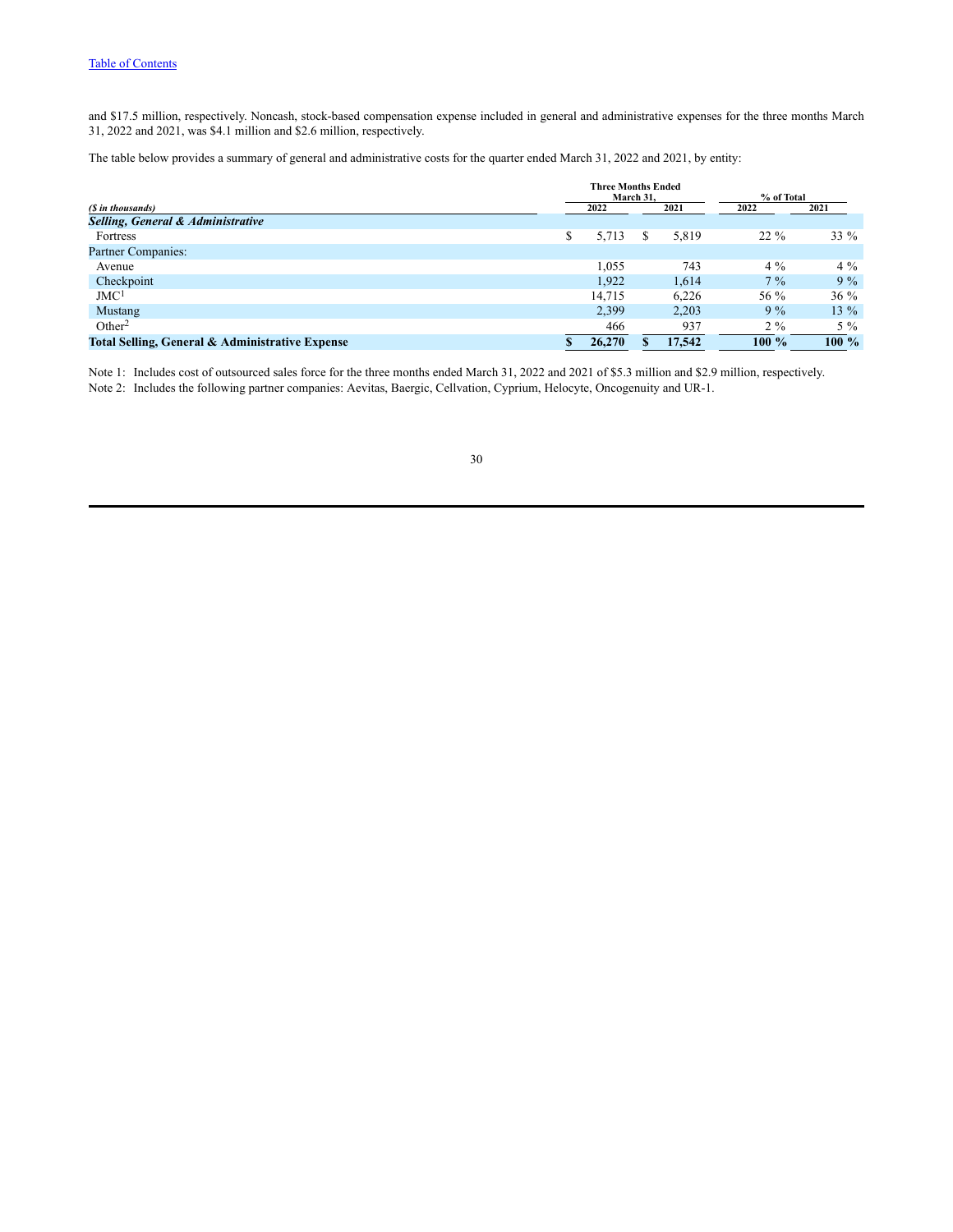### Table of [Contents](#page-1-0)

### *Comparison of three months ended March 31, 2022 and 2021*

|                                                         | Three Months Ended March 31, |           |    |           |     | Change    |           |  |  |
|---------------------------------------------------------|------------------------------|-----------|----|-----------|-----|-----------|-----------|--|--|
| (\$ in thousands)                                       |                              | 2022      |    | 2021      |     |           | $\%$      |  |  |
| <b>Revenue</b>                                          |                              |           |    |           |     |           |           |  |  |
| Product revenue, net                                    | \$                           | 20,796    | \$ | 10,719    | \$. | 10,077    | 94 %      |  |  |
| Collaboration revenue                                   |                              | 577       |    | 800       |     | (223)     | $(28)\%$  |  |  |
| Revenue – related party                                 |                              | 52        |    | 68        |     | (16)      | $(23)\%$  |  |  |
| Other revenue                                           |                              | 2,500     |    |           |     | 2,500     | 100 %     |  |  |
| Net revenue                                             |                              | 23,925    |    | 11,587    |     | 12,338    | 106 %     |  |  |
|                                                         |                              |           |    |           |     |           |           |  |  |
| <b>Operating expenses</b>                               |                              |           |    |           |     |           |           |  |  |
| Cost of goods $\text{ sold}$ – product revenue          |                              | 8,203     |    | 3,908     |     | 4,295     | 110 %     |  |  |
| Research and development                                |                              | 36,722    |    | 20,028    |     | 16,694    | 83 %      |  |  |
| Research and development – licenses acquired            |                              |           |    | 126       |     | (126)     | (100)%    |  |  |
| Selling, general and administrative                     |                              | 26,270    |    | 17,542    |     | 8,728     | 50 %      |  |  |
| Total operating expenses                                |                              | 71,196    |    | 41,604    |     | 29,592    | 71 %      |  |  |
| Loss from operations                                    |                              | (47,270)  |    | (30, 017) |     | (17,253)  | 57 %      |  |  |
|                                                         |                              |           |    |           |     |           |           |  |  |
| Other income (expense)                                  |                              |           |    |           |     |           |           |  |  |
| Interest income                                         |                              | 142       |    | 227       |     | (85)      | (38)%     |  |  |
| Interest expense and financing fee                      |                              | (2,350)   |    | (2,189)   |     | (161)     | $7\%$     |  |  |
| Change in fair value of investments                     |                              |           |    | 5,913     |     | (5,913)   | $(100)\%$ |  |  |
| Total other income (expense)                            |                              | (2,208)   |    | 3,951     |     | (6, 159)  | $(156)\%$ |  |  |
| <b>Net Loss</b>                                         |                              | (49, 478) |    | (26,066)  |     | (23, 412) | 90%       |  |  |
|                                                         |                              |           |    |           |     |           |           |  |  |
| Less: net loss attributable to non-controlling interest |                              | 33,718    |    | 17,244    |     | 16,474    | 96 %      |  |  |
| Net loss attributable to common stockholders            |                              | (15,760)  | S  | (8,822)   | S   | (6,938)   | 79 %      |  |  |

Net revenues increased \$12.3 million, or 106%, from the three months ended March 31, 2021 to the three months ended March 31, 2022 primarily due to revenues associated with Qbrexza and Accutane, as well as newly launched product Amzeeq. Collaboration revenue as a result of Cyprium's agreement with Sentynl decreased \$0.2 million in the quarter ended March 31, 2022. Other revenue of \$2.5 million in the quarter ended March 31, 2022 is a result of a milestone payment of \$10 million to Journey from their exclusive licensing partner in Japan, Maruho, offset by a \$7.5 million payment to Dermira, pursuant to the terms of the Qbrexza APA between Journey and Dermira.

Cost of goods sold increased by \$4.3 million, or 110%, from the three months ended March 31, 2021 to the three months ended March 31, 2022 due to the higher sales volume, incremental royalties from Qbrexza, which was launched in the second quarter of 2021, and an incremental increase in amortization of acquired intangible assets due to the acquisition of Amzeeq and Zilxi from VYNE in January 2022.

Research and development expenses increased \$16.7 million or 83% from the three months ended March 31, 2021 to the three months ended March 31, 2022. The following table shows the change in research and development spending by Fortress and its partner companies: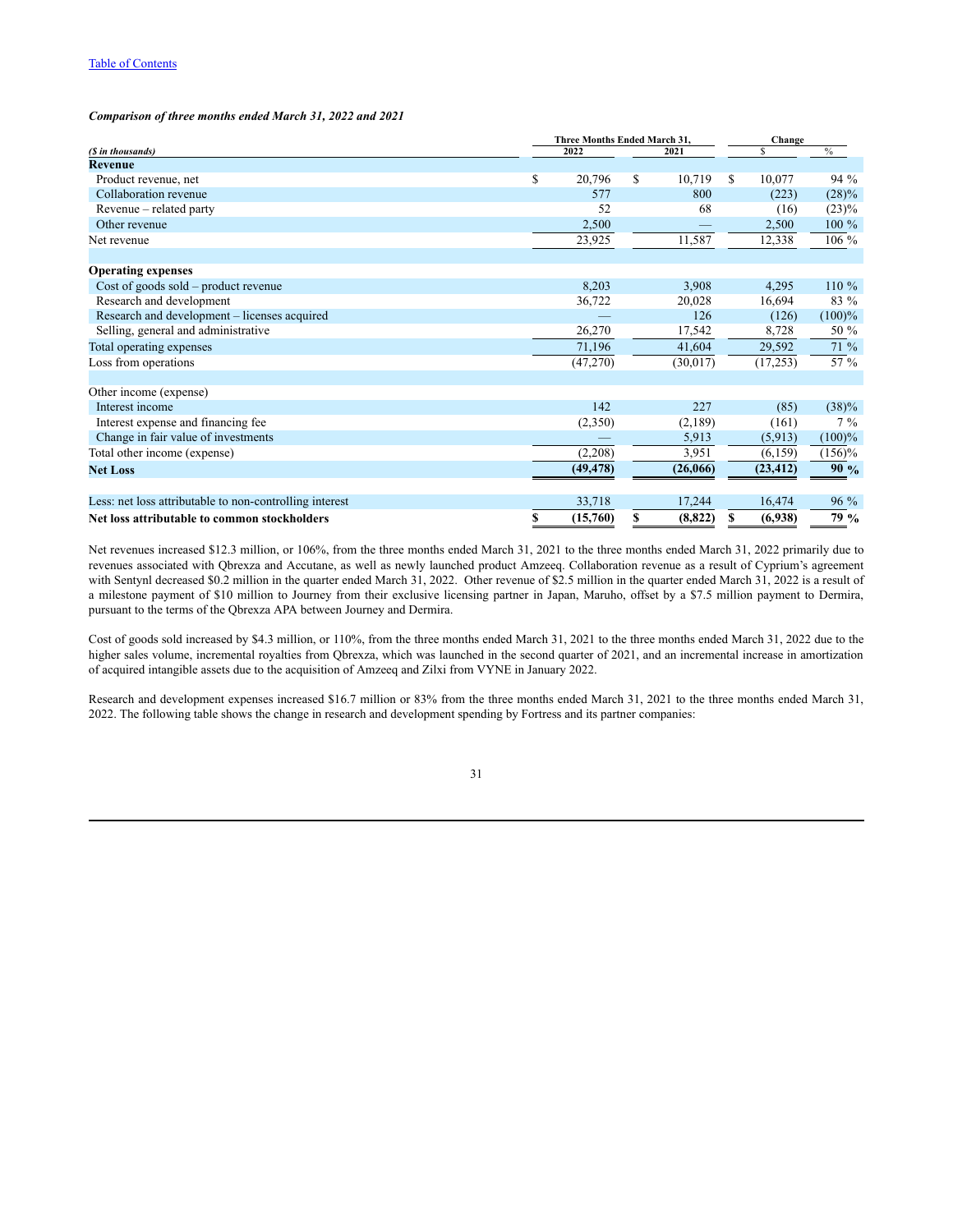|                                                 |    | Three Months Ended March 31, |    | Change |    |         |          |  |
|-------------------------------------------------|----|------------------------------|----|--------|----|---------|----------|--|
| (\$ in thousands)                               |    | 2022                         |    | 2021   |    |         | $\%$     |  |
| <b>Research &amp; Development</b>               |    |                              |    |        |    |         |          |  |
| Stock-based compensation                        |    |                              |    |        |    |         |          |  |
| Fortress                                        | \$ | 383                          | \$ | 304    | \$ | 79      | $26\%$   |  |
| Partner Companies:                              |    |                              |    |        |    |         |          |  |
| Avenue                                          |    | 271                          |    | 41     |    | 230     | 561 %    |  |
| Checkpoint                                      |    | 247                          |    | 161    |    | 86      | 54 %     |  |
| Mustang                                         |    | 517                          |    | 672    |    | (155)   | $(23)\%$ |  |
| Other <sup>1</sup>                              |    | 2                            |    | 3      |    | (1)     | (42)%    |  |
| Sub-total stock-based compensation expense      |    | 1,420                        |    | 1,181  |    | 239     | 20 %     |  |
| Other Research & Development                    |    |                              |    |        |    |         |          |  |
| Fortress                                        |    | 405                          |    | 343    |    | 62      | 18 %     |  |
| Partner Companies:                              |    |                              |    |        |    |         |          |  |
| Avenue                                          |    | 1,537                        |    | 217    |    | 1,320   | 609 %    |  |
| Checkpoint                                      |    | 14,423                       |    | 4,052  |    | 10,371  | 256 %    |  |
| <b>JMC</b>                                      |    | 1,266                        |    |        |    | 1,266   | 100 %    |  |
| Mustang                                         |    | 15,649                       |    | 10,890 |    | 4,759   | 44 %     |  |
| Other <sup>1</sup>                              |    | 2,022                        |    | 3,345  |    | (1,323) | (40)%    |  |
| <b>Total Research &amp; Development Expense</b> | S  | 36,722                       | S  | 20,028 | S  | 16,694  | 83 %     |  |

Note 1: Includes the following partner companies: Aevitas, Baergic, Cellvation, Cyprium, Helocyte, Oncogenuity and UR-1.

The increase in stock-based compensation for the quarter ended March 31, 2022 is primarily due to the effect of new equity grants to key employees and non-employees at both Mustang and Fortress.

The increased spending at Checkpoint of \$10.4 million is attributable primarily to increased costs related to Checkpoint's manufacturing costs for cosibelimab of \$8.3 million as validation work continues, as well as increased clinical costs of \$0.9 million related to Checkpoint's product candidates, \$0.7 million increase in personnel costs due to increased headcount, and \$0.5 million increase in other costs. Mustang's increase in research and development spending of \$4.8 million is primarily attributable to higher expenses of \$2.0 million for personnel related expenses in connection with the advancement of Mustang's programs, \$1.4 million for third party clinical trial costs, \$1.0 million for laboratory supplies, and \$0.5 million for plasmid manufacturing costs. Avenue's increase of \$1.3 million is primarily due to increases in expenses related to advisory committee preparation costs as well as personnel-related costs. JMC's research and development expense is related to clinical trial expenses to develop DFD-29 for which dosing began in March 2022. The decrease in "Other" of \$1.4 million is attributable to the decreased spend in the three months ended March 31, 2022 as compared to the three months ended March 31, 2021 for Cyprium, as the prior quarter spend related to costs for the preparation of Cyprium's rolling NDA submission.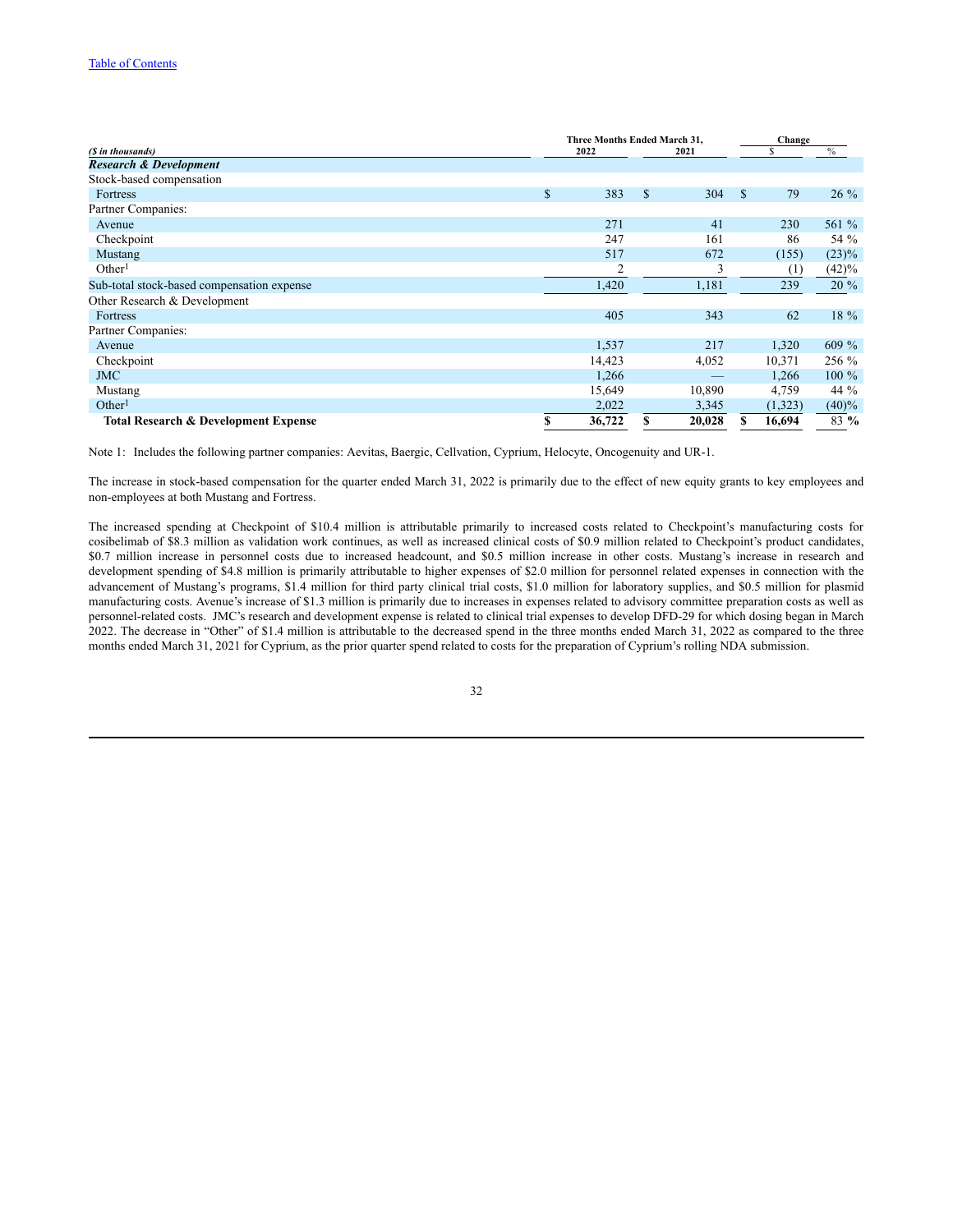General and administrative expenses increased \$10.9 million, or 71%, from the three months ended March 31, 2021 to the three months ended March 31, 2022. The following table shows the change in general and administrative spending by Fortress and its partner companies:

|                                                 | Three Months Ended March 31, |              | Change |    |       |          |
|-------------------------------------------------|------------------------------|--------------|--------|----|-------|----------|
| (\$ in thousands)                               | 2022                         |              | 2021   |    |       | $\%$     |
| Selling, General & Administrative               |                              |              |        |    |       |          |
| Stock-based compensation                        |                              |              |        |    |       |          |
| <b>Fortress</b>                                 | \$<br>2,378                  | $\mathbb{S}$ | 1,551  | \$ | 827   | 53 %     |
| Partner Companies:                              |                              |              |        |    |       |          |
| Avenue                                          | 298                          |              | 73     |    | 225   | 308 %    |
| Checkpoint                                      | 528                          |              | 613    |    | (85)  | $(14)\%$ |
| <b>JMC</b>                                      | 773                          |              | 22     |    | 751   | 3412 %   |
| Mustang                                         | 147                          |              | 324    |    | (177) | (55)%    |
| Other <sup>2</sup>                              | 19                           |              | 9      |    | 10    | $116\%$  |
| Sub-total stock-based compensation expense      | 4,143                        |              | 2,592  |    | 1,551 | 60 %     |
| Other Selling, General & Administrative         |                              |              |        |    |       |          |
| Fortress                                        | 3,335                        |              | 4,268  |    | (933) | $(22)\%$ |
| Partner Companies:                              |                              |              |        |    |       |          |
| Avenue                                          | 757                          |              | 670    |    | 87    | 13 %     |
| Checkpoint                                      | 1,394                        |              | 1,001  |    | 393   | 39 %     |
| JMC <sup>1</sup>                                | 13,942                       |              | 6,204  |    | 7,738 | 125 %    |
| Mustang                                         | 2,252                        |              | 1,879  |    | 373   | 20 %     |
| Other <sup>2</sup>                              | 447                          |              | 928    |    | (481) | (52)%    |
| Total Selling, General & Administrative Expense | \$<br>26,270                 | \$           | 17,542 | \$ | 8,728 | 50 %     |

Note 1: Includes cost of outsourced sales force for the three months ended March 31, 2022 and 2021 of \$5.3 million and \$2.9 million, respectively. Note 2: Includes the following partner companies: Aevitas, Baergic, Cellvation, Cyprium, Helocyte, Oncogenuity and UR-1.

For the quarter ended March 31, 2022, the increase in general and administrative expenses of \$8.7 million, or 50%, is primarily attributable to Journey's increased sales and marketing costs associated with the expanded product portfolio and outsourced salesforce, as well as Mustang's increase in professional fees and outside services, as well as personnel related expenses. The increase at both Avenue and Checkpoint is due to increased personnel costs.

Total other income (expense) decreased \$6.2 million, or 156%, from income of \$4.0 million for the three months ended March 31, 2021 to expense of \$2.2 million for the three months ended March 31, 2022, primarily due to interest expense and financing fees offset by the change in fair value of the Company's investment in Caelum of \$5.9 million recorded in the three months ended March 31, 2021. There is no comparable change in fair value of investment in Caelum in the current quarter as Caelum was acquired in the fourth quarter of 2021 by Astra Zeneca.

Net loss attributable to common stockholders increased \$6.9 million, or 79%, from a net loss of \$8.8 million for the three months ended March 31, 2021 to a net loss of \$15.8 million for the three months ended March 31, 2022.

### **Liquidity and Capital Resources**

We will require additional financing to fully develop and prepare regulatory filings and obtain regulatory approvals for our existing and new product candidates, fund operating losses, and, if deemed appropriate, establish or secure through third parties manufacturing for our potential products, and sales and marketing capabilities. We have funded our operations to date primarily through the sale of equity and debt securities. We believe that our current cash and cash equivalents is sufficient to fund operations for at least the next twelve months. Our failure to raise capital as and when needed would have a material adverse impact on our financial condition and our ability to pursue our business strategies. We may seek funds through equity or debt financings, joint venture or similar development collaborations, the sale of partner companies (such as the stock purchase of Caelum by AstraZeneca that resulted from an option exercise), royalty financings, or through other sources of financing. In addition to the foregoing, based on the Company's current assessment, the Company does not expect any material impact on its long-term development timeline and its liquidity due to the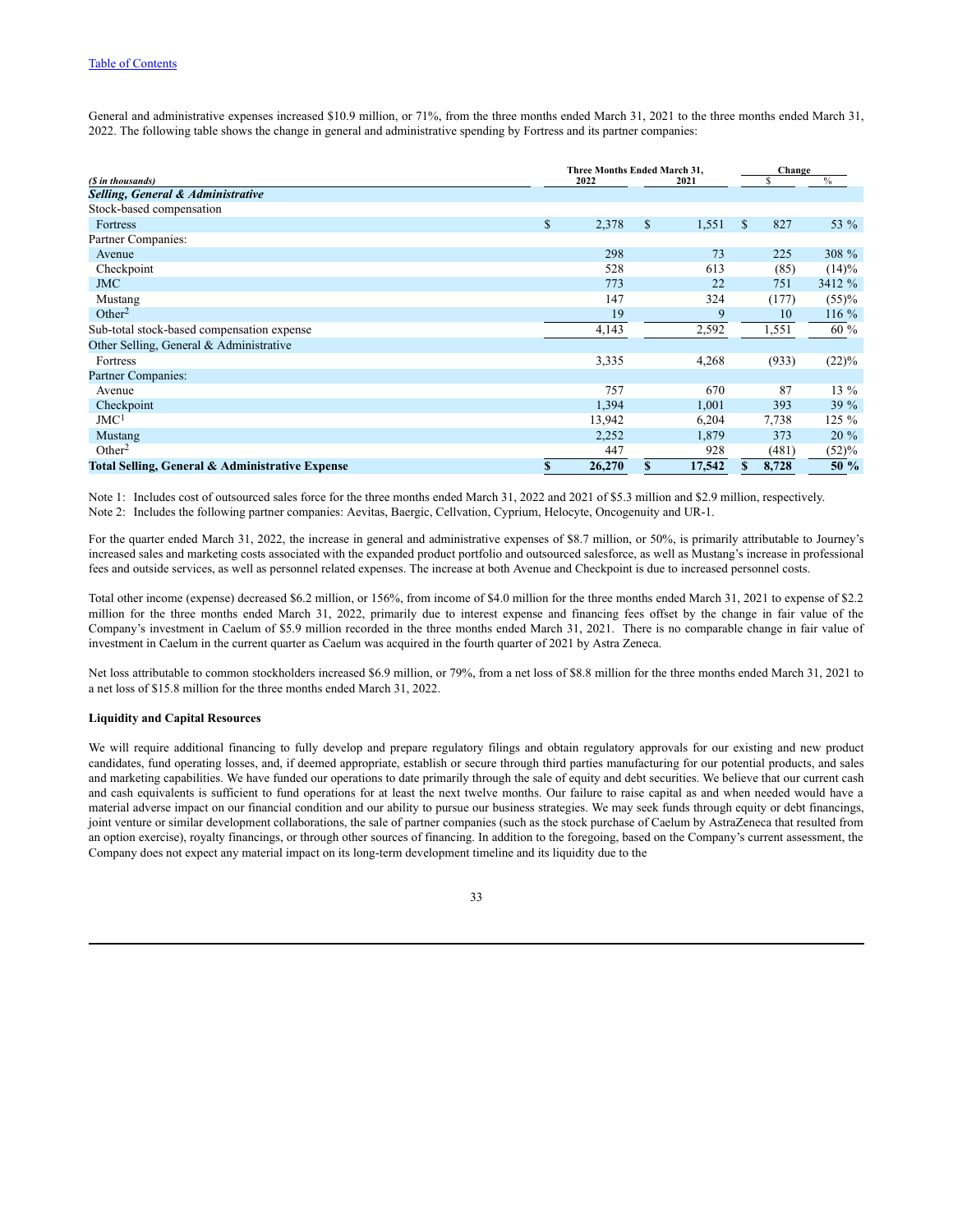worldwide spread of the COVID-19 virus. However, the Company is continuing to assess the effect on its operations by monitoring the spread of COVID-19 and the actions implemented to combat the virus throughout the world.

#### *Contractual Obligations*

We enter into contracts in the normal course of business with licensors, contract research organizations (CROs), contract manufacturing organizations (CMOs) and other third parties for the procurement of various products and services, including without limitation biopharmaceutical development, biologic assay development, commercialization, clinical and preclinical development, clinical trials management, pharmacovigilance and manufacturing and supply. These contracts typically do not contain minimum purchase commitments (although they may) and are generally terminable by us upon written notice. Payments due upon termination or cancelation/delay consist of payments for services provided or expenses incurred, including non-cancelable obligations of our service providers, up to the date of cancellation; in certain cases, our contractual arrangements with CROs and CMOs include cancelation and/or delay fees and penalties.

During the three months ended March 31, 2022, there were no material changes in our contractual obligations and commitments, including our lease obligations, as described in our 2021 Form 10-K.

#### *Cash Flows for the Three Months Ended March 31, 2022 and 2021*

Components of cash flows from publicly-traded partner companies are comprised of:

|                                                               | For the Three Months Ended March 31, 2022 |                       |  |         |  |            |  |              |                |           |
|---------------------------------------------------------------|-------------------------------------------|-----------------------|--|---------|--|------------|--|--------------|----------------|-----------|
| (S in thousands)                                              |                                           | Fortress <sup>1</sup> |  | Avenue  |  | Checkpoint |  | JMC          | Mustang        | Total     |
| <b>Statement of cash flows data:</b>                          |                                           |                       |  |         |  |            |  |              |                |           |
| Total cash (used in)/provided by:                             |                                           |                       |  |         |  |            |  |              |                |           |
| Operating activities                                          |                                           | (9.919)               |  | 1.930)  |  | (19,606)   |  | 884 \$       | $(16, 289)$ \$ | (46, 860) |
| Investing activities                                          |                                           | (3)                   |  |         |  |            |  | (20,000)     | (1, 334)       | (21, 337) |
| Financing activities                                          |                                           | 2,030                 |  |         |  | 6.347      |  | 11.366       | 30.221         | 49,964    |
| Net increase in cash and cash equivalents and restricted cash |                                           | 7,892                 |  | (1,930) |  | (13.259)   |  | $(7,750)$ \$ | 12.598 \$      | (18, 233) |

|                                                               | For the Three Months Ended March 31, 2021 |         |            |         |     |         |         |        |  |          |  |           |
|---------------------------------------------------------------|-------------------------------------------|---------|------------|---------|-----|---------|---------|--------|--|----------|--|-----------|
| (S in thousands)                                              | Fortress'<br>Avenue                       |         | Checkpoint |         | JMC |         | Mustang |        |  | Total    |  |           |
| <b>Statement of cash flows data:</b>                          |                                           |         |            |         |     |         |         |        |  |          |  |           |
| Total cash (used in)/provided by:                             |                                           |         |            |         |     |         |         |        |  |          |  |           |
| Operating activities                                          |                                           | (1,505) |            | (1.307) |     | (4,657) |         | l.361  |  | (15,580) |  | (21, 688) |
| Investing activities                                          |                                           |         |            |         |     |         |         |        |  | (458)    |  | (458)     |
| Financing activities                                          |                                           | (2,222) |            |         |     | 23.918  |         | 9.391  |  | 47.605   |  | 78,692    |
| Net increase in cash and cash equivalents and restricted cash |                                           | 3,727   |            | 1,307   |     | 19.261  |         | 10.752 |  | 31.567   |  | 56,546    |

Note 1: Includes Fortress and non-public partner companies.

|                                                               | Three Months Ended March 31. |           |          |           |  |
|---------------------------------------------------------------|------------------------------|-----------|----------|-----------|--|
| (S in thousands)                                              | 2022                         |           | 2021     | Change    |  |
| <b>Statement of cash flows data:</b>                          |                              |           |          |           |  |
| Total cash (used in)/provided by:                             |                              |           |          |           |  |
| Operating activities                                          | S                            | (46, 860) | (21,688) | (25, 172) |  |
| Investing activities                                          |                              | (21, 337) | (458)    | (20, 879) |  |
| Financing activities                                          |                              | 49.964    | 78.692   | (28, 728) |  |
| Net increase in cash and cash equivalents and restricted cash |                              | (18.233)  | 56,546   | (74, 779) |  |

# *Operating Activities*

Net cash used in operating activities increased \$25.2 million from the three months ended March 31, 2021, compared to the three months ended March 31, 2022. The increase is due to the increase of \$23.6 million in net loss for the quarter and the increase of \$9.7 million in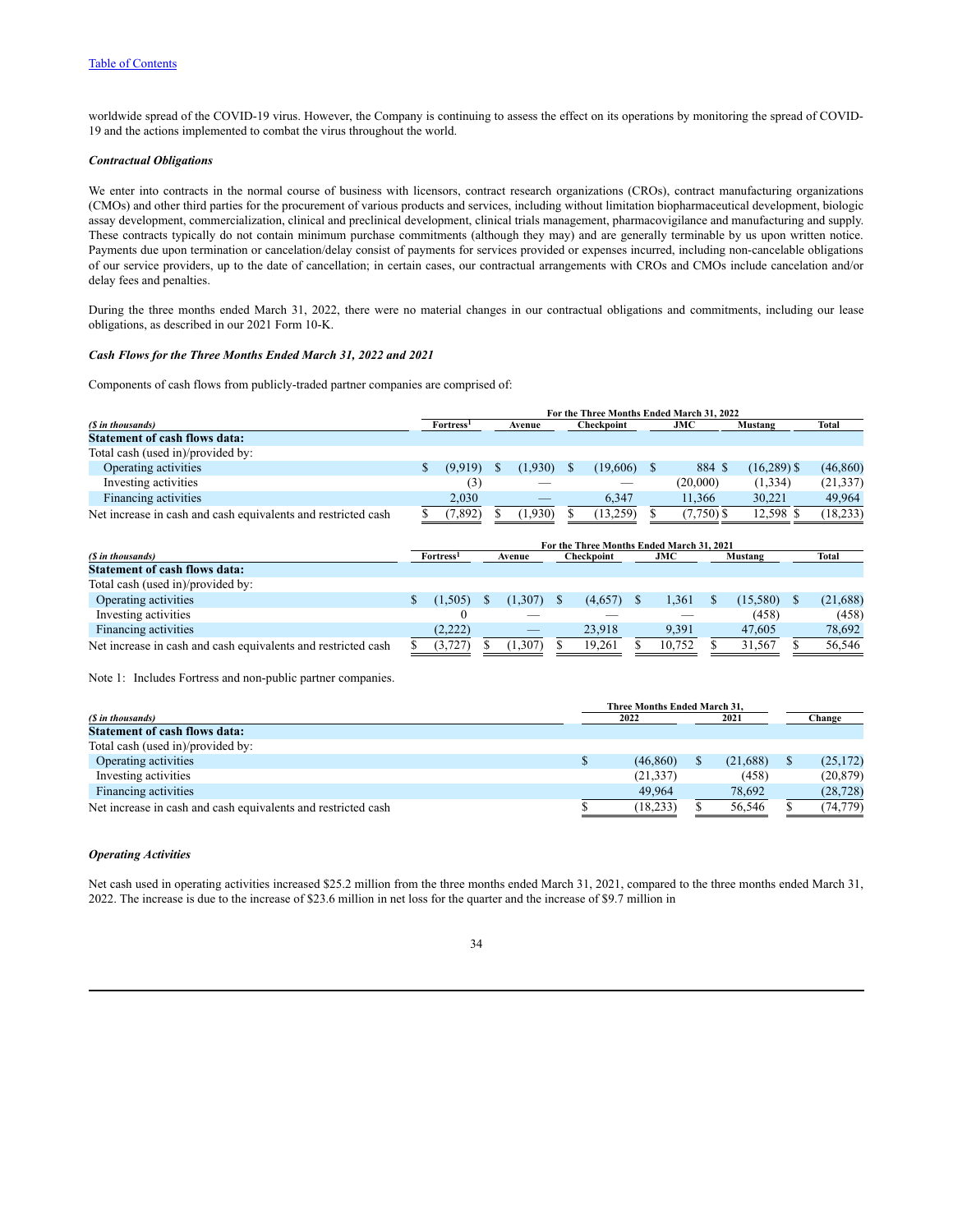cash decrease resulting from changes in operating assets and liabilities, offset by the \$5.9 million decrease in the fair value of the investment in Caelum for the current quarter, as well as the \$1.8 million increase in stock-based compensation expense.

#### *Investing Activities*

Net cash used in investing activities for the three months ended March 31, 2021 of \$0.5 million, as compared to net cash used in investing activities of \$21.3 million for the three months ended March 31, 2022 is a \$20.8 million change in cash flows from investing activities. The change is primarily due to the \$20.0 million acquiaition of the VYNE products by JMC, as well as the \$0.8 million increase in cash used in the purchase of property and equipment by Mustang.

#### *Financing Activities*

Net cash provided by financing activities was \$78.7 million for the three months ended March 31, 2021, compared to \$50.0 million of net cash provided by financing activities for the three months ended March 31, 2022, a decrease of \$28.7 million. During the three months ended March 31, 2022, net proceeds from at-the-market offerings for the partner companies decreased \$60.6 million quarter-over-quarter, and net proceeds from partner company convertible preferred shares offering decreased \$11.4 million, offset by \$45.0 million in proceeds from partner company long-term debt.

### **Item 3. Quantitative and Qualitative Disclosures About Market Risks**

As a "smaller reporting company" as defined by Item 10 of Regulation S-K, the Company is not required to provide the information required by this item.

### **Item 4. Controls and Procedures**

## *Evaluation of Disclosure Controls and Procedures*

Under the supervision and with the participation of our management, including our principal executive officer and principal financial officer, we conducted an evaluation of the effectiveness, as of March 31, 2022, of the design and operation of our disclosure controls and procedures, as such term is defined in Exchange Act Rules 13a-15(e) and 15d-15(e). Based on this evaluation, our principal executive officer and principal financial officer have concluded that, as of such date, our disclosure controls and procedures are effective to ensure that information required to be disclosed by us in our Exchange Act reports is recorded, processed, summarized, and reported within the time periods specified in the SEC's rules and forms, and that such information is accumulated and communicated to our management, including our principal executive officer and principal financial officer, as appropriate to allow timely decisions regarding required disclosure.

### *Changes in Internal Control over Financial Reporting*

No change in internal control over financial reporting occurred during the most recent quarter with respect to our operations, which materially affected, or is reasonable likely to materially affect, our internal controls over financial reporting.

#### **PART II. OTHER INFORMATION**

#### **Item 1. Legal Proceedings**

## *Qbrexza*

On March 31, 2021, Journey executed the Qbrexza APA with Dermira, a subsidiary of Eli Lilly and Company, and the transaction closed on May 14, 2021. Pursuant to the terms of the Qbrexza APA, Journey acquired the rights to Qbrexza® (glycoprronium), a prescription cloth towelette to treat primary axillary hyperhidrosis in patients nine years of age or older. Upon closing of the Qbrexza purchase, Journey became substituted for Dermira as the plaintiff in, and is currently vigorously litigating the Perrigo Patent Litigation against Perrigo (N/K/A Padagis Israel Pharmaceuticals Ltd.) alleging infringement of the Qbrexza Patents, which are included among the proprietary rights to Qbrexza that Journey acquired pursuant to the Qbrexza APA. The Perrigo Patent Litigation was initiated following the submission by Perrigo, in accordance with the procedures set out in the Hatch-Waxman Act, of an ANDA. The ANDA seeks approval to market a generic version of Qbrexza prior to the expiration of the Qbrexza Patents and alleges that the Qbrexza Patents are invalid. Perrigo is subject to a 30-month stay preventing it from selling a generic version, but that stay is set to expire on March 9, 2023. Trial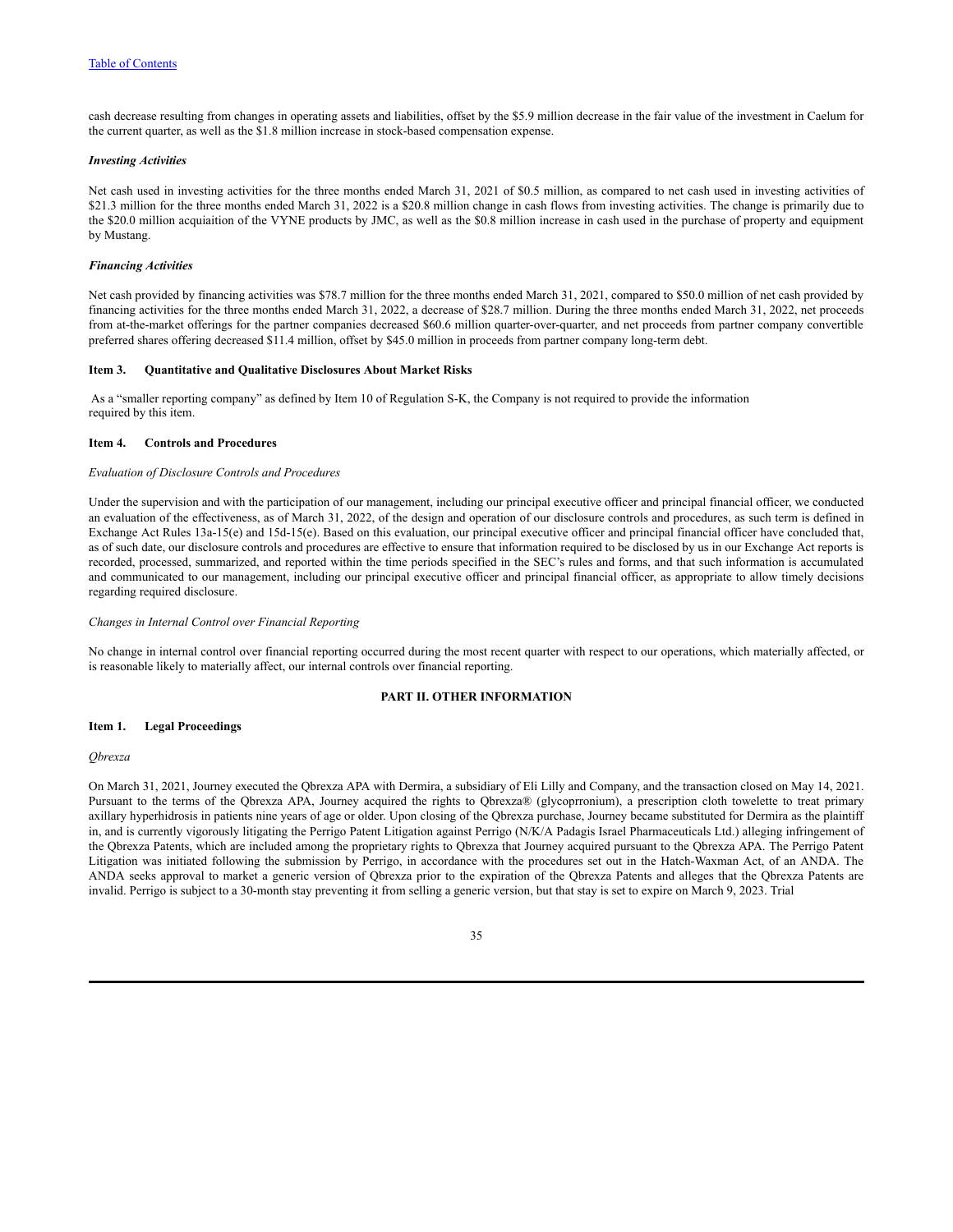in the Perrigo Patent Litigation is scheduled for September 19, 2022. The Company cannot make any predictions about the final outcome of this matter or the timing thereof.

On March 4, 2022, Journey filed the Teva Patent Litigation alleging infringement of certain Qbrexza Patents, which are included among the proprietary rights to Qbrexza that were acquired pursuant to the Qbrexza APA. The Teva Patent Litigation was initiated following the submission by Teva, in accordance with the procedures set out in Hatch-Waxman Act, of an ANDA. The ANDA seeks approval to market a generic version of Qbrexza prior to the expiration of the Qbrexza Patents and alleges that the Qbrexza Patents are invalid. Teva is subject to a 30-month stay preventing it from selling a generic version. The stay should expire no earlier than August 8, 2024. Trial in the Teva Patent Litigation has not yet been scheduled. The Company cannot make any predictions about the final outcome of this matter or the timing thereof.

#### *Amzeeq*

Upon completion of the VYNE Product Acquisition, Journey became substituted for VYNE as the plaintiff in the Padagis Patent Litigation against Padagis alleging infringement of the "Amzeeq® Patents, which are included among the proprietary rights to Amzeeq® that were acquired pursuant to the VYNE Product Acquistion. The Padagis Patent Litigation was initiated following the submission by Padagis, in accordance with the procedures set out in the Hatch-Waxman Act, of an ANDA. The ANDA seeks approval to market a generic version of Amzeeq® prior to the expiration of the Amzeeq® Patents and alleges that the Amzeeq<sup>®</sup> Patents are invalid. Padagis is subject to a 30-month stay preventing it from selling a generic version, but that stay is set to expire on December 30, 2023. Journey is seeking, among other relief, an order that the effective date of any United States Food and Drug Administration approval of Padagis' ANDA be no earlier than the expiration of the patents listed in the Orange Book, the latest of which expires on September 8, 2037, and such further and other relief as the court may deem appropriate. Trial in the Padagis Patent Litigation is scheduled for July 10, 2023. Journey cannot make any predictions about the final outcome of this matter or the timing thereof.

To our knowledge, there are no other legal proceedings pending against us, other than routine actions and administrative proceedings, and other actions not deemed material are not expected to have a material adverse effect on our financial condition, results of operations, or cash flows. In the ordinary course of business, however, the Company may be subject to both insured and uninsured litigation. Suits and claims may be brought against the Company by customers, suppliers, partners and/or third parties (including tort claims for personal injury arising from clinical trials of the Company's product candidates and property damage) alleging deficiencies in performance, breach of contract, etc., and seeking resulting alleged damages.

#### **Item 1A. Risk Factors**

Investing in our Common Stock, 9.375% Series A Cumulative Redeemable Perpetual Preferred Stock, \$0.001 par value ("Series A Preferred Stock") or any other type of equity or debt securities (together our "Securities") involves a high degree of risk. You should consider carefully the risks and uncertainties described below, together with all of the other information in this Quarterly Report on Form 10-Q including the consolidated financial statements and the related notes, as well as the risks, uncertainties and other information set forth in the reports and other materials filed or furnished by our partners and affiliates Avenue, Checkpoint, Journey and Mustang with the SEC, before deciding to invest in our Securities. If any of the following risks or the risks included in the public filings of Avenue, Checkpoint, Journey or Mustang were to materialize, our business, financial condition, results of operations, and future growth prospects could be materially and adversely affected. In that event, the market price of our Securities could decline, and you could lose part of or all of your investment in our Securities. In addition, you should be aware that the below stated risks should be read as being applicable to our partners and affiliates such that, if any of the negative outcomes associated with any such risk is experienced by one of our partners or affiliates, the value of Fortress' holdings in such partner or affiliate (if any) may decline. As used throughout this filing, the words "we", "us" and "our' *may refer to Fortress individually or together with our af iliates and partners, as dictated by context.*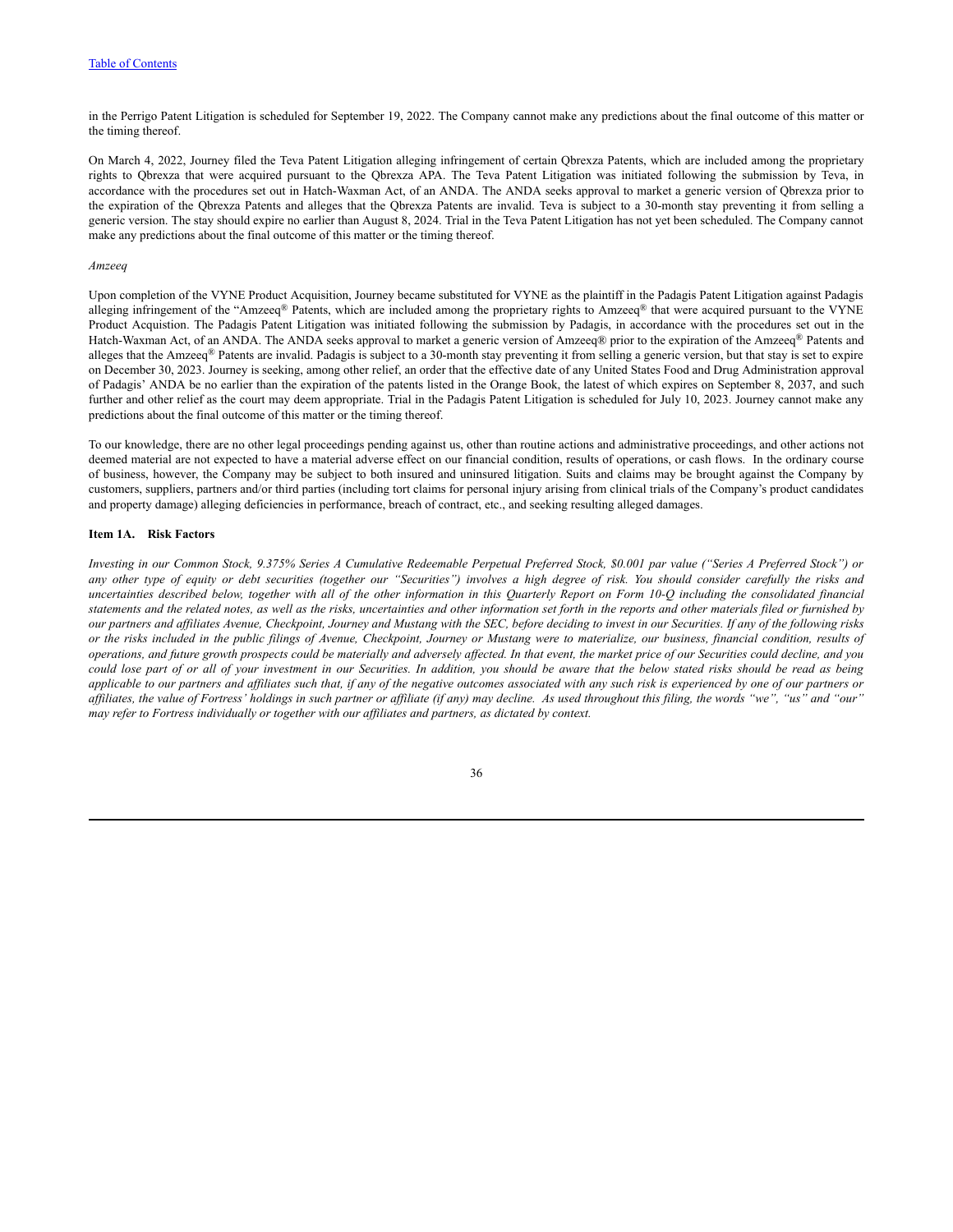### Risks Inherent in Drug Development

#### Most of our or our partner companies' product candidates are in the early stages of development and may not be successfully developed or commercialized, and the product candidates that do advance into clinical trials may not receive regulatory approval.

Most of our existing product candidates remain in the early stages of development and will require substantial further capital expenditures, development, testing and regulatory approvals prior to commercialization. The development and regulatory approval processes take several years, and it is unlikely that our product candidates, even if successfully developed and approved by the FDA and/or foreign equivalent regulatory bodies, would be commercially available for several years. Only a small percentage of drugs under development successfully obtain regulatory approval and are successfully commercialized. Accordingly, even if we are able to obtain the requisite financing to fund development programs, we cannot be sure that any of our product candidates will be successfully developed or commercialized, which could result in the failure of our business and a loss of your investment.

Pharmaceutical development has inherent risks. Before we may seek regulatory approval for the commercial sale of any of our products, we will be required to demonstrate, through well-controlled clinical trials, that our product candidates are effective and have a favorable benefit-risk profile for their target indications. Success in early clinical trials is not necessarily indicative of success in later stage clinical trials, during which product candidates may fail to demonstrate sufficient safety or efficacy, despite having progressed through initial clinical testing, which may cause significant setbacks. Further, we may need to conduct additional clinical trials that are not currently anticipated. As a result, product candidates that we advance into clinical trials may never receive regulatory approval.

Even if any of our product candidates are approved, regulatory authorities may approve any such product candidates for fewer or more limited indications than we request, may place limitations on our ability to commercialize products at the intended price points, may grant approval contingent on the product's performance in costly post-marketing clinical trials, or may approve a label that does not include the claims necessary or desirable for the successful commercialization of that product candidate. The regulatory authority may also require the label to contain warnings, contraindications, or precautions that limit the commercialization of the product. In addition, the Drug Enforcement Agency ("DEA"), or foreign equivalent, may schedule one or more of our product candidates under the Controlled Substances Act, or its foreign equivalent, which could impede such product's commercial viability. Any of these scenarios could impact the commercial prospects for one or more of our current or future product candidates.

### The extensive regulation to which our product candidates are subject may be costly and time consuming, cause anticipated delays, and/or prevent the *receipt of the required approvals for commercialization.*

The research and clinical development, testing, manufacturing, labeling, storage, record-keeping, advertising, promotion, import, export, marketing and distribution of any product candidate, including our product candidates, is subject to extensive regulation by the FDA in the United States and by comparable health authorities in foreign markets. In the United States, we are not permitted to market a product candidate until the FDA approves such product candidate's BLA or NDA. The approval process is uncertain, expensive, often spans many years, and can vary substantially based upon the type, complexity and novelty of the products involved. In addition to significant and expansive clinical testing requirements, our ability to obtain marketing approval for product candidates depends on the results of required non-clinical testing, including the characterization of the manufactured components of our product candidates and validation of our manufacturing processes. The FDA may determine that our manufacturing processes, testing procedures or equipment and facilities are inadequate to support approval. Further, the FDA has substantial discretion in the pharmaceutical approval process and may change approval policies or interpretations of regulations at any time, which could delay, limit or preclude a product candidate's approval.

The FDA and other regulatory agencies may delay, limit or refuse approval of a product candidate for many reasons, including, but not limited to:

- disagreement with the trial design or implementation of our clinical trials, including proper use of clinical trial methods and methods of data analysis;
- an inability to establish sufficient data and information to demonstrate that a product candidate is safe and/or effective for an indication;
- the FDA's rejection of clinical data from trials conducted by individual investigators or in countries where the standard of care is potentially different from that of the United States;

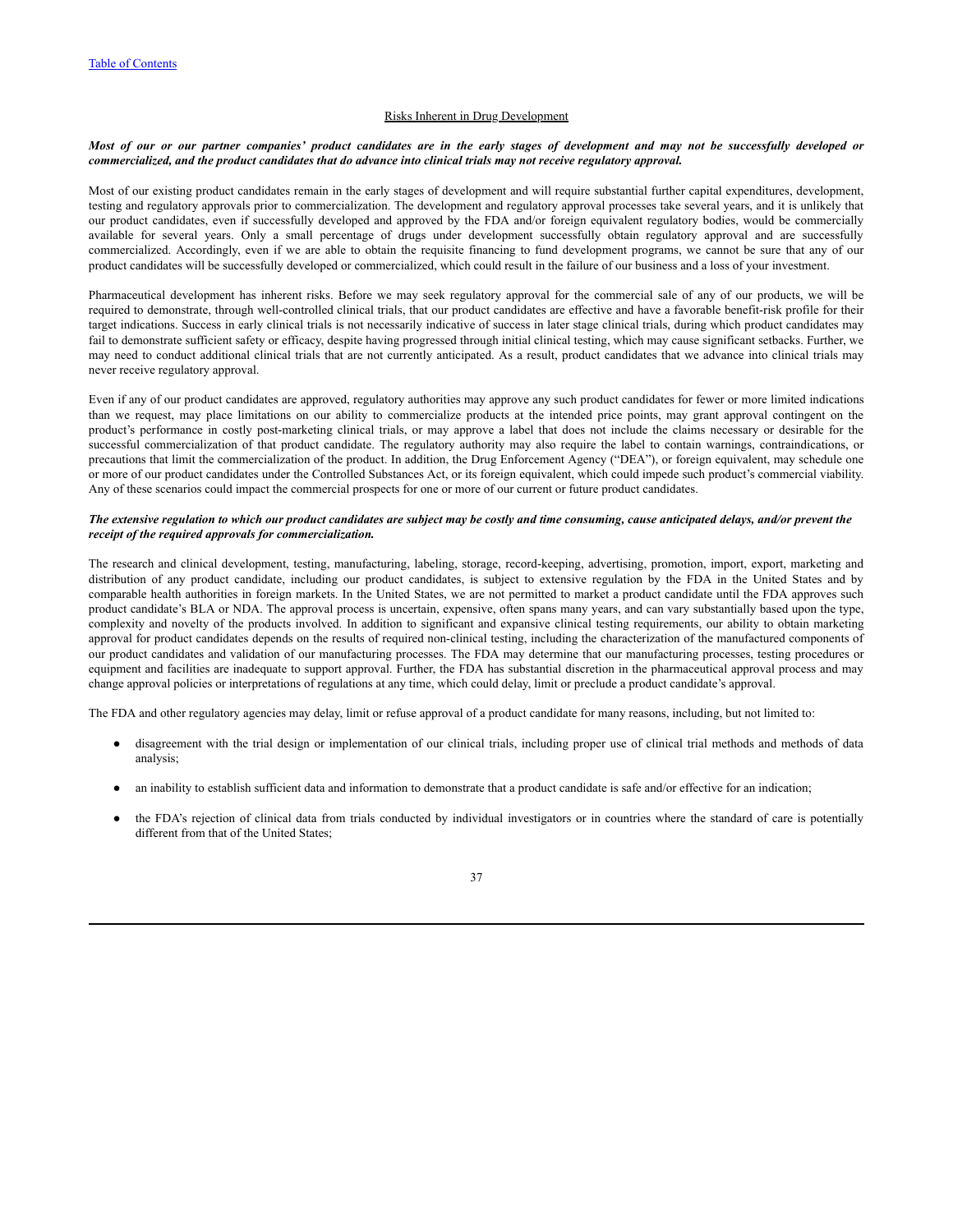- the FDA's determination that clinical trial results do not meet the statistical significance levels required for approval;
- a disagreement by the applicable regulator regarding the interpretation of preclinical study or trial data;
- determination by the FDA that our manufacturing processes or facilities or those of third-party manufacturers with which we or our collaborators contract for clinical supplies or plan to contract for commercial supplies, do not satisfactorily comply with CGMPs; or
- a change to the FDA's approval policies or interpretation of regulations rendering our clinical data, product characteristics, or benefit-risk profile insufficient or unfavorable for approval.

Foreign approval procedures vary by country and may, in addition to the aforementioned risks, involve additional product testing, administrative review periods and agreements with pricing authorities. In addition, rapid drug and biological development during the COVID-19 pandemic has raised questions about the safety and efficacy of certain marketed pharmaceuticals and may result in increased cautiousness by the FDA and comparable foreign regulatory authorities in reviewing new pharmaceuticals based on safety, efficacy or other regulatory considerations and may result in significant delays in obtaining regulatory approvals. Any delay in obtaining, or inability to obtain, applicable regulatory approvals would prevent us from commercializing our product candidates.

#### Delays in the commencement of our clinical trials, or suspensions or terminations of such trials, could result in increased costs and/or delay our ability *to pursue regulatory approvals.*

The commencement or resumption of clinical trials can be delayed for a variety of reasons, including, but not necessarily limited to, delays in:

- obtaining regulatory approval to commence a clinical trial;
- identifying, recruiting and training suitable clinical investigators;
- reaching and maintaining agreements on acceptable terms with prospective clinical research organizations ("CROs") and trial sites, the terms of which may be subject to extensive negotiation and modification from time to time and may vary significantly among different CROs and trial sites:
- obtaining sufficient quantities of a product candidate for use in clinical trials;
- obtaining IRB or ethics committee approval to conduct a clinical trial at a prospective site;
- developing and validating companion diagnostics on a timely basis, if required;
- adding new clinical sites once a trial has begun;
- the death, disability, departure or other change to the principal investigator or other staff overseeing the clinical trial at a given site;
- identifying, recruiting and enrolling patients to participate in a clinical trial; or
- retaining patients who participate in a clinical trial and replacing those who may withdraw due to adverse events from the therapy, insufficient efficacy, fatigue with the clinical trial process, personal issues, or other reasons.

Any delays in the commencement of our clinical trials will delay our ability to pursue regulatory approval for product candidates. In addition, many of the factors that cause, or lead to, a delay in the commencement of clinical trials may also ultimately lead to the denial of regulatory approval of a product candidate.

If any of our product candidates causes unacceptable adverse safety events in clinical trials, we may not be able to obtain regulatory approval or commercialize such product, preventing us from generating revenue from such products' sale. Alternatively, even if a product candidate is approved for marketing, future adverse events could lead to the withdrawal of such product from the market.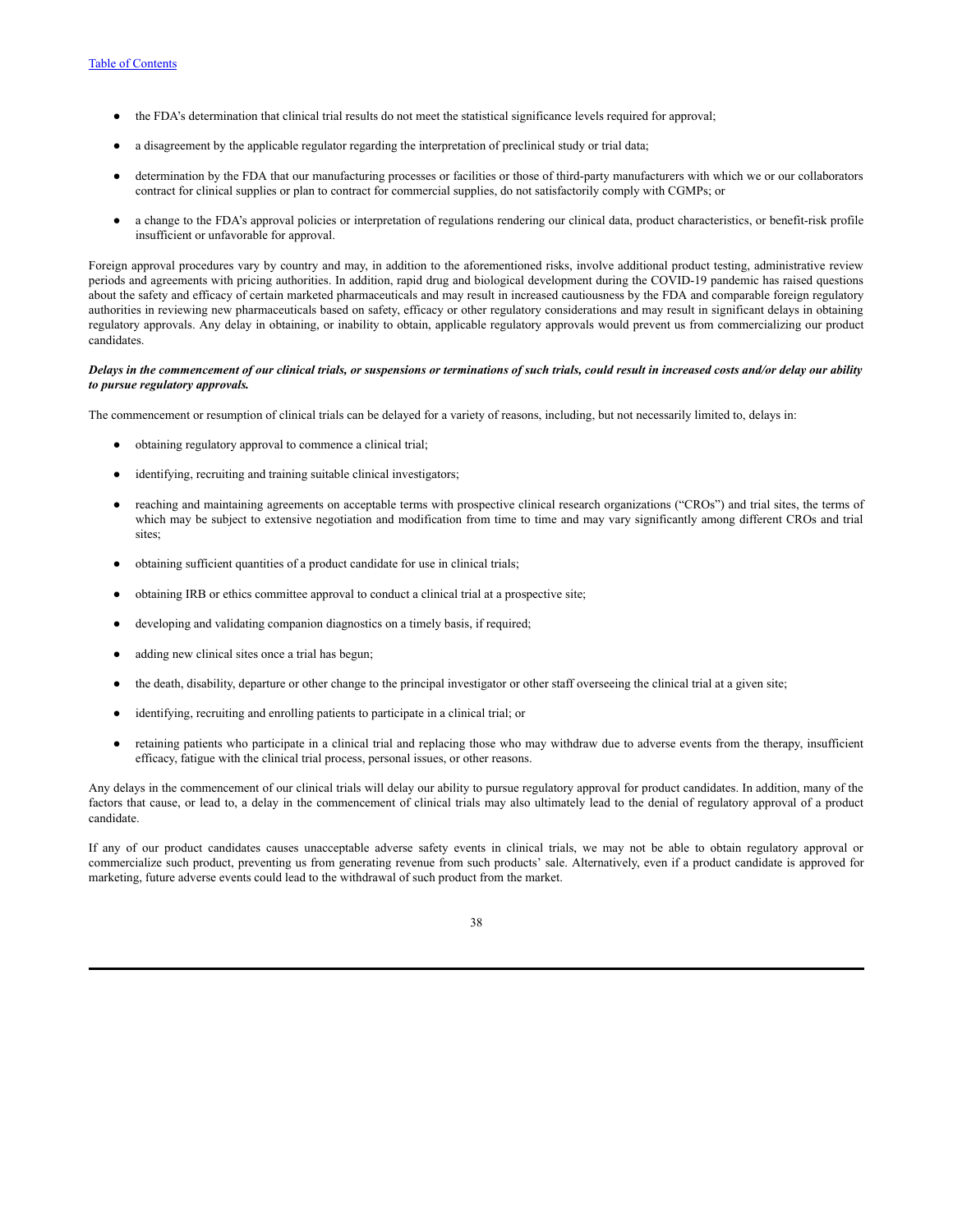## Suspensions or delays in the completion of clinical testing could result in increased costs and/or delay or prevent our ability to complete development of *that product or generate product revenues.*

Once a clinical trial has begun, patient recruitment and enrollment may be slower than we anticipate due to the nature of the clinical trial plan, the proximity of patients to clinical sites, the eligibility criteria for participation in the study or other factors. Clinical trials may also be delayed as a result of ambiguous or negative interim results or difficulties in obtaining sufficient quantities of product manufactured in accordance with regulatory requirements and on a timely basis. Further, a clinical trial may be modified, suspended or terminated by us, an IRB, an ethics committee or a data safety monitoring committee overseeing the clinical trial, any clinical trial site with respect to that site, or the FDA or other regulatory authorities, due to a number of factors, including, but not necessarily limited to:

- failure to conduct the clinical trial in accordance with regulatory requirements or our clinical protocols;
- inspection of the clinical trial operations or clinical trial site by the FDA or other regulatory authorities resulting in the imposition of a clinical hold;
- stopping rules contained in the protocol;
- unforeseen safety issues or any determination that the clinical trial presents unacceptable health risks; and
- lack of adequate funding to continue the clinical trial.

Regulatory requirements and guidance may change, and we may need to amend clinical trial protocols to reflect these changes. Any such change may require us to resubmit clinical trial protocols to IRBs, which may in turn impact a clinical trial's cost, timing, and likelihood of success. If any clinical trial is delayed, suspended, or terminated, our ability to obtain regulatory approval for that product candidate will be delayed, and the commercial prospects, if any, for the product candidate may suffer. In addition, many of these factors may ultimately lead to the denial of regulatory approval of a product candidate.

### If our competitors develop treatments for any of our product candidates' target indications and those competitor products are approved more quickly, marketed more successfully or demonstrated to be more effective, the commercial opportunity for our product candidates will be reduced or eliminated.

The biotechnology and pharmaceutical industries are subject to rapid and intense technological change. We face, and will continue to face, competition in the development and marketing of our product candidates from academic institutions, government agencies, research institutions and biotechnology and pharmaceutical companies. Furthermore, new developments, including the development of other drug technologies and methods of preventing the incidence of disease, occur in the pharmaceutical industry at a rapid pace. Any of these developments may render one or more of our product candidates obsolete or noncompetitive.

Competitors may seek to develop alternative formulations that do not directly infringe on our in-licensed patent rights. The commercial opportunity for one or more of our product candidates could be significantly harmed if competitors are able to develop alternative formulations outside the scope of our inlicensed patents. Compared to us, many of our potential competitors have substantially greater:

- capital resources;
- development resources, including personnel and technology;
- clinical trial experience:
- regulatory experience;
- expertise in prosecution of intellectual property rights; and
- manufacturing, distribution and sales and marketing capabilities.

As a result of these factors, our competitors may obtain regulatory approval for their products more rapidly than we are able to, or may obtain patent protection or other intellectual property or exclusivity rights that limit our ability to develop or commercialize one or more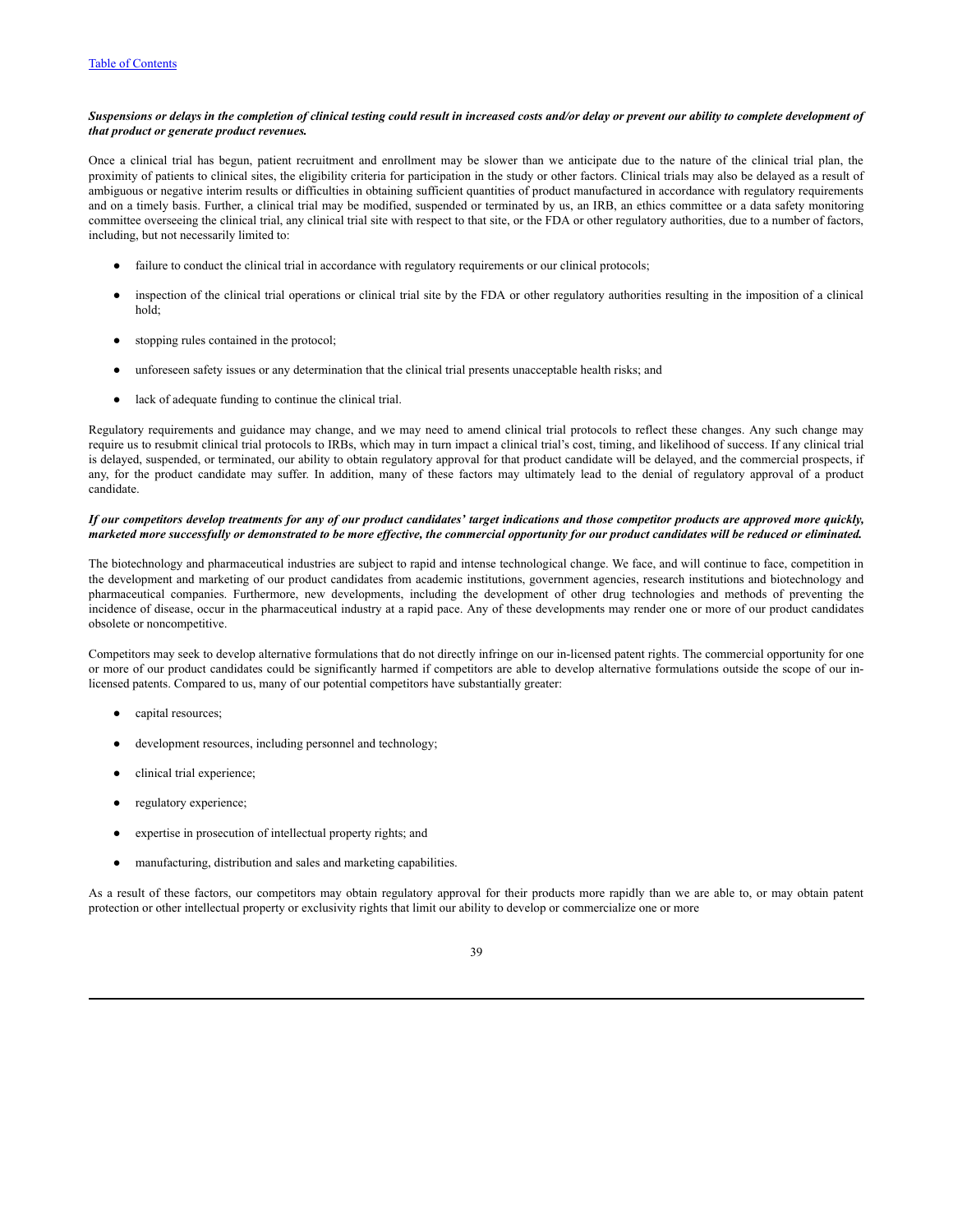of our product candidates. Our competitors may also develop drugs that are more effective, safe, useful and/or less costly than ours and may be more successful than us in manufacturing and marketing their products. Smaller or early-stage companies may also prove to be significant competitors, particularly through collaborative arrangements with large and established companies. We will also face competition from these third parties in establishing clinical trial sites, in patient registration for clinical trials, and in identifying and in-licensing new product candidates.

### Negative public opinion and increased regulatory scrutiny of the therapies that underpin many of our product candidates may damage public perception of our product candidates or adversely affect our ability to conduct our business or obtain regulatory approvals for our product candidates.

If any of the technologies underpinning our product candidates, including gene therapy, is claimed to be unsafe, such product candidate may not gain the acceptance of the public or the medical community. The success of our gene therapy platforms in particular depends upon physicians who specialize in treating the diseases targeted by our product candidates prescribing treatments involving our product candidates in lieu of, or in addition to, treatments with which they are already familiar and for which greater clinical data may be available. More restrictive government regulations or negative public opinion would have a negative effect on our business or financial condition and may delay or impair the development and commercialization of our product candidates or demand for any products we may develop. Adverse events in our clinical trials, even if not ultimately attributable to our product candidates, and the resulting publicity, could lead to increased governmental regulation, unfavorable public perception, potential regulatory delays in the testing or approval of our potential product candidates, stricter labeling requirements for those product candidates that do obtain approval and/or a decrease in demand for any such product candidates. Concern about environmental spread of our products, whether real or anticipated, may also hinder the commercialization of our products.

## The FDA limits regulatory approval for our product candidates to those specific indications and conditions for which clinical safety and efficacy have *been demonstrated.*

Any regulatory approval is limited to the indications for use and related treatment of those specific diseases set forth in the approval for which a product is deemed to be safe and effective by the FDA. In addition to the FDA approval required for new formulations, any new indication for an approved product also requires FDA approval. If we are not able to obtain FDA approval for any desired future indications for our products, our ability to effectively market and sell our products may be reduced and our business may be adversely affected.

While physicians may prescribe drugs for uses that are not described in the product's label or that differ from those tested in clinical studies and approved by the regulatory authorities ("off label uses"), our ability to promote the products is limited to those indications that are specifically approved by the FDA. Such off-label uses are common across medical specialties and may constitute an appropriate treatment for some patients in varied circumstances. Regulatory authorities in the U.S. generally do not regulate the practice of medicine or behavior of physicians in their choice of treatments. Regulatory authorities do, however, restrict communications by pharmaceutical companies regarding the promotion of off-label use.

If our promotional activities fail to comply with these regulations or guidelines, we may be subject to compliance or enforcement actions, including Warning Letters, by, these authorities. In addition, our failure to follow FDA laws, regulations and guidelines relating to promotion and advertising may cause the FDA to suspend or withdraw an approved product from the market, request a recall, institute fines, or could result in disgorgement of money, operating restrictions, corrective advertising, injunctions or criminal prosecution, any of which could harm our business.

### Risks Pertaining to the Need for and Impact of Existing and Additional Financing Activities

### We have historically financed a significant portion of our growth and operations in part through the assumption of debt. Should an event of default occur under any applicable loan documents, our business would be materially adversely affected. Further, our current credit arrangement with *Oaktree Capital restricts our and certain of our partner companies' abilities to take certain actions.*

At December 31, 2021, the total amount of debt outstanding, net of the debt discount, was \$42.9 million. If we default on our obligations, the holders of our debt may declare the outstanding amounts immediately payable together with accrued interest, and/or take possession of any pledged collateral. If an event of default occurs, we may be unable to cure it within the applicable cure period, if at all. If the maturity of our indebtedness is accelerated, we may not have sufficient funds available for repayment and we may be unable to borrow or obtain sufficient funds to replace the accelerated indebtedness on terms acceptable to us, or at all. In addition, current or future debt obligations may limit our ability to finance future operations, satisfy capital needs, or to engage in, expand or pursue our business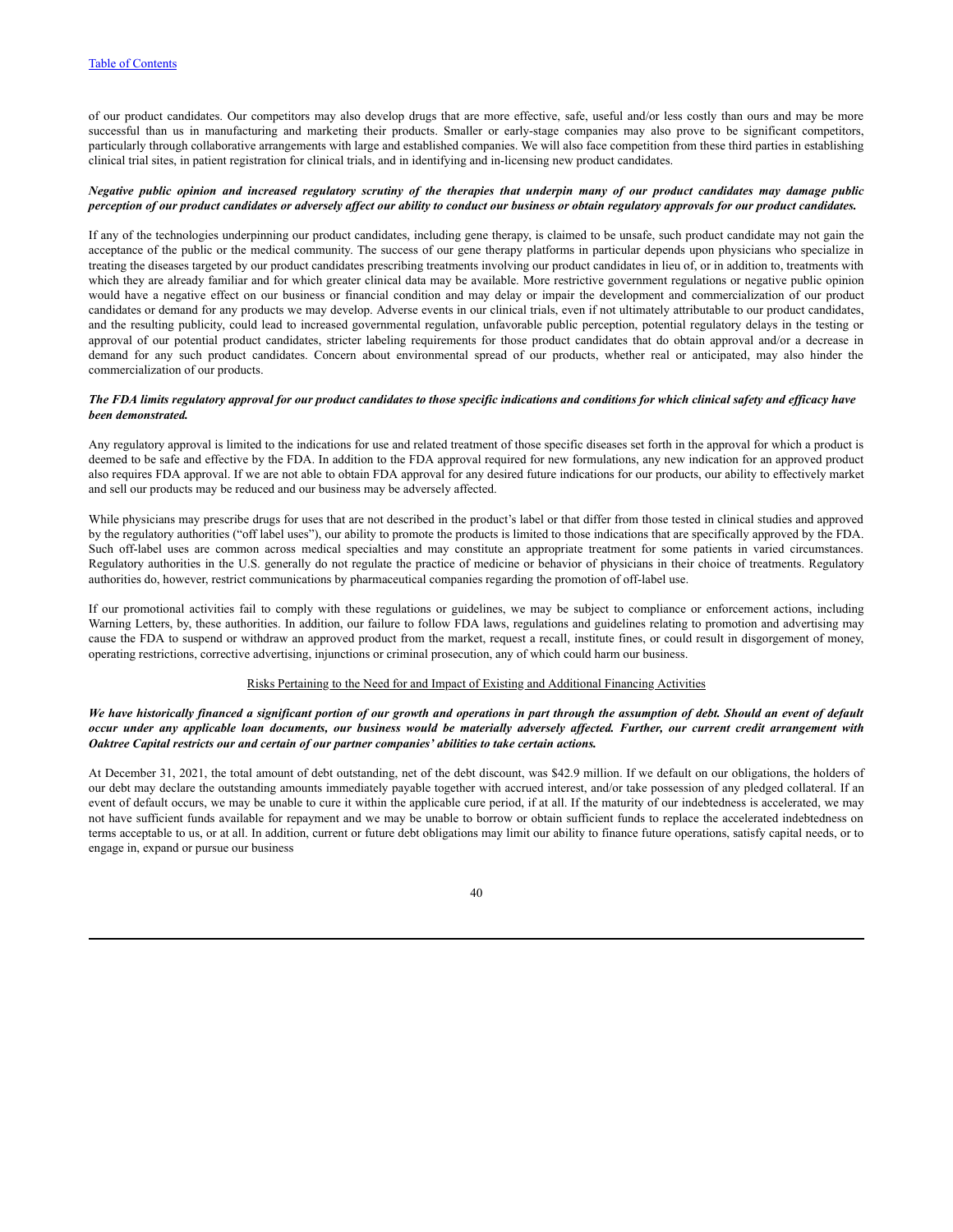activities. Such restrictions may also prevent us from engaging in activities that could be beneficial to our business and our stockholders unless we repay the outstanding debt, which may not be desirable or possible.

On August 27, 2020, we entered into the Oaktree Agreement with Oaktree. The Oaktree Agreement contains certain affirmative and negative covenants restricting our and certain of our partner companies' abilities to take certain actions, especially as pertains indebtedness, liens, investments, affiliate transactions, acquisitions, mergers, dispositions, prepayment of other indebtedness, dividends and other distributions (subject in each case to exceptions). The Oaktree Agreement also contains financial covenants obligating us to maintain a minimum liquidity amount and a minimum amount of revenue, in both cases subject to exceptions. The breach of any such provisions (even, potentially, in an immaterial manner) could result in an event of default under the Oaktree Agreement, the announcement and impact of which could have a negative impact on the trading prices of our securities. The restrictions imposed by such provisions may also inhibit our and certain of our partner companies' ability to enter into certain transactions or arrangements that management otherwise believes would be in our or such partner companies' best interests, such as dispositions that would result in cash inflows to Fortress and/or our partner companies, or acquisitions or financings that would promote future growth.

### We have a history of operating losses that is expected to continue, and we are unable to predict the extent of future losses, whether we will be able to *sustain current revenues or whether we will ever achieve or sustain profitability.*

We continue to generate operating losses in all periods including losses from operations of approximately \$188.5 million and \$94.3 million for the years ended December 31, 2021 and 2020, respectively. At December 31, 2021, we had an accumulated deficit of approximately \$547.5 million. We expect to make substantial expenditures and incur increasing operating costs and interest expense in the future, and our accumulated deficit will increase significantly as we expand development and clinical trial activities for our product candidates and finance investments in certain of our existing and new partners and affiliates in accordance with our growth strategy. Our losses have had, and are expected to continue to have, an adverse impact on our working capital, total assets and stockholders' equity.

Because of the numerous risks and uncertainties associated with developing pharmaceutical products, we are unable to predict the timing or amount of increased expenses or when or if, we will be able to achieve profitability. Our net losses may fluctuate significantly from quarter to quarter and year to year. We anticipate that our expenses will increase substantially if:

- one or more of our development-stage product candidates is approved for commercial sale and we decide to commercialize such product(s) ourselves, due to the need to establish the necessary commercial infrastructure to launch and commercialize this product candidate without substantial delays, including hiring sales and marketing personnel and contracting with third parties for manufacturing, testing, warehousing, distribution, cash collection and related commercial activities;
- we are required by the FDA or a foreign regulatory authority to perform studies in addition to those currently expected;
- there are any delays in completing our clinical trials or the development of any of our product candidates;
- we execute other collaborative, licensing or similar arrangements, depending on the timing of payments we may make or receive under these arrangements;
- there are variations in the level of expenses related to our future development programs;
- we become involved in any product liability or intellectual property infringement lawsuits; and
- there are any regulatory developments affecting our competitors' product candidates.

Our ability to become profitable depends upon our ability to generate revenue. To date, we have not generated any revenue from our development stage products, and we do not know when, or if, we will generate any revenue from such development-stage products. Our ability to generate revenue from such development-stage products depends on a number of factors, including, but not limited to, our ability to:

obtain regulatory approval for one or more of our product candidates, or any future product candidate that we may license or acquire in the future;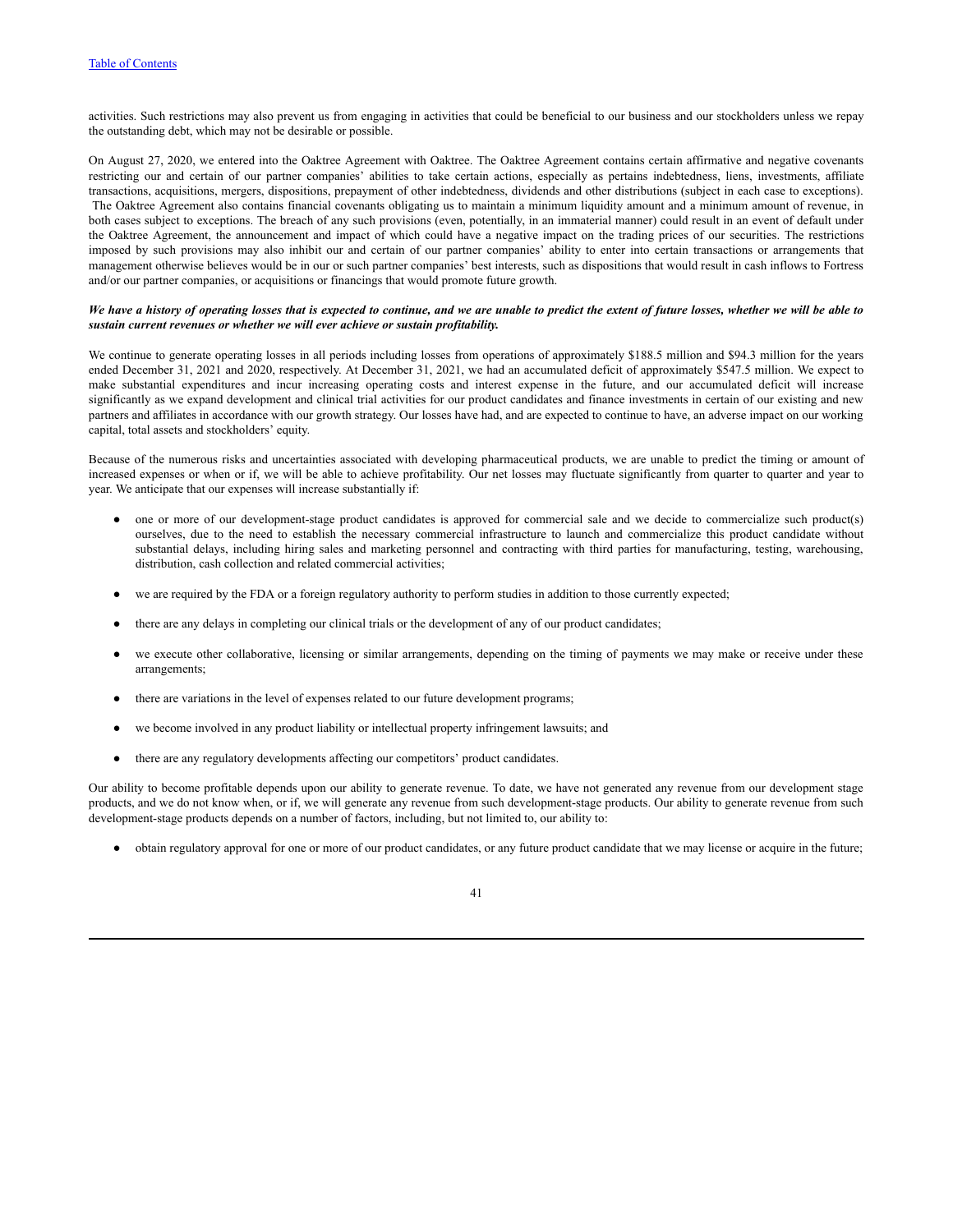- manufacture commercial quantities of one or more of our product candidates or any future product candidate, if approved, at acceptable cost levels; and
- develop a commercial organization and the supporting infrastructure required to successfully market and sell one or more of our product candidates or any future product candidate, if approved.

Even if we do achieve profitability, we may not be able to sustain or increase profitability on a quarterly or annual basis. Our failure to become and remain profitable would depress the value of our company and could impair our ability to raise capital, expand our business, maintain our research and development efforts, diversify our product offerings or even continue our operations. A decline in the value of our company could also cause you to lose all or part of your investment.

### To fund our operations and service our debt securities, which may be deemed to include our Series A Cumulative Redeemable Perpetual Preferred Stock, we will be required to generate a significant amount of cash. Our ability to generate cash depends on a number of factors, some of which are beyond our control, and any failure to meet our debt obligations would have a material adverse effect on our business, financial condition, cash flows and results of operations and could cause the market value of our common stock and/or preferred stock to decline.

Prevailing economic conditions and financial, business and other factors, many of which are beyond our control, may affect our ability to make payments on our debt. If we do not generate sufficient cash flow to satisfy our debt obligations, we may have to undertake alternative financing plans, such as refinancing or restructuring our debt, selling assets, reducing or delaying capital investments or seeking to raise additional capital. Alternatively, as we have done in the past, we may also elect to refinance certain of our debt, for example, to extend maturities. Our ability to restructure or refinance our debt will depend on the capital markets and our financial condition at such time. If we are unable to access the capital markets, whether because of the condition of those capital markets or our own financial condition or reputation within such capital markets, we may be unable to refinance our debt. In addition, any refinancing of our debt could be at higher interest rates and may require us to comply with more onerous covenants, which could further restrict our business operations. Our inability to generate sufficient cash flow to satisfy our debt obligations or to refinance our obligations on commercially reasonable terms, or at all, could have a material adverse effect on our business, financial condition, cash flows and results of operations and could cause the market value of our common stock and/or debt securities to decline.

Repayment of our indebtedness is dependent in part on the generation of cash flow by Journey and its ability to make such cash available to us, by dividend, debt repayment or otherwise. Journey may not be able to, or may not be permitted to, make distributions to enable us to make payments in respect of our indebtedness. Each of our subsidiaries, including Journey, is a distinct legal entity and, under certain circumstances, legal and contractual restrictions may limit our ability to obtain cash from our subsidiaries.

Our ability to continue to reduce our indebtedness will depend upon factors including our future operating performance, our ability to access the capital markets to refinance existing debt and prevailing economic conditions and financial, business and other factors, many of which are beyond our control. We can provide no assurance of the amount by which we will reduce our debt, if at all. In addition, servicing our debt will result in a reduction in the amount of our cash flow available for other purposes, including operating costs and capital expenditures that could improve our competitive position and results of operations.

### We may need substantial additional funding and may be unable to raise capital when needed, which may force us to delay, curtail or eliminate one or more of our R&D programs, commercialization efforts or planned acquisitions and potentially change our growth strategy.

Our R&D programs will require substantial additional capital for research, preclinical testing and clinical trials, establishing pilot scale and commercial scale manufacturing processes and facilities, and establishing and developing quality control, regulatory, marketing, sales, and administrative capabilities to support these programs. We expect to fund our R&D activities from a combination of cash generated from royalties and milestones from our partners in various past, ongoing, and future collaborations, and through additional equity or debt financings from third parties. These financings could depress the stock prices of our securities. If additional funds are required to support our operations and such funds cannot be obtained on favorable terms, we may not be able to develop products, which will adversely impact our growth strategy.

Our operations have consumed substantial amounts of cash since inception. During the years ended December 31, 2021 and 2020, we incurred R&D expenses of approximately \$113.2 million and \$61.3 million, respectively. We expect to continue to spend significant amounts on our growth strategy. We believe that our current cash and cash equivalents will enable us to continue to fund operations in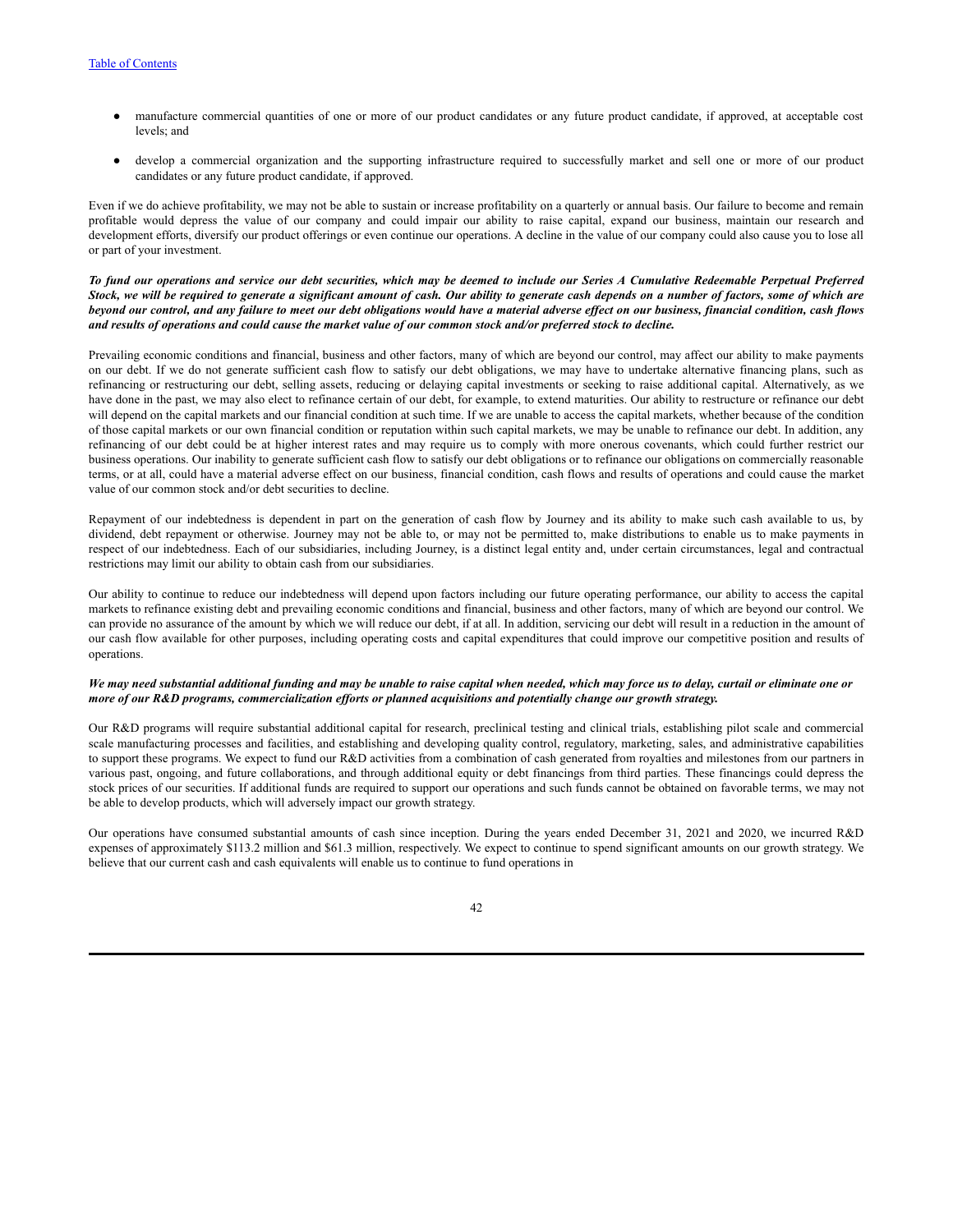the normal course of business for at least the next 12 months from the filing of this 10-K. Until such time, if ever, as we can generate a sufficient amount of product revenue and achieve profitability, however, we expect to seek to finance potential cash needs.

Our ability to obtain additional funding when needed, changes to our operating plans, our existing and anticipated working capital needs, the acceleration or modification of our planned R&D activities, expenditures, acquisitions and growth strategy, increased expenses or other events may affect our need for additional capital in the future and require us to seek additional funding sooner or on different terms than anticipated. In addition, if we are unable to raise additional capital when needed, we might have to delay, curtail or eliminate one or more of our R&D programs and commercialization efforts and potentially change our growth strategy. The terms of our existing debt arrangements, including that with Oaktree, have and will continue to inhibit our and our subsidiaries' abilities to raise capital.

## We may be unable to generate returns for our investors if our partner companies and subsidiaries, several of which have limited or no operating history, have no commercialized revenue generating products, or are not yet profitable, cannot obtain additional third-party financing.

As part of our growth strategy, we have made and will likely continue to make substantial financial and operational commitments in our subsidiaries, which often have limited or no operating history, no commercialized revenue generating products, and require additional third-party financing to fund product and services development or acquisitions. Our business depends in large part on the ability of one or more of our subsidiaries and/or partner companies to innovate, in-license, develop or acquire successful biopharmaceutical products and/or acquire companies in increasingly competitive and highly regulated markets. If certain of our subsidiaries and/or partner companies do not successfully obtain additional third-party financing to commercialize products, or are not acquired in change-of-control transactions that result in cash distributions, as applicable, the value of our businesses and our ownership stakes in our partner companies may be materially adversely affected.

#### Raising additional funds by issuing securities or through licensing or lending arrangements may cause dilution to our existing stockholders, restrict *our operations or require us to relinquish proprietary rights.*

To the extent that we raise additional capital by issuing common stock (or preferred stock that is convertible into common stock), the share ownership of existing stockholders will be diluted. We have also entered into financing arrangements to raise capital for our subsidiaries under which Fortress common stock is or may be issuable to investors in lieu of cash, upon certain conditions being met; in the event such issuances take place, they will also be dilutive of the stakes of existing stockholders. Any future debt financings may involve covenants that restrict our operations, including limitations on our ability to incur liens or additional debt, pay dividends, redeem our stock, make certain financial commitments and engage in certain merger, consolidation or asset sale transactions, among other restrictions. In addition, if we raise additional funds through licensing or sublicensing arrangements, it may be necessary to relinquish potentially valuable rights to our product candidates or grant licenses on terms that are not favorable to us.

### Risks Pertaining to Our Existing Revenue Stream from Journey Medical Corporation

## Future revenue based on sales of our dermatology products, especially Qbrexza, Amzeeq, Zilxi, Ximino, Targadox, Accutane, and Exelderm, may be *lower than expected or lower than in previous periods.*

The vast majority of our operating income for the foreseeable future is expected to come from the sale of our dermatology products through our partner company Journey. Any setback that may occur with respect to such products could significantly impair our operating results and/or reduce our revenue and the value of our Securities. Setbacks for such products could include, but are not limited to, issues related to: supply chain, shipping; distribution; demand; manufacturing; product safety; product quality; marketing; government regulation, including but not limited to pricing or reimbursement; licensing and approval; intellectual property rights; competition with existing or new products, including third-party generic competition; product acceptance by physicians, other licensed medical professionals, and patients; and higher than expected total rebates, returns or recalls. Also, the majority of Journey's sales derive from products that are without patent protection and/or are or may become subject to third party generic competition; the introduction of new competitor products, or increased market share of existing competitor products, could have a significant adverse effect on our operating income.

### *We face challenges as our products face generic competition and/or losses of exclusivity.*

Journey's products do and may compete with well-established products, both branded and generic, with similar or the same indications. We face increased competition from manufacturers of generic pharmaceutical products, who may submit applications to FDA seeking to market generic versions of our products. In connection with these applications, the generic drug companies may seek to challenge the validity and enforceability of our patents through litigation. When patents covering certain of our products (if applicable) expire or are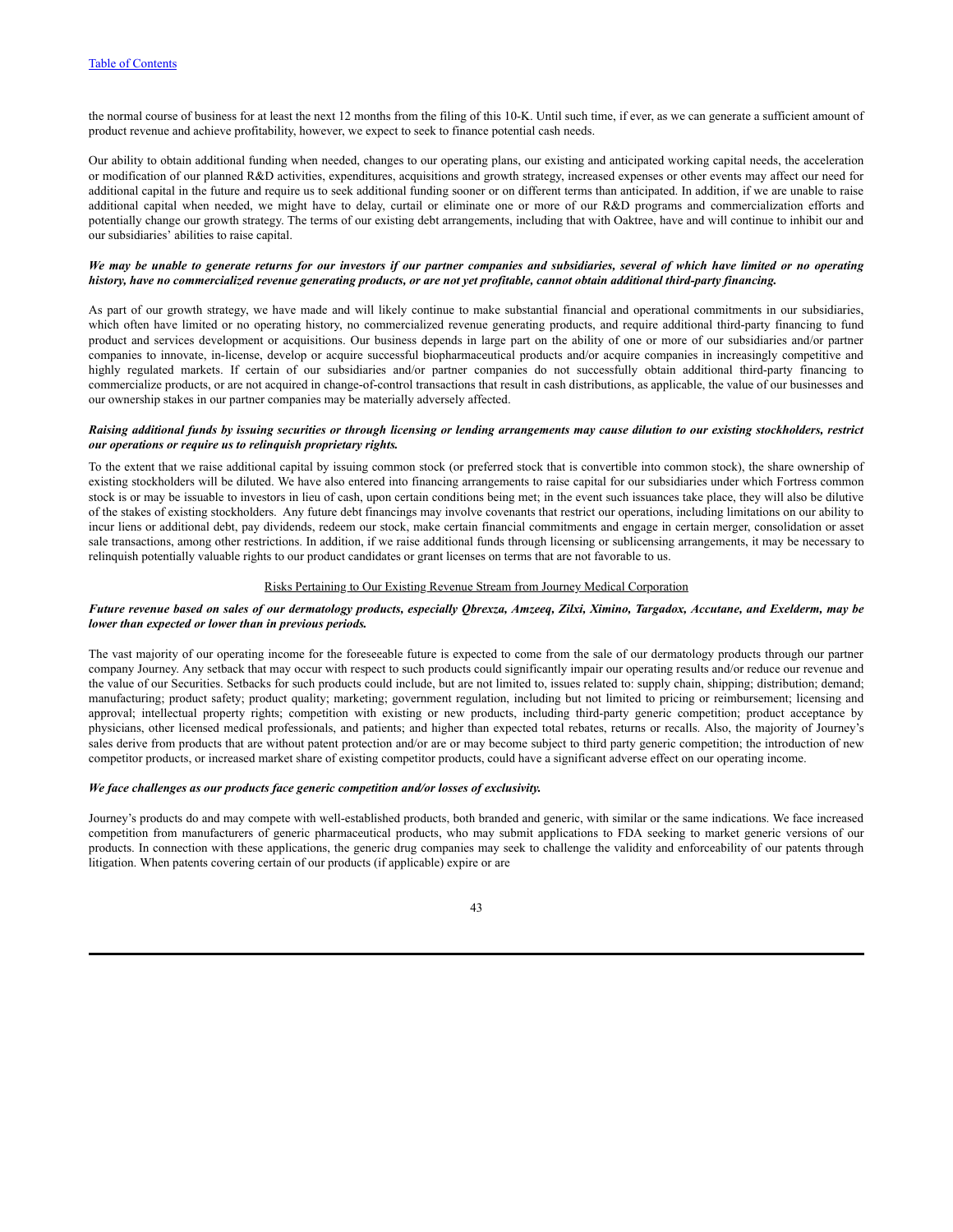successfully challenged through litigation or in USPTO proceedings, if a generic company launches a competing product "at risk," or when the regulatory or licensed exclusivity for our products (if applicable) expires or is otherwise lost, we may face generic competition as a result.

The majority of our sales derive from products that are without patent protection and/or are or may become subject to third-party generic competition, the introduction of new competitor products, or an increase in market share of existing competitor products, any of which could have a significant adverse impact on our operating income. Four of our marketed products, Qbrexza, Amzeeq, Zilxi and Ximino, as well as DFD-29, currently have patent protection. Three of our marketed products, Accutane, Targadox, and Exelderm, do not have patent protection or otherwise are not eligible for patent protection.

Accutane currently competes in the Isotretinoin market with five other AB rated products. Targadox currently competes with one AB rated generic product. Exelderm may face AB rated generic competition in the future.

Generic versions are generally significantly less expensive than branded versions, and, where available, may be required to be utilized before or in preference to the branded version under third-party reimbursement programs, or substituted by pharmacies. Accordingly, when a branded product loses its market exclusivity, it normally faces intense price competition from generic forms of the product. To successfully compete for business with managed care and pharmacy benefits management organizations, we must often demonstrate that our products offer not only medical benefits, but also cost advantages as compared with other forms of care.

### Any disruptions to the capabilities, composition, size or existence of Journey's field sales force may have a significant adverse impact on our existing revenue stream. Further, our ability to effectively market and sell any future products that we may develop will depend on our ability to establish and maintain sales and marketing capabilities or to enter into agreements with third parties to market, distribute and sell any such products.

Journey's field sales force has been and is expected to continue to be an important contributor to our commercial success. Any disruptions to our relationship with such field sales force or the professional employer organization that employs our field sales force, could materially adversely affect our product sales. We currently rely, and may continue to rely, on professional employer organizations and staffing organizations for the employment of our field sales force.

The establishment, development, and/or expansion of a field sales force, either by us or certain of our partners or vendors, or the establishment of a contract field sales force to market any products for which we may have or receive marketing approval is expensive and time-consuming and could delay any such product launch or compromise the successful commercialization of such products. If we are unable to establish and maintain sales and marketing capabilities or any other non-technical capabilities necessary to commercialize any products that may be successfully developed, we will need to contract with third parties to market and sell such products. We may not be able to establish or maintain arrangements with third parties on commercially reasonable terms, or at all.

### If our products are not included in managed care organizations' formularies or coverage by other organizations, our products' utilization and market shares may be negatively impacted, which could have a material adverse effect on our business and financial condition.

In the United States, continued sales and coverage, including formulary inclusion without the need for a prior authorization or step edit therapy, of our products for commercial sale will depend in part on the availability of reimbursement from third-party payors, including government health administrative authorities, managed care providers, private health insurers and other organizations. Third-party payors are increasingly examining the medical necessity and cost-effectiveness of medical products and services, in addition to their safety and efficacy, and, accordingly, significant uncertainty exists as to the reimbursement status of newly approved therapeutics. Adequate third party reimbursement may not be available for our products to enable us to realize an appropriate return on our investment of our currently marketed products or those which we may acquire or develop in the future.

Managed care organizations and other third-party payors try to negotiate the pricing of medical services and products to control their costs. Managed care organizations and pharmacy benefit managers typically develop formularies to reduce their cost for medications. Formularies are based on the prices and therapeutic benefits of available products. Due to their lower costs, generic products are often favored. The breadth of the products covered by formularies varies considerably from one managed care organization to another, and many formularies include alternative and competitive products for treatment of particular medical conditions. Failure to be included in such formularies or to achieve favorable formulary status may negatively impact the utilization and market share of our products. If our products are not included within an adequate number of formularies or adequate reimbursement levels are not provided, or if those policies increasingly favor generic products, this could have a material adverse effect on our business and financial condition.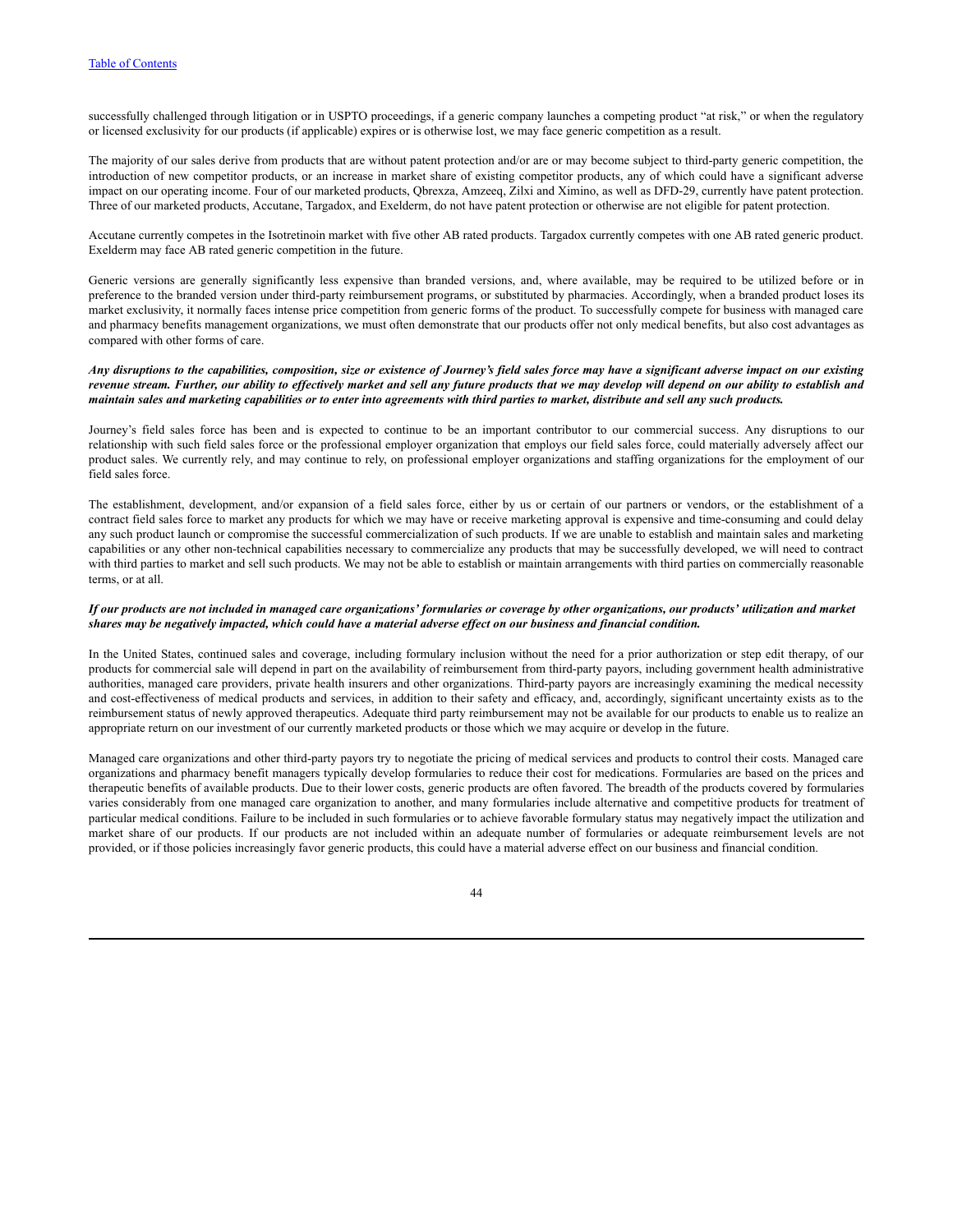### Reimbursement for our product and product candidates may be limited or unavailable in certain market segments, which could make it difficult for us *to sell our products profitably.*

We have obtained approval for some products, and intend to seek approval for other product candidates, to commercialize in both the United States and in countries and territories outside the United States. If we obtain approval in one or more foreign countries, we will be subject to rules and regulations in those countries relating to such products. In some foreign countries, particularly in the European Union, the pricing of prescription pharmaceuticals and biologics is subject to governmental control. In these countries, pricing negotiations with governmental authorities can take considerable time after the receipt of marketing approval for a product candidate. In addition, market acceptance and sales of our product candidates will depend significantly on the availability of adequate coverage and reimbursement from third-party payors for any of our product candidates and may be affected by existing and future healthcare reform measures.

Government authorities and third-party payors, such as private health insurers and health maintenance organizations, decide which pharmaceuticals they will pay for and establish reimbursement levels. Reimbursement by a third-party payor may depend upon a number of factors, including the third-party payor's determination regarding whether a product is:

- a covered benefit under its health plan;
- safe, effective and medically necessary;
- appropriate for the specific patient;
- cost-effective; and
- experimental or investigational.

Obtaining coverage and reimbursement approval for a product from a government or other third-party payor is a time consuming and costly process that could require that we provide supporting scientific, clinical and cost-effectiveness data for the use of our products to the payor. We may not be able to provide data sufficient to gain acceptance with respect to coverage and reimbursement. If reimbursement of our future products is unavailable or limited in scope or amount, or if pricing is set at unsatisfactory levels, we may be unable to achieve or sustain profitability. Additionally, while we may seek approval of our products in combination with each other, there can be no guarantee that we will obtain coverage and reimbursement for any of our products together, or that such reimbursement will incentivize the use of our products in combination with each other as opposed to in combination with other agents which may be priced more favorably to the medical community.

Legislative and regulatory changes to the healthcare systems of the United States and certain foreign countries could impact our ability to sell our products profitably. In particular, the Medicare Prescription Drug, Improvement, and Modernization Act of 2003 (MMA) changed the way Medicare covers and pays for pharmaceutical products by revising the payment methodology for many products reimbursed by Medicare, resulting in lower rates of reimbursement for many types of drugs, and added a prescription drug benefit to the Medicare program that involves commercial plans negotiating drug prices for their members. In addition, this law provided authority for limiting the number of drugs that will be covered in any therapeutic class. Cost reduction initiatives and other provisions of this law and future laws could decrease the coverage and price that we will receive for any approved products. While the MMA only applies to drug benefits for Medicare beneficiaries, private payors often follow Medicare coverage policy and payment limitations in setting their own payment rates. Therefore, any limitations in reimbursement that results from the MMA may result in reductions in payments from private payors.

Since 2003, there have been several other legislative and regulatory changes to the coverage and reimbursement landscape for pharmaceuticals. In March 2010, the Patient Protection and Affordable Care Act, as amended by the Health Care and Education Reconciliation Act of 2010, collectively, the "Affordable Care Act" or "ACA," was enacted in 2010 and made significant changes to the United States' healthcare system. The ACA and any revisions or replacements of that Act, any substitute legislation, and other changes in the law or regulatory framework could have a material adverse effect on our business.

Among the provisions of the ACA of importance to our potential product candidates are:

an annual, nondeductible fee on any entity that manufactures, or imports specified branded prescription drugs and biological products apportioned among these entities according to their market share in certain government healthcare programs;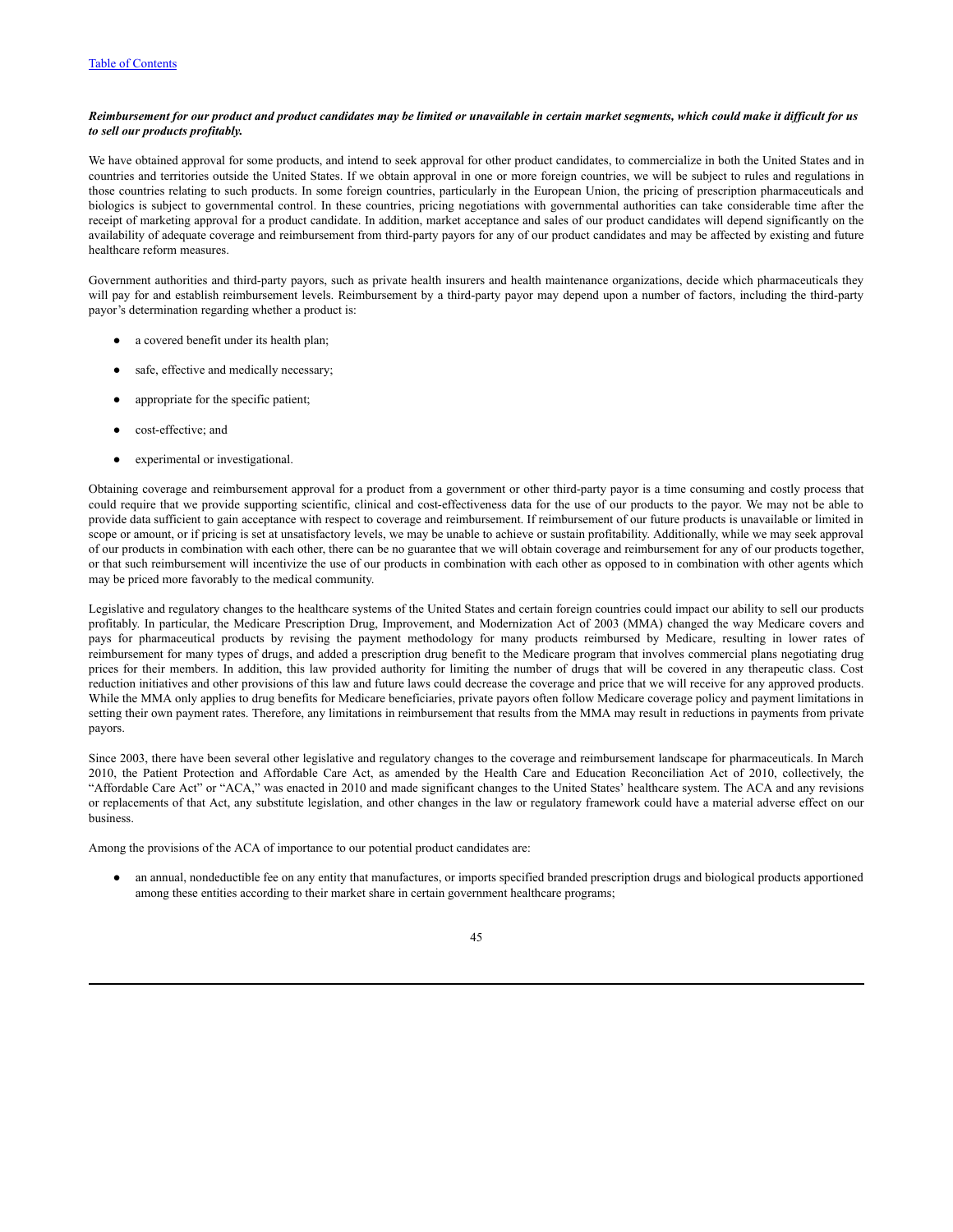- an increase in the statutory minimum rebates a manufacturer must pay under the Medicaid Drug Rebate Program to 23.1% and 13.0% of the average manufacturer price for branded and generic drugs, respectively;
- expansion of healthcare fraud and abuse laws, including the federal False Claims Act and the federal Anti-Kickback Statute, new government investigative powers and enhanced penalties for non-compliance;
- a new Medicare Part D coverage gap discount program, in which manufacturers must agree to offer point-of-sale discounts off negotiated prices of applicable brand drugs to eligible beneficiaries during their coverage gap period, as a condition for a manufacturer's outpatient drugs to be covered under Medicare Part D;
- extension of a manufacturer's Medicaid rebate liability to covered drugs dispensed to individuals who are enrolled in Medicaid managed care organizations;
- expansion of eligibility criteria for Medicaid programs by, among other things, allowing states to offer Medicaid coverage to additional individuals and by adding new mandatory eligibility categories for certain individuals with income at or below 138% of the federal poverty level, thereby potentially increasing a manufacturer's Medicaid rebate liability;
- expansion of the entities eligible for discounts under the 340B Drug Pricing Program;
- new requirements under the federal Open Payments program and its implementing regulations;
- a new requirement to annually report drug samples that manufacturers and distributors provide to physicians;
- a new regulatory pathway for the approval of biosimilar biological products, all of which will impact existing government healthcare programs and will result in the development of new programs; and
- a new Patient-Centered Outcomes Research Institute to oversee, identify priorities in, and conduct comparative clinical effectiveness research, along with funding for such research.

The Supreme Court upheld the ACA in the main challenge to the constitutionality of the law in 2012. Specifically, the Supreme Court held that the individual mandate and corresponding penalty was constitutional because it would be considered a tax by the federal government. The Supreme Court also upheld federal subsidies for purchasers of insurance through federally facilitated exchanges in a decision released in June 2015.

At the end of 2017, Congress passed the Tax Cuts and Jobs Act, which repealed the penalty for individuals who fail to maintain minimum essential health coverage as required by the ACA. Following this legislation, Texas and 19 other states filed a lawsuit alleging that the ACA is unconstitutional as the individual mandate was repealed, undermining the legal basis for the Supreme Court's prior decision. On December 14, 2018, a Texas federal district court judge issued a ruling declaring that the ACA in its entirety is unconstitutional. Upon appeal, the Fifth Circuit upheld the district court's ruling that the individual mandate is unconstitutional. However, the Fifth Circuit remanded the case back to the district court to conduct a more thorough assessment of the constitutionality of the entire ACA despite the individual mandate being unconstitutional. The Supreme Court agreed to hear the case on appeal from the Fifth Circuit on March 2, 2020, and held oral arguments on November 10, 2020. While this lawsuit has no immediate legal effect on the ACA and its provisions, this lawsuit is ongoing and the outcome may have a significant impact on our business.

The Bipartisan Budget Act of 2018, the "BBA," which set government spending levels for Fiscal Years 2018 and 2019, revised certain provisions of the ACA. Specifically, beginning in 2019, the BBA increased manufacturer point-of-sale discounts off negotiated prices of applicable brand drugs in the Medicare Part D coverage gap from 50% to 70%, ultimately increasing the liability for brand drug manufacturers. Further, this mandatory manufacturer discount applied to biosimilars beginning in 2019.

The 116th Congress explored legislation intended to address the cost of prescription drugs. Notably, the major committees of jurisdiction in the Senate (Finance Committee, Health, Education, Labor and Pensions Committee, and Judiciary Committee), marked up legislation intended to address various elements of the prescription drug supply chain. Proposals include a significant overhaul of the Medicare Part D benefit design, addressing patent "loopholes", and efforts to cap the increase in drug prices.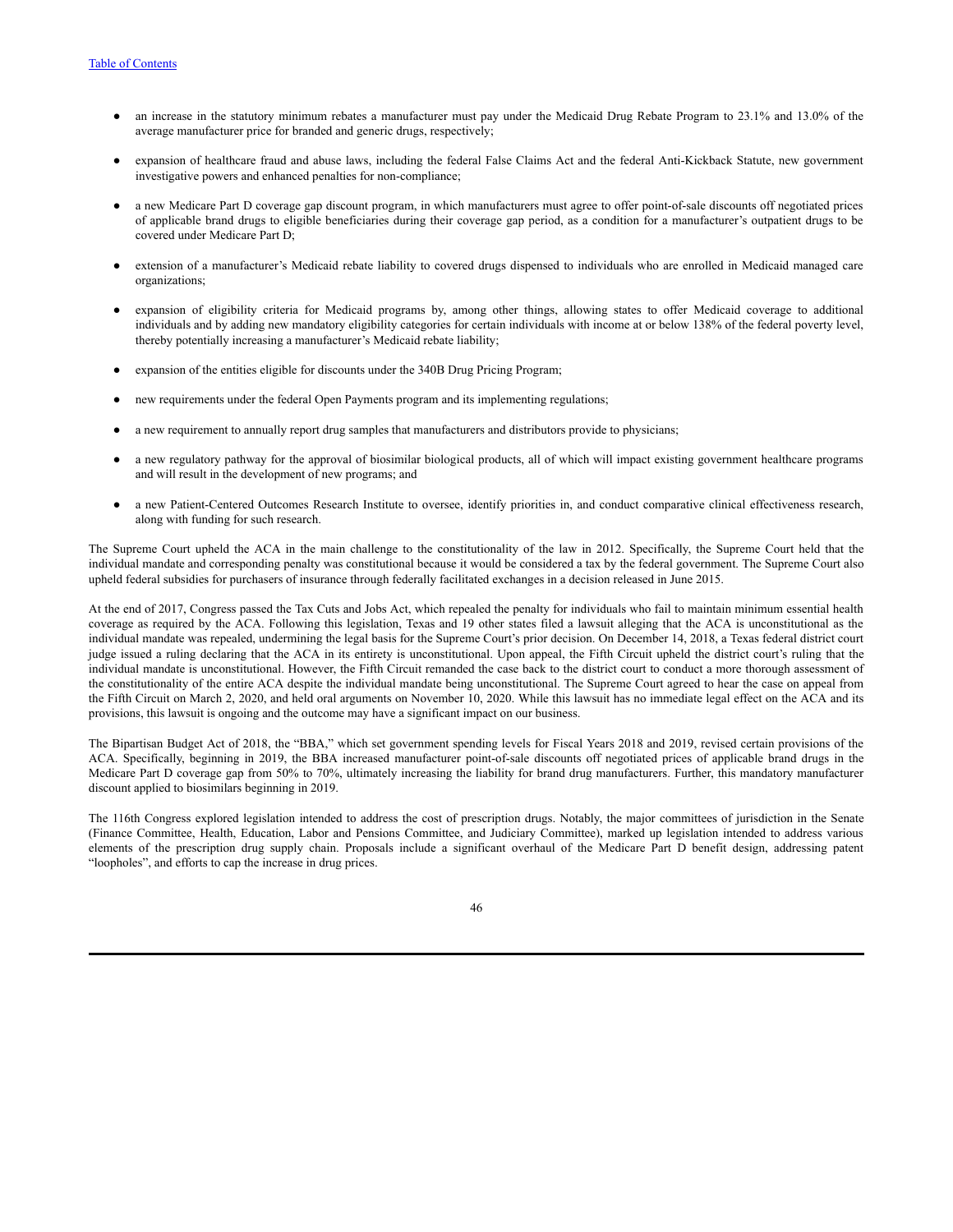The House Energy and Commerce Committee approved drug-related legislation intended to increase transparency of drug prices and also curb anticompetitive behavior in the pharmaceutical supply chain. In addition, the House Ways & Means Committee approved legislation intended to improve drug price transparency, including for drug manufacturers to justify certain price increases. The 117<sup>th</sup> Congress convened on January 3, 2021 and could reintroduce many of the bills targeting drug prices. While we cannot predict what proposals may ultimately become law, the elements under consideration could significantly change the landscape in which the pharmaceutical market operates.

The Senate Committee on Health, Education, Labor, and Pensions (HELP) advanced the Lower Health Care Costs Act of 2019. Among other things, the bill is intended to reduce costs in the United States health sector. The bill revises certain requirements to expedite the approval of generics and biosimilars. It also limits prices that pharmacy benefit managers may charge health insurers or enrollees for prescription drugs. Although this bill still needs to pass the full Senate and House of Representatives, it is worth noting the wide-ranging effects it could have on the health care sector.

On December 12, 2019, the House of Representatives passed broad legislation (H.R. 3, the *Elijah E. Cummings Lower Drug Costs Now Act*) that would, among other provisions, require HHS to negotiate drug prices and impose price caps and restructure the Medicare Part D benefit, imposing more financial responsibility on certain drug manufacturers. Failure by a manufacturer to reach an agreement with HHS on the negotiated price could result in significant penalties for prescription drug manufacturers. In addition, S. 2543, *the Prescription Drug Pricing Reduction Act* would also, among other provisions, restructure the Medicare Part D benefit, but it would not authorize direct negotiation by the federal government. While we cannot predict what proposals may ultimately become law, the elements under consideration could significantly change the landscape in which the pharmaceutical market operates.

The Trump Administration took several regulatory steps to redirect ACA implementation. The HHS finalized a Medicare hospital payment reduction for Part B drugs acquired through the 340B Drug Pricing Program.

Under the Trump Administration, HHS finalized several proposals aimed at lowering drug prices for Medicare beneficiaries and increasing price transparency. For example, the Trump Administration issued an interim final rule on November 27, 2020, implementing a "Most Favored Nation" payment model for Part B drugs that applies international reference pricing to determine reimbursement for certain drugs paid by Medicare Part B. The interim final rule was enjoined by federal courts prior to its implementation date of January 1, 2021, and the lawsuit is ongoing. In addition, HHS, in conjunction with the FDA, finalized four pharmaceutical importation pathways in September 2020: (1) regulations establishing importation of pharmaceuticals from Canada by wholesalers and pharmacists; (2) FDA guidance permitting manufacturers to import their own pharmaceuticals that were originally intended for marketing in other countries; (3) a request for proposals from private sector entities to import prescription drugs for personal use under existing statutory authority; and (4) a request for proposals from private sector entities to reimport insulin under existing statutory authority.

Further, on November 11, 2020, the Trump Administration issued a final rule that changes the permissible structure of drug rebates and discounts between drug manufacturers and third-party payors (including pharmacy benefit managers that negotiate drug prices on behalf of such third-party payors). This final rule, often referred to as the "Rebate Rule," could have significant direct and indirect impacts on drug pricing in both government and commercial markets. With respect to price transparency, the Trump Administration promulgated regulations that require hospitals and third-party payors to disclose prices of items and services, which may impact negotiated rates in the commercial market.

On January 20, 2021, Joe Biden was inaugurated as the 46th president of the United States. As a presidential candidate, Mr. Biden indicated support for several policies aimed at lowering drug prices, including government price negotiation, drug importation, international reference pricing, and price increase controls. The Biden Administration may continue, modify, or repeal many of the drug pricing policies proposed and finalized by the Trump Administration. While we cannot predict which policies the Biden Administration may support and enforce, the policies finalized in the months prior to the beginning of Mr. Biden's term, if continued, could significantly change the landscape in which the pharmaceutical market operates and significantly impact our ability to effectively market and sell our products.

There likely will continue to be legislative and regulatory proposals at the federal and state levels directed at broadening the availability of healthcare and containing or lowering the cost of healthcare products and services. We cannot predict the initiatives that may be adopted in the future. The continuing efforts of the government, insurance companies, managed care organizations and other payors of healthcare services to contain or reduce costs of healthcare may adversely affect:

the demand for any products for which we may obtain regulatory approval;

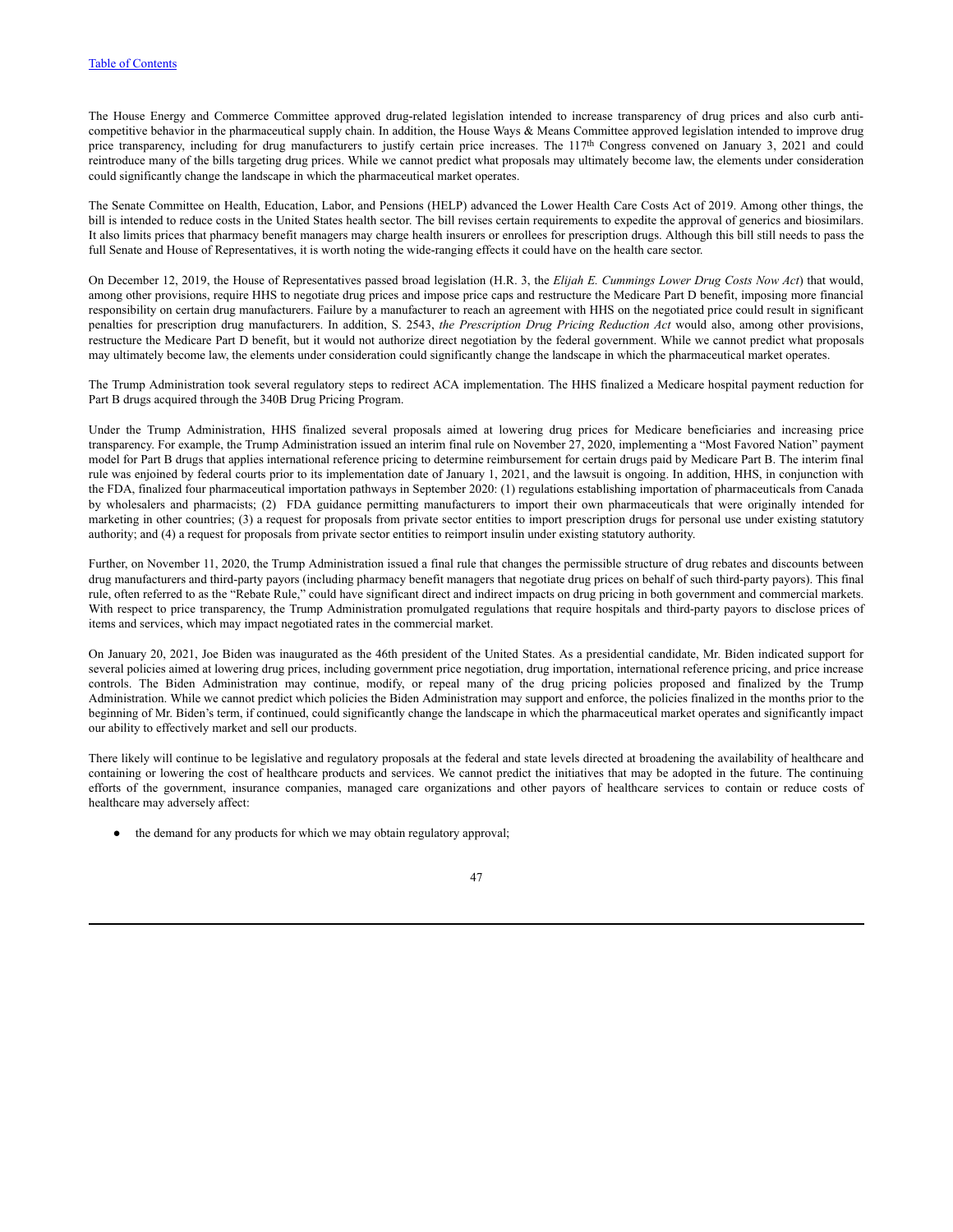- our ability to set a price that we believe is fair for our products;
- our ability to generate revenues and achieve or maintain profitability;
- the level of taxes that we are required to pay; and
- the availability of capital.

In addition, governments may impose price controls, which may adversely affect our future profitability*.* In January 2020, President Trump signed into law the U.S.-Mexico-Canada (USMCA) trade deal into law. As enacted, there are no commitments with respect to biological product intellectual property rights or data protection, which may create an unfavorable environment across these three countries.

We expect that the ACA, as well as other healthcare reform measures that may be adopted in the future, may result in more rigorous coverage criteria and additional downward pressure on the payment that we receive for any approved drug. Any reduction in reimbursement from Medicare or other government healthcare programs may result in a similar reduction in payments from private payors. The implementation of cost containment measures or other healthcare reforms may prevent us from being able to generate revenue, attain profitability, or commercialize our drugs.

Legislative and regulatory proposals have been made to expand post-approval requirements and restrict sales and promotional activities for pharmaceutical products. We cannot be sure whether additional legislative changes will be enacted, or whether FDA regulations, guidance or interpretations will be changed, or what the impact of such changes on the marketing approvals, if any, of our product candidate, may be. In addition, increased scrutiny by the U.S. Congress of the FDA's approval process may significantly delay or prevent marketing approval, as well as subject us to more stringent product labeling and post-marketing conditions and other requirements.

## Risks Pertaining to our Business Strategy, Structure and Organization

We have entered, and will likely in the future enter, into certain collaborations or divestitures which may cause a reduction in our business' size and scope, market share and opportunities in certain markets, or our ability to compete in certain markets and therapeutic categories. We have also entered into several arrangements under which we have agreed to contingent dispositions of partner companies and/or their assets. The failure to consummate any such transaction may impair the value of such companies and/or assets, and we may not be able to identify or execute alternative arrangements on *favorable terms, if at all.*

We have entered into and consummated several partnerships and/or contingent sales of our assets and subsidiaries, including an equity investment and contingent acquisition agreement between Caelum and AstraZeneca (which transaction has consummated) and a development funding and contingent asset purchase between Cyprium and Sentynl. Each of these arrangements has been time-consuming and has diverted management's attention. As a result of these consummated/contingent sales, as with other similar transactions that we may complete, we may experience a reduction in the size or scope of our business, our market share in particular markets, our opportunities with respect to certain markets, products or therapeutic categories or our ability to compete in certain markets and therapeutic categories.

In addition, in connection with any transaction involving a (contingent or non-contingent) sale of one of our assets or subsidiaries, we may surrender our ability to realize long-term value from such asset or subsidiary, in the form of foregone royalties, milestone payments, sublicensing revenue or otherwise, in exchange for upfront and/or other payments. In the event, for instance, that a product candidate underpinning any such asset or subsidiary is granted FDA approval for commercialization following the execution of documentation governing the sale by us of such asset or subsidiary, the transferee of such asset or subsidiary may realize tremendous value from commercializing such product, which we would have realized for ourselves had we not executed such sale transaction and been able to achieve applicable approvals independently.

Should we seek to enter into collaborations or divestitures with respect to other assets or subsidiaries, we may be unable to consummate such arrangements on satisfactory or commercially reasonable terms within our anticipated timelines. In addition, our ability to identify, enter into and/or consummate collaborations and/or divestitures may be limited by competition we face from other companies in pursuing similar transactions in the biotechnology and pharmaceutical industries.

Any collaboration or divestiture we pursue, whether we are able to complete it or not, may be complex, time consuming and expensive, may divert from management's attention, may have a negative impact on our customer relationships, cause us to incur costs associated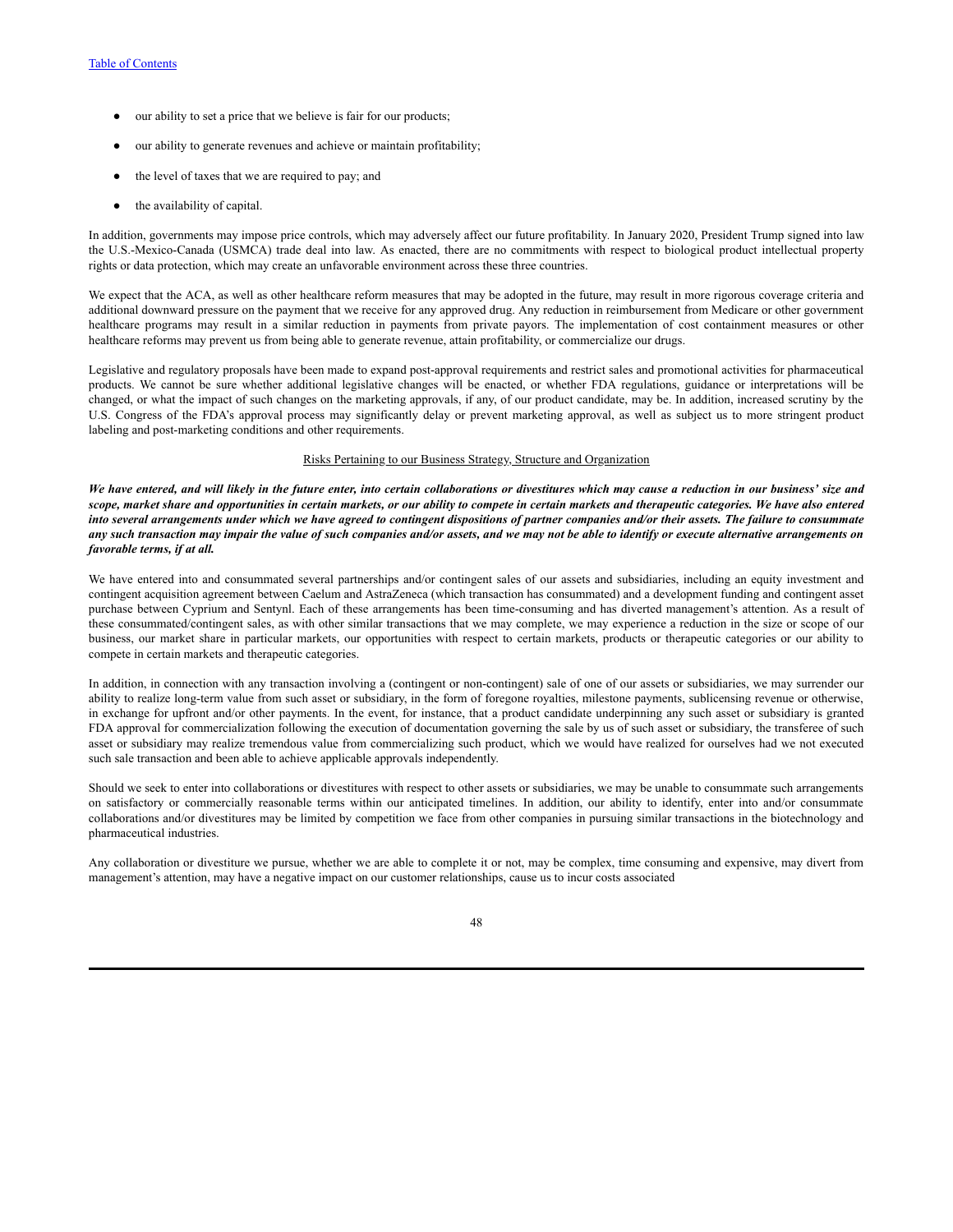with maintaining the business of the targeted collaboration or divestiture during the transaction process and also to incur costs of closing and disposing the affected business or transferring the operations of the business to other facilities. In addition, if such transactions are not completed for any reason, the market price of our common stock may reflect a market assumption that such transactions will occur, and a failure to complete such transactions could result in a negative perception by the market of us generally and a decline in the market price of our common stock.

We act, and are likely to continue acting, as guarantor and/or indemnitor of the obligations, actions or inactions of certain of our subsidiaries and affiliated companies. We have also entered into, and may again enter into, certain arrangements with our subsidiaries and third parties pursuant to which a substantial number of shares of our common stock may be issued. Depending on the terms of such arrangements, we may be contractually obligated to pay substantial amounts to third parties, or issue a substantially dilutive number of shares of our common stock, based on the actions or *inactions of our subsidiaries and/or af iliates, regulatory agencies or other third parties.*

We act, and are likely to continue acting, as indemnitor of potential losses or liabilities that may be experienced by one or more of our affiliated companies and/or their partners or investors. For instance, under that certain Indemnification Agreement, dated as of November 12, 2018 by and among us, Avenue and InvaGen (the "Indemnification Agreement"), we agreed to indemnify InvaGen and its affiliates for losses they may sustain in connection with inaccuracies that may appear in the representations and warranties that Avenue made to InvaGen in the Avenue Stock Purchase and Merger Agreement of even date therewith, as such representations and warranties were given as of the dates of signing and first closing. The maximum amount of indemnification we may have to provide under the Indemnification Agreement is \$35.0 million. If we become obligated to pay all or a portion of such indemnification amounts (regardless of whether or not we are partially reimbursed out of the proceeds of the Merger Transaction), our business and the market value of our common stock and/or debt securities may be materially adversely impacted.

Additionally, we have agreed in the past, and may agree in the future, to act as guarantor in connection with equity or debt raises by our partner companies, pursuant to which we may become obligated either to pay what could be a significant amount of cash or issue what could be a significant number of shares of Fortress common stock if certain events occur or do not occur, which could lead to a depletion of resources or dilution to our common stock, or both.

### Our future growth depends in part on our ability to identify and acquire or in-license products and product candidates, and if we are unable to do so, *or to integrate acquired products into our operations, we may have limited growth opportunities.*

An important part of our business strategy is to continue to develop a pipeline of product candidates by acquiring or in-licensing products, businesses or technologies. Future in-licenses or acquisitions, however, may entail numerous operational and financial risks, including, but not necessarily limited to:

- exposure to unknown liabilities;
- disruption of our business and diversion of our management's time and attention to develop acquired products or technologies;
- difficulty or inability to secure financing to fund development activities for such acquired or in-licensed technologies in the current economic environment;
- incurrence of substantial debt or dilutive issuances of securities to pay for acquisitions;
- higher than expected acquisition and integration costs;
- increased amortization expenses;
- difficulty and cost in combining the operations and personnel of any acquired businesses with our operations and personnel;
- impairment of relationships with key suppliers or customers of any acquired businesses due to changes in management and ownership; and
- inability to retain key employees of any acquired businesses.

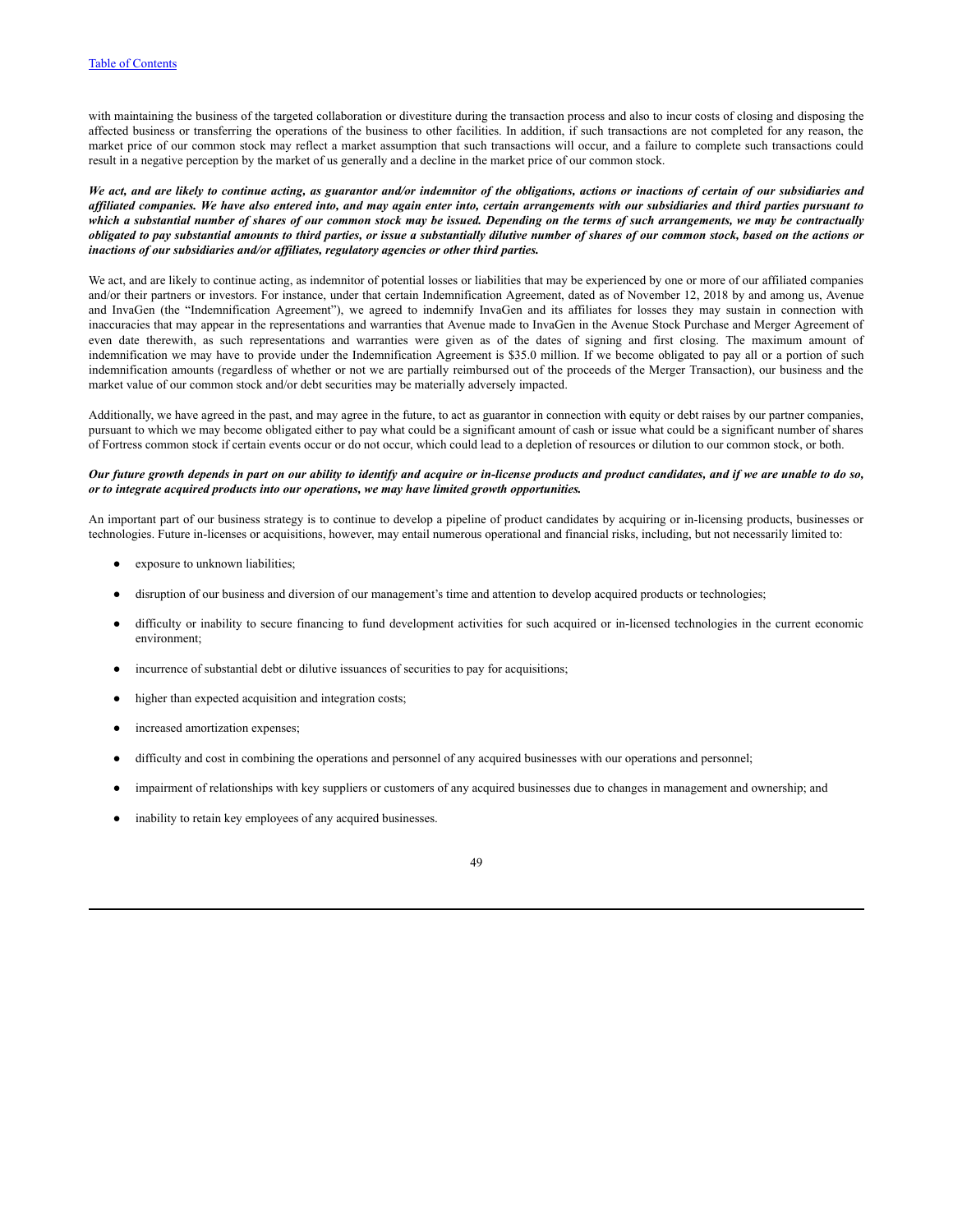We have limited resources to identify and execute the acquisition or in-licensing of third-party products, businesses and technologies and integrate them into our current infrastructure. In particular, we may compete with larger biopharmaceutical companies and other competitors in our efforts to establish new collaborations and in-licensing opportunities. These competitors may have access to greater financial resources than us and/or may have greater expertise in identifying and evaluating new opportunities. Moreover, we may devote resources to potential acquisitions or in-licensing opportunities that are never completed, or we may fail to realize the anticipated benefits of such efforts.

### Certain of our officers and directors serve in similar roles at our partners, affiliates, related parties and/or other entities with which we transact business or in which we hold significant minority ownership positions, which could result in conflicts of interests relating to ongoing and future *relationships and transactions with these parties.*

We share directors and/or officers with certain of our partners, and other entities with which we transact business or in which we hold significant minority ownership positions, and such arrangements could create conflicts of interest in the future, including with respect to the allocation of corporate opportunities. While we believe that we have put in place policies and procedures to identify and mitigate such conflicts, and that any existing agreements that may give rise to such conflicts and any such policies or procedures were negotiated at arm's length in conformity with fiduciary duties, such conflicts of interest may nonetheless arise. The existence and consequences of such potential conflicts could expose us to lost profits, claims by our investors and creditors, and harm to our results of operations.

### Certain of our executives, directors and principal stockholders, whose interests may be adverse to those of our other stockholders, can control our *direction and policies.*

Certain of our executive officers, directors and stockholders own nearly or more than 10% of our outstanding common stock and, together with their affiliates and related persons, beneficially own a significant percentage of our capital stock. If these stockholders were to choose to act together, they would be able to influence our management and affairs and the outcome of matters submitted to our stockholders for approval, including the election of directors and any sale, merger, consolidation, or sale of all or substantially all of our assets. This concentration of voting power could delay or prevent an acquisition of our company on terms that other stockholders may desire. In addition, this concentration of ownership might adversely affect the market price of our common stock by:

- delaying, deferring or preventing a change of control of us;
- impeding a merger, consolidation, takeover or other business combination involving us; or
- discouraging a potential acquirer from making a tender offer or otherwise attempting to obtain control of us.

### If we acquire, or enter into joint ventures with or obtain a controlling interest in companies in the future, our operating results and the value of our Securities may be adversely affected, thereby diluting stockholder value, disrupting our business and/or diminishing the value of our holdings in our *partner companies.*

As part of our growth strategy, we might acquire, enter into joint ventures with, or obtain significant ownership stakes in other companies. Acquisitions of, joint ventures with and investments in other companies involve numerous risks, including, but not necessarily limited to:

- risk of entering new markets in which we have little to no experience;
- diversion of financial and managerial resources from existing operations;
- successfully negotiating a proposed acquisition or investment timely and at a price or on terms and conditions favorable to us;
- the impact of regulatory reviews on a proposed acquisition or investment;
- the outcome of any legal proceedings that may be instituted with respect to the proposed acquisitions or investment;
- with respect to an acquisition, difficulties in integrating operations, technologies, services and personnel; and
- potential inability to maintain relationships with customers of the companies we may acquire or invest in.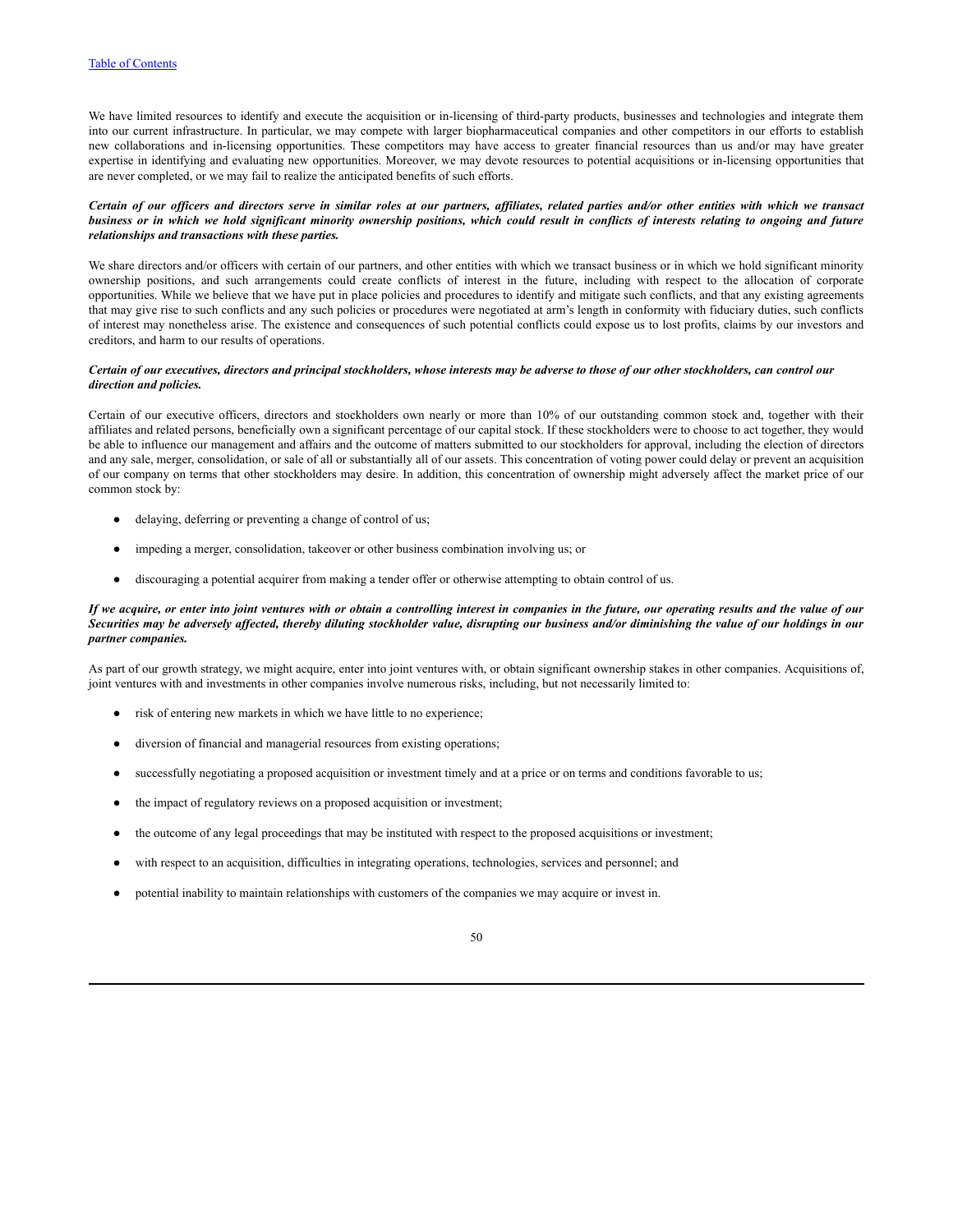If we fail to properly evaluate potential acquisitions, joint ventures or other transaction opportunities, we might not achieve the anticipated benefits of any such transaction, we might incur higher costs than anticipated, and management resources and attention might be diverted from other necessary or valuable activities.

### Russian military action in Europe may impact foreign countries in which certain of our partner companies may have enrolled, or had planned to *enroll patients in clinical trials, and any such clinical trials may be delayed or suspended.*

In February 2022, Russia commenced a military invasion of Ukraine. Russia's invasion and the ensuing response by Ukraine may disrupt our partner companies' ability to conduct clinical trials in Russia, Ukraine, Belarus, and Georgia, and potentially other neighboring countries. Although the impact of Russia's military action is highly unpredictable, certain clinical trial sites may be affected, including those of our partner company Checkpoint in Russia, Ukraine, Belarus, and Georgia. Those clinical trial sites may suspend or terminate trials, and patients could be forced to evacuate or choose to relocate, making them unavailable for initial or further participation in clinical trials. Alternative sites to fully and timely compensate for clinical trial activities in these areas may not be available and our partner companies may need to find other countries to conduct these clinical trials.

Clinical trial interruptions may delay our partner companies' plans for clinical development and approvals for their product candidates, which could increase their costs and jeopardize their ability to commence product sales and generate revenues, which could adversely affect the value of our investment in our partner companies.

### Risks Pertaining to Reliance on Third Parties

### We rely predominantly on third parties to manufacture the majority of our preclinical and clinical pharmaceutical supplies and we expect to continue to rely heavily on such third parties and other contractors to produce commercial supplies of our products. Further, we rely solely on third parties to *manufacture Journey's commercialized products. Such dependence on third-party suppliers could adversely impact our businesses.*

We depend heavily on third party manufacturers for product supply. If our contract manufacturers cannot successfully manufacture material that conforms to applicable specifications and FDA regulatory requirements, we will not be able to secure and/or maintain FDA approval for those products. Our thirdparty suppliers will be required to maintain compliance with CGMPs and will be subject to inspections by the FDA and comparable agencies and authorities in other jurisdictions to confirm such compliance. In the event that the FDA or such other authorities determine that our third-party suppliers have not complied with CGMPs or comparable regulations, the relevant clinical trials could be terminated or subjected to a clinical hold until such time as we are able to obtain appropriate replacement material and/or applicable compliance, and commercial product could be unfit for sale, or if distributed, could be recalled from the market. Any delay, interruption or other issues that arise in the manufacture, testing, packaging, labeling, storage, or distribution of our products as a result of a failure of the facilities or operations of our third-party suppliers to comply with regulatory requirements or pass any regulatory agency inspection could significantly impair our ability to develop and commercialize our products and product candidates. In addition, several of our currently commercialized products, sold through our partner company Journey, are produced by a single manufacturer, and, although we closely monitor inventory prophylactically, disruptions to such supply arrangements could adversely affect our ability to meet product demand and therefore diminish revenues.

We also rely on third-party manufacturers to purchase from third-party suppliers the raw materials and equipment necessary to produce product candidates for anticipated clinical trials. There are a small number of suppliers for certain capital equipment and raw materials that are used to manufacture those products. We do not have direct control over the process or timing of the acquisition of these raw materials by our third-party manufacturers. Moreover, we currently do not have any agreements for the commercial production of these raw materials since such agreements are entered into by our third-party manufacturers and their qualified suppliers. Any significant delay in the supply of raw material components related to an ongoing clinical trial could considerably delay completion of our clinical trials, product testing and potential regulatory approval.

We do not expect to have the resources or capacity to engage in our own commercial manufacturing of our product candidates, if they received marketing approval, and would likely continue to be heavily dependent upon third-party manufacturers. Our dependence on third parties to manufacture and supply clinical trial materials, as well as our planned dependence on third party manufacturers for any products that may be approved, may adversely affect our ability to develop and commercialize products in a timely or cost-effective manner, or at all.

In addition, because of the sometimes-limited number of third parties who specialize in the development, manufacture and/or supply of our clinical and preclinical materials, we are often compelled to accept contractual terms that we deem less than desirable, including without limitation as pertains representations and warranties, supply disruptions/failures, covenants and liability/indemnification.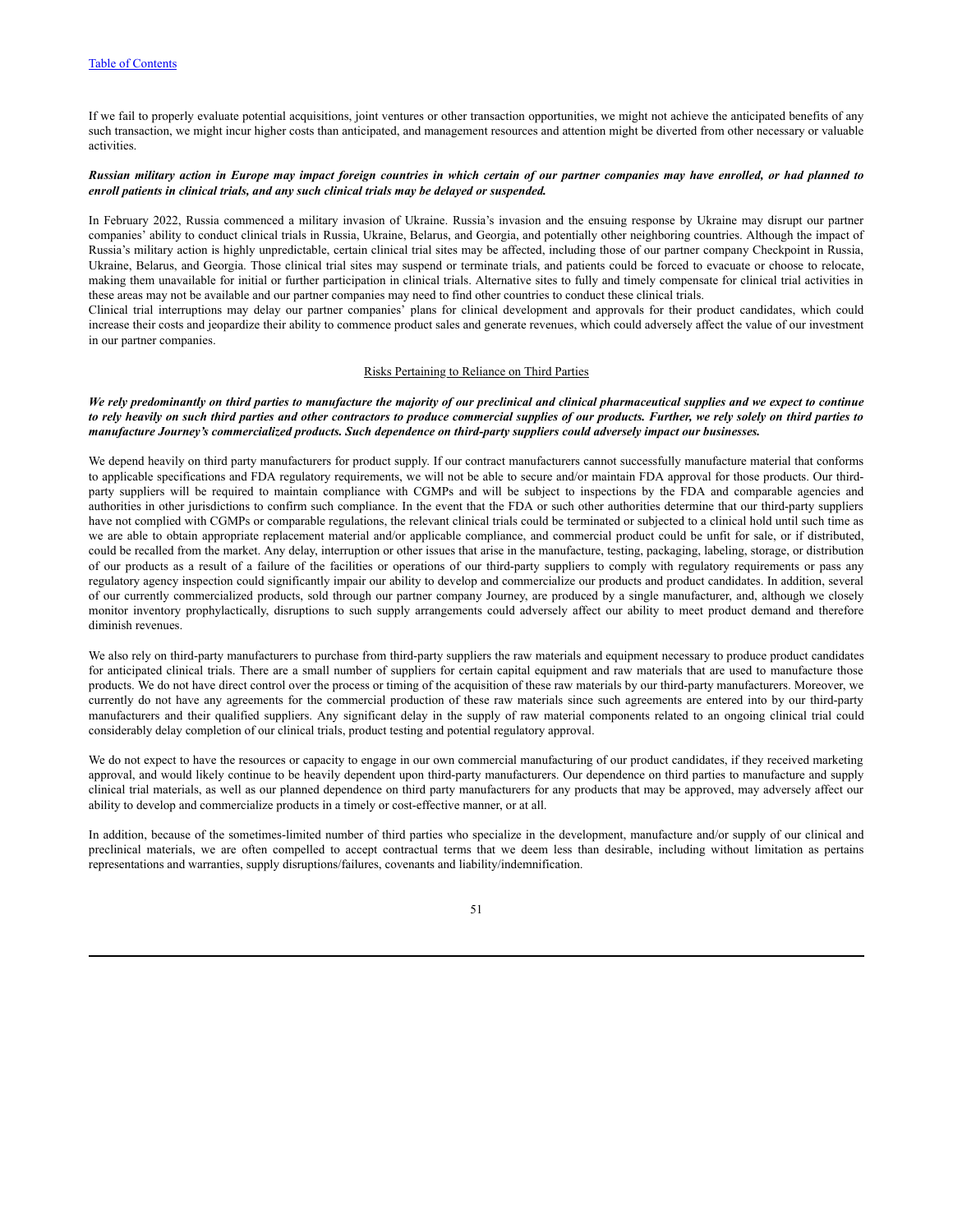Especially as pertains liability and indemnification provisions, because of the frequent disparities in negotiating leverage, we are often compelled to agree to low caps on counterparty liability and/or indemnification language that could result in outsized liability to us in situations where we have zero or relatively little culpability.

### *We rely heavily on third parties for the development and manufacturing of products and product candidates.*

Certain of our partner companies, on whose successes we largely rely, are early-stage biopharmaceutical companies with limited operating histories. To date, we have engaged primarily in intellectual property acquisitions, and evaluative and R&D activities and have not generated any revenues from product sales (except through Journey). We have incurred significant net losses since our inception. As of December 31, 2021, we had an accumulated deficit of approximately \$547.5 million. We may need to rely on third parties for activities critical to the product candidate development process, including but not necessarily limited to:

- identifying and evaluating product candidates;
- negotiating, drafting and entering into licensing and other arrangements with product development partners; and
- continuing to undertake pre-clinical development and designing and executing clinical trials.

We have also not demonstrated the ability to perform the functions necessary for the successful commercialization of any of our pre-market product candidates, should any of them be approved for marketing. If we were to have any such product candidates approved, the successful commercialization of such products would be dependent on us performing or contracting with third parties for performance, of a variety of critical functions, including, but not necessarily limited to:

- advising and participating in regulatory approval processes;
- formulating and manufacturing products for clinical development programs and commercial sale; and
- conducting sales and marketing activities.

Our operations have been limited to acquiring, developing and securing the proprietary rights for, and undertaking pre-clinical development and clinical trials of, product candidates, both at the Fortress level and via our partner companies. These operations provide a limited basis for our stockholders and prospective investors to assess our ability to develop and commercialize potential product candidates, as well as for you to assess the advisability of investing in our securities.

## We rely on third parties to conduct clinical trials. If these third parties do not meet agreed-upon deadlines or otherwise conduct the trials as required, our clinical development programs could be delayed or unsuccessful, and we may not be able to obtain regulatory approval for or commercialize our *product candidates when expected or at all.*

We rely on third-party contract research organizations and site management organizations to conduct most of our preclinical studies and all of our clinical trials for our product candidates. We expect to continue to rely on third parties, such as contract research organizations, site management organizations, clinical data management organizations, medical institutions and clinical investigators, to conduct some of our preclinical studies and all of our clinical trials. These CROs, investigators, and other third parties will and do play a significant role in the conduct of our trials and the subsequent collection and analysis of data from the clinical trials.

There is no guarantee that any CROs, investigators or other third parties upon which we rely for administration and conduct of our clinical trials will devote adequate time and resources to such trials or perform as contractually required. If any of these third parties fails to meet expected deadlines or fails to adhere to our clinical protocols or otherwise perform in a substandard manner, our clinical trials may be extended, delayed or terminated. If any of the clinical trial sites terminates for any reason, we may lose follow-up information on patients enrolled in our ongoing clinical trials unless the care of those patients is transferred to another qualified clinical trial site. In addition, principal investigators for our clinical trials may serve as scientific advisers or consultants to us from time to time and receive cash or equity compensation in connection with such services. If these relationships and any related compensation result in perceived or actual conflicts of interest, the integrity of the data generated at the applicable clinical trial site, or the FDA's willingness to accept such data, may be jeopardized.

Our reliance on these third parties for research and development activities will reduce our control over these activities but will not relieve us of our responsibilities or potential liability. For example, we will remain responsible for ensuring that each of our preclinical studies

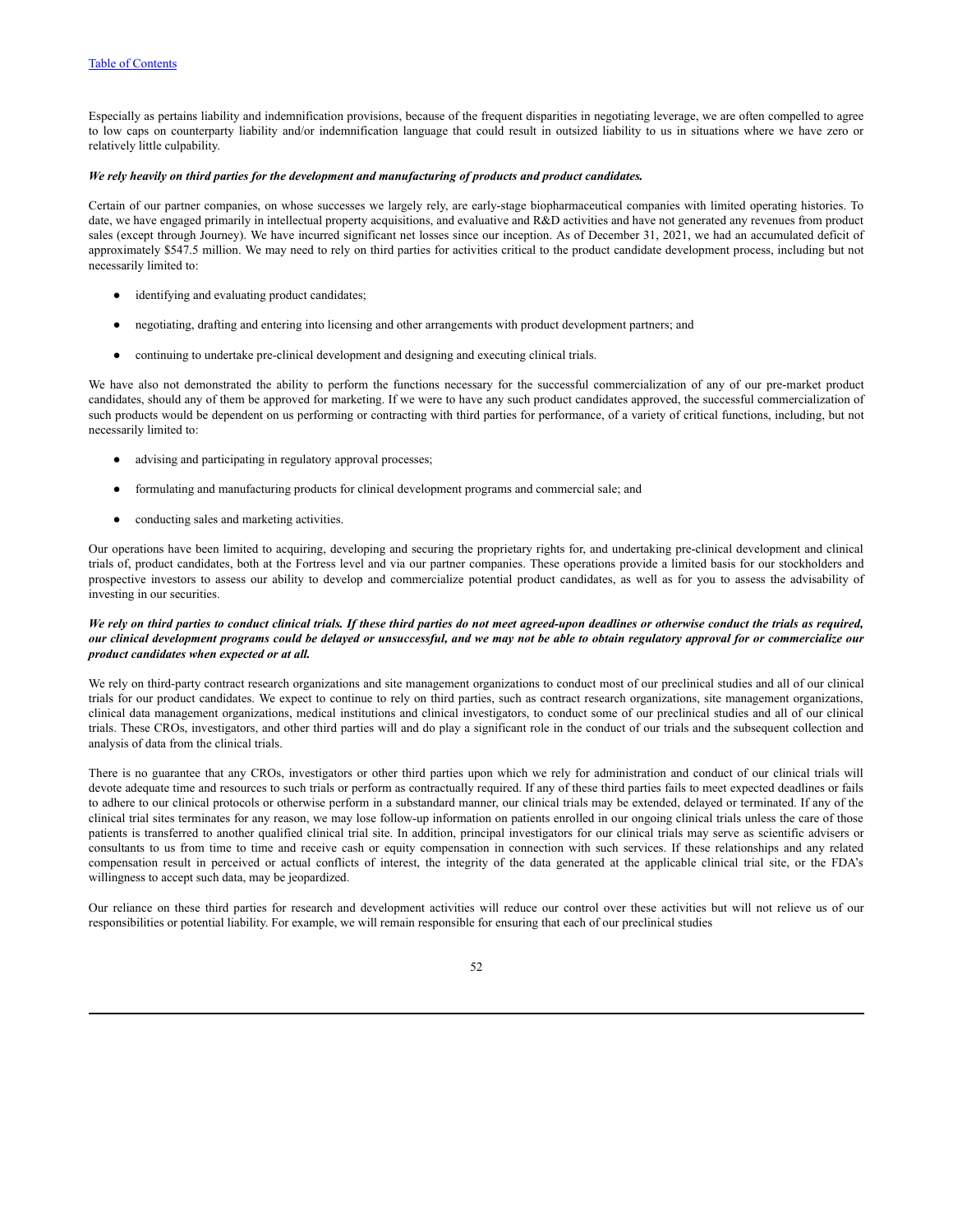and clinical trials are conducted in accordance with the general investigational plan and protocols for the trial and for ensuring that our preclinical studies are conducted in accordance with good laboratory practice ("GLP") as appropriate. Moreover, the FDA requires us to comply with standards, commonly referred to as good clinical practices ("GCPs") for conducting, recording and reporting the results of clinical trials to assure that data and reported results are credible and accurate and that the rights, integrity and confidentiality of trial participants are protected. Regulatory authorities enforce these requirements through periodic inspections of trial sponsors, clinical investigators and trial sites. If we or any of our clinical research organizations fail to comply with applicable GCPs, the clinical data generated in our clinical trials may be deemed unreliable and the FDA or comparable foreign regulatory authorities may refuse to accept such data, or require us to perform additional clinical trials before approving our marketing applications. We cannot assure you that, upon inspection by a given regulatory authority, such regulatory authority will determine that any of our clinical trials complies with GCP regulations. In addition, our clinical trials must be conducted with products produced under CGMP in strict conformity to CGMP regulations. Our failure to comply with these regulations may require us to repeat clinical trials, which would delay the regulatory approval process.

We also are required to register ongoing clinical trials and post the results of completed clinical trials on a government-sponsored database, ClinicalTrials.gov, within specified timeframes. Failure to do so can result in fines, adverse publicity and civil and criminal sanctions.

If any of our relationships with these third-party contract research organizations or site management organizations terminates, we may not be able to enter into arrangements with alternative contract research organizations or site management organizations or to do so on commercially reasonable terms. Switching or adding additional contract research organizations or site management organizations involves additional cost and requires management time and focus. In addition, there is a natural transition period when a new contract research organization or site management organization commences work. As a result, delays could occur, which could compromise our ability to meet our desired development timelines. Though we carefully manage our relationships with our contract research organizations or site management organizations, there can be no assurance that we will not encounter similar challenges or delays in the future.

#### We rely on clinical and pre-clinical data and results obtained from and by third parties that could ultimately prove to be inaccurate or unreliable.

As part of the strategy we implement to mitigate development risk, we seek to develop product candidates with well-studied mechanisms of action, and we intend to utilize biomarkers to assess potential clinical efficacy early in the development process. This strategy necessarily relies upon clinical and preclinical data and other results produced or obtained by third parties, which may ultimately prove to be inaccurate or unreliable. If the third-party data and results we rely upon prove to be inaccurate, unreliable or not applicable to our product candidates, we could make inaccurate assumptions and/or conclusions about our product candidates, and our research and development efforts could be compromised or called into question during the review of any marketing applications that we submit.

### Collaborative relationships with third parties could cause us to expend significant resources and/or incur substantial business risk with no assurance *of financial return.*

We anticipate substantial reliance on strategic collaborations for marketing and commercializing our existing product candidates and we may rely even more on strategic collaborations for R&D of other product candidates. We may sell product offerings through strategic partnerships with pharmaceutical and biotechnology companies. If we are unable to establish or manage such strategic collaborations on terms favorable to us in the future, our revenue and drug development may be limited.

If we enter into R&D collaborations during the early phases of drug development, success will, in part, depend on the performance of research collaborators. We may not directly control the amount or timing of resources devoted by research collaborators to activities related to product candidates. Research collaborators may not commit sufficient resources to our R&D programs. If any research collaborator fails to commit sufficient resources, the preclinical or clinical development programs related to the collaboration could be delayed or terminated. Also, collaborators may pursue existing or other development-stage products or alternative technologies in preference to those being developed in collaboration with us. Finally, if we fail to make required milestone or royalty payments to collaborators or to observe other obligations in agreements with them, the collaborators may have the right to terminate or stop performance of those agreements.

Establishing strategic collaborations is difficult and time-consuming. Our discussions with potential collaborators may not lead to the establishment of collaborations on favorable terms, if at all. Potential collaborators may reject collaboration proposals based upon their assessment of our financial, regulatory or intellectual property positions. Even if we successfully establish new collaborations, these

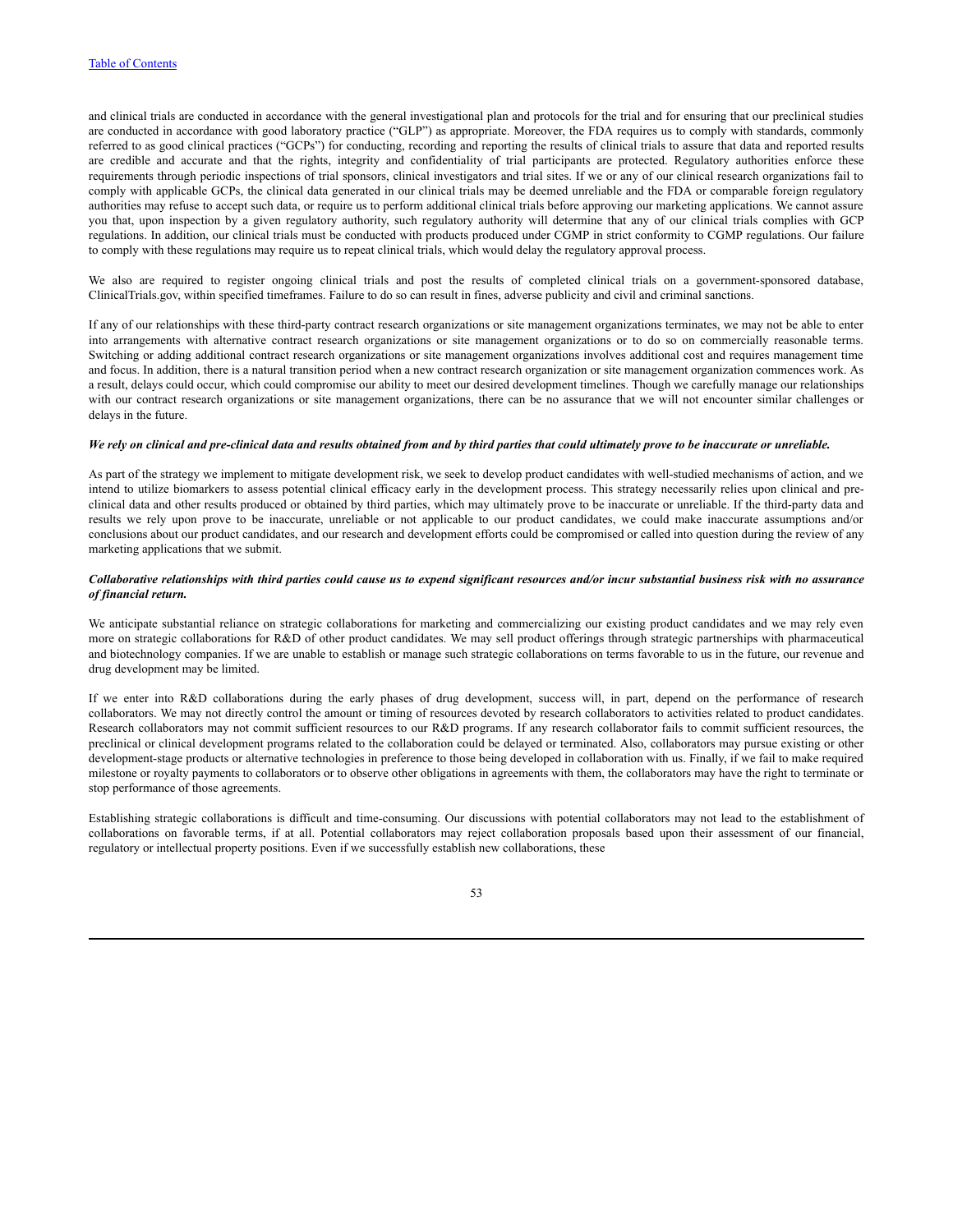relationships may never result in the successful development or commercialization of product candidates or the generation of sales revenue. To the extent that we enter into collaborative arrangements, the related product revenues that might follow are likely to be lower than if we directly marketed and sold products. Such collaborators may also consider alternative product candidates or technologies for similar indications that may be available to collaborate on, and such collaborations could be more attractive than the one with us for any future product candidate.

Management of our relationships with collaborators will require:

- significant time and effort from our management team;
- coordination of our marketing and R&D programs with the respective marketing and R&D priorities of our collaborators; and
- effective allocation of our resources to multiple projects.

### The contractual provisions we may be forced to agree upon in services, manufacturing, supply and other agreements may be inordinately one-sided, vis-à-vis current or historical standard market terms (especially as pertains contractual liability and indemnification paradigms), and as a result we may be subject to liabilities that are not attributable to our own actions or the actions of our personnel.

There is a finite number of service providers who can perform the services or produce the materials or product candidates that we need, and we therefore often have a limited number of options in choosing such service providers. The standard market terms in many of the agreements into which we customarily enter with such service providers are subject to evolution over time, often-times in favor of our counterparties. Also, some such agreements are "adhesion contracts" under which our contractual counterparties refuse to entertain any modifications to their template documentation. One area where service providers often have and exert leverage over us is the negotiation of liability language – specifically the application of liability damages "caps" to certain of such service providers' indemnification obligations. In any circumstance where we've been compelled to agree to such language, it is conceivable that we will be liable to third parties for liabilities in excess of such caps that are attributable to the actions, forbearances and/or culpability of such service providers (and not to those of us and our personnel).

#### Risks Pertaining to Intellectual Property and Potential Disputes with Licensors Thereof

### If we are unable to obtain and maintain sufficient patent protection for our technology and products, our competitors could develop and commercialize technology and products similar or identical to ours, and our ability to successfully commercialize our technology and products may be impaired.

Our success depends, in large part, on our ability to obtain patent protection for product candidates and their formulations and uses. The patent application process is subject to numerous risks and uncertainties, and there can be no assurance that we or our partners will be successful in obtaining patents or what the scope of an issued patent may ultimately be. These risks and uncertainties include, but are not necessarily limited to, the following:

- patent applications may not result in any patents being issued, or the scope of issued patents may not extend to competitive product candidates and their formulations and uses developed or produced by others;
- our competitors, many of which have substantially greater resources than we or our partners do, and many of which have made significant investments in competing technologies, may seek, or may already have obtained, patents that may limit or interfere with our abilities to make, use, and sell potential product candidates, file new patent applications, or may affect any pending patent applications that we may have;
- there may be significant pressure on the U.S. government and other international governmental bodies to limit the scope of patent protection both inside and outside the United States for disease treatments that prove successful as a matter of public policy regarding worldwide health concerns; and
- countries other than the United States may have patent laws less favorable to patentees than those upheld by U.S. courts, allowing foreign competitors a better opportunity to create, develop and market competing products.

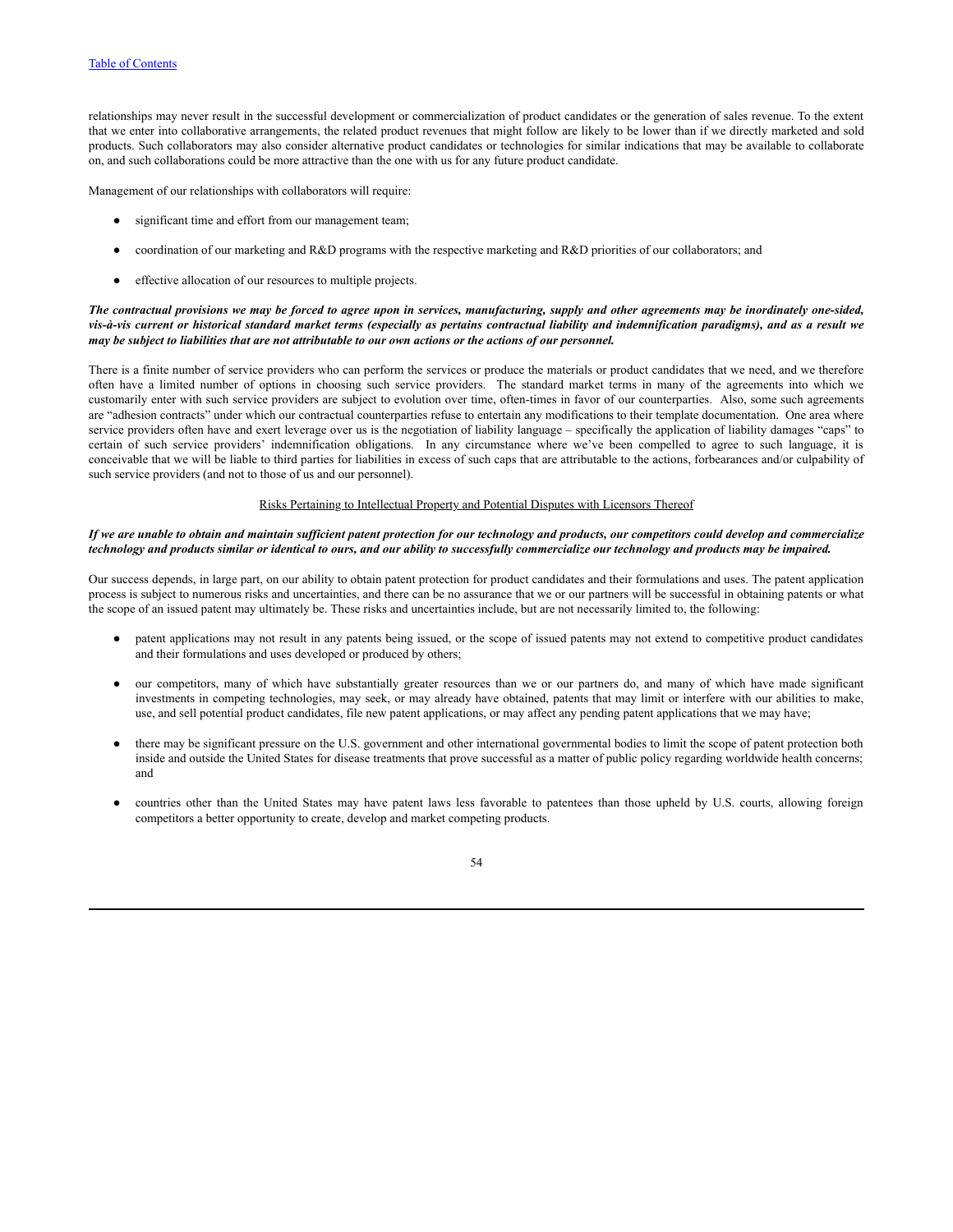In addition, patents that may be issued or in-licensed may be challenged, invalidated, modified, revoked, circumvented, found to be unenforceable, or otherwise may not provide any competitive advantage. Moreover, we may be subject to a third-party pre-issuance submission of prior art to the PTO, or become involved in opposition, derivation, reexamination, *inter partes* review, post-grant review or interference proceedings challenging our patent rights or the patent rights of others. The costs of these proceedings could be substantial, and it is possible that our efforts to establish priority of invention would be unsuccessful, resulting in a material adverse effect on our US patent positions. An adverse determination in any such submission, patent office trial, proceeding or litigation could reduce the scope of, render unenforceable, or invalidate, our patent rights, allow third parties to commercialize our technologies or products and compete directly with us, without payment to us, or result in our inability to manufacture or commercialize products without infringing third-party patent rights.

In addition, if the breadth or strength of protection provided by our patents and patent applications is threatened, it could dissuade companies from collaborating with us to license, develop or commercialize current or future product candidates. Third parties are often responsible for maintaining patent protection for our product candidates, at our and their expense. If that party fails to appropriately prosecute and maintain patent protection for a product candidate, our abilities to develop and commercialize products may be adversely affected, and we may not be able to prevent competitors from making, using and selling competing products. Such a failure to properly protect intellectual property rights relating to any of our product candidates could have a material adverse effect on our financial condition and results of operations.

In addition, U.S. patent laws may change, which could prevent or limit us from filing patent applications or patent claims to protect products and/or technologies or limit the exclusivity periods that are available to patent holders, as well as affect the validity, enforceability, or scope of issued patents.

We and our licensors also rely on trade secrets and proprietary know-how to protect product candidates. Although we have taken steps to protect our and their trade secrets and unpatented know-how, including entering into confidentiality and non-use agreements with third parties, and proprietary information and invention assignment agreements with employees, consultants and advisers, third parties may still come upon this same or similar information independently. Despite these efforts, any of these parties may also breach the agreements and may unintentionally or willfully disclose our or our licensors' proprietary information, including our trade secrets, and we may not be able to identify such breaches or obtain adequate remedies. Enforcing a claim that a party illegally disclosed or misappropriated a trade secret is difficult, expensive and time-consuming, and the outcome is unpredictable. In addition, some courts inside and outside the United States are less willing or unwilling to protect trade secrets. Moreover, if any of our or our licensors' trade secrets were to be lawfully obtained or independently developed by a competitor, we and our licensors would have no right to prevent them, or those to whom they communicate it, from using that technology or information to compete with us. If any of our or our licensors' trade secrets were to be disclosed to or independently developed by a competitor, our competitive positions would be harmed.

The patent prosecution process is expensive and time-consuming, and we may not be able to file and prosecute all necessary or desirable patent applications at a reasonable cost or in a timely manner. It is also possible that we will fail to identify any patentable aspects of our research and development output and methodology, and, even if we do, an opportunity to obtain patent protection may have passed. Given the uncertain and timeconsuming process of filing patent applications and prosecuting them, it is possible that our product(s) or process(es) originally covered by the scope of the patent application may have changed or been modified, leaving our product(s) or process(es) without patent protection. If our licensors or we fail to obtain or maintain patent protection or trade secret protection for one or more product candidates or any future product candidate we may license or acquire, third parties may be able to leverage our proprietary information and products without risk of infringement, which could impair our ability to compete in the market and adversely affect our ability to generate revenues and achieve profitability. Moreover, should we enter into other collaborations we may be required to consult with or cede control to collaborators regarding the prosecution, maintenance and enforcement of licensed patents. Therefore, these patents and applications may not be prosecuted and enforced in a manner consistent with the best interests of our business.

The patent position of biotechnology and pharmaceutical companies generally is highly uncertain, involves complex legal and factual questions and has in recent years been the subject of much litigation. In addition, no consistent policy regarding the breadth of claims allowed in pharmaceutical or biotechnology patents has emerged to date in the US. The patent situation outside the US is even more uncertain. The laws of foreign countries may not protect our rights to the same extent as the laws of the US, and we may fail to seek or obtain patent protection in all major markets. For example, European patent law restricts the patentability of methods of treatment of the human body more than US law does. We might also become involved in derivation proceedings in the event that a third party misappropriates one or more of our inventions and files their own patent application directed to such one or more inventions. The costs of these proceedings could be substantial, and it is possible that our efforts to establish priority of invention (or that a third party derived an invention from us) would be unsuccessful, resulting in a material adverse effect on our US patent position. As a result, the issuance, scope, validity, enforceability and commercial value of our patent rights are highly uncertain.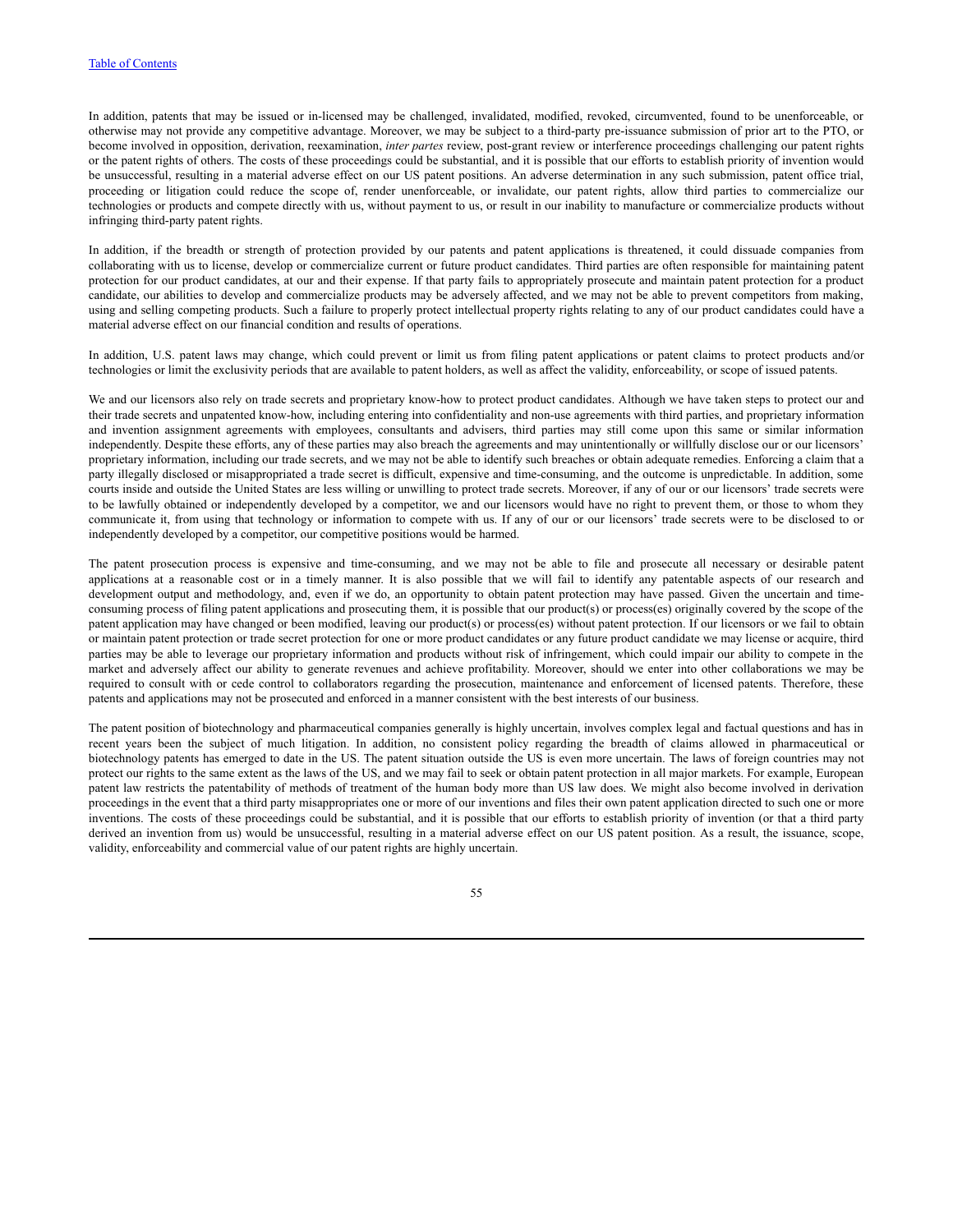Our pending and future patent applications may not result in patents being issued which protect our technology or products, in whole or in part, or which effectively prevent others from commercializing competitive technologies and products. Changes in either the patent laws or interpretation of the patent laws in the US and other countries may diminish the value of our patents or narrow the scope of our patent protection. For example, the federal courts of the US have taken an increasingly dim view of the patent eligibility of certain subject matter, such as naturally occurring nucleic acid sequences, amino acid sequences and certain methods of utilizing same, which include their detection in a biological sample and diagnostic conclusions arising from their detection.

Such subject matter, which had long been a staple of the biotechnology and biopharmaceutical industry to protect their discoveries, is now considered, with few exceptions, ineligible in the first instance for protection under the patent laws of the US. Accordingly, we cannot predict the breadth of claims that may be allowed and remain enforceable in our patents or in those licensed from a third party.

Recent patent reform legislation could increase the uncertainties and costs surrounding the prosecution of our patent applications and the enforcement or defense of our issued patents. On September 16, 2011, the Leahy-Smith America Invents Act, or the Leahy-Smith Act, was signed into law. The Leahy-Smith Act includes a number of significant changes to United States patent law. These include changes to transition from a "first-to-invent" system to a "first inventor-to-file" system and to the way issued patents are challenged. The formation of the Patent Trial and Appeal Board now provides a less burdensome, quicker and less expensive process for challenging issued patents. The PTO recently developed new regulations and procedures to govern administration of the Leahy-Smith Act, and many of the substantive changes to patent law associated with the Leahy-Smith Act, and in particular, the first inventor-to-file provisions, only became effective on March 16, 2013. Accordingly, it is not clear what, if any, impact the Leahy-Smith Act will have on the operation of our business. However, the Leahy-Smith Act and its implementation could increase the uncertainties and costs surrounding the prosecution of our patent applications and the enforcement or defense of our issued patents, all of which could have a material adverse effect on our business and financial condition.

Even if our patent applications issue as patents, they may not issue in a form that will provide us with any meaningful protection, prevent competitors from competing with us or otherwise provide us with any competitive advantage. Our competitors may be able to circumvent our owned or licensed patents by developing similar or alternative technologies or products in a non-infringing manner.

We also may rely on the regulatory period of market exclusivity for any of our biologic product candidates that are successfully developed and approved for commercialization. Although this period in the United States is generally 12 years from the date of marketing approval (depending on the nature of the specific product), there is a risk that the U.S. Congress could amend laws to significantly shorten this exclusivity period. Once any regulatory period of exclusivity expires, depending on the status of our patent coverage and the nature of the product, we may not be able to prevent others from marketing products that are biosimilar to or interchangeable with our products, which would materially adversely affect our business.

#### If we or our licensors are sued for infringing intellectual property rights of third parties, it will be costly and time consuming, and an unfavorable *outcome in that litigation would have a material adverse ef ect on our business.*

Our success also depends on our ability, and the abilities of any of our respective current or future collaborators, to develop, manufacture, market and sell product candidates without infringing the proprietary rights of third parties. Numerous U.S. and foreign issued patents and pending patent applications, which are owned by third parties, exist in the fields in which we are developing products, some of which may be directed at claims that overlap with the subject matter of our or our licensors' intellectual property. Because patent applications can take many years to issue, there may be currently pending applications, unknown to us, which may later result in issued patents that our product candidates or proprietary technologies may infringe. Similarly, there may be issued patents relevant to our product candidates of which we or our licensors are not aware. Publications of discoveries in the scientific literature often lag behind the actual discoveries, and patent applications in the US and other jurisdictions are typically not published until 18 months after a first filing, or in some cases not at all. Therefore, we cannot know with certainty whether we or such licensors were the first to make the inventions claimed in patents or pending patent applications that we own or licensed, or that we and our licensors were the first to file for patent protection of such inventions. In the event that a third party has also filed a US patent application relating to our product candidates or a similar invention, depending upon the priority dates claimed by the competing parties, we may have to participate in interference proceedings declared by the PTO to determine priority of invention in the US. The costs of these proceedings could be substantial, and it is possible that our efforts to establish priority of invention would be unsuccessful, resulting in a material adverse effect on our U.S. patent position. As a result, the issuance, scope, validity, enforceability and commercial value of our or any of our licensors' patent rights are highly uncertain.

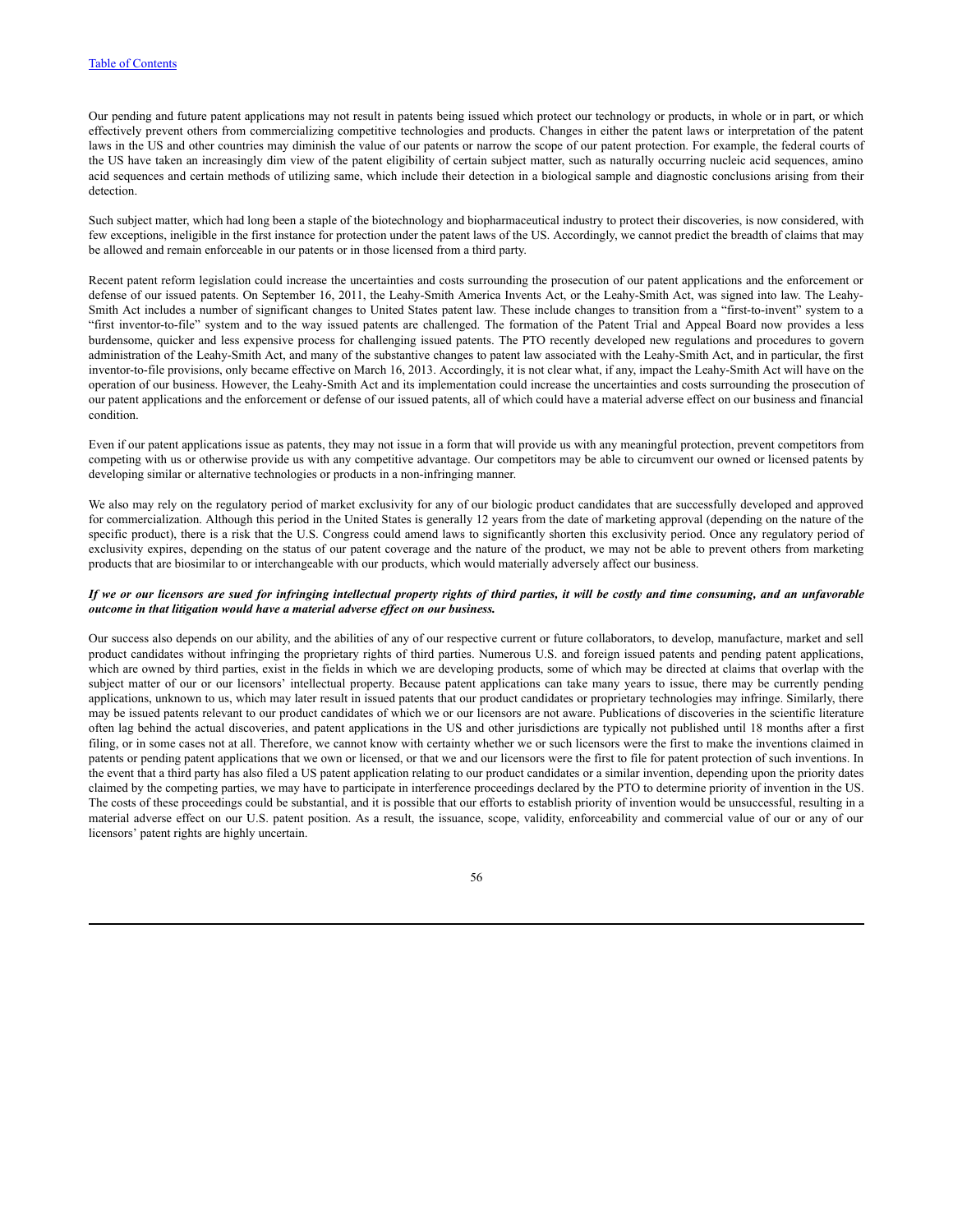There is a substantial amount of litigation involving patent and other intellectual property rights in the biotechnology and biopharmaceutical industries generally. If a third party claims that we or any of our licensors, suppliers or collaborators infringe the third party's intellectual property rights, we may have to, among other things:

- obtain additional licenses, which may not be available on commercially reasonable terms, if at all;
- abandon an infringing product candidate or redesign products or processes to avoid infringement, which may demand substantial funds, time and resources and which may result in inferior or less desirable processes and/or products;
- pay substantial damages, including the possibility of treble damages and attorneys' fees, if a court decides that the product or proprietary technology at issue infringes on or violates the third party's rights;
- pay substantial royalties, fees and/or grant cross-licenses to our product candidates; and/or
- defend litigation or administrative proceedings which may be costly regardless of outcome, and which could result in a substantial diversion of financial and management resources.

## We may be involved in lawsuits to protect or enforce our patents or the patents of licensors, which could be expensive, time consuming and *unsuccessful.*

Competitors may infringe our or our licensors' patents. To counter infringement or unauthorized use, we may be required to file infringement claims, which can be expensive and time-consuming. Any claims we assert against accused infringers could provoke these parties to assert counterclaims against us alleging invalidity of our or our licensors' patents or that we infringe their patents; or provoke those parties to petition the PTO to institute *inter partes* review against the asserted patents, which may lead to a finding that all or some of the claims of the patent are invalid. In addition, in a patent infringement proceeding, a court may decide that a patent of ours or our licensor's is invalid or unenforceable, in whole or in part, construe the patent's claims narrowly or refuse to stop the other party from using the technology at issue on the grounds that our or our licensors' patents do not cover the technology in question. An adverse result in any litigation or defense proceedings could put one or more of our patents at risk of being invalidated, found to be unenforceable, or interpreted narrowly and could likewise put pending patent applications at risk of not issuing. Furthermore, because of the substantial amount of discovery required in connection with intellectual property litigation, there is a risk that some of our confidential information could be compromised by disclosure during this type of litigation.

### We in-license from third parties the intellectual property needed to develop and commercialize products and product candidates. As such, any dispute with the licensors or non-performance of such license agreements may adversely affect our ability to develop and commercialize the applicable product *candidates.*

The patents, patent applications and other intellectual property rights underpinning the vast majority of our existing product candidates were in-licensed from third parties. Under the terms of such license agreements, the licensors generally have the right to terminate such agreements in the event of a material breach. The licenses require us to make annual, milestone or other payments prior to commercialization of any product, and our ability to make these payments depends on the ability to generate cash in the future. These license agreements also generally require the use of diligent and reasonable efforts to develop and commercialize product candidates.

If there is any conflict, dispute, disagreement or issue of non-performance between us or one of our partners, on the one hand, and the respective licensing partner, on the other hand, regarding the rights or obligations under the license agreements, including any conflict, dispute or disagreement arising from a failure to satisfy payment obligations under such agreements, the ability to develop and commercialize the affected product candidate may be adversely affected.

The types of disputes that may arise between us and the third parties from whom we license intellectual property include, but are not necessarily limited to:

- the scope of rights granted under such license agreements and other interpretation-related issues;
- the extent to which our technologies and processes infringe on intellectual property of the licensor that is not subject to such license agreements;

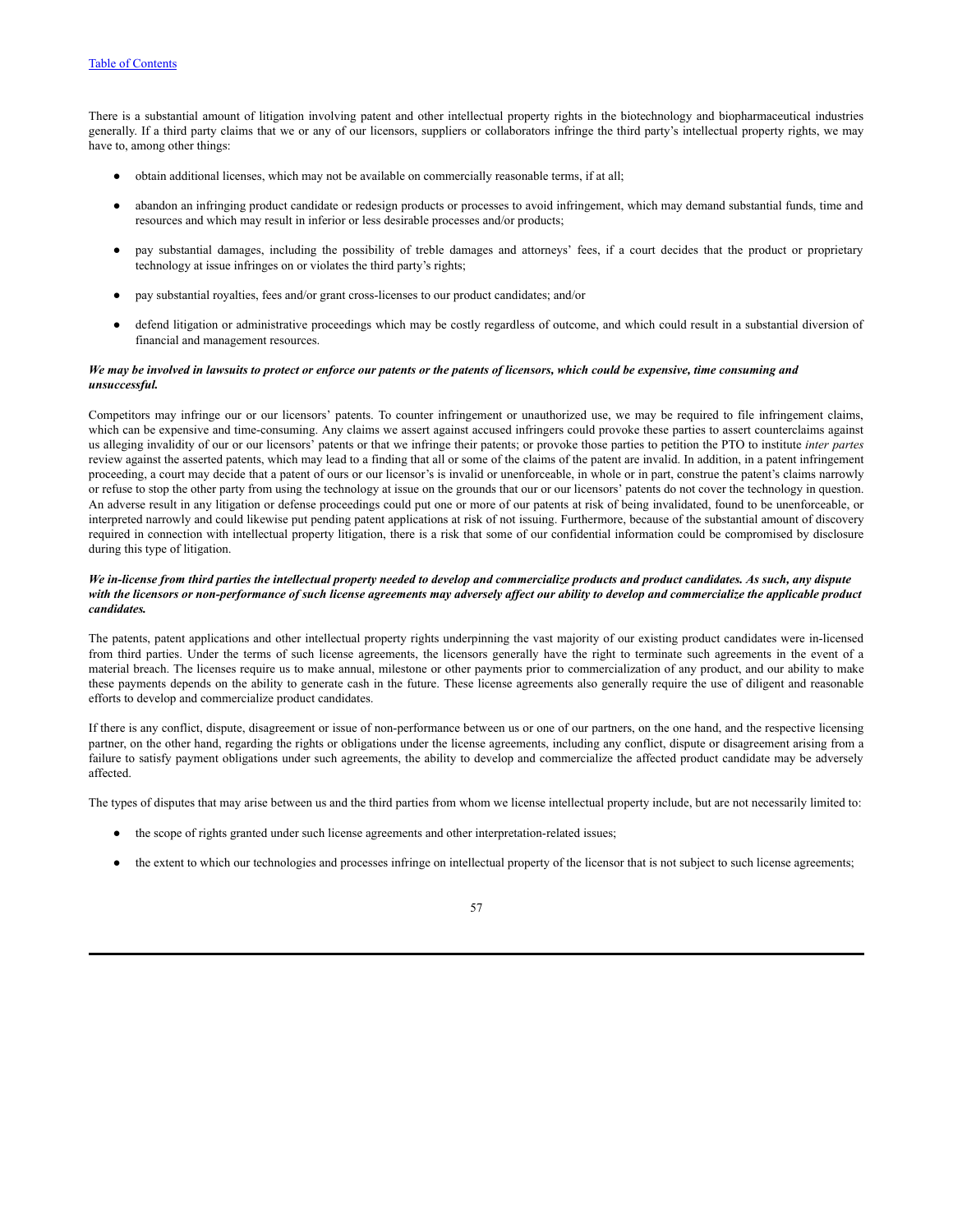- the scope and interpretation of the representations and warranties made to us by our licensors, including those pertaining to the licensors' right title and interest in the licensed technology and the licensors' right to grant the licenses contemplated by such agreements;
- the sublicensing of patent and other rights under our license agreements and/or collaborative development relationships, and the rights and obligations associated with such sublicensing, including whether or not a given transaction constitutes a sublicense under such license agreement;
- the diligence and development obligations under license agreements (which may include specific diligence milestones) and what activities or achievements satisfy those diligence obligations;
- whether or not the milestones associated with certain milestone payment obligations have been achieved or satisfied;
- the applicability or scope of indemnification claims or obligations under such license agreements;
- the permissibility and advisability of, and strategy regarding, the pursuit of potential third-party infringers of the intellectual property that is the subject of such license agreements;
- the calculation of royalty, milestone, sublicense revenue and other payment obligations under such license agreements;
- the extent to which rights, if any, are retained by licensors under such license agreements;
- whether or not a material breach has occurred under such license agreements and the extent to which such breach, if deemed to have occurred, is or can be cured within applicable cure periods, if any;
- disputes regarding patent filing and prosecution decisions, as well as payment obligations regarding past and ongoing patent expenses;
- intellectual property rights resulting from the joint creation or use of intellectual property (including improvements made to licensed intellectual property) by our and our partners' licensors and us and our partners; and
- the priority of invention of patented technology.

In addition, the agreements under which we currently license intellectual property or technology from third parties are complex, and certain provisions in such agreements may be susceptible to multiple interpretations or may conflict in such a way that puts us in breach of one or more agreements, which would make us susceptible to lengthy and expensive disputes with one or more of such third-party licensing partners. The resolution of any contract interpretation disagreement that may arise could narrow what we believe to be the scope of our rights to the relevant intellectual property or technology, or increase what we believe to be our financial or other obligations under the relevant agreements, either of which could have a material adverse effect on our business, financial condition, results of operations and prospects. Moreover, if disputes over intellectual property that we have licensed prevent or impair our ability to maintain our current licensing arrangements on commercially acceptable terms, we may be unable to successfully develop and commercialize the affected product candidates, which could have a material adverse effect on our business, financial conditions, results of operations and prospects.

#### Risks Pertaining to the Commercialization of Product Candidates

### If any of our product candidates are successfully developed but do not achieve broad market acceptance among physicians, patients, healthcare payors and the medical community, the revenues that any such product candidates generate from sales will be limited.

Even if our product candidates receive regulatory approval, they may not gain market acceptance among physicians, patients, healthcare payors and the medical community. Coverage and reimbursement of our product candidates by third-party payors, including government payors, generally would also be necessary for commercial success. The degree of market acceptance of any approved products would depend on a number of factors, including, but not necessarily limited to:

• the efficacy and safety as demonstrated in clinical trials;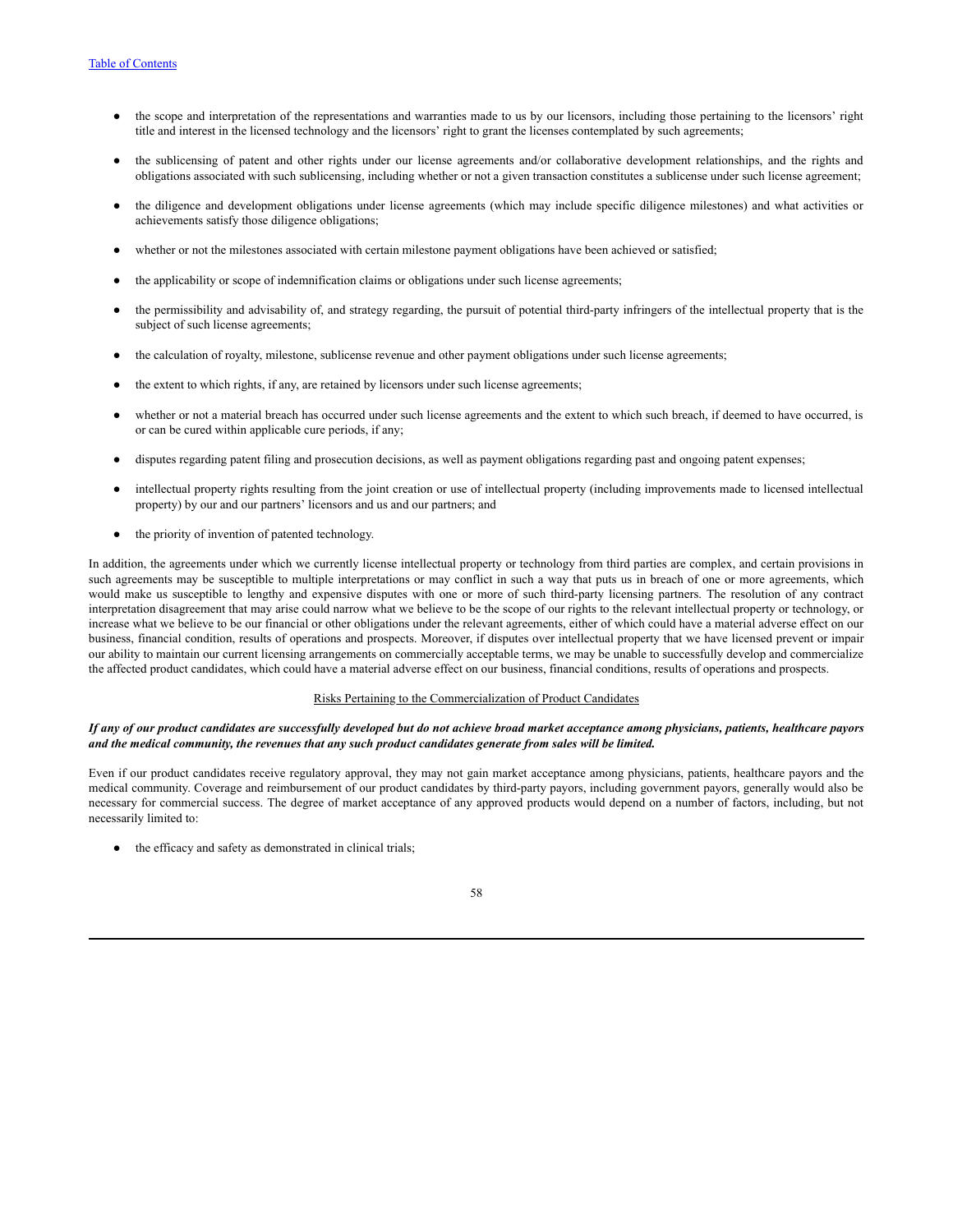- the timing of market introduction of such product candidate as well as competitive products;
- the clinical indications for which the product is approved;
- acceptance by physicians, major operators of hospitals and clinics and patients of the product as a safe and effective treatment;
- the potential and perceived advantages of product candidates over alternative treatments;
- the safety of product candidates in a broader patient group (i.e., based on actual use);
- the availability, cost and benefits of treatment, in relation to alternative treatments;
- the availability of adequate reimbursement and pricing by third parties and government authorities;
- changes in regulatory requirements by government authorities for our product candidates;
- the product labeling or product insert required by the FDA or regulatory authority in other countries, including any contradictions, warnings, drug interactions, or other precautions;
- changes in the standard of care for the targeted indications for our product candidate or future product candidates, which could reduce the marketing impact of any labeling or marketing claims that we could make following FDA approval;
- relative convenience and ease of administration;
- the prevalence and severity of side effects and adverse events;
- the effectiveness of our sales and marketing efforts; and
- unfavorable publicity relating to the product.

If any product candidate is approved but does not achieve an adequate level of acceptance by physicians, hospitals, healthcare payors and patients, we may not generate sufficient revenue from these products and in turn we may not become or remain profitable. In addition, our efforts to educate the medical community and third-party payors on the benefits of our product candidates may require significant resources and may never be successful.

## Even if approved, any product candidates that we may develop and market may be later withdrawn from the market or subject to promotional *limitations.*

We may not be able to obtain the desired labeling claims or scheduling classifications necessary or desirable for the promotion of our marketed products (or our product candidates if approved). We may also be required to undertake post-marketing clinical trials. If the results of such post-marketing studies are not satisfactory or if adverse events or other safety issues arise after approval while our products are on the market, the FDA or a comparable regulatory authority in another jurisdiction may withdraw marketing authorization or may condition continued marketing on commitments from us that may be expensive and/or time consuming to complete. In addition, if manufacturing problems occur, regulatory approval may be impacted or withdrawn and reformulation of our products, additional clinical trials, changes in labeling of our products and additional marketing applications may be required. Any reformulation or labeling changes may limit the marketability of such products if approved.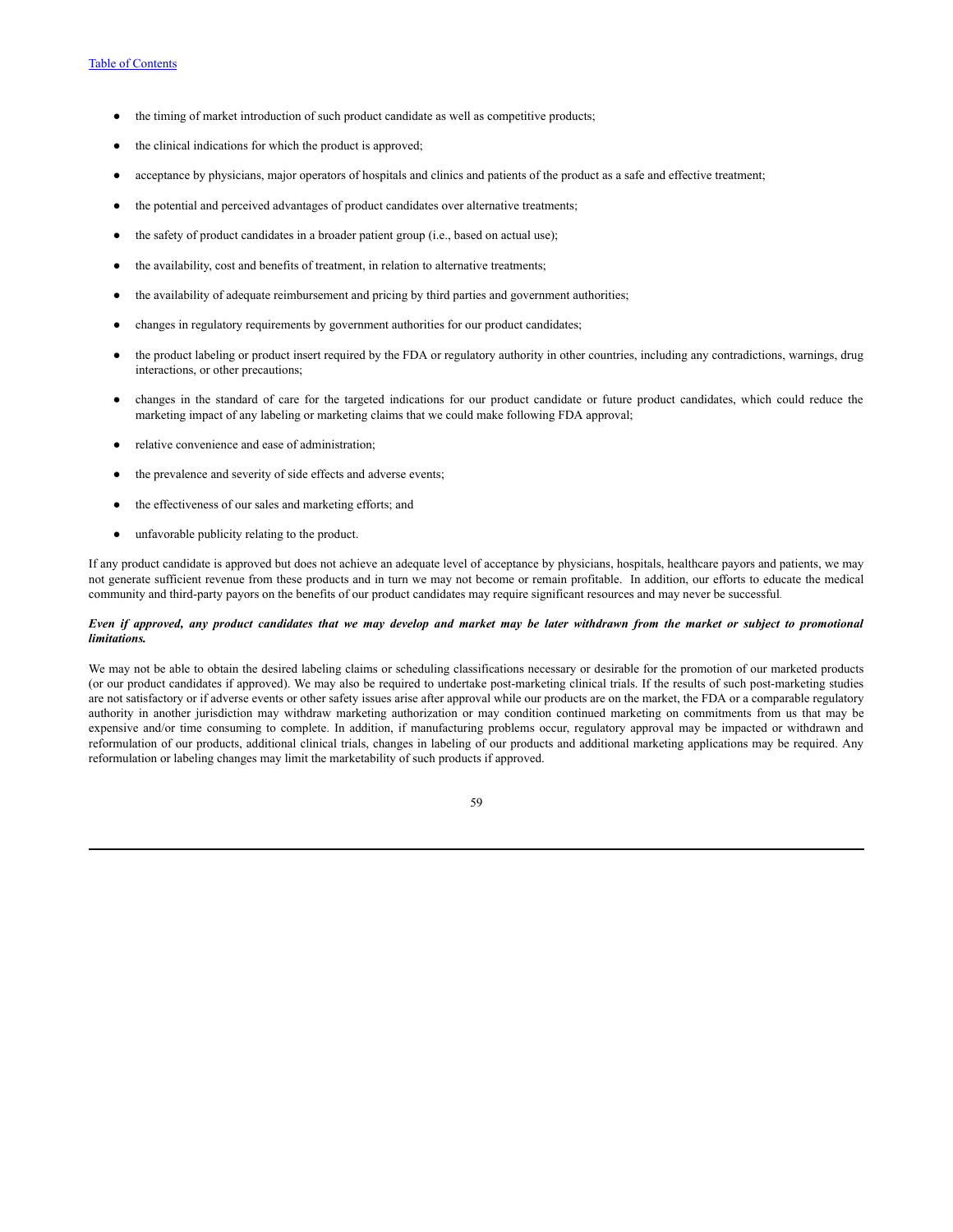## We face potential product liability exposure, and if successful claims are brought against us, we may incur substantial liability for one or more of our product candidates or a future product candidate we may license or acquire and may have to limit their commercialization.

The use of one or more of our product candidates and any future product candidate we may license or acquire in clinical trials and the sale of any products for which we obtain marketing approval expose us to the risk of product liability claims. For example, we may be sued if any product we develop allegedly causes injury or is found to be otherwise unsuitable during clinical testing, manufacturing, marketing or sale. Any such product liability claims may include allegations of defects in manufacturing, defects in design, a failure to warn of dangers inherent in the product, negligence, strict liability or a breach of warranties. Product liability claims might be brought against us by consumers, health care providers or others using, administering or selling our products. If we cannot successfully defend ourselves against these claims, we will incur substantial liabilities. Regardless of merit or eventual outcome, liability claims may result in:

- withdrawal of clinical trial participants;
- suspension or termination of clinical trial sites or entire trial programs;
- decreased demand for any product candidates or products that we may develop;
- initiation of investigations by regulators;
- impairment of our business reputation;
- costs of related litigation;
- substantial monetary awards to patients or other claimants;
- loss of revenues;
- reduced resources of our management to pursue our business strategy; and
- the inability to commercialize our product candidate or future product candidates.

Our partner company Journey acquired an isotretinoin product and began marketing that product under the Accutane® brand name in Q2 2021. Isotretinoin has a black box warning for use in pregnant women. Isotretinoin also has warnings for side effects related to psychiatric disorders and inflammatory bowel disease, among others. Historically, isotretinoin has been the subject of significant product liability claims, mainly related to irritable bowel disease . Currently, there is no significant isotretinoin product liability litigation. The federal multi-district litigation ("MDL") court dismissed all remaining federal isotretinoin cases in 2014 after ruling that the warning label on the drug was adequate. The MDL dissolved in 2015, which effectively put an end to federal lawsuits. Cases continued in New Jersey state court until 2017, when the trial court judge dismissed the remaining the isotretinoin product liability cases. Thus, should a product liability claim against Journey be brought related to its isotretinoin product, we have substantial defenses. However, it is not feasible to predict the ultimate outcome of any litigation and the Company could in the future be required to pay significant amounts as a result of settlement or judgments should such new product liability claims be brought.

We will obtain limited product liability insurance coverage for all of our upcoming clinical trials. However, our insurance coverage may not reimburse us or may not be sufficient to reimburse us for any expenses or losses we may suffer. Moreover, insurance coverage is becoming increasingly expensive, and, in the future, we may not be able to maintain insurance coverage at a reasonable cost or in sufficient amounts to protect us against losses due to liability. When needed we intend to expand our insurance coverage to include the sale of commercial products if we obtain marketing approval for one or more of our product candidates in development, but we may be unable to obtain commercially reasonable product liability insurance for any products approved for marketing. On occasion, large judgments have been awarded in class action lawsuits based on drugs that had unanticipated side effects. A successful product liability claim or series of claims brought against us could cause our stock price to fall and, if judgments exceed our insurance coverage, could decrease our cash and adversely affect our business.

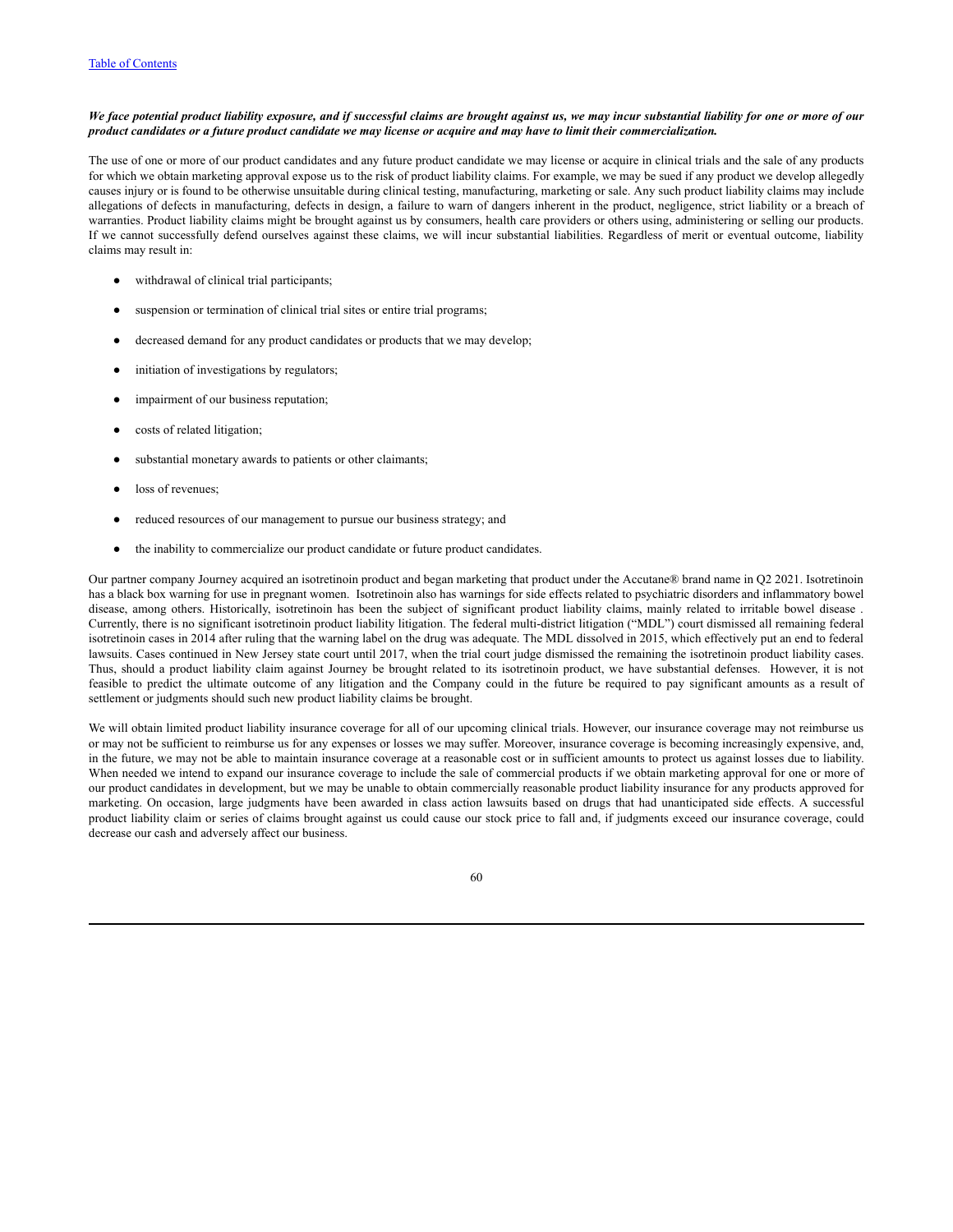Additionally, we have entered into various agreements under which we indemnify third parties for certain claims relating to product candidates. These indemnification obligations may require us to pay significant sums of money for claims that are covered by these indemnifications.

## Any product for which we obtain marketing approval could be subject to restrictions or withdrawal from the market and we may be subject to penalties if we fail to comply with regulatory requirements or if we experience unanticipated problems with products, when and if any of them are approved.

Any product for which we obtain marketing approval, along with the authorized manufacturing facilities, processes and equipment, post-approval clinical data, labeling, advertising and promotional activities for such product, will remain subject to ongoing regulatory requirements governing drug or biological products, as well as review by the FDA and comparable regulatory authorities. These requirements include submissions of safety and other post-marketing information and reports, registration requirements, CGMP requirements relating to quality control, quality assurance and corresponding maintenance of records and documents, requirements regarding the distribution of samples to physicians and recordkeeping, and requirements regarding company presentations and interactions with healthcare professionals. Even if we obtain regulatory approval for a product, the approval may be subject to limitations on the indicated uses for which the product may be marketed or subject to conditions of approval, or contain requirements for costly post-marketing testing and surveillance to monitor the safety or efficacy of the product.

We also may be subject to state laws and registration requirements covering the distribution of drug products. Later discovery of previously unknown problems with products, manufacturers or manufacturing processes, or failure to comply with regulatory requirements, may result in actions such as:

- restrictions on product manufacturing, distribution or use;
- restrictions on the labeling or marketing of a product;
- requirements to conduct post-marketing studies or clinical trials;
- warning or untitled letters;
- recalls or other withdrawal of the products from the market;
- refusal to approve pending applications or supplements to approved applications that we submit;
- fines:
- suspension or withdrawal of marketing or regulatory approvals;
- refusal to permit the import or export of products;
- product seizure or detentions;
- injunctions or the imposition of civil or criminal penalties; and
- adverse publicity.

If we or our suppliers, third-party contractors, clinical investigators or collaborators are slow to adapt, or are unable to adapt, to changes in existing regulatory requirements or adoption of new regulatory requirements or policies, we or our collaborators may be subject to the actions listed above, including losing marketing approval for products when and if any of them are approved, resulting in decreased revenue from milestones, product sales or royalties.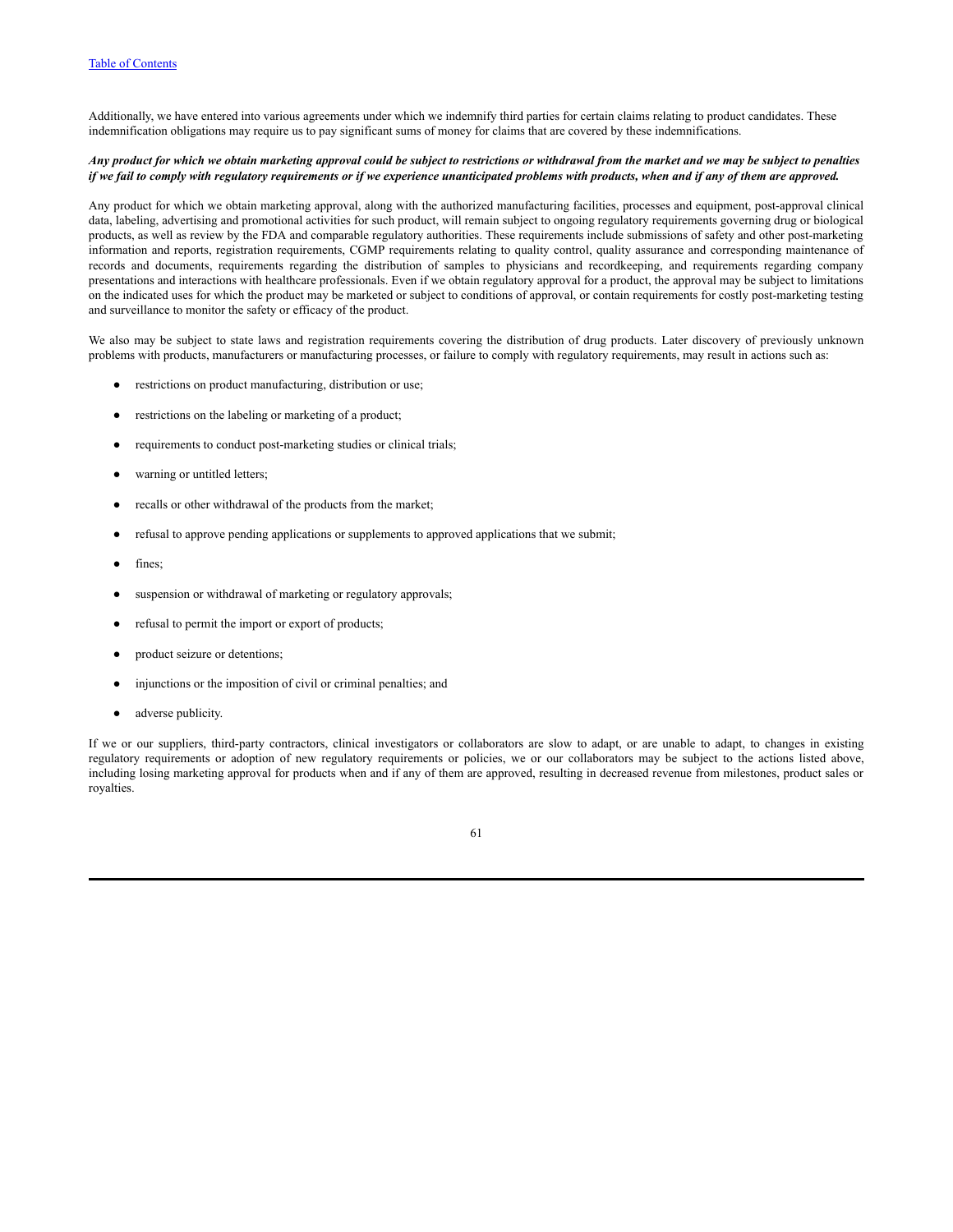## We will need to obtain FDA approval of any proposed product brand names, and any failure or delay associated with such approval may adversely *impact our business.*

A pharmaceutical product cannot be marketed in the U.S. or other countries until the relevant governmental authority has completed a rigorous and extensive regulatory review process, including approval of a brand name. Any brand names we intend to use for our product candidates in the U.S. will require approval from the FDA regardless of whether we have secured a formal trademark registration from the PTO. The FDA typically conducts a review of proposed product brand names, including an evaluation of potential for confusion with other product names. The FDA may also object to a product brand name if it believes the name inappropriately implies medical claims. If the FDA objects to any of our proposed product brand names, we may be required to adopt an alternative brand name for our product candidates. If we adopt an alternative brand name, we would lose the benefit of our existing trademark applications for such product candidate and may be required to expend significant additional resources in an effort to identify a suitable product brand name that would qualify under applicable trademark laws, not infringe the existing rights of third parties and be acceptable to the FDA. We may be unable to build a successful brand identity for a new trademark in a timely manner or at all, which would limit our ability to commercialize our product candidates.

# Risks Pertaining to Legislation and Regulation Affecting the Biopharmaceutical and Other Industries

### We cannot predict the likelihood, nature or extent of government regulation that may arise from future legislation or administrative or executive *action, either in the United States or abroad.*

We cannot predict the likelihood, nature or extent of how government regulation that may arise from future legislation or administrative or executive action taken by the U.S. presidential administration may impact our business and industry. In particular, the former U.S. President took several executive actions, specifically through rulemaking and guidance, which could impact the pharmaceutical business and industry. Shortly after taking office in January 2021, President Biden announced that his Administration would be freezing a number of the prior Administration's drug pricing reforms, while others remain subject to both executive orders or regulatory changes issued by the Department of Health and Human Services. A few of the major administrative actions include:

- On October 30, 2019, the Trump Administration issued an advanced notice of proposed rulemaking ("ANPRM") entitled, *International Pricing Index Model for Medicare Part B Drugs*. This ANPRM was intended to solicit feedback on a potential proposal to align United States drug prices in the Medicare Part B program with international prices. It also solicited public feedback on a policy that would allowing private-sector vendors to negotiate prices, take title to drugs, and improve competition for hospital and physician business. Although this is only a notice for a potential rule, it signals the Administration's desire to regulatorily influence the United States drug pricing system that could adversely affect the industry.
- On November 15, 2019, CMS issued a proposed rule entitled, *Transparency in Coverage* and finalized the *Calendar Year ("CY") 2020* Outpatient Prospective Payment System ("OPPS") & Ambulatory Surgical Center Price Transparency Requirements for Hospitals to Make *Standard Charges Rule*. Together the rules would increase price transparency through health plans and in hospitals. The affects may influence consumer purchasing habits in the health care sector as a whole. Although the transparency provisions are not yet in effect and the hospital price transparency requirements are subject to litigation, there could be implications for the industry related to drug pricing if or when it is enacted.
- On November 18, 2019, CMS issued a proposed rule entitled, *Medicaid Fiscal Accountability Regulation ("MFAR")*. The proposed rule would significantly impact states' ability to finance their Medicaid programs. If finalized, the MFAR could force states to restructure their Medicaid financing that could disincentivize or change state prescription drug purchasing behavior that would adversely impact the industry.
- On December 18, 2019, the FDA issued a proposed rule entitled, *Importation of Prescription Drugs.* The proposed rule would allow the importation of certain prescription drugs from Canada. If finalized, states or other non-federal government entities would be able to submit importation program proposals to FDA for review and authorization. This proposed rule could also influence pricing practices in the United States.
- On January 30, 2020, CMS issued a state waiver option entitled, *Health Adult Opportunity ("HAO")*. The HAO would allow states to restructure benefits and coverage policies for their Medicaid programs. The HAO will provide states administrative flexibilities in exchange for a capped federal share. The cap on the federal share is commonly referred to as a "block grant." Importantly, the HAO allows states to set formularies that align with Essential Health Benefit requirements while still requiring manufacturers to participate in the Medicaid Rebate Program. Depending on utilization of the HAO by states, it could impact the industry – especially if states elect to use a formulary.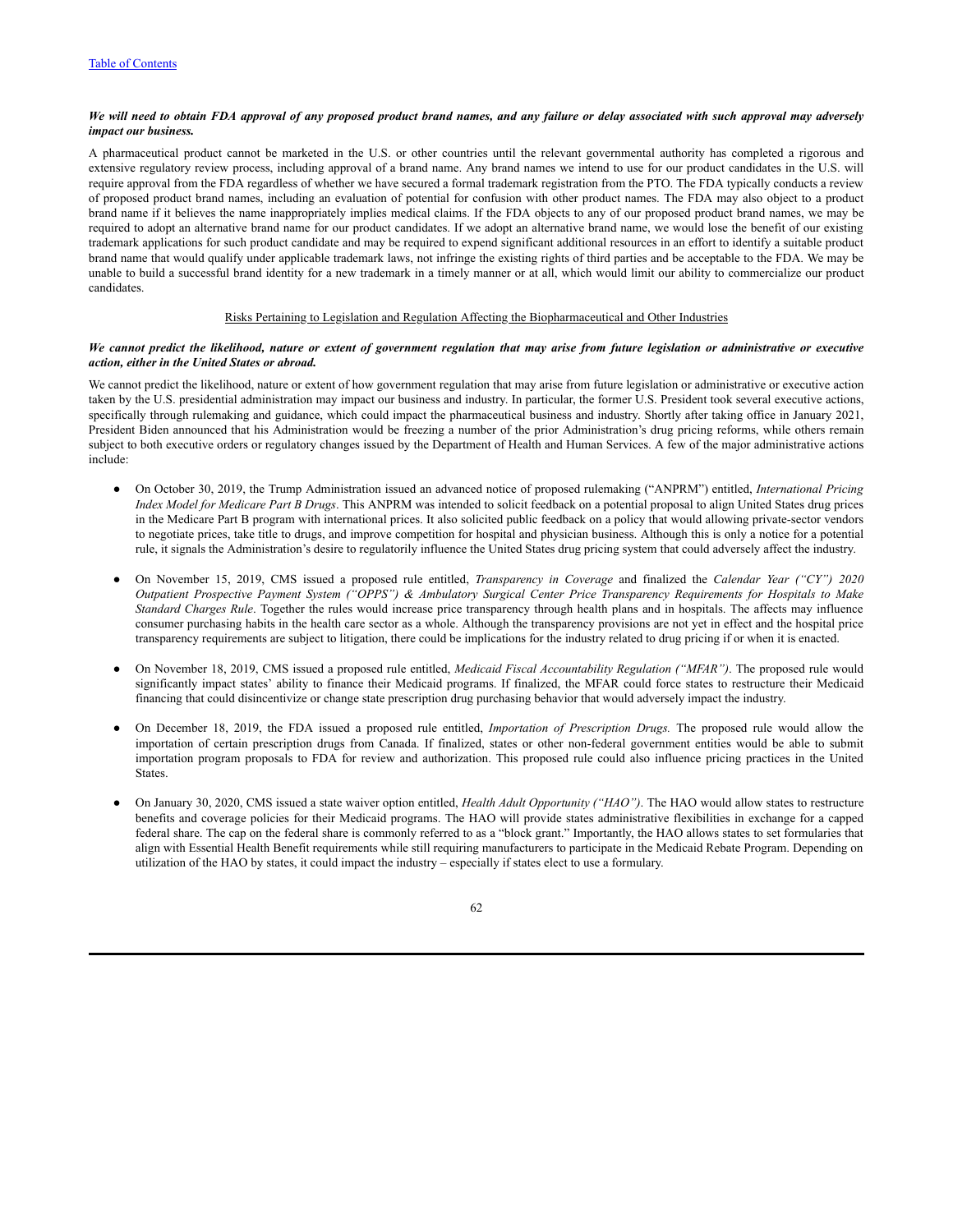● On December 2, 2020, the Centers for Medicare & Medicaid Services ("CMS") issued a final rule entitled, *Modernizing and Clarifying the Physician Self-Referral Regulations* and on the same day the HHS Office of Inspector General finalized a similar rule, entitled *Revisions to Safe* Harbors Under the Anti-Kickback Statute, and Civil Monetary penalty Rules Regarding Beneficiary Inducements. The rules are an effort to reform regulations dealing with anti-kickback and self-referral laws. These rules allow certain financial arrangements that would otherwise violate anti-kickback and self-referral laws for providers that are participating in value-based payment arrangements. The rule could impact drug purchasing behavior to ensure providers are within their budget and/or restructure existing payment structures between providers and manufacturers.

As with any change in the Executive Office, and particularly with respect to changes from a Republican Administration under former President Trump to a Democratic Administration under President Biden, we expect there to be significant changes to existing rules, regulations and policies, the enactment of new Executive Orders and other immediate or iterative political, legislative and administrative changes, affecting the pharmaceutical industry. We cannot predict the likelihood, nature or extent of government regulation that may arise from future legislation or administrative or executive action, either in the United States, or based on similar governmental changes in other countries.

### Our current and future relationships with customers and third-party payors in the United States and elsewhere may be subject, directly or indirectly, to applicable anti-kickback, fraud and abuse, false claims, transparency, health information privacy and security and other healthcare laws and regulations, which could expose us to criminal sanctions, civil penalties, contractual damages, reputational harm, administrative burdens and *diminished profits and future earnings.*

Healthcare providers, physicians and third-party payors in the U.S. and elsewhere will play a primary role in the recommendation and prescription of any product candidates for which we obtain marketing approval. Our future arrangements with third-party payors and customers may expose us to broadly applicable fraud and abuse and other healthcare laws and regulations, including, without limitation, the federal Anti-Kickback Statute and the federal False Claims Act, which may constrain the business or financial arrangements and relationships through which we sell, market and distribute any product candidates for which we obtain marketing approval. In addition, we may be subject to transparency laws and patient privacy regulation by the federal and state governments and by governments in foreign jurisdictions in which we conduct our business. The applicable federal, state and foreign healthcare laws and regulations that may affect our ability to operate include, but are not necessarily limited to:

- the federal Anti-Kickback Statute, which prohibits, among other things, persons from knowingly and willfully soliciting, offering, receiving or providing remuneration, directly or indirectly, in cash or in kind, to induce or reward, or in return for, either the referral of an individual for, or the purchase, order or recommendation of, any good or service, for which payment may be made under federal and state healthcare programs, such as Medicare and Medicaid;
- federal civil and criminal false claims laws and civil monetary penalty laws, including the federal False Claims Act, which impose criminal and civil penalties, including civil whistleblower or qui tam actions, against individuals or entities for knowingly presenting, or causing to be presented, to the federal government, including the Medicare and Medicaid programs, claims for payment that are false or fraudulent or making a false statement to avoid, decrease or conceal an obligation to pay money to the federal government; the federal Health Insurance Portability and Accountability Act of 1996, or HIPAA, which imposes criminal and civil liability for executing a scheme to defraud any healthcare benefit program or making false statements relating to healthcare matters;
- HIPAA, as amended by the Health Information Technology for Economic and Clinical Health Act of 2009, or HITECH, and their respective implementing regulations, which impose obligations on covered healthcare providers, health plans, and healthcare clearinghouses, as well as their business associates that create, receive, maintain or transmit individually identifiable health information for or on behalf of a covered entity, with respect to safeguarding the privacy, security and transmission of individually identifiable health information;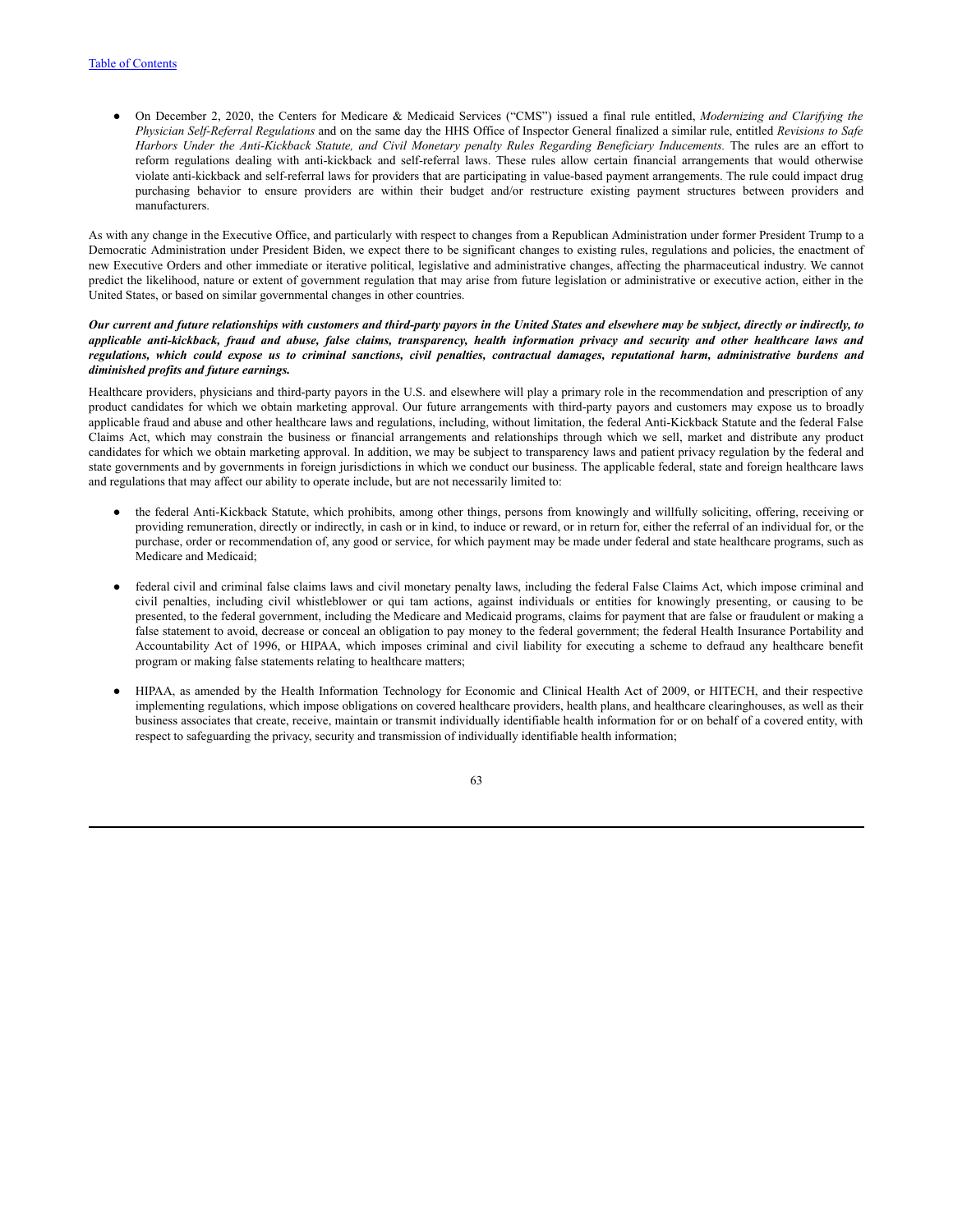- the federal Open Payments program, which requires manufacturers of certain drugs, devices, biologics and medical supplies for which payment is available under Medicare, Medicaid or the Children's Health Insurance Program, with specific exceptions, to report annually to the Centers for Medicare & Medicaid Services, or CMS, information related to "payments or other transfers of value" made to "covered recipients," which include physicians (defined to include doctors, dentists, optometrists, podiatrists and chiropractors, and teaching hospitals) and applicable manufacturers. Applicable group purchasing organizations also are required to report annually to CMS the ownership and investment interests held by the physicians and their immediate family members. The SUPPORT for Patients and Communities Act added to the definition of covered recipient practitioners including physician assistants, nurse practitioners, clinical nurse specialists, certified registered nurse anesthetists and certified nurse-midwives effective in 2022. Data collection began on August 1, 2013 with requirements for manufacturers to submit reports to CMS by March 31, 2014 and 90 days after the end of each subsequent calendar year. Disclosure of such information was made by CMS on a publicly available website beginning in September 2014; and
- analogous state and foreign laws and regulations, such as state anti-kickback and false claims laws, which may apply to sales or marketing arrangements and claims involving healthcare items or services reimbursed by non-governmental third-party payors, including private insurers; state and foreign laws that require pharmaceutical companies to comply with the pharmaceutical industry's voluntary compliance guidelines and the relevant compliance guidance promulgated by the federal government or otherwise restrict payments that may be made to healthcare providers; state and foreign laws that require drug manufacturers to report information related to payments and other transfers of value to physicians and other healthcare providers or marketing expenditures; and state and foreign laws governing the privacy and security of health information in certain circumstances, many of which differ from each other in significant ways and often are not preempted by HIPAA, thus complicating compliance efforts.

Efforts to ensure that our business arrangements with third parties will comply with applicable healthcare laws and regulations may involve substantial costs. It is possible that governmental authorities will conclude that our business practices may not comply with current or future statutes, regulations or case law involving applicable fraud and abuse or other healthcare laws and regulations. If our operations are found to be in violation of any of these laws or any other governmental regulations that may apply to us, we may be subject to significant civil, criminal and administrative penalties, including, without limitation, damages, fines, imprisonment, exclusion from participation in government healthcare programs, such as Medicare and Medicaid, and the curtailment or restructuring of our operations, which could have a material adverse effect on our businesses. If any of the physicians or other healthcare providers or entities with whom we expect to do business, including our collaborators, is found not to be in compliance with applicable laws, it may be subject to criminal, civil or administrative sanctions, including exclusions from participation in government healthcare programs, which could also materially affect our businesses.

## As we continue to execute our growth strategy, we may be subject to further government regulation which could adversely affect our financial results, *including without limitation the Investment Company Act of 1940.*

If we engage in business combinations and other transactions that result in holding minority or non-control investment interests in a number of entities, we may become subject to regulation under the Investment Company Act of 1940, as amended (the "Investment Company Act"). If we do become subject to the Investment Company Act, we would be required to register as an investment company and could be expected to incur significant registration and compliance costs in the future.

### General Risks

#### Our business and operations would suffer in the event of computer system failures, cyber-attacks, or deficiencies in our or third parties' cybersecurity.

We are increasingly dependent upon information technology systems, infrastructure, and data to operate our business. In the ordinary course of business, we collect, store, and transmit confidential information, including, but not limited to, information related to our intellectual property and proprietary business information, personal information, and other confidential information. It is critical that we maintain such confidential information in a manner that preserves its confidentiality, availability and integrity. Furthermore, we have outsourced elements of our operations to third party vendors, who each have access to our confidential information, which increases our disclosure risk.

We are in the process of implementing our internal security and business continuity measures and developing our information technology infrastructure. Our internal computer systems and those of current and future third parties on which we rely may fail and are vulnerable to damage from computer viruses and unauthorized access. Our information technology and other internal infrastructure systems,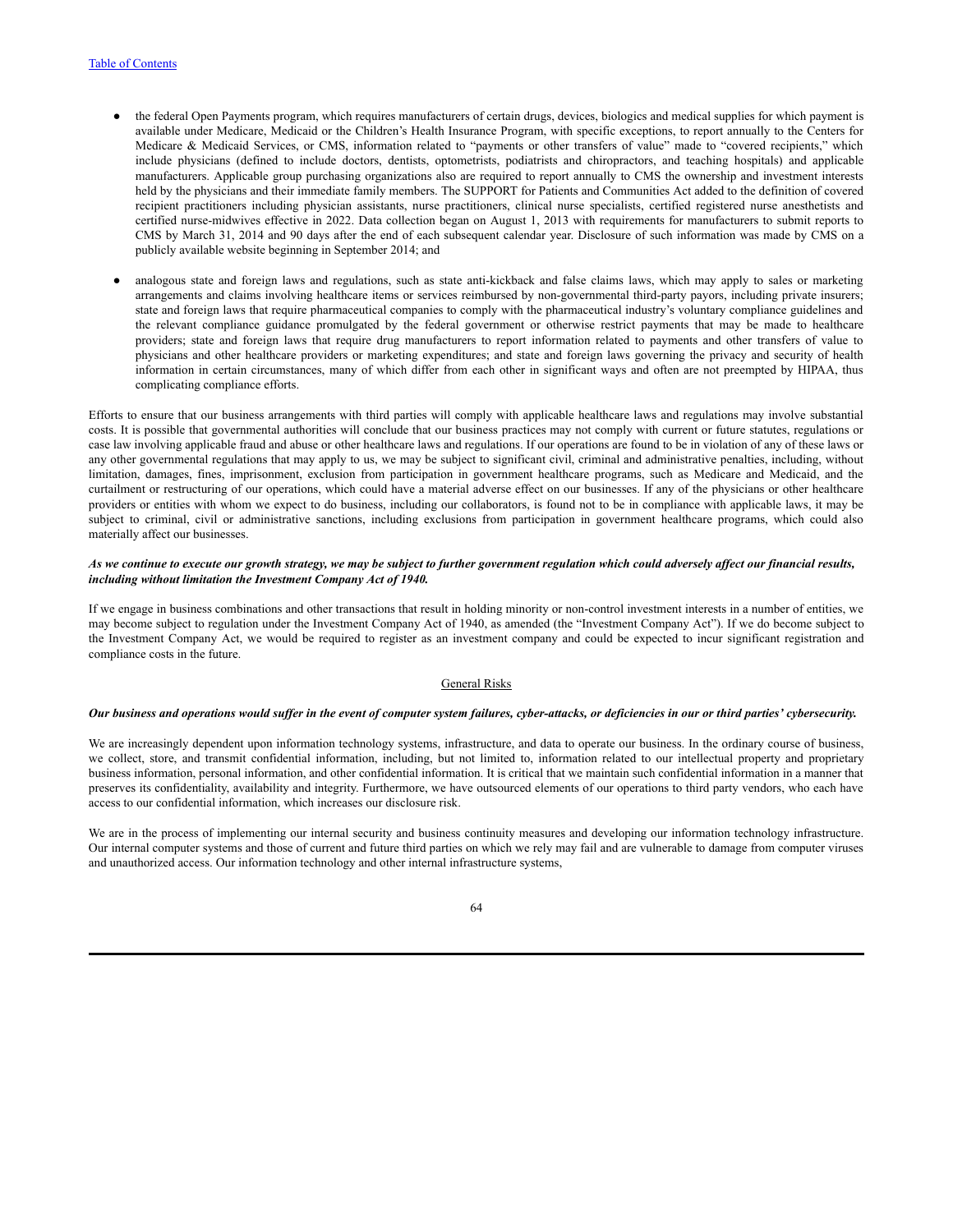including corporate firewalls, servers, third-party software, data center facilities, lab equipment, and connection to the internet, face the risk of breakdown or other damage or interruption from service interruptions, system malfunctions, natural disasters, terrorism, war, and telecommunication and electrical failures, as well as security breaches from inadvertent or intentional actions by our employees, contractors, consultants, business partners, and/or other third parties, or from cyber-attacks by malicious third parties (including the deployment of harmful malware and other malicious code, ransomware, denialof-service attacks, social engineering and other means to affect service reliability and threaten the confidentiality, integrity and availability of information), each of which could compromise our system infrastructure or lead to the loss, destruction, alteration, disclosure, or dissemination of, or damage or unauthorized access to, our data or data that is processed or maintained on our behalf, or other assets.

If such an event were to occur and cause interruptions in our operations, it could result in a material disruption of our development programs and our business operations, and could result in financial, legal, business, and reputational harm to us. For example, in 2021, our partner company Journey was the victim of a cybersecurity incident that affected its accounts payable function and led to approximately \$9.5 million in wire transfers being misdirected to fraudulent accounts. The details of the incident and its origin have been under investigation with the assistance of third-party cybersecurity experts working at the direction of legal counsel. The matter was reported to the Federal Bureau of Investigation and does not appear to have compromised any personally identifiable information or protected health information. As Journey's controlling stockholder and supporting partner in back-office functions, Fortress provided Journey with \$9.5 million to ensure its accounts payable operations continue to function smoothly. Fortress and Journey may incur additional expenses and losses as a result of this cybersecurity incident, including those related to investigation fees and remediation costs.

In addition, the loss or corruption of, or other damage to, clinical trial data from completed or future clinical trials could result in delays in our regulatory approval efforts and significantly increase our costs to recover or reproduce the data. Likewise, we rely on third parties for the manufacture of our drug candidates or any future drug candidates and to conduct clinical trials, and similar events relating to their systems and operations could also have a material adverse effect on our business and lead to regulatory agency actions. The risk of a security breach or disruption, particularly through cyber-attacks or cyber intrusion, including by computer hackers, foreign governments, and cyber terrorists, has generally increased as the number, intensity, and sophistication of attempted attacks and intrusions from around the world have increased. Sophisticated cyber attackers (including foreign adversaries engaged in industrial espionage) are skilled at adapting to existing security technology and developing new methods of gaining access to organizations' sensitive business data, which could result in the loss of proprietary information, including trade secrets. We may not be able to anticipate all types of security threats, and we may not be able to implement preventive measures effective against all such security threats. The techniques used by cyber criminals change frequently, may not be recognized until launched, and can originate from a wide variety of sources, including outside groups such as external service providers, organized crime affiliates, terrorist organizations, or hostile foreign governments or agencies.

Any security breach or other event leading to the loss or damage to, or unauthorized access, use, alteration, disclosure, or dissemination of, personal information, including personal information regarding clinical trial subjects, contractors, directors, or employees, our intellectual property, proprietary business information, or other confidential or proprietary information, could directly harm our reputation, enable competitors to compete with us more effectively, compel us to comply with federal and/or state breach notification laws and foreign law equivalents, subject us to mandatory corrective action, or otherwise subject us to liability under laws and regulations that protect the privacy and security of personal information. Each of the foregoing could result in significant legal and financial exposure and reputational damage that could adversely affect our business. Notifications and follow-up actions related to a security incident could impact our reputation or cause us to incur substantial costs, including legal and remediation costs, in connection with these measures and otherwise in connection with any actual or suspected security breach. We expect to incur significant costs in an effort to detect and prevent security incidents and otherwise implement our internal security and business continuity measures, and actual, potential, or anticipated attacks may cause us to incur increasing costs, including costs to deploy additional personnel and protection technologies, train employees, and engage third-party experts and consultants. We may face increased costs and find it necessary or appropriate to expend substantial resources in the event of an actual or perceived security breach.

The costs related to significant security breaches or disruptions could be material, and our insurance policies may not be adequate to compensate us for the potential losses arising from any such disruption in, or failure or security breach of, our systems or third-party systems where information important to our business operations or commercial development is stored or processed. In addition, such insurance may not be available to us in the future on economically reasonable terms, or at all. Further, our insurance may not cover all claims made against us and could have high deductibles in any event, and defending a suit, regardless of its merit, could be costly and divert management attention. Furthermore, if the information technology systems of our third-party vendors and other contractors and consultants become subject to disruptions or security breaches, we may have insufficient recourse against such third parties and we may have to expend significant resources to mitigate the impact of such an event, and to develop and implement protections to prevent future events of this nature from occurring.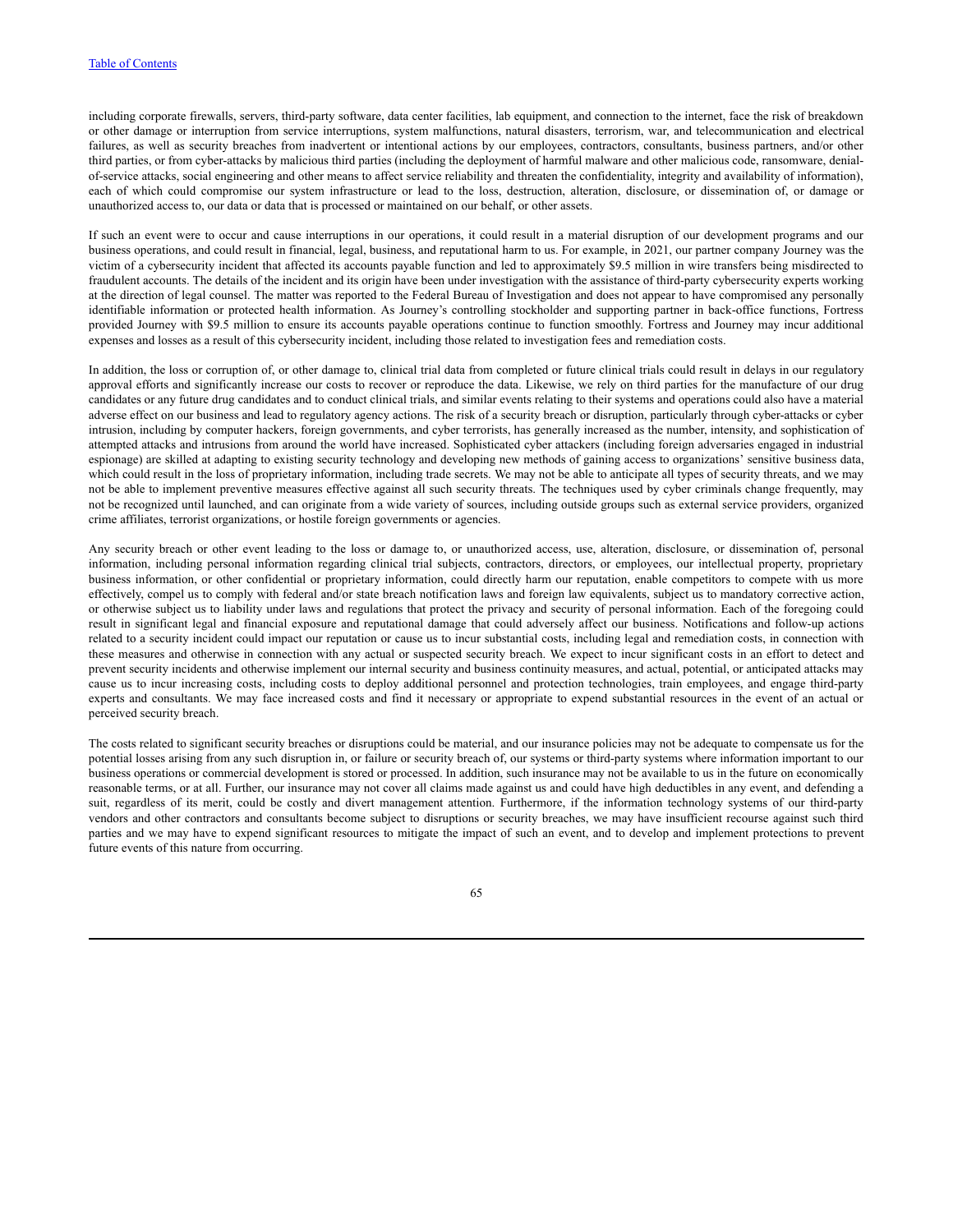## The COVID-19 pandemic may continue to impact Journey's product revenues, future clinical trials, and as a result, our financial condition and results *of operations and other aspects of our business.*

In December 2019, a novel strain of coronavirus, which causes a disease referred to as COVID-19, was first detected in Wuhan, China and has since spread worldwide. On March 11, 2020, the World Health Organization declared that the rapidly spreading COVID-19 outbreak had evolved into a pandemic. In response to the pandemic, many governments around the world are implementing a variety of control measures to reduce the spread of COVID-19, including travel restrictions and bans, instructions to residents to practice social distancing, quarantine advisories, shelter-in-place orders and required closures of non-essential businesses. The COVID-19 pandemic has and may continue to impact the global economy, disrupt global supply chains, and create significant volatility and disruption of financial markets.

To protect the health of our workforce, we asked our office-based employees to work remotely, have restricted domestic and international travel indefinitely, and restricted on-site staff to only those personnel and contractors who perform essential activities that must be conducted on-site. We intend to keep these precautionary measures in effect for the foreseeable future and may need to enact further measures to help minimize the risk of our employees being exposed to COVID-19. Although the impact of a remote working environment to our operations has been minimal, our continued reliance on remote work may negatively impact productivity, including our ability to generate revenues and product demand, prepare regulatory applications, and conduct data analysis, and may disrupt, delay, or otherwise adversely impact our business. In addition, continued remote working could increase our cybersecurity risk, create data accessibility concerns, and make us more susceptible to communication disruption. COVID-19 may also compromise the ability of independent contractors who perform consulting services for us to deliver services or deliverables in a satisfactory or timely manner.

Some factors from the COVID-19 outbreak that may delay or otherwise adversely affect Journey's product revenues, as well as adversely impact Journey's business generally, include:

- the changes in buying patterns throughout Journey's supply chain caused by lack of normal access by patients to the healthcare system and concern about the continued supply of medications, which may increase or decrease demand for Journey's products;
- adverse effects on our manufacturing operations, supply chain and distribution systems, which may impact Journey's ability to produce and distribute products, as well as the ability of third parties to fulfill their obligations to us and could increase our expenses;
- the risk of shutdown in countries where Journey relies, or may rely, on CMOs to provide commercial manufacture of our products, clinical batch manufacturing of our product candidates, including DFD-29, clinical trial enrollment, or the procurement of active pharmaceutical ingredients or other manufacturing components for Journey's products or product candidates, which may cause delays or shortages in Journey's product supply and/or the timing of any our clinical trials;
- the risk that the COVID-19 pandemic may intensify other risks inherent in our business; and
- the possibility that third parties on which we rely for certain functions and services, including CMOs, suppliers, distributors, logistics providers, and external business partners, may be adversely impacted by restrictions resulting from COVID-19, which could cause us to experience delays or incur additional costs.

### We may not be able to hire or retain key officers or employees needed to implement our business strategy and develop products and businesses.

Our success depends on the continued contributions of our executive officers, financial, scientific, and technical personnel and consultants, and on our ability to attract additional personnel as we continue to implement growth strategies and acquire and invest in companies with varied businesses. During our operating history, many essential responsibilities have been assigned to a relatively small number of individuals. However, as we continue to implement our growth strategy, the demands on our key employees will expand, and we will need to recruit additional qualified employees. The competition for such qualified personnel is intense, and the loss of services of certain key personnel, or our inability to attract additional personnel to fill critical positions, could adversely affect our business.

We currently depend heavily upon the efforts and abilities of our management team and the management teams of our partners. The loss or unavailability of the services of any of these individuals could have a material adverse effect on our business, prospects, financial condition and results. In addition, we have not obtained, do not own, and are not the beneficiary of key-person life insurance for any of our key personnel. We only maintain a limited amount of directors' and officers' liability insurance coverage. There can be no assurance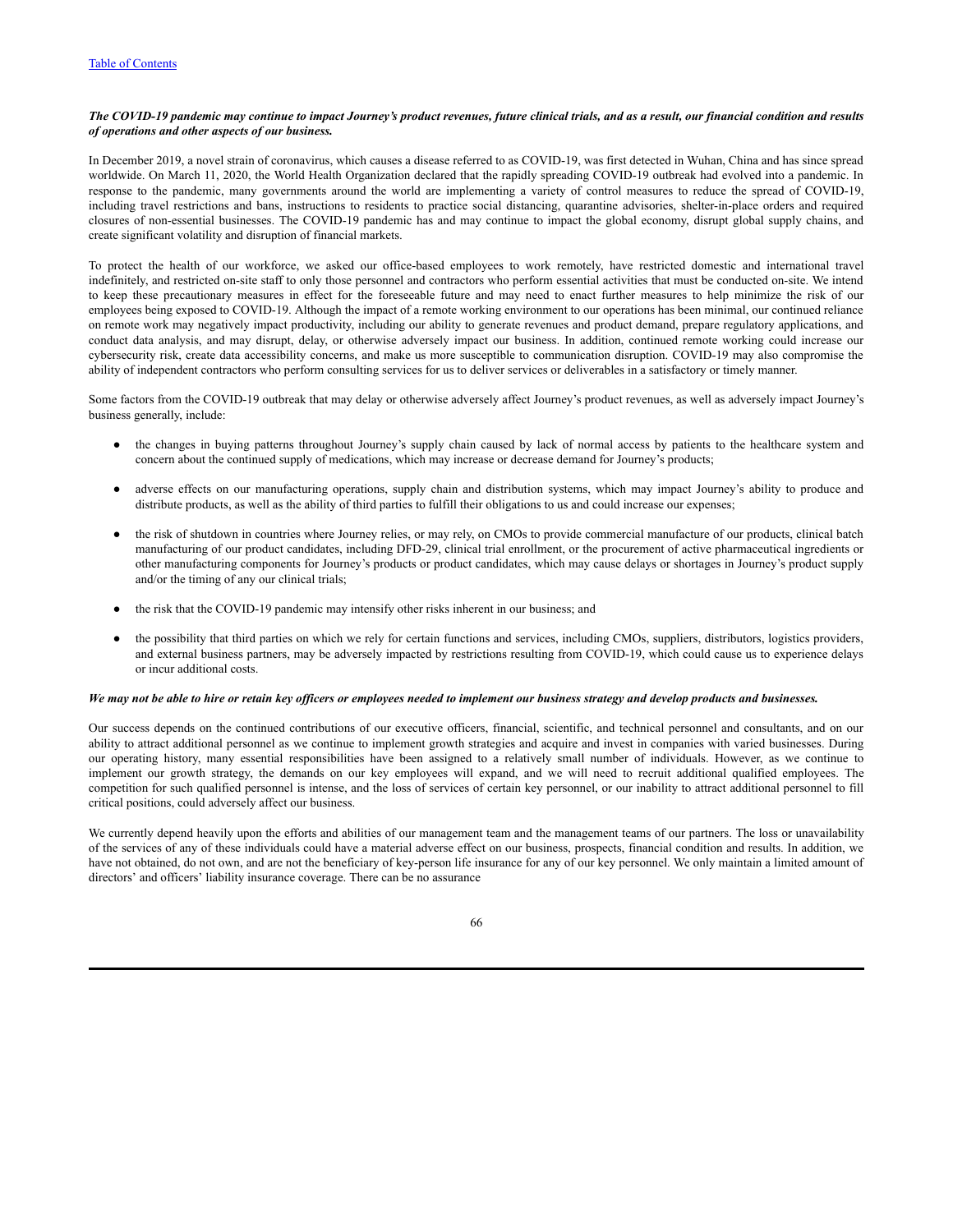that this coverage will be sufficient to cover the costs of the events that may occur, in which case, there could be a substantial impact on our ability to continue operations.

## Our employees, consultants, or third-party partners may engage in misconduct or other improper activities, including but not necessarily limited to noncompliance with regulatory standards and requirements or internal procedures, policies or agreements to which such employees, consultants and *partners are subject, any of which could have a material adverse ef ect on our business.*

We are exposed to the risk of employee fraud or other misconduct. Misconduct by employees, consultants, or third-party partners could include intentional failures to comply with FDA regulations, provide accurate information to the FDA, comply with CGMPs, comply with federal and state healthcare fraud and abuse laws and regulations, report financial information or data accurately, comply with internal procedures, policies or agreements to which such employees, consultants or partners are subject, or disclose unauthorized activities to us. In particular, sales, marketing and business arrangements in the healthcare industry are subject to extensive laws and regulations intended to prevent fraud, kickbacks, self-dealing and other abusive practices. These laws and regulations may restrict or prohibit a wide range of pricing, discounting, marketing and promotion, sales commission, customer incentive programs and other business arrangements. Employee, consultant, or third-party misconduct could also involve the improper use of information obtained in the course of clinical trials, which could result in regulatory sanctions and serious harm to our reputation, as well as civil and criminal liability. The precautions we take to detect and prevent this activity may not be effective in controlling unknown or unmanaged risks or losses or in protecting us from governmental investigations or other actions or lawsuits stemming from a failure to be in compliance with such laws or regulations. If any such actions are instituted against us, and we are not successful in defending ourselves or asserting our rights, those actions could have a significant impact on our business and results of operations, including the imposition of significant fines or other civil and/or criminal sanctions.

We receive a large amount of proprietary information from potential or existing licensors of intellectual property and potential acquisition target companies, all pursuant to confidentiality agreements. The confidentiality and proprietary invention assignment agreements that we have in place with each of our employees and consultants prohibit the unauthorized disclosure of such information, but such employees or consultants may nonetheless disclose such information through negligence or willful misconduct. Any such unauthorized disclosures could subject us to monetary damages and/or injunctive or equitable relief. The notes, analyses and memoranda that we have generated based on such information are also valuable to our businesses, and the unauthorized disclosure or misappropriation of such materials by our employees and consultants could significantly harm our strategic initiatives – especially if such disclosures are made to our competitor companies.

### We may be subject to claims that our employees and/or consultants have wrongfully used or disclosed to us alleged trade secrets of their former *employers or other clients.*

As is common in the biopharmaceutical industry, we rely on employees and consultants to assist in the development of product candidates, many of whom were previously employed at, or may have previously been or are currently providing consulting services to, other biopharmaceutical companies, including our competitors or potential competitors. We may become subject to claims related to whether these individuals have inadvertently or otherwise used, disclosed or misappropriated trade secrets or other proprietary information of their former employers or their former or current clients. Litigation may be necessary to defend against these claims. Even if we are successful in defending these claims, litigation could result in substantial costs and be a distraction to management and/or the employees or consultants that are implicated.

#### The market price of our securities may be volatile and may fluctuate in a way that is disproportionate to our operating performance.

The stock prices of our securities may experience substantial volatility as a result of a number of factors, including, but not necessarily limited to:

- announcements we make regarding our current product candidates, acquisition of potential new product candidates and companies and/or inlicensing through multiple partners/affiliates;
- sales or potential sales of substantial amounts of our Common Stock;
- issuance of debt or other securities;
- our delay or failure in initiating or completing pre-clinical or clinical trials or unsatisfactory results of any of these trials;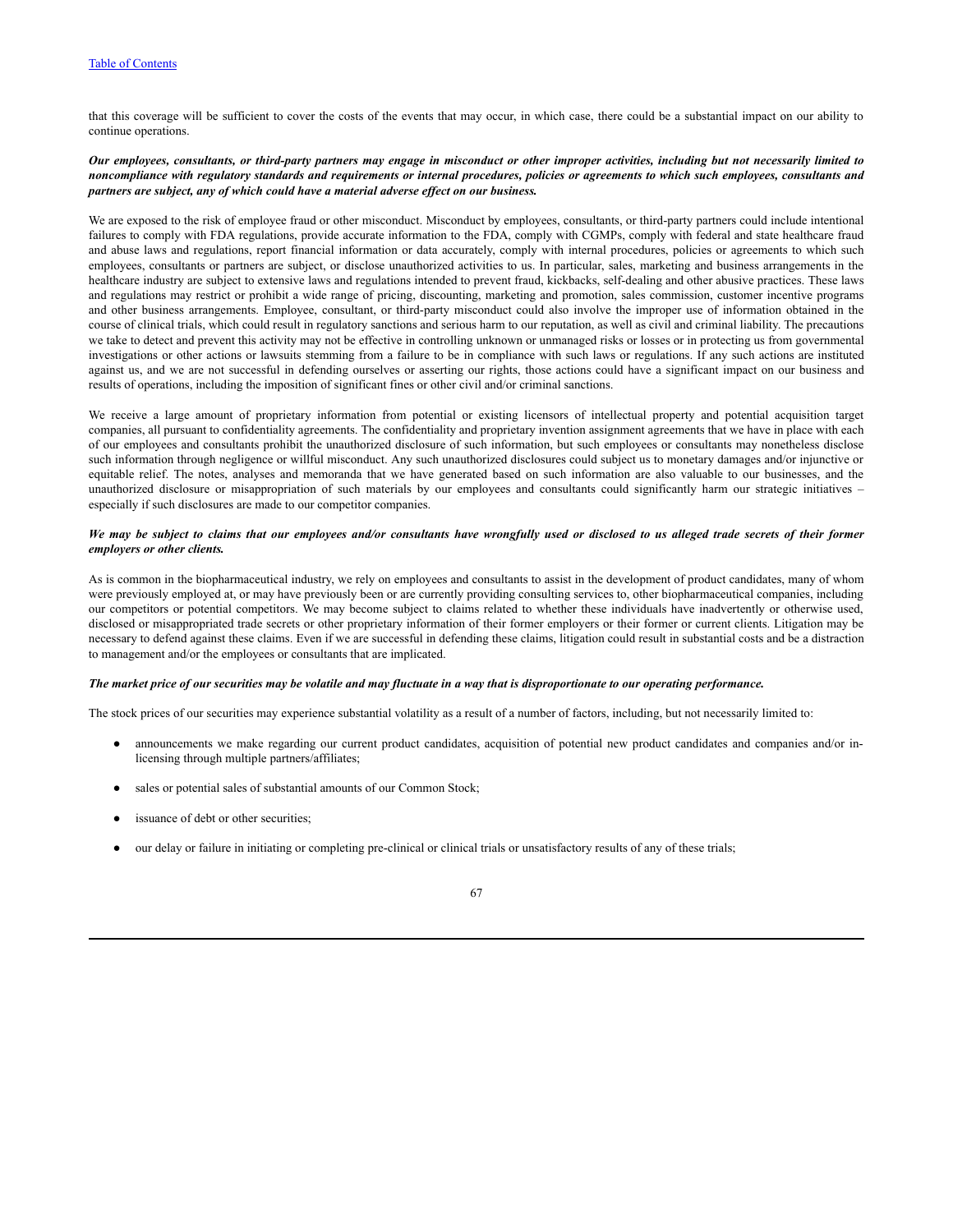- announcements about us or about our competitors, including clinical trial results, regulatory approvals or new product introductions;
- developments concerning our licensors and/or product manufacturers;
- litigation and other developments relating to our patents or other proprietary rights or those of our competitors;
- conditions in the pharmaceutical or biotechnology industries;
- governmental regulation and legislation;
- unstable regional political and economic conditions;
- variations in our anticipated or actual operating results; and
- change in securities analysts' estimates of our performance, or our failure to meet analysts' expectations.

Many of these factors are beyond our control. The stock markets in general, and the market for pharmaceutical and biotechnological companies in particular, have historically experienced extreme price and volume fluctuations. These fluctuations often have been unrelated or disproportionate to the operating performance of these companies. These broad market and industry factors could reduce the market prices of our securities, regardless of our actual operating performance.

#### Sales of a substantial number of shares of our Common Stock, or the perception that such sales may occur, may adversely impact the price of our *Common Stock.*

Almost all of the 107.0 million outstanding shares of our Common Stock, inclusive of outstanding equity awards, as of December 31, 2021, are available for sale in the public market, either pursuant to Rule 144 under the Securities Act of 1933, as amended (the "Securities Act"), or an effective registration statement. In addition, pursuant to our current shelf registration statement on Form S-3, from time to time we may issue and sell shares of our Common Stock or Preferred Stock having an aggregate offering price of up to \$17.4 million as of December 31, 2021. Any sale of a substantial number of shares of our Common Stock or our Preferred Stock could cause a drop in the trading price of our Common Stock or Preferred Stock on the Nasdaq Stock Market.

## We may not be able to manage our anticipated growth, which may in turn adversely impact our business.

We will need to continue to expend capital on improving our infrastructure to address our anticipated growth. Acquisitions of companies or products could place a strain on our management, and administrative, operational and financial systems. In addition, we may need to hire, train, and manage more employees, focusing on their integration with us and corporate culture. Integration and management issues associated with increased acquisitions may require a disproportionate amount of our management's time and attention and distract our management from other activities related to running our business.

#### A catastrophic disaster could damage our facilities beyond insurance limits or cause us to lose key data, which could cause us to curtail or cease *operations.*

We are vulnerable to damage and/or loss of vital data from natural disasters, such as earthquakes, tornadoes, power loss, fire, health epidemics and pandemics, floods and similar events, as well as from accidental loss or destruction. If any disaster were to occur, our ability to operate our businesses could be seriously impaired. We have property, liability and business interruption insurance that may not be adequate to cover losses resulting from disasters or other similar significant business interruptions, and we do not plan to purchase additional insurance to cover such losses due to the cost of obtaining such coverage. Any significant losses that are not recoverable under our insurance policies could seriously impair our business, financial condition and prospects.

Any of the aforementioned circumstances, including without limitation the COVID-19 virus, may also impede our employees' and consultants' abilities to provide services in-person and/or in a timely manner; hinder our ability to raise funds to finance our operations on favorable terms or at all; and trigger effectiveness of "force majeure" clauses under agreements with respect to which we receive goods and services, or under which we are obligated to achieve developmental milestones on certain timeframes. Disputes with third parties over the applicability of such "force majeure" clauses, or the enforceability of developmental milestones and related extension mechanisms in light of such business interruptions, may arise and may become expensive and time-consuming.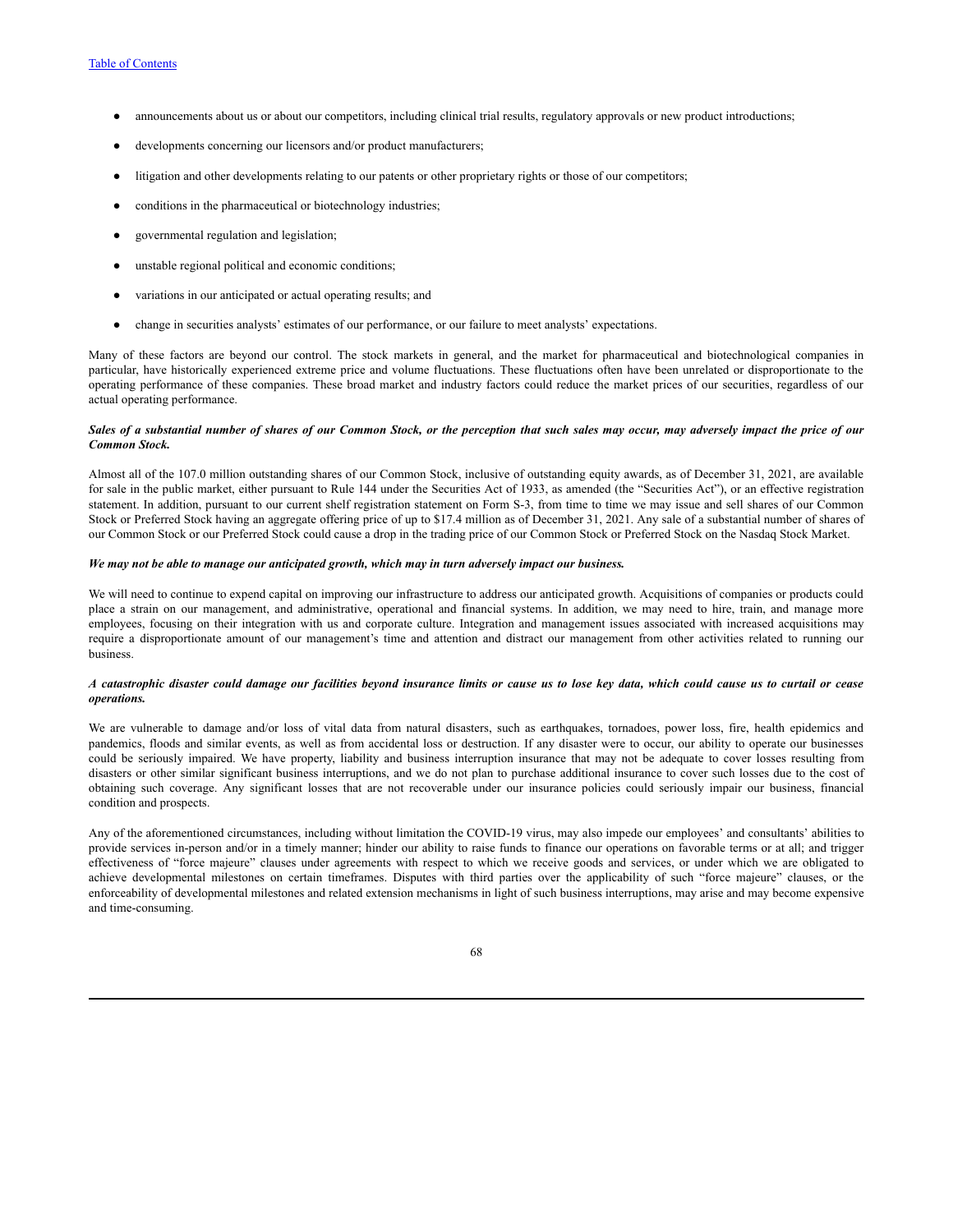#### Our ability to use our pre-change NOLs and other pre-change tax attributes to offset post-change taxable income or taxes may be subject to limitation.

We may, from time to time, carry net operating loss carryforwards ("NOLs") as deferred tax assets on our balance sheet. Under Sections 382 and 383 of the Internal Revenue Code of 1986, as amended, if a corporation undergoes an "ownership change" (generally defined as a greater than 50-percentagepoint cumulative change (by value) in the equity ownership of certain stockholders over a rolling three-year period), the corporation's ability to use all of its pre-change NOLs and other pre-change tax attributes to offset its post-change taxable income or taxes may be limited. We may experience ownership changes in the future as a result of shifts in our stock ownership, some of which changes are outside our control. As a result, our ability to use our prechange NOLs and other pre-change tax attributes to offset post-change taxable income or taxes may be subject to limitation.

## If we fail to comply with environmental, health and safety laws and regulations, we could become subject to fines or penalties or incur costs that could *harm our business.*

We, and/or third parties on our behalf, may use hazardous materials, including chemicals and biological agents and compounds that could be dangerous to human health and safety or the environment. Our operations may also produce hazardous waste products. Federal, state and local laws and regulations govern the use, generation, manufacture, storage, handling and disposal of these materials and wastes. Compliance with applicable environmental laws and regulations may be expensive, and current or future environmental laws and regulations may impair our product development efforts. In addition, we cannot entirely eliminate the risk of accidental injury or contamination from these materials or wastes. We do not carry specific biological or hazardous waste insurance coverage, and our property and casualty and general liability insurance policies specifically exclude coverage for damages and fines arising from biological or hazardous waste exposure or contamination. Accordingly, in the event of contamination or injury, we could be held liable for damages or penalized with fines in an amount exceeding our respective resources, and clinical trials or regulatory approvals could be suspended.

Although we maintain workers' compensation insurance to cover costs and expenses incurred due to injuries to our employees resulting from the use of hazardous materials, this insurance may not provide adequate coverage against potential liabilities. We do not maintain insurance for environmental liability or toxic tort claims that may be asserted in connection with the storage or disposal of biological or hazardous materials.

In addition, we may incur substantial costs in order to comply with current or future environmental, health and safety laws and regulations. These current or future laws and regulations may impair our research, development or production efforts. Failure to comply with these laws and regulations also may result in substantial fines, penalties or other sanctions.

#### We have never paid and currently do not intend to pay cash dividends in the near future, except for the dividend we pay on our Series A Cumulative Redeemable Perpetual Preferred Stock. As a result, capital appreciation, if any, will be the sole source of gain for our Common Stockholders.

We have never paid cash dividends on our Common Stock, or made stock dividends, except for the dividend we pay on shares of our Series A Cumulative Redeemable Perpetual Preferred Stock, and we currently intend to retain future earnings, if any, to fund the development and growth of our businesses, and retain our stock positions. In addition, the terms of existing and future debt agreements may preclude us from paying cash or stock dividends. Equally, each of our partners is governed by its own board of directors with individual governance and decision-making regimes and mandates to oversee such entities in accordance with their respective fiduciary duties. As a result, we alone cannot determine the acts that could maximize value to you of such partners in which we maintain ownership positions, such as declaring cash or stock dividends. As a result, capital appreciation, if any, of our Common Stock will be the sole source of gain for our Common Stockholders for the foreseeable future.

## Changes in funding for the FDA and other government agencies could hinder their ability to hire and retain key leadership and other personnel, or otherwise prevent new products and services from being developed or commercialized in a timely manner, which could negatively impact our business *or the business of our partners.*

The ability of the FDA to review and approve new products can be affected by a variety of factors, including government budget and funding levels, ability to hire and retain key personnel, ability to accept the payment of user fees, and statutory, regulatory, and policy changes. Average review times at the agency have fluctuated in recent years as a result. In addition, government funding of other government agencies that fund research and development activities is subject to the political process, which is inherently fluid and unpredictable.

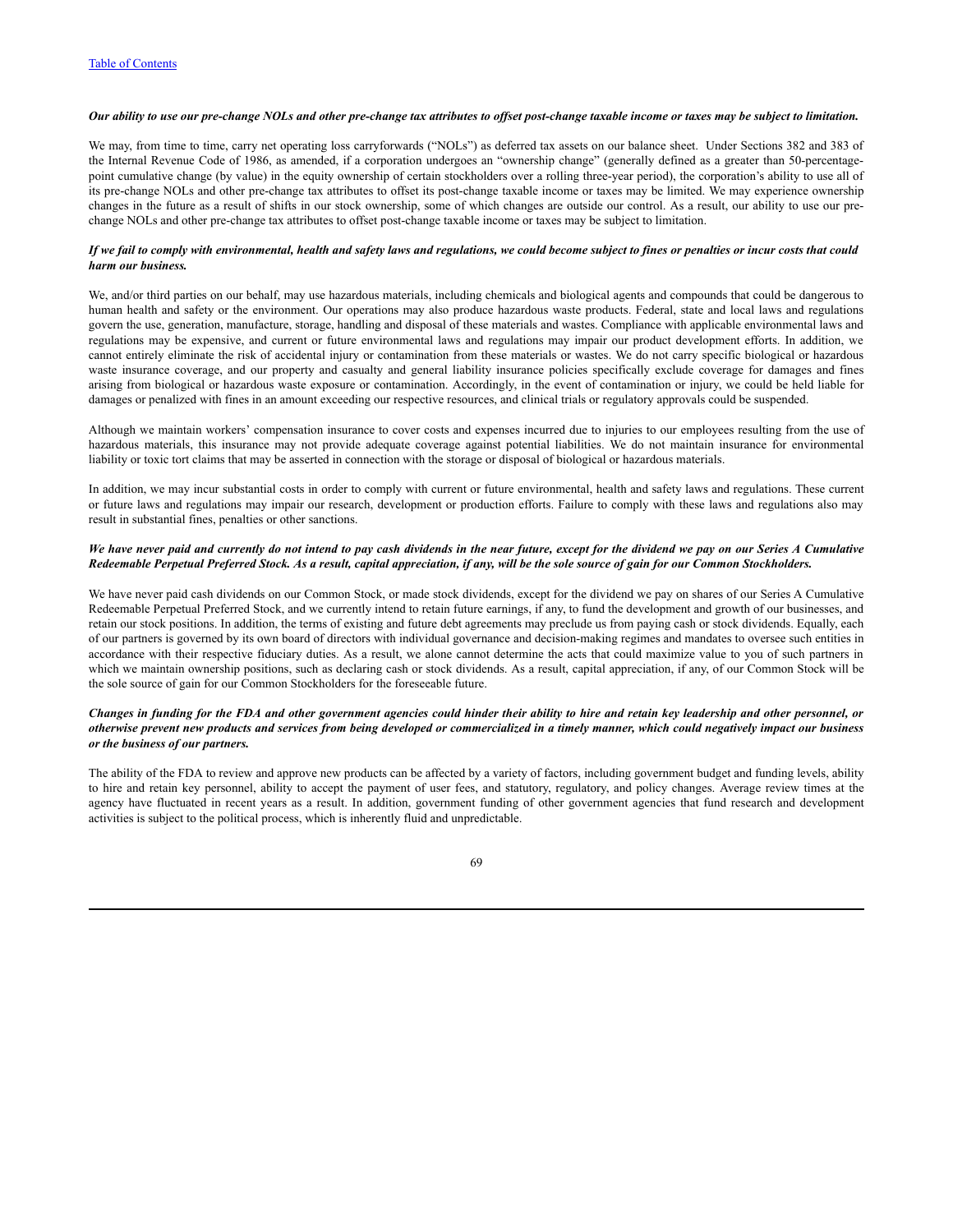Disruptions at the FDA and other agencies may also slow the time necessary for new drugs to be reviewed and/or approved by necessary government agencies, which would adversely affect our business or the business of our partners. For example, over the last several years, including for 35 days beginning on December 22, 2018, the U.S. government has shut down several times and certain regulatory agencies, such as the FDA, have had to furlough nonessential FDA employees and stop routine activities. If a prolonged government shutdown occurs, it could significantly impact the ability of the FDA to timely review and process our regulatory submissions, which could have a material adverse effect on our business.

If the timing of FDA's review and approval of new products is delayed, the timing of our or our partners' development process may be delayed, which could result in delayed milestone revenues and materially harm our operations or business.

The COVID-19 pandemic has caused considerable disruptions at FDA, namely with respect to diverting FDA's attention and resources to facilitate vaccine development and ensure rapid review and emergency use authorization of vaccines intended to prevent COVID-19. Back in March, Dr. Janet Woodcock, the Director of FDA's Center for Drug Evaluation and Research, temporarily stepped away from her role to focus on the therapeutic aspects of Operation Warp Speed, a major reorganization intended to better align FDA's activities with the national effort to develop COVID-19 countermeasures. Dr. Woodcock later named Acting Commissioner of FDA on January 20, 2021. These changes to leadership, enhanced focus on COVID-19 countermeasures, and the reorganization and rededication or critical resources, both at FDA and within similar governmental authorities across the world, are likely to impact the ability of new products and services from being developed or commercialized in a timely manner.

## We will continue to incur significant increased costs as a result of operating as a public company, and our management will be required to devote substantial time to new compliance initiatives. Also, if we fail to maintain proper and effective internal control over financial reporting in the future, our ability to produce accurate and timely financial statements could be impaired, which could harm our operating results, investors' views of us and, *as a result, the value of our Securities.*

As a public company, we incur significant legal, accounting and other expenses under the Sarbanes-Oxley Act ("SOX"), as well as rules subsequently implemented by the SEC, and the rules of the Nasdaq Stock Exchange. These rules impose various requirements on public companies, including requiring establishment and maintenance of effective disclosure and financial controls and appropriate corporate governance practices. Our management and other personnel have devoted and will continue to devote a substantial amount of time to these compliance initiatives. Moreover, these rules and regulations increase our legal and financial compliance costs and make some activities more time-consuming and costly. For example, these rules and regulations make it more difficult and more expensive for us to obtain director and officer liability insurance, and we may be required to accept reduced policy limits and coverage or incur substantially higher costs to obtain the same or similar coverage. As a result, it may be more difficult for us to attract and retain qualified persons to serve on our board of directors, our board committees or as executive officers.

SOX requires, among other things, that we maintain effective internal controls for financial reporting and disclosure controls and procedures. As a result, we are required to periodically perform an evaluation of our internal controls over financial reporting to allow management to report on the effectiveness of those controls, as required by Section 404 of SOX. These efforts to comply with Section 404 and related regulations have required, and continue to require, the commitment of significant financial and managerial resources. While we anticipate maintaining the integrity of our internal controls over financial reporting and all other aspects of Section 404, we cannot be certain that a material weakness will not be identified when we test the effectiveness of our control systems in the future. If a material weakness is identified, we could be subject to sanctions or investigations by the SEC or other regulatory authorities, which would require additional financial and management resources, costly litigation or a loss of public confidence in our internal controls, which could have an adverse effect on the market price of our stock.

## Provisions in our certificate of incorporation, our bylaws and Delaware law might discourage, delay or prevent a change in control of our Company or changes in our management and, therefore, depress the trading price of our Common Stock or other Securities.

Provisions of our certificate of incorporation, our bylaws and Delaware law may have the effect of deterring unsolicited takeovers and/or delaying or preventing a change in control of our Company or changes in our management, including transactions in which our stockholders might otherwise receive a premium for their shares over then-current market prices. In addition, these provisions may limit the ability of stockholders to approve transactions that they may deem to be in their best interests. These provisions include:

the inability of stockholders to call special meetings; and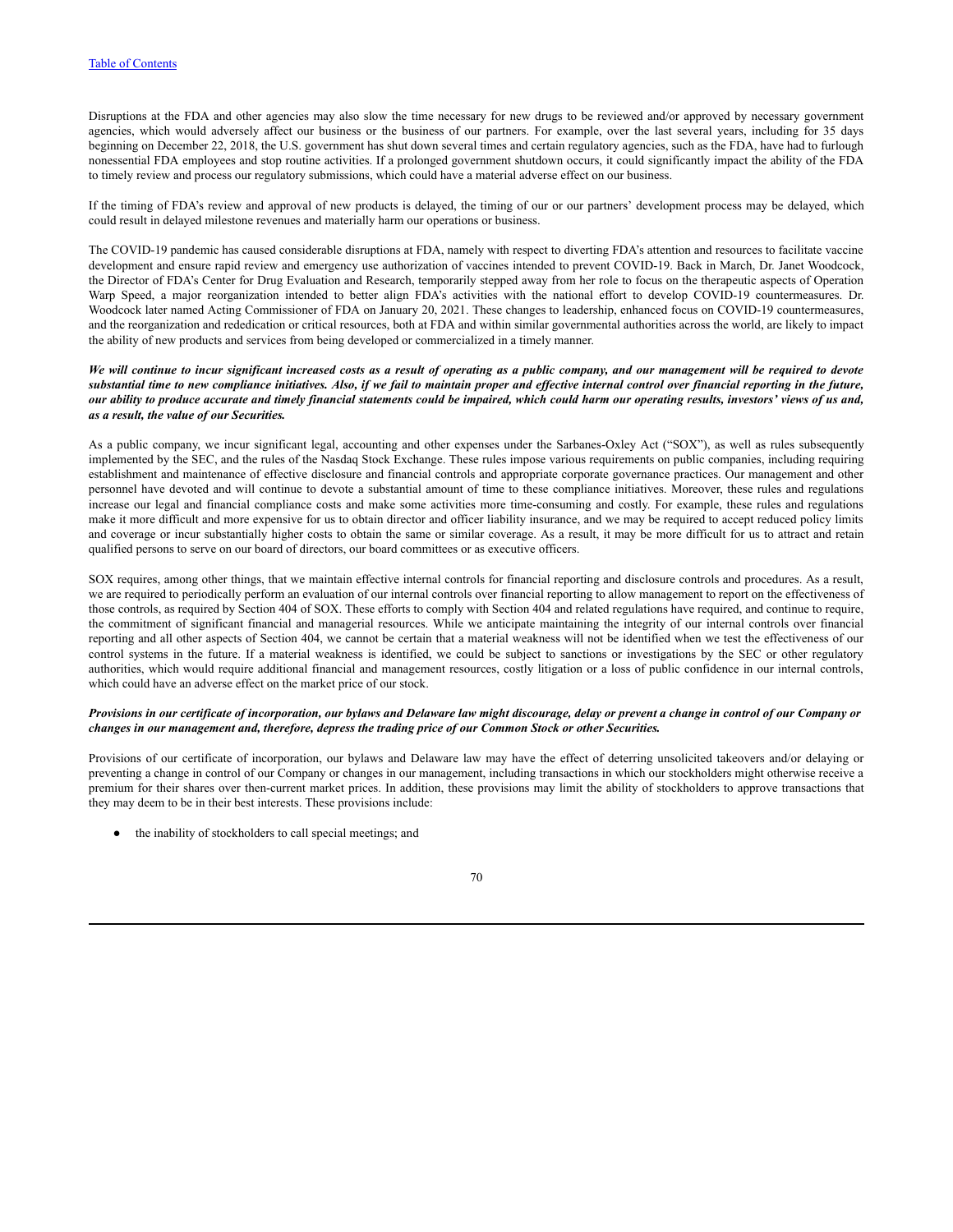● the ability of our Board of Directors to designate the terms of and issue new series of preferred stock without stockholder approval, which could include the right to approve an acquisition or other change in our control or could be used to institute a rights plan, also known as a poison pill, that would work to dilute the stock ownership of a potential hostile acquirer, likely preventing acquisitions that have not been approved by our Board of Directors.

In addition, the Delaware General Corporation Law prohibits a publicly held Delaware corporation from engaging in a business combination with an interested stockholder, generally a person which together with its affiliates owns, or within the last three years has owned, 15% of our voting stock, for a period of three years after the date of the transaction in which the person became an interested stockholder, unless the business combination is approved in a prescribed manner.

The existence of the foregoing provisions and anti-takeover measures could limit the price that investors might be willing to pay in the future for shares of our Common Stock. They could also deter potential acquirers of our Company, thereby reducing the likelihood that you would receive a premium for your ownership of our Securities through an acquisition.

# **Item 2. Unregistered Sales of Equity Securities and Use of Proceeds**

None. **Item 3. Defaults Upon Senior Securities** None. **Item 4. Mine Safety Disclosures** None. **Item 5. Other Information** None.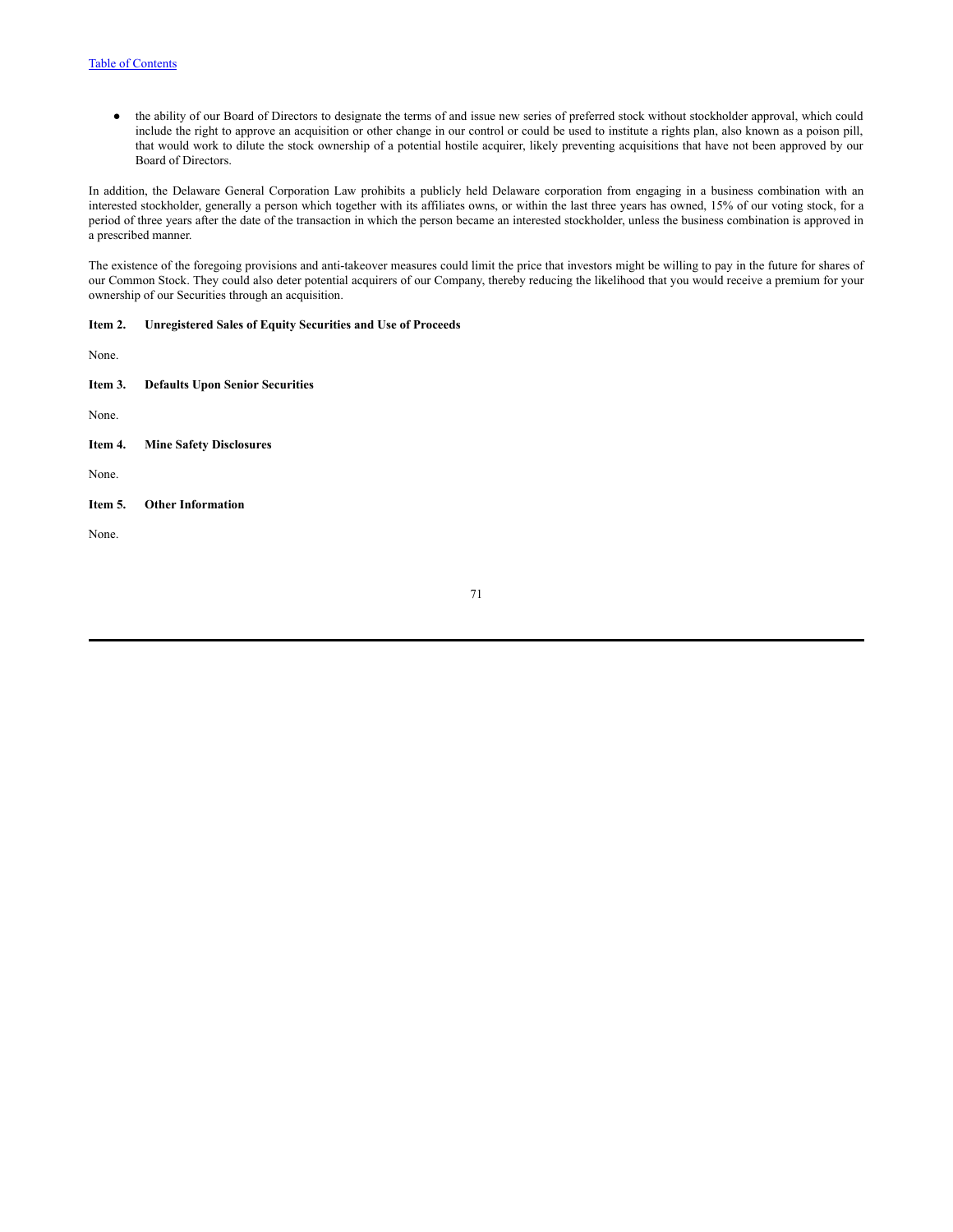# **Item 6. Exhibits**

| <b>Exhibit Index</b>            |                                                                                                                                                                                                                                                                                                                                                                                                                                                             |
|---------------------------------|-------------------------------------------------------------------------------------------------------------------------------------------------------------------------------------------------------------------------------------------------------------------------------------------------------------------------------------------------------------------------------------------------------------------------------------------------------------|
| <b>Exhibit</b><br><b>Number</b> | <b>Exhibit Title</b>                                                                                                                                                                                                                                                                                                                                                                                                                                        |
| 3.1                             | Amended and Restated Certificate of Incorporation of Fortress Biotech, Inc. (formerly Coronado Biosciences, Inc.) dated April 21,<br>2010 (incorporated by reference to Exhibit 3.1 of the Registrant's Form 10 (file No. 001-54463) filed with the SEC on July 15,<br>$2011$ ).                                                                                                                                                                            |
| 3.2                             | First Certificate of Amendment of Amended and Restated Certificate of Incorporation of Fortress Biotech, Inc. dated May 20, 2011<br>(incorporated by reference to Exhibit 3.2 of the Registrant's Form 10 (file No. 001-54463) filed with SEC on July 15, 2011).                                                                                                                                                                                            |
| 3.3                             | Second Certificate of Amendment of Amended and Restated Certificate of Incorporation of Fortress Biotech, Inc. dated October 1,<br>2013 (incorporated by reference to Exhibit 3.8 of the Registrant's Annual Report on Form 10-K (file No. 001-35366) filed with SEC<br>on March 14, 2014).                                                                                                                                                                 |
| 3.4                             | Third Certificate of Amendment of Amended and Restated Certificate of Incorporation of Fortress Biotech, Inc. dated April 22,<br>2015 (incorporated by reference to Exhibit 3.9 of the Registrant's Current Report on Form 8-K (file No. 001-35366) filed with SEC<br>on April 27, 2015).                                                                                                                                                                   |
| 3.5                             | Certificate of Amendment to the Amended and Restated Certificate of Incorporation of Fortress Biotech, Inc. dated June 18, 2020<br>(incorporated by reference to Exhibit 3.1 of the Registrant's Current Report on Form 8-K (file No. 001-35366) filed with SEC on<br>June 19, 2020).                                                                                                                                                                       |
| 3.6                             | Certificate of Amendment to the Certificate of Designations and Rights and Preferences of the Fortress Biotech, Inc. 9.375% Series<br>A Cumulative Redeemable Perpetual Preferred Stock under the Amended and Restated Certificate of Incorporation of Fortress<br>Biotech, Inc. dated June 18, 2020 (incorporated by reference to Exhibit 3.2 of the Registrant's Current Report on Form 8-K (file No.<br>001-35366) filed with the SEC on June 19, 2020). |
| 3.7                             | Certificate of Amendment to the Amended and Restated Certificate of Incorporation of Fortress Biotech, Inc. dated June 23, 2021<br>(incorporated by reference to Exhibit 3.1 of the Registrant's Form 10-K (file No. 001-35366) filed with SEC on June 23, 2021).                                                                                                                                                                                           |
| 3.8                             | Second Amended and Restated Bylaws of Fortress Biotech, Inc. (formerly Coronado Biosciences, Inc.) (incorporated by reference<br>to Exhibit 3.7 of the Registrant's Current Report on Form 8-K (file No. 001-35366) filed with SEC on October 31, 2013).                                                                                                                                                                                                    |
| <u>31.1</u>                     | Certification of Chairman, President and Chief Executive Officer, pursuant to Section 302 of the Sarbanes-Oxley Act of 2002.                                                                                                                                                                                                                                                                                                                                |
| 31.2                            | Certification of Chief Financial Officer, pursuant to Section 302 of the Sarbanes-Oxley Act of 2002.                                                                                                                                                                                                                                                                                                                                                        |
| 32.1                            | Certification of the Chairman, President and Chief Executive Officer pursuant to 18 U.S.C. Section 1350, as adopted pursuant to<br>Section 906 of the Sarbanes-Oxley Act of 2002.                                                                                                                                                                                                                                                                           |
| 32.2                            | Certification of the Chief Financial Officer pursuant to 18 U.S.C. Section 1350, as adopted pursuant to Section 906 of the Sarbanes-<br>Oxley Act of 2002.                                                                                                                                                                                                                                                                                                  |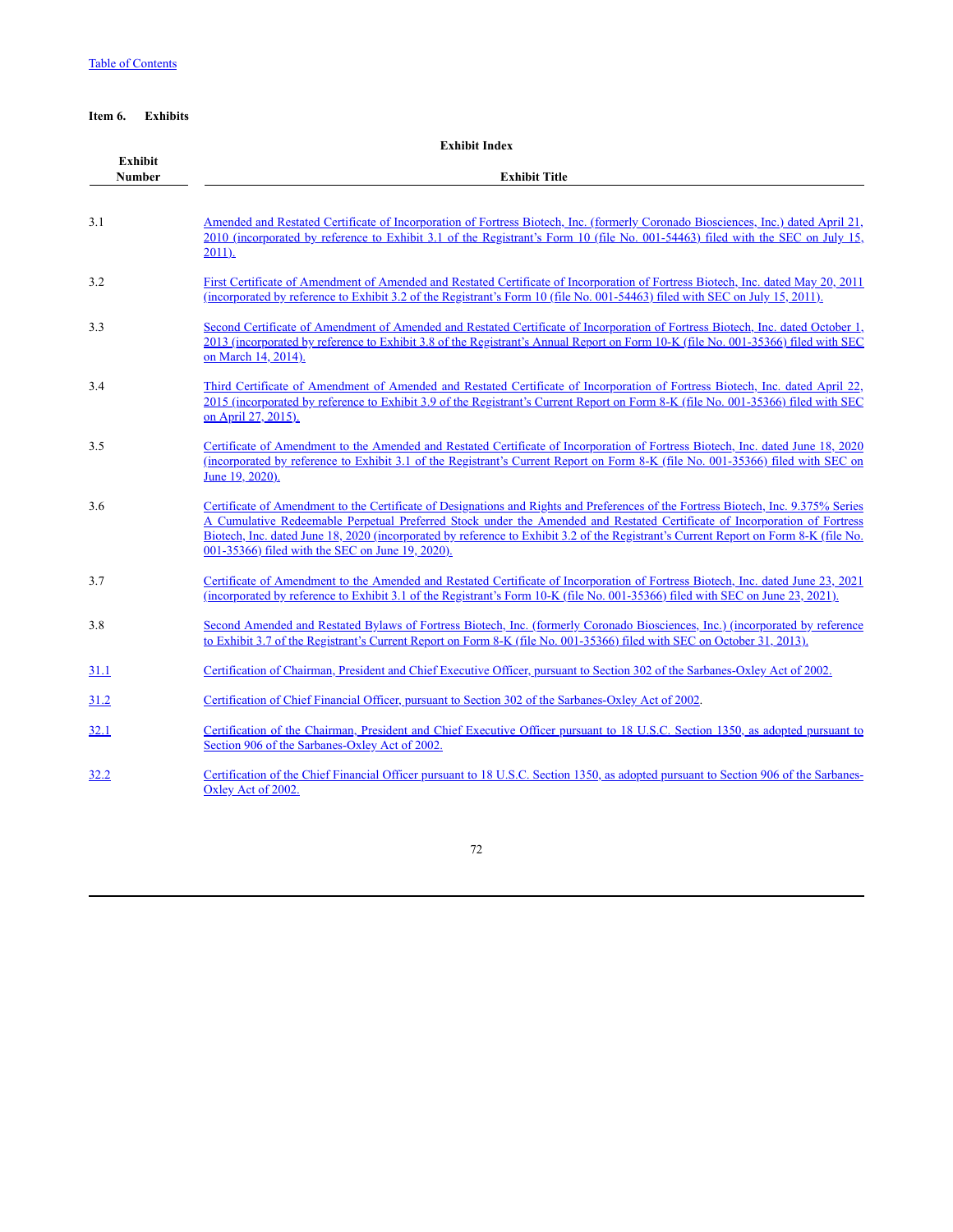# Table of [Contents](#page-1-0)

| 101.INS | Inline XBRL Instance Document.(*)                                                         |
|---------|-------------------------------------------------------------------------------------------|
| 101.SCH | Inline XBRL Taxonomy Extension Schema Document. <sup>(*)</sup>                            |
| 101.CAL | Inline XBRL Taxonomy Extension Calculation Linkbase Document. <sup>(*)</sup>              |
| 101.DEF | Inline XBRL Taxonomy Extension Definition Linkbase Document.(*)                           |
| 101.LAB | Inline XBRL Taxonomy Extension Label Linkbase Document.(*)                                |
| 101.PRE | Inline XBRL Taxonomy Extension Presentation Linkbase Document.(*)                         |
| 104     | Cover Page Interactive Data File (formatted as Inline XBRL and contained in Exhibit 101). |
|         |                                                                                           |

\* Filed herewith.

+ Certain confidential portions of this exhibit have been omitted pursuant to Item 601(b) of Regulation S-K.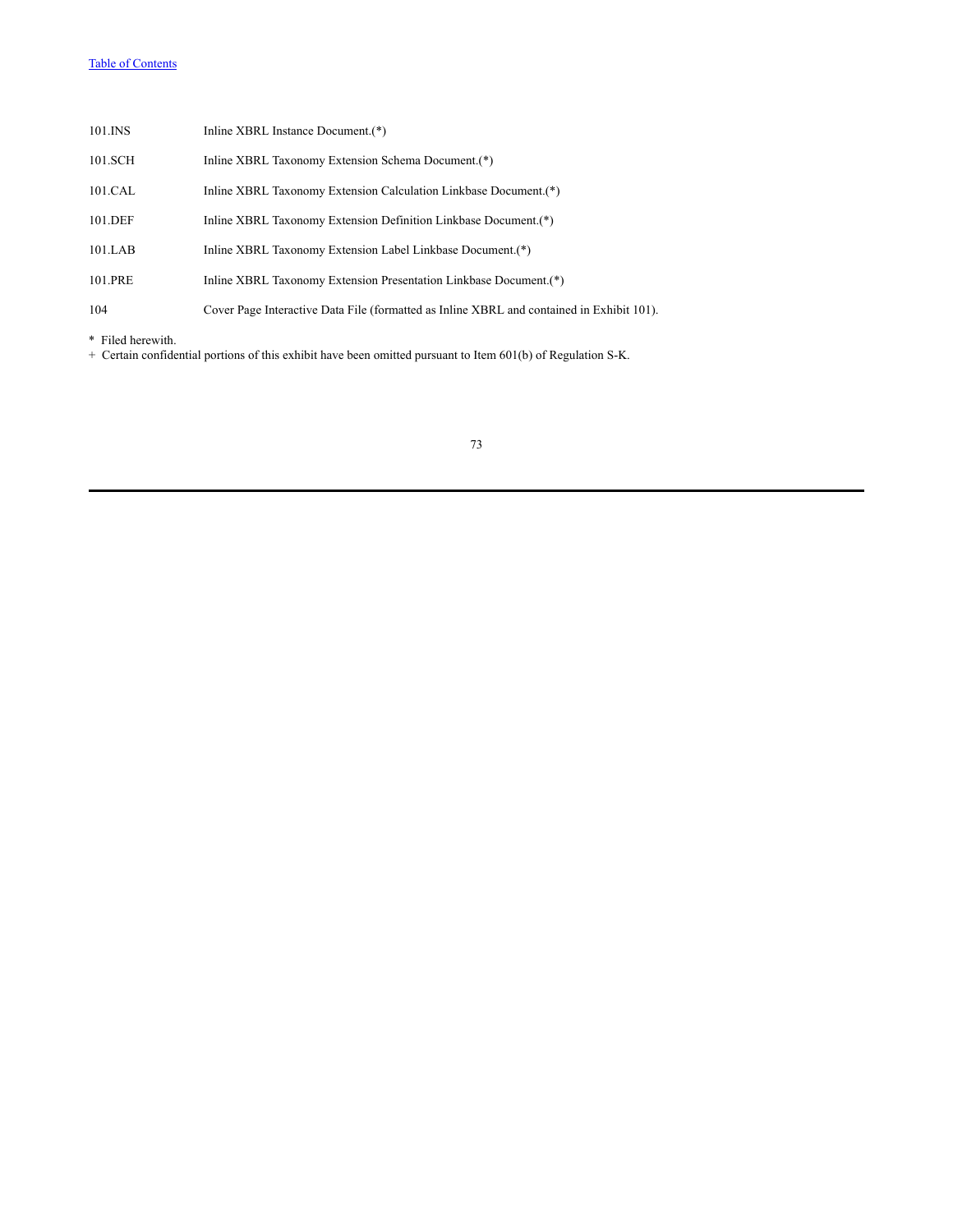# **SIGNATURES**

Pursuant to the requirements of the Securities Exchange Act of 1934, the registrant has duly caused this report to be signed on its behalf by the undersigned thereunto duly authorized.

May 12, 2022 FORTRESS BIOTECH, INC.

- By: /s/ Lindsay A. Rosenwald, M.D. Lindsay A. Rosenwald, M.D., Chairman, President and Chief Executive Officer (Principal Executive Officer)
- May 12, 2022 By: /s/ Robyn M. Hunter Robyn M. Hunter Chief Financial Officer (Principal Financial Officer)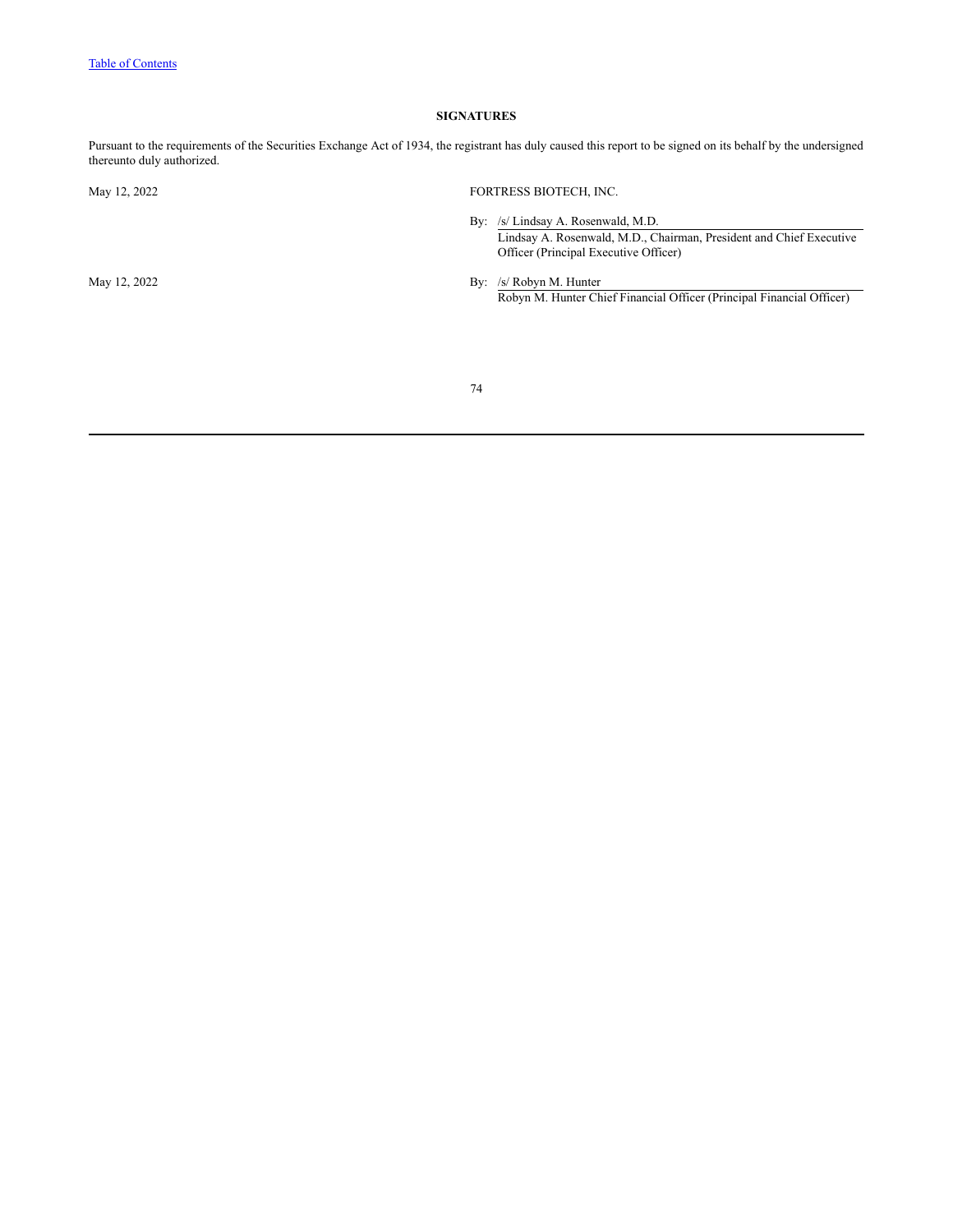# **CERTIFICATION PURSUANT TO SECTION 302 OF THE SARBANES-OXLEY ACT OF 2002**

I, Lindsay A. Rosenwald, M.D., certify that:

- (1) I have reviewed this Quarterly Report on Form 10-Q of Fortress Biotech, Inc. (the "Registrant");
- (2) Based on my knowledge, this report does not contain any untrue statement of a material fact or omit to state a material fact necessary to make the statements made, in light of the circumstances under which such statements were made, not misleading with respect to the period covered by this report;
- (3) Based on my knowledge, the financial statements, and other financial information included in this report, fairly present in all material respects the financial condition, results of operations and cash flows of the Registrant as of, and for, the periods presented in this report;
- (4) The Registrant's other certifying officer(s) and I are responsible for establishing and maintaining disclosure controls and procedures (as defined in Exchange Act Rules 13a-15(e) and 15d-15(e)) and internal control over financial reporting (as defined in Exchange Act Rules 13a-15(f) and 15d-15 (f)) for the Registrant and have:
	- a. designed such disclosure controls and procedures, or caused such disclosure controls and procedures to be designed under our supervision, to ensure that material information relating to the Registrant, including its consolidated subsidiaries, is made known to us by others within those entities, particularly during the period in which this report is being prepared;
	- b. designed such internal control over financial reporting, or caused such internal control over financial reporting to be designed under our supervision, to provide reasonable assurance regarding the reliability of financial reporting and the preparation of financial statements for external purposes in accordance with generally accepted accounting principles;
	- c. evaluated the effectiveness of Registrant's disclosure controls and procedures and presented in this report our conclusions about the effectiveness of the disclosure controls and procedures, as of the end of the period covered by this report based on such evaluation; and
	- d. disclosed in this report any change in the Registrant's internal control over financial reporting that occurred during the Registrant's most recent fiscal quarter (the Registrant's fourth quarter in the case of an annual report) that has materially affected, or is reasonably likely to materially affect, the Registrant's internal control over financial reporting; and
- (5) The Registrant's other certifying officer(s) and I have disclosed, based on our most recent evaluation of internal control over financial reporting, to the Registrant's auditors and the audit committee of the Registrant's board of directors (or persons performing the equivalent functions):
	- a. all significant deficiencies and material weaknesses in the design or operation of internal control over financial reporting which are reasonably likely to adversely affect the Registrant's ability to record, process, summarize and report financial information; and
	- b. any fraud, whether or not material, that involves management or other employees who have a significant role in the Registrant's internal controls over financial reporting.

Dated: May 12, 2022 By: /s/ Lindsay A. Rosenwald, M.D. Lindsay A. Rosenwald, M.D. Chairman, President and Chief Executive Officer (Principal Executive Officer)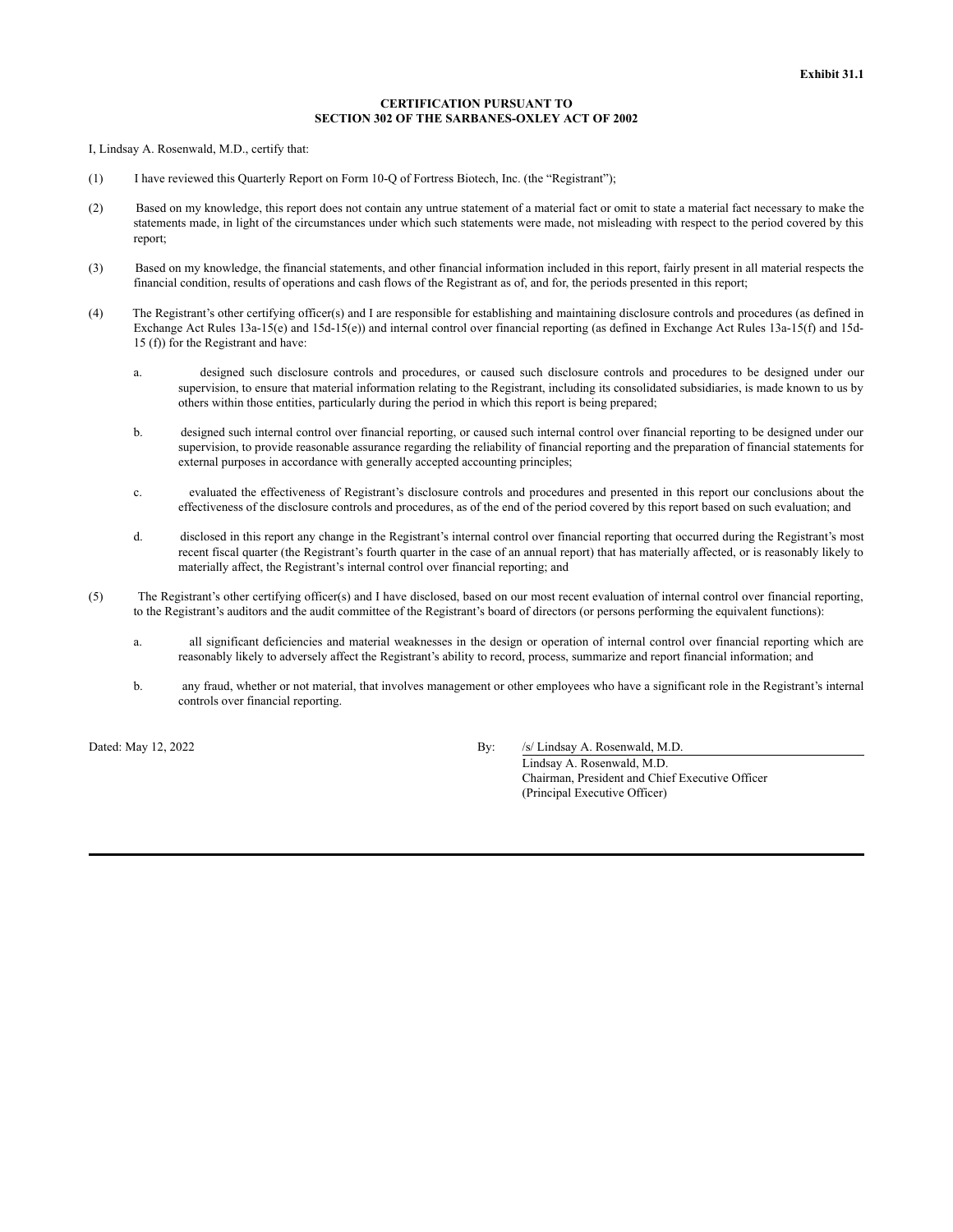## **CERTIFICATION PURSUANT TO SECTION 302 OF THE SARBANES-OXLEY ACT OF 2002**

I, Robyn M. Hunter, certify that:

- (1) I have reviewed this Quarterly Report on Form 10-Q of Fortress Biotech, Inc. (the "Registrant");
- (2) Based on my knowledge, this report does not contain any untrue statement of a material fact or omit to state a material fact necessary to make the statements made, in light of the circumstances under which such statements were made, not misleading with respect to the period covered by this report;
- (3) Based on my knowledge, the financial statements, and other financial information included in this report, fairly present in all material respects the financial condition, results of operations and cash flows of the Registrant as of, and for, the periods presented in this report;
- (4) The Registrant's other certifying officer(s) and I are responsible for establishing and maintaining disclosure controls and procedures (as defined in Exchange Act Rules 13a-15(e) and 15d-15(e)) and internal control over financial reporting (as defined in Exchange Act Rules 13a-15(f) and 15d-15 (f)) for the Registrant and have:
	- a. designed such disclosure controls and procedures, or caused such disclosure controls and procedures to be designed under our supervision, to ensure that material information relating to the Registrant, including its consolidated subsidiaries, is made known to us by others within those entities, particularly during the period in which this report is being prepared;
	- b. designed such internal control over financial reporting, or caused such internal control over financial reporting to be designed under our supervision, to provide reasonable assurance regarding the reliability of financial reporting and the preparation of financial statements for external purposes in accordance with generally accepted accounting principles;
	- c. evaluated the effectiveness of Registrant's disclosure controls and procedures and presented in this report our conclusions about the effectiveness of the disclosure controls and procedures, as of the end of the period covered by this report based on such evaluation; and
	- d. disclosed in this report any change in the Registrant's internal control over financial reporting that occurred during the Registrant's most recent fiscal quarter (the Registrant's fourth quarter in the case of an annual report) that has materially affected, or is reasonably likely to materially affect, the Registrant's internal control over financial reporting; and
- (5) The Registrant's other certifying officer(s) and I have disclosed, based on our most recent evaluation of internal control over financial reporting, to the Registrant's auditors and the audit committee of the Registrant's board of directors (or persons performing the equivalent functions):
	- a. all significant deficiencies and material weaknesses in the design or operation of internal control over financial reporting which are reasonably likely to adversely affect the Registrant's ability to record, process, summarize and report financial information; and
	- b. any fraud, whether or not material, that involves management or other employees who have a significant role in the Registrant's internal controls over financial reporting.

Dated: May 12, 2022 By: /s/ Robyn M. Hunter

Robyn M. Hunter Chief Financial Officer (Principal Financial Officer)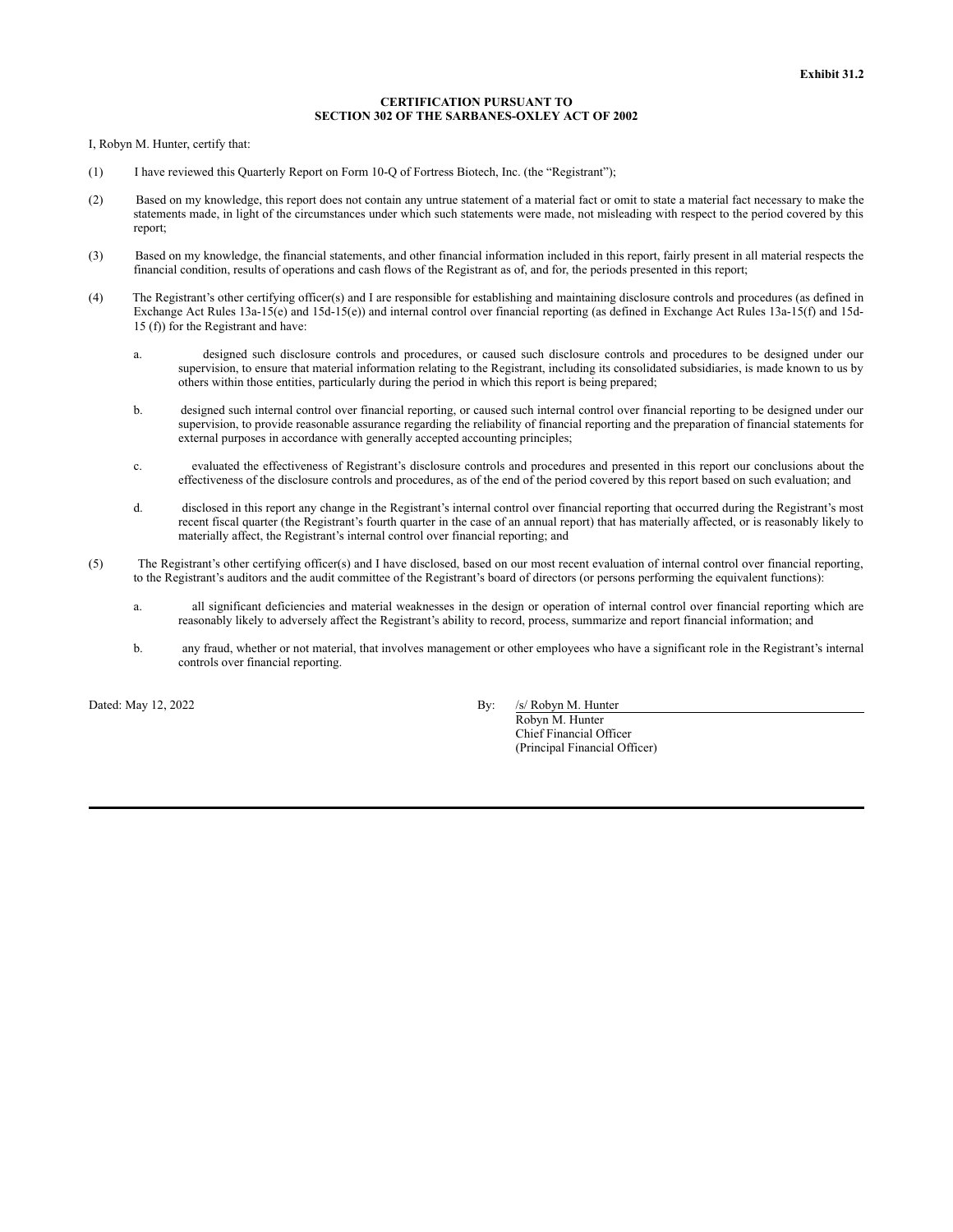# **CERTIFICATION PURSUANT TO 18 U.S.C. SECTION 1350 AS ADOPTED PURSUANT TO SECTION 906 OF THE SARBANES-OXLEY ACT OF 2002**

In connection with the Quarterly Report on Form 10-Q of Fortress Biotech, Inc. (the "Company") for the quarterly period ended March 31, 2022 as filed with the Securities and Exchange Commission on the date hereof (the "Report"), I, Lindsay A. Rosenwald, M.D., Chairman, President, and Chief Executive Officer of the Company, hereby certify, pursuant to 18 U.S.C. Section 1350, as adopted pursuant to Section 906 of the Sarbanes-Oxley Act of 2002, that, to my knowledge:

- (1) The Report fully complies with the requirements of Section 13(a) or 15(d) of the Securities Exchange Act of 1934; and
- (2) The information contained in the Report fairly presents, in all material respects, the financial condition and results of operations of the Company, as of, and for, the periods presented in the Report.

Dated: May 12, 2022 By: /s/ Lindsay A. Rosenwald, M.D.

Lindsay A. Rosenwald, M.D. Chairman, President and Chief Executive Officer

(Principal Executive Officer)